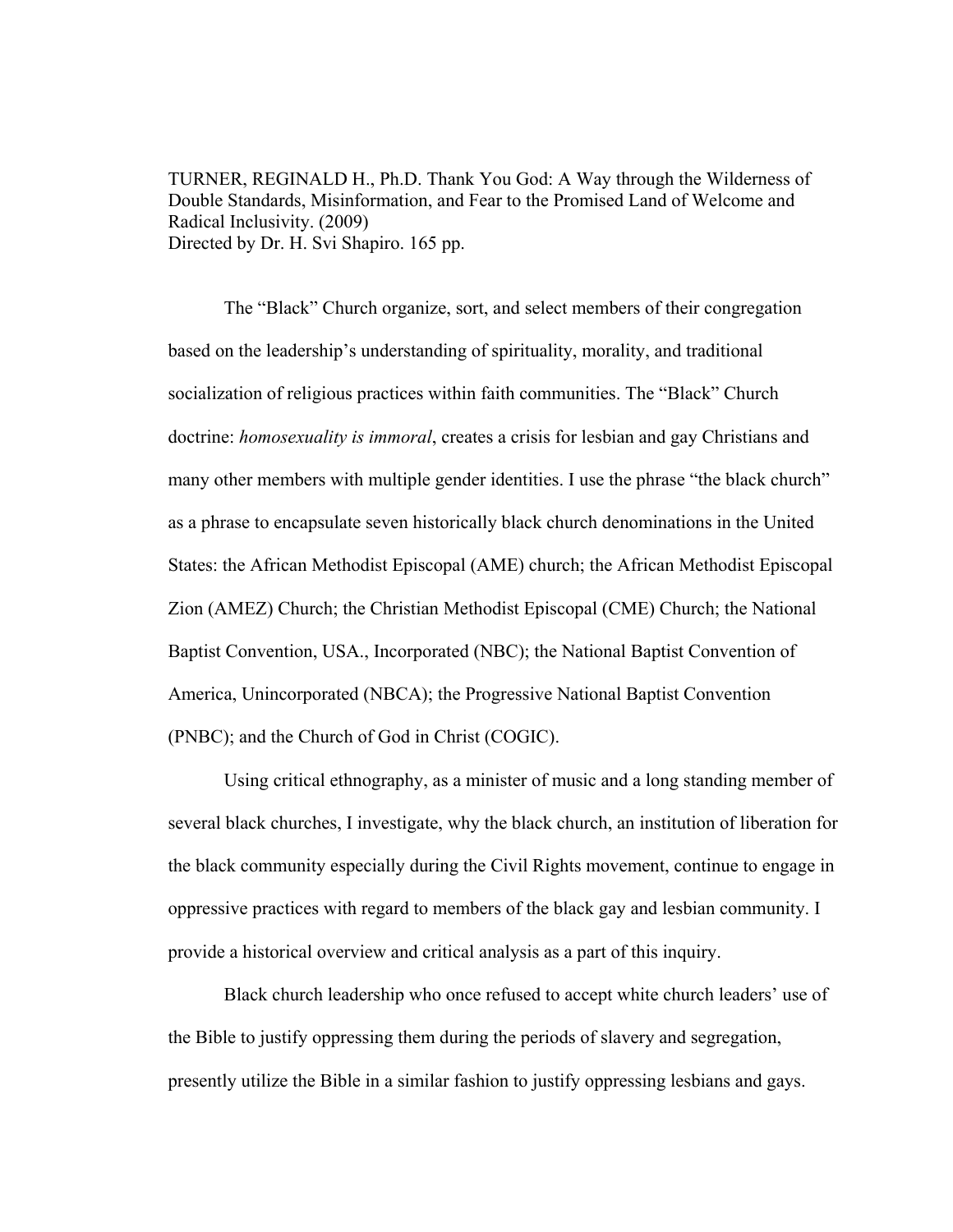Historically and traditionally membership in the "black" church was often due to the parents and/or grandparents membership. Attending church was an expected role within the black community. It was a way to socialize with friends, engage in political activity and often times conduct business. This was especially true when it came to the different denominations. Often times I would hear members stating, "You can't join in it, you got to be born in it." For African American lesbians and gays being born into families with strong religious church affiliations, as a rite of passage must endure pain while their humanity, sexuality, and love relationships are denigrated. As a counter-narrative to these negative teachings, I offer new approaches to understanding scripture and homosexuality through black liberation theology.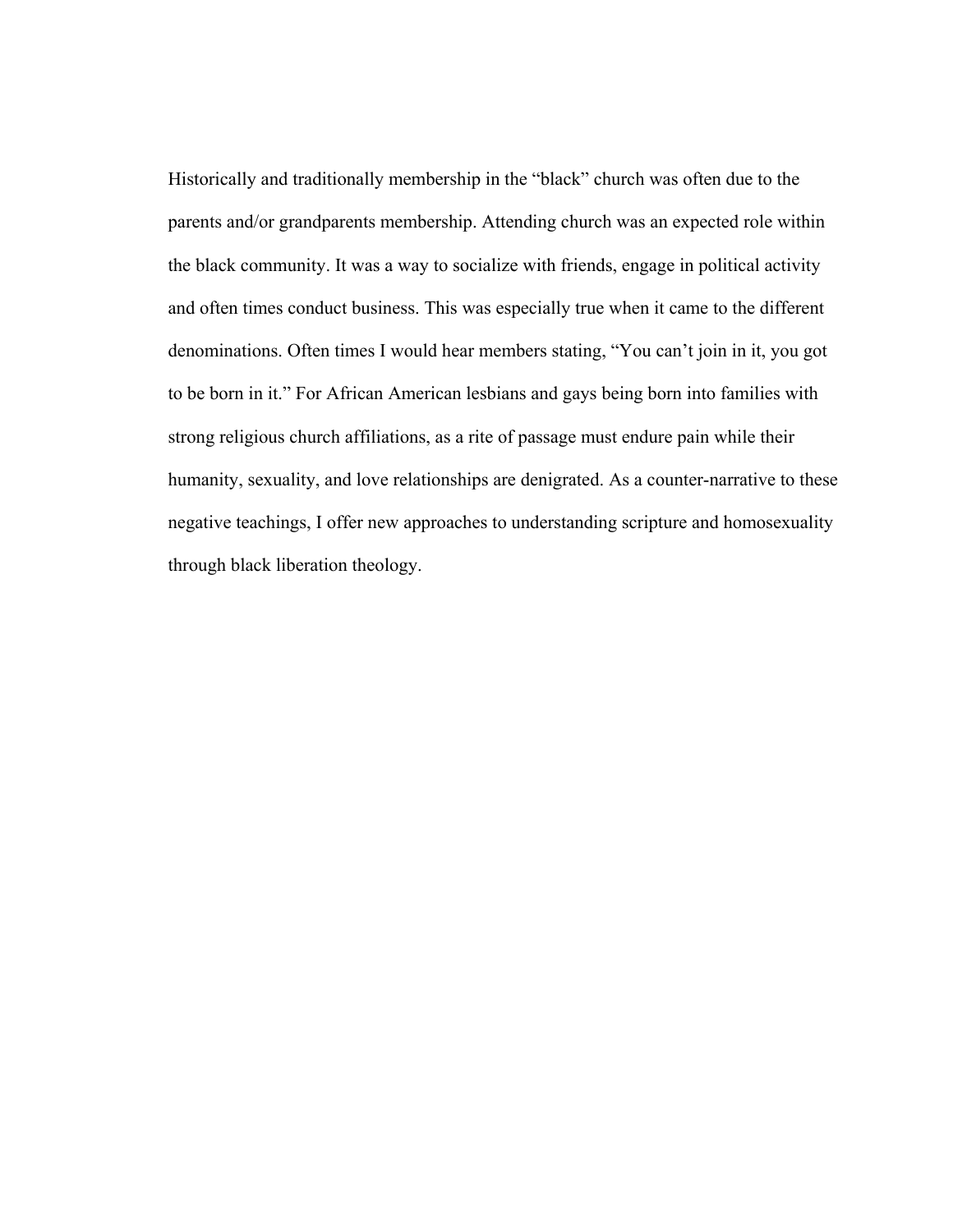# THANK YOU GOD: A WAY THROUGH THE WILDERNESS OF DOUBLE STANDARDS, MISINFORMATION, AND FEAR TO THE PROMISED LAND OF WELCOME AND

## RADICAL INCLUSIVITY

by

Reginald H. Turner

A Dissertation Submitted to the Faculty of The Graduate School at The University of North Carolina at Greensboro in Partial Fulfillment of the Requirements for the Degree Doctor of Philosophy

> Greensboro 2009

> > Approved by

Dr. H. Svi Shapiro Committee Chair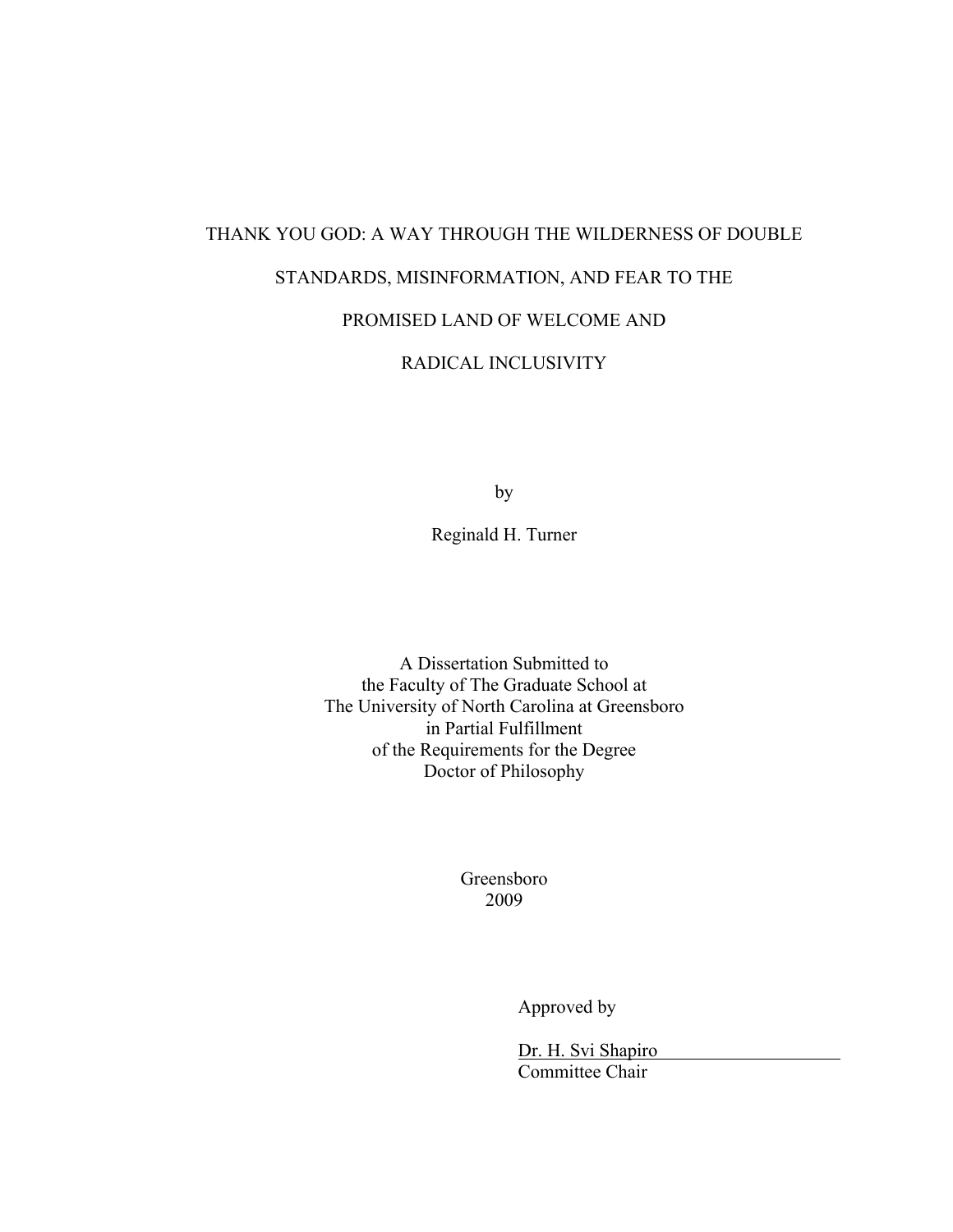## APPROVAL PAGE

This dissertation has been approved by the following committee of the Faculty of The Graduate School at The University of North Carolina at Greensboro.

Committee Chair Dr. H. Svi Shapiro

Committee Members Dr. Kathleen Casey

Dr. C. P. Gause

Dr. Glenn M. Hudak

March 19, 2009 Date of Acceptance by Committee

March 19, 2009 Date of Final Oral Examination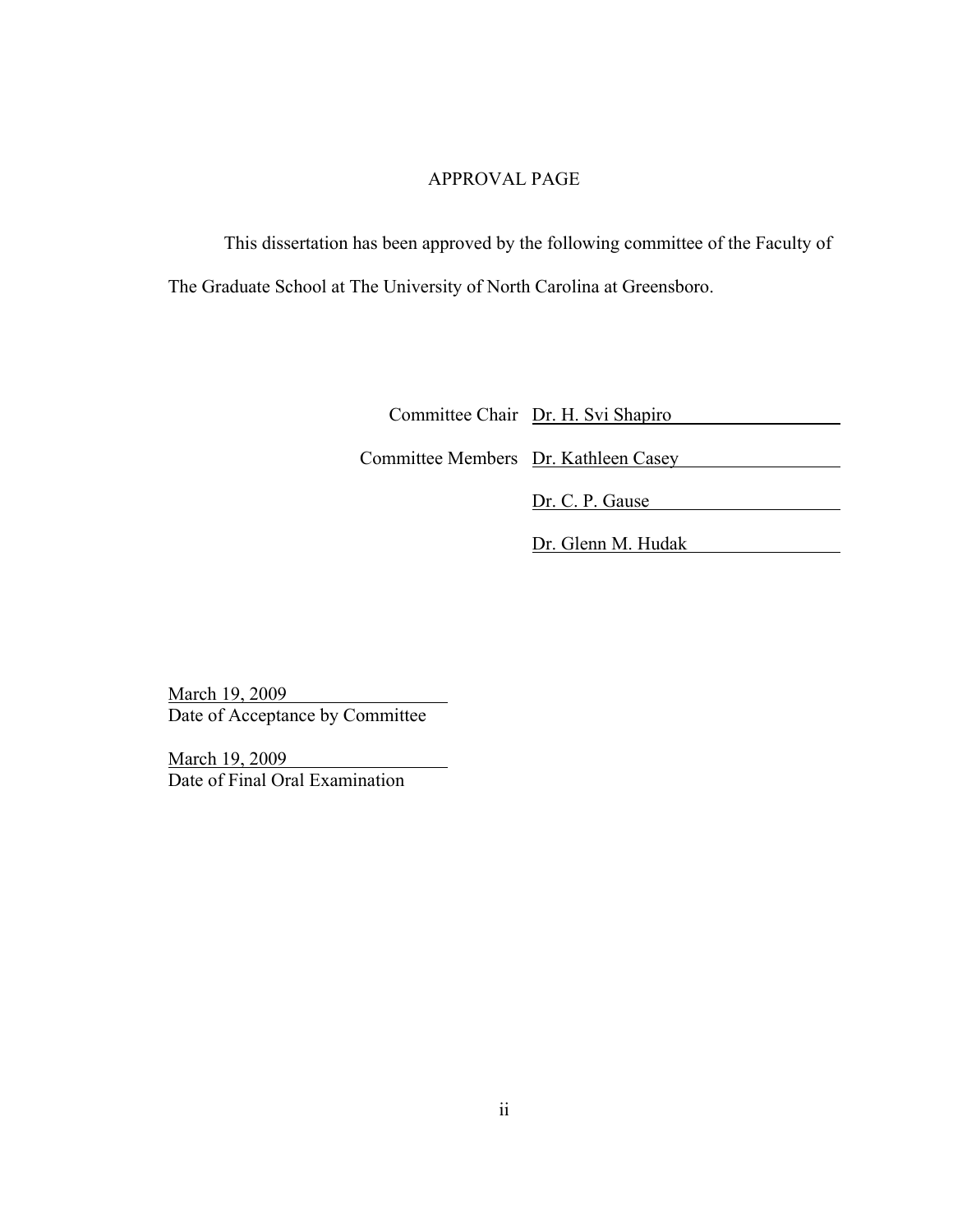### ACKNOWLEDGMENTS

I gratefully acknowledge the support and guidance of my dissertation committee members: Dr. H. Svi Shapiro, Advisor and Committee Chair; Dr. C. P. Gause, Dr. Glenn Hudak, and Dr. Kathleen Casey. I specifically thank Dr. Shapiro for his encouragement, his belief in me as a scholar, his wisdom, and prompt feedback. I thank Dr. Gause for his help in making me a better writer; his vast knowledge of gender, religion, and theory; and for instilling in me APA Format. I thank Dr. Hudak for his lectures and his reminder to me to "explain" what I mean with salient, crisp, and clear writing. I thank Dr. Casey for her breadth and depth of knowledge in race, religion, and narratives.

 Other members of the faculty at The University of North Carolina at Greensboro to whom I owe thanks are Dr. Leila Villaverde and Dr. Carl Lashley. I thank many of my classmates who have challenged and made me a better student with their discussions, laughter, and insights; specifically, Marin Burton, Bethany McKee Alexander, Tema Okun, Shawn Rick, and April Ruffin.

 I would be remiss to not thank the many scholars' works that I consulted in the course of exploring my studies in black masculinity, the black church, and gay and lesbian issues, particularly those of Keith Boykin, bell hooks, Dwight Hopkins, Kelley Brown Douglas, Horace Griffin, and Michael Eric Dyson.

 On a personal note, I would like to thank my immediate and extended family, my friends, co-workers, church members, and fraternity brothers whose contributions to my well being have made this past year much more livable.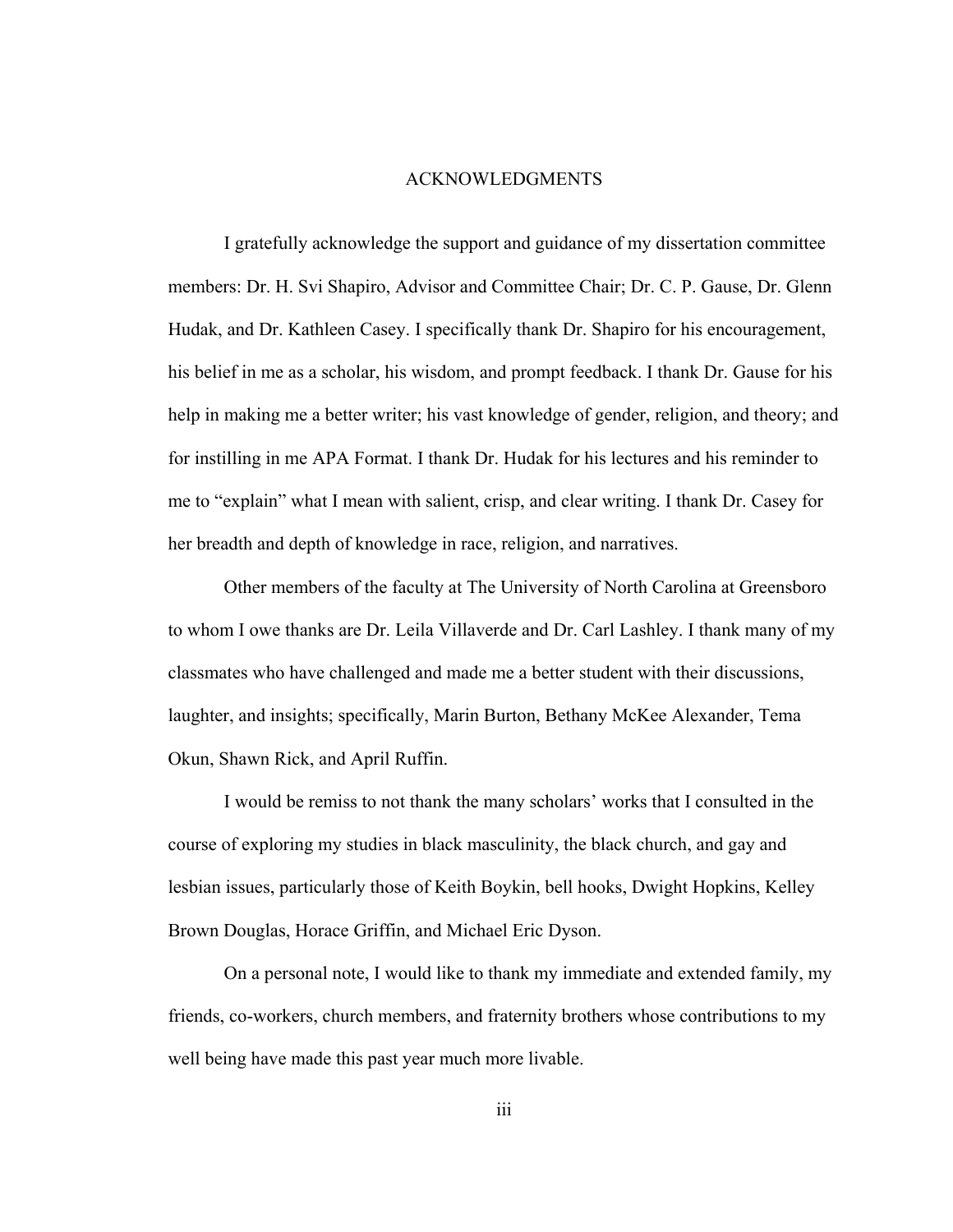## TABLE OF CONTENTS

| <b>CHAPTER</b> |                                                     |  |
|----------------|-----------------------------------------------------|--|
|                | I. HOMOSEXUALITY AND THE POWER AND PRESENCE OF      |  |
|                |                                                     |  |
|                |                                                     |  |
|                |                                                     |  |
|                |                                                     |  |
|                |                                                     |  |
|                |                                                     |  |
|                | The Bible and Homosexuality in the Black Churches35 |  |
|                |                                                     |  |
|                |                                                     |  |
|                |                                                     |  |
|                |                                                     |  |
|                |                                                     |  |
|                |                                                     |  |
|                |                                                     |  |
|                |                                                     |  |
|                |                                                     |  |
|                |                                                     |  |
|                |                                                     |  |
|                |                                                     |  |
|                |                                                     |  |
|                |                                                     |  |
|                |                                                     |  |
|                |                                                     |  |
|                |                                                     |  |
|                |                                                     |  |
|                |                                                     |  |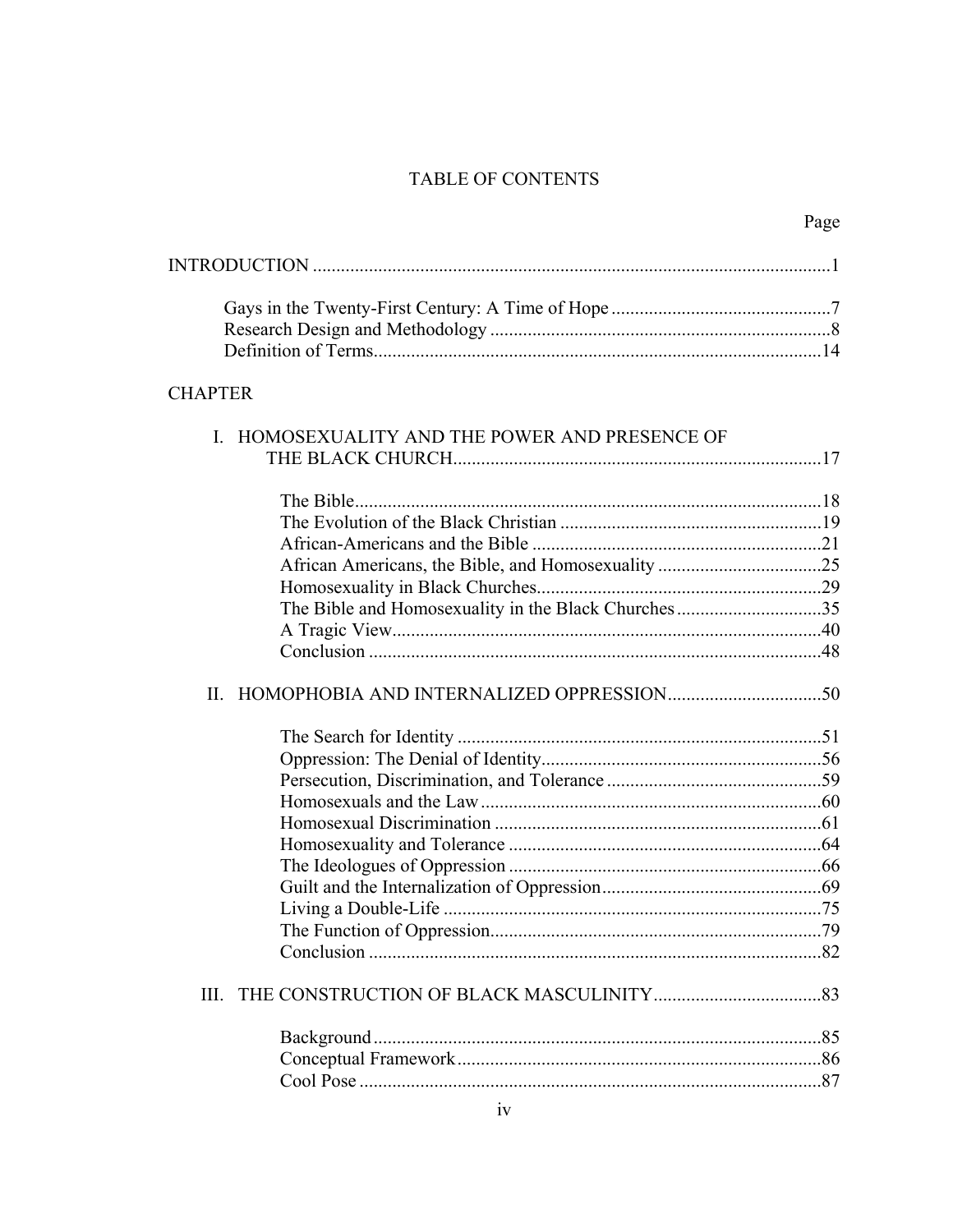| The Perceived and Real Process of Becoming Masculine When            |  |
|----------------------------------------------------------------------|--|
|                                                                      |  |
| A Plurality of Masculinities: An Idealistic or Practical Solution 92 |  |
|                                                                      |  |
|                                                                      |  |
|                                                                      |  |
|                                                                      |  |
| Conflicts and Challenges with Black Masculinity: The Obama           |  |
|                                                                      |  |
| How Will Obama Presidency Influence Perceptions of Black             |  |
|                                                                      |  |
|                                                                      |  |
|                                                                      |  |
| IV. THE BLACK CHURCH, SEXUALITY, AND THE BLACK BODY 104              |  |
|                                                                      |  |
|                                                                      |  |
|                                                                      |  |
|                                                                      |  |
| Toward a True Liberation Theology: Affirming the Homoerotic and      |  |
|                                                                      |  |
|                                                                      |  |
|                                                                      |  |
|                                                                      |  |
|                                                                      |  |
|                                                                      |  |
| Black Liberation Theology and Black Gay Christians 136               |  |
|                                                                      |  |
|                                                                      |  |
|                                                                      |  |
|                                                                      |  |
|                                                                      |  |
|                                                                      |  |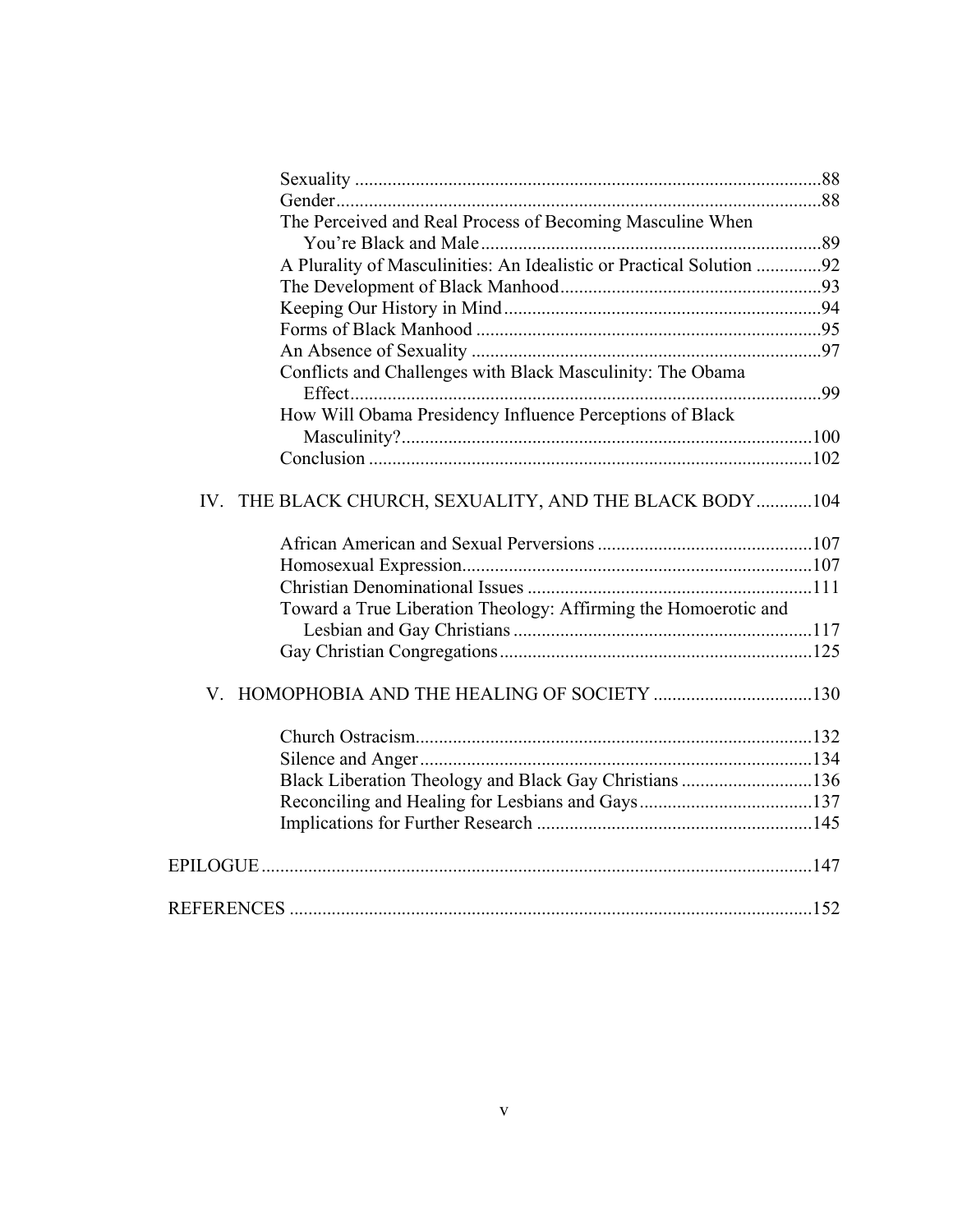### **INTRODUCTION**

The Black Church's Teaching that homosexuality is immoral has created a crisis for African American lesbian and gay Christians. Through this dissertation, I utilize the phrases "the black church" and "black churches" as a reference to churches affiliated with the seven historically black denominations or predominantly black congregations: the African Methodist Episcopal (AME) church; the African Methodist Episcopal Zion (AMEZ) Church; the Christian Methodist Episcopal (CME) Church; the National Baptist Convention, USA., Incorporated (NBC); the National Baptist Convention of America, Unincorporated (NBCA); the Progressive National Baptist Convention (PNBC); and the Church of God in Christ (COGIC).

According to Lincoln and Mamiya (1990) the "black" church is an institution that organizes African Americans in their understanding of spirituality, morality, people, and issues of faith within faith communities. This dissertation provides a historical overview and critical analysis of the black church and its current engagement with African American gay and lesbians Christians. I characterize this engagement as oppressive and duplicitous. Although black church leaders once refused to accept white church leaders' use of the Bible to justify oppressing them during the periods of slavery and segregation, presently many use the Bible in a similar fashion to justify oppressing gays and lesbians. African American gays and lesbians are generally born into black churches and as a consequence of this existence endure pain while their humanity, sexuality, and love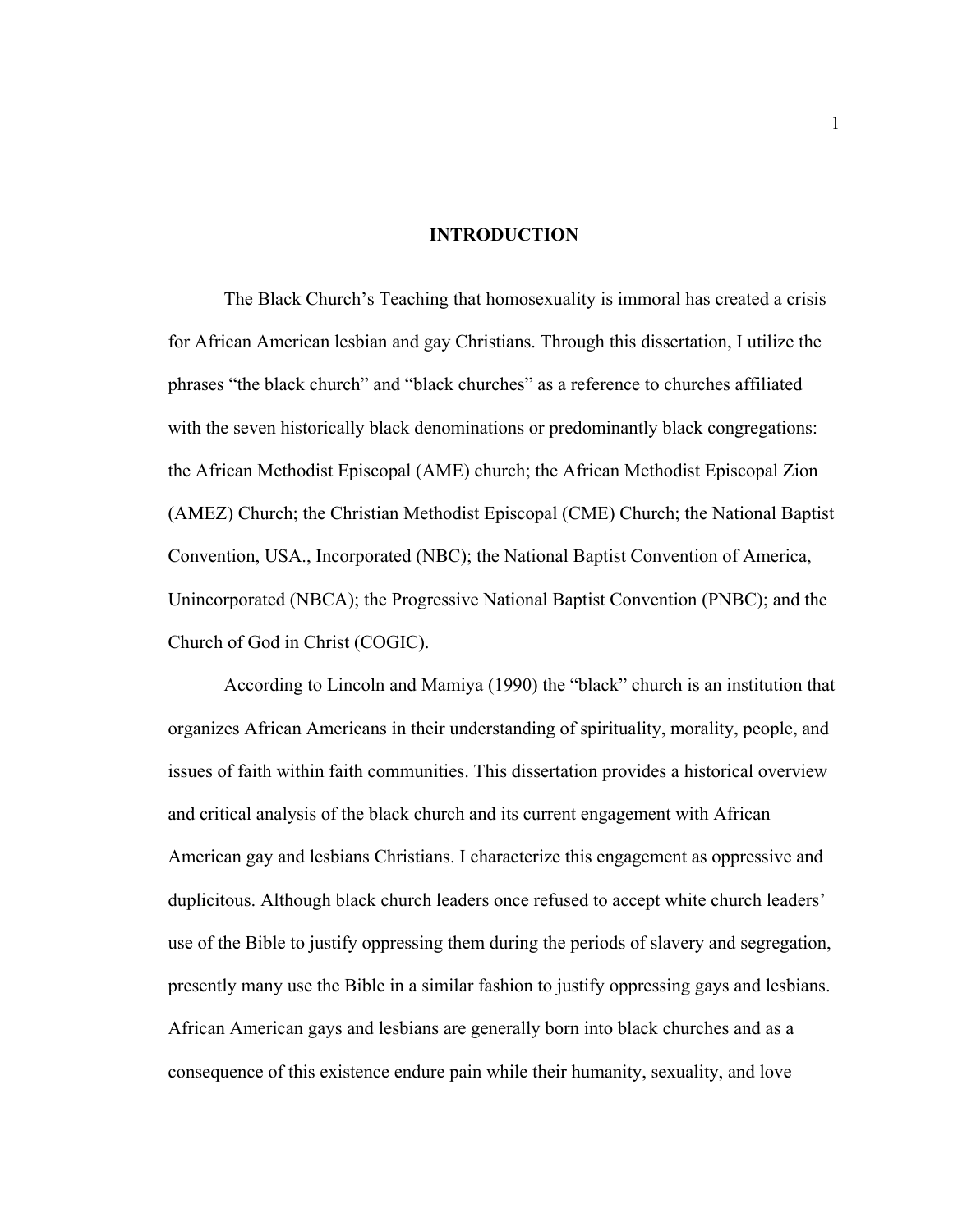relationships are denigrated. Much of the preaching and many teachings create psychological and theological problems for lesbians and gays in black churches because of the legalism and religious dogma often presented to parishioners. The presentation of Jesus Christ and his message of reconciliation with God impact black GLBTIQQ (Gay, Lesbian, Bi-sexual, Transgendered, Intersexual, Queer and Questioning) congregants in a way that creates binary opposition to one's sexual identity with one's community (Gause, 2008). Because of this impact black gays and lesbians and their heterosexual friends, family members, and fellow congregants may be burdened and imprisoned by their denominational affiliation and faith. As a counterpoint to these negative teachings, I offer new approaches to understanding scripture and homosexuality through black Christian liberation theology.

 While engaging in this inquiry, I wondered what the reaction might be to one of few works that break hundreds of years of silence about a topic considered taboo in the Black Diaspora as noted by author Delroy Constantine Simms (2001). While this may be true, I feel it is important to add my voice to a group who are frequently ignored, denied, dismissed, and rejected: African American gay and lesbian Christians.

When I found it especially difficult to continue writing this audacious work, I received encouragement from the words of the eminent scholar and former Morehouse College President, Benjamin Mays, "to never accept the world as it is handed to you" and "to leave the world a better place than [we] found it" (Mays, 1971, p. 70). I respond to May's charge by engaging this inquiry project to unearth the often overlooked, downtrodden and hidden aspects of my gay brother and sisters. This writing further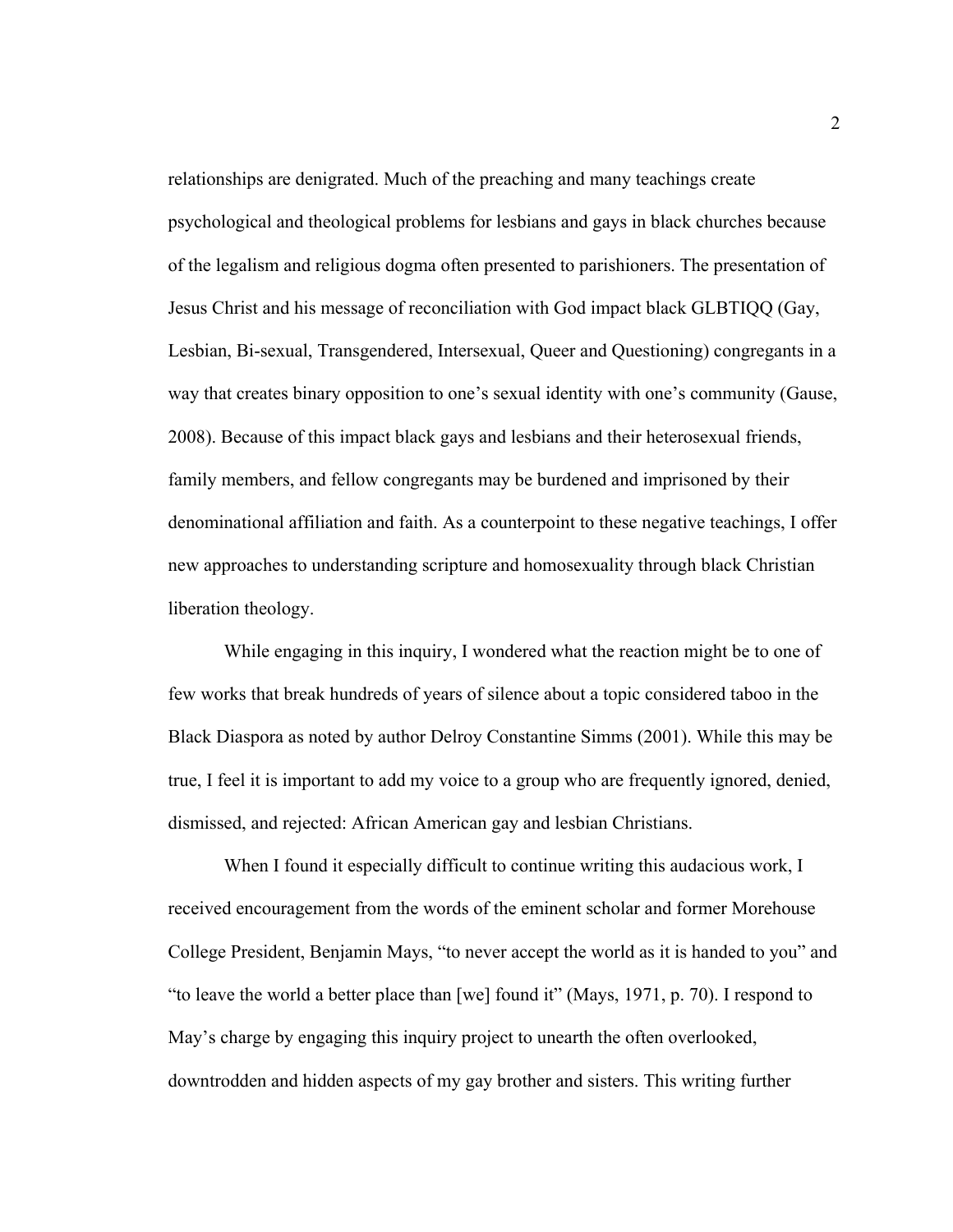engages a progressive Christian conversation about the black church and homosexuality. I hope others will follow and offer more progressive understandings of homosexuality and black religion, and broaden the focus to include Islam and needed discussion on bisexual and trans-gendered persons.

 Throughout my life as a gay African American Christian Minister of Music, I have been conscious that my activism could create tension. However, in that tension I believe it is a needed and helpful dialogue regarding the black church and homosexuality to bring wholeness and healing to our (very) divided community. I have chosen to foster the critical analysis of race and sexuality in the context of religion, assessing how they are parallel and how both are used as indicators of cultural morality.

Frustrated and angered black by church ostracism, I viewed myself and my homosexual relationships as inferior to heterosexuals and their relationships. To add insult to injury, I spent several hours, several days a week practicing, teaching, and serving in several leadership capacities; particularly as the music minister while hiding my sexual identity and regurgitating to choir members some of the same poison that was fed to me. I write this work to share with others the sexual shame and self-hatred I came to accept through my work and belief in the black church. Like many others because of black church leadership I thought my same-sex sexual attractions and love relationships were flawed, sinful, and immoral because of what I had learned from sermons and teachings of the church; however, I have been redeemed. I no longer accept this religious dogma, the scales have fallen from my eyes.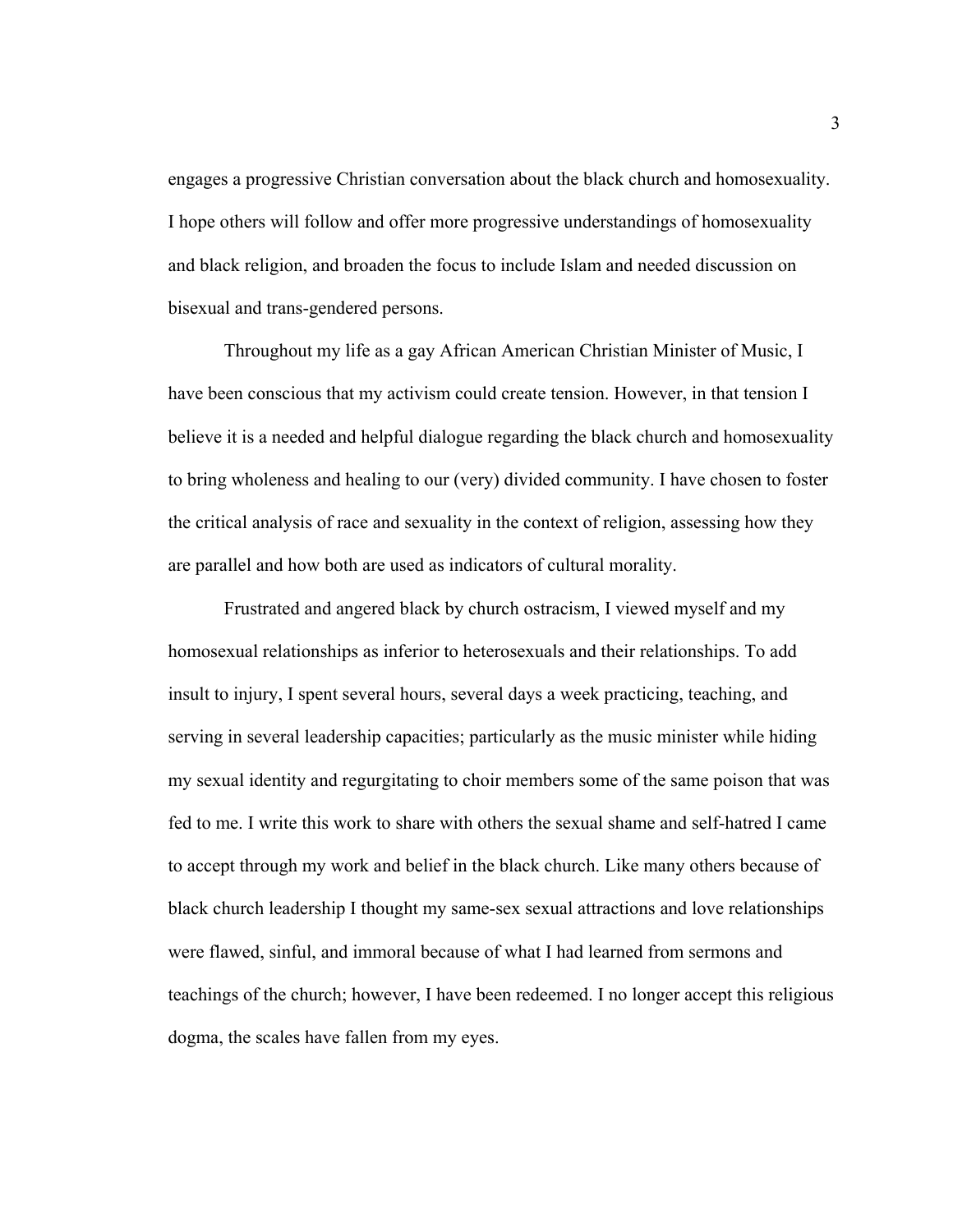There will be those who will welcome this dissertation with joy and celebration, relieved that finally a black gay Christian whose experience has been diminished or ignored in black churches is now speaking for himself. This work will add to the few who have gone before, including prolific writers like Keith Boykin, Kelley Brown Douglas, Michael Eric Dyson, and Johnetta Betsch Cole, to name a few. Yet there will be others for whom this inquiry will awaken dormant rage and hostility toward homosexuality. Some will decry it as polemical, untrue, and a diabolical betrayal of the black church. In a society where African Americans have been the victims of racial oppression, it is difficult for many of the same people to be self-critical and view themselves as oppressors, treating others in ways that they deem oppressive to themselves. Others will appreciate it for being honest, brave, and liberating. But probably the most common response may be "Why do you have to talk about it?"

 At the very core of this question is resistance; at another level its bewilderment. In a world that talks about good things (and its heralding of heterosexuality as one of those good things), and is silent about failure, illnesses, and sexual maladies, many people cannot understand why homosexuality would be discussed. Researchers (Glave, 2008; Richardson, 2007) show African Americans consider homosexuality shameful and are unwilling to consider their silencing and more denigration of gay people could be similar to the historical racist attacks by whites on black people's worth and moral legitimacy. Standing in the two worlds of racial and sexual oppression and experiencing similar responses of hostility, prejudice, and discrimination directed at me because of my skin color and because of my sexual orientation, I felt the need to examine this parallel and the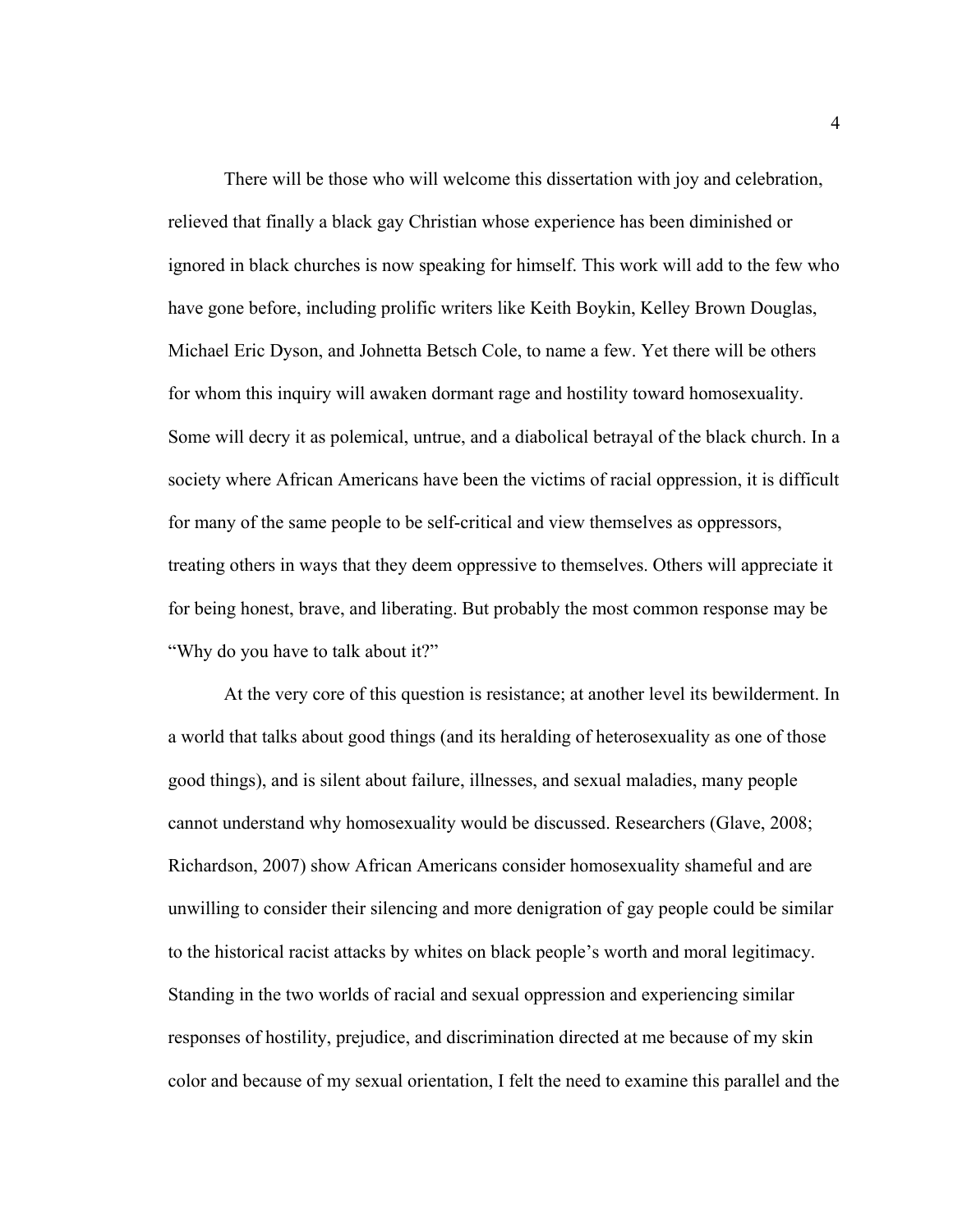hypocrisy of a people that claim liberation and equality while working to oppress lesbians and gays.

 To this end, this disquisition was written to save lives from lies and oppression. I have come to believe the words of the late African American lesbian writer Audre Lorde: "We've been taught that silence would save us, but it won't" (Lorde, as cited in Lewis, 2009, para. 14). Silence maintains the status quo of oppression. Lorde's words inspire me to give voice to African American lesbians and gays whose blackness is often ignored by majority European American lesbian and gay faith and social settings and whose gayness if often ignored in predominantly heterosexual African American churches and communities.

 White gays' racism can be observed when they insist on ending homophobia while keeping their world white, resisting any contact with the equity for black people in their gentrified neighborhoods, Euro-centric gay churches, private dance clubs, and television programs, for example, *Queer as Folk and Will and Grace.* Black heterosexuals' homophobia and hetero-centrism are apparent when they continue ignoring the voices, concerns, interests, and suffering of gay African American in their public forums, black publications, (namely Ebony and Jet magazines), black church organizations, community marches, and black college campuses.

I write as a son of a black church born, nurtured, and "raised up" in the southern rural Black National Baptist church. Having been in black churches throughout my 39 years, and leading and directing choirs for 18 of those years, I know what it is like to be black and gay in a historically black denomination. While I cannot speak for every gay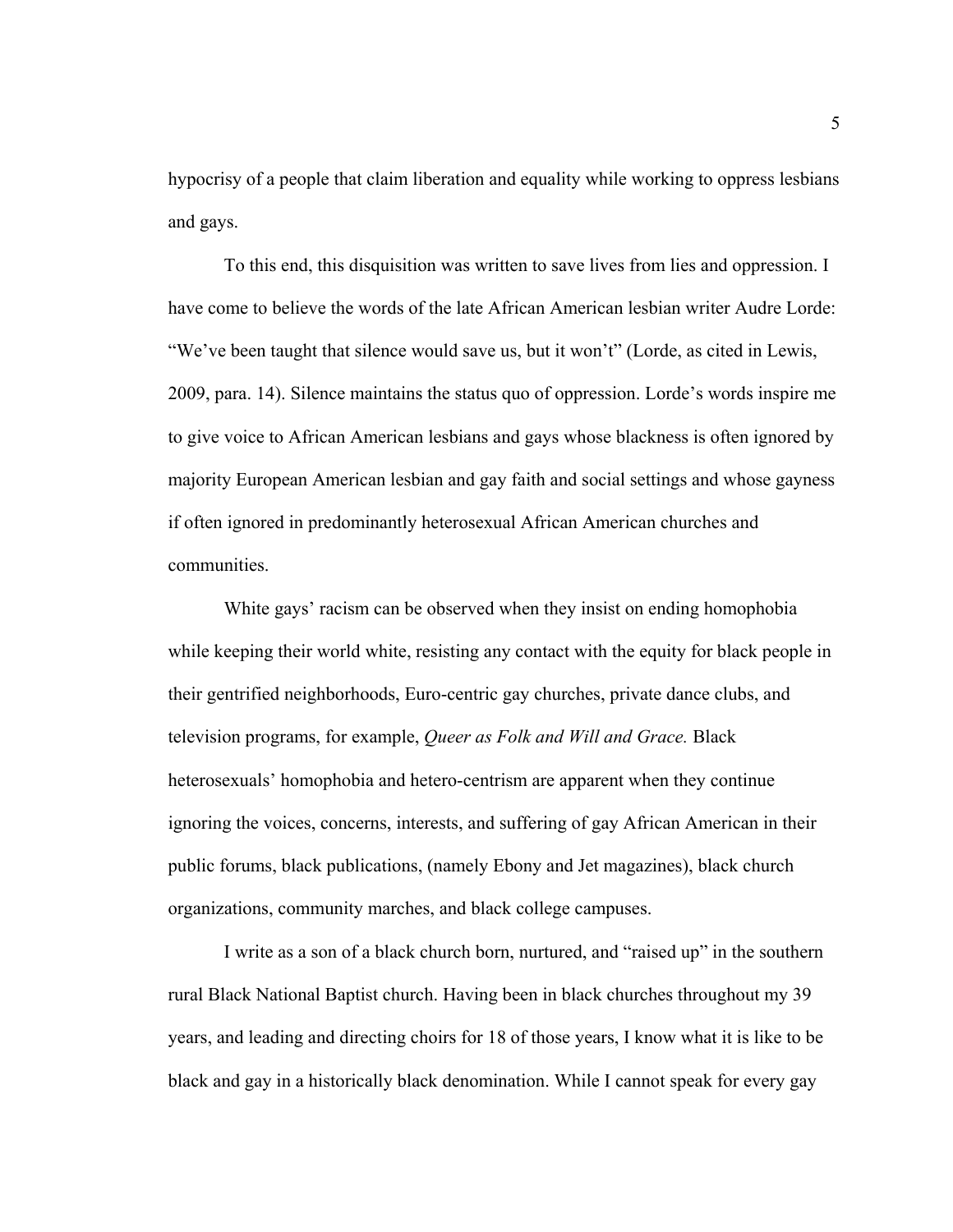African American in a black church, I do not believe my experiences were aberrations. My hope is that this treatise will awaken our spirit to the dignity of every human, so that we will see ourselves in the other, recognize our common humanity, and celebrate our God-given gift of sexuality, whether it is with the same or opposite sex. I hope that in reading this dissertation my heterosexual sisters and brothers will allow themselves to be self-critical about their participation in a system that has privilege them over lesbians and gays. In this respect, heterosexuals, especially African American heterosexuals, will better understand that historical and contemporary religious and social teachings have created a supremacist notion of gays in families, communities, and churches. This is the challenge for African American Christians who read this dissertation and take seriously the call of Christian faith and community liberation, and the Gospel demands for justice and peace. Most of all, I want to make public the often suppressed gay Christian narrative in black churches of victimization, ridicule, and rejection I experienced by a heterosexual majority.

The black church for me has been and continues to be a wonderful institution of support, nurture and uplift from a sometimes hostile world. Unfortunately, however, my experiences have been that black church leaders and congregants have been resistant and even closed in treating gay and heterosexual congregants equally or, in many cases, offering simple compassion to the suffering of gay people. I find this church practice to be an ironic tragedy, antithetical to black liberation theology, a theology organized around black experience, black culture, and black religion. It is a theology that espouses the gospel of Jesus Christ, one offering justice for all. Historically, black church leaders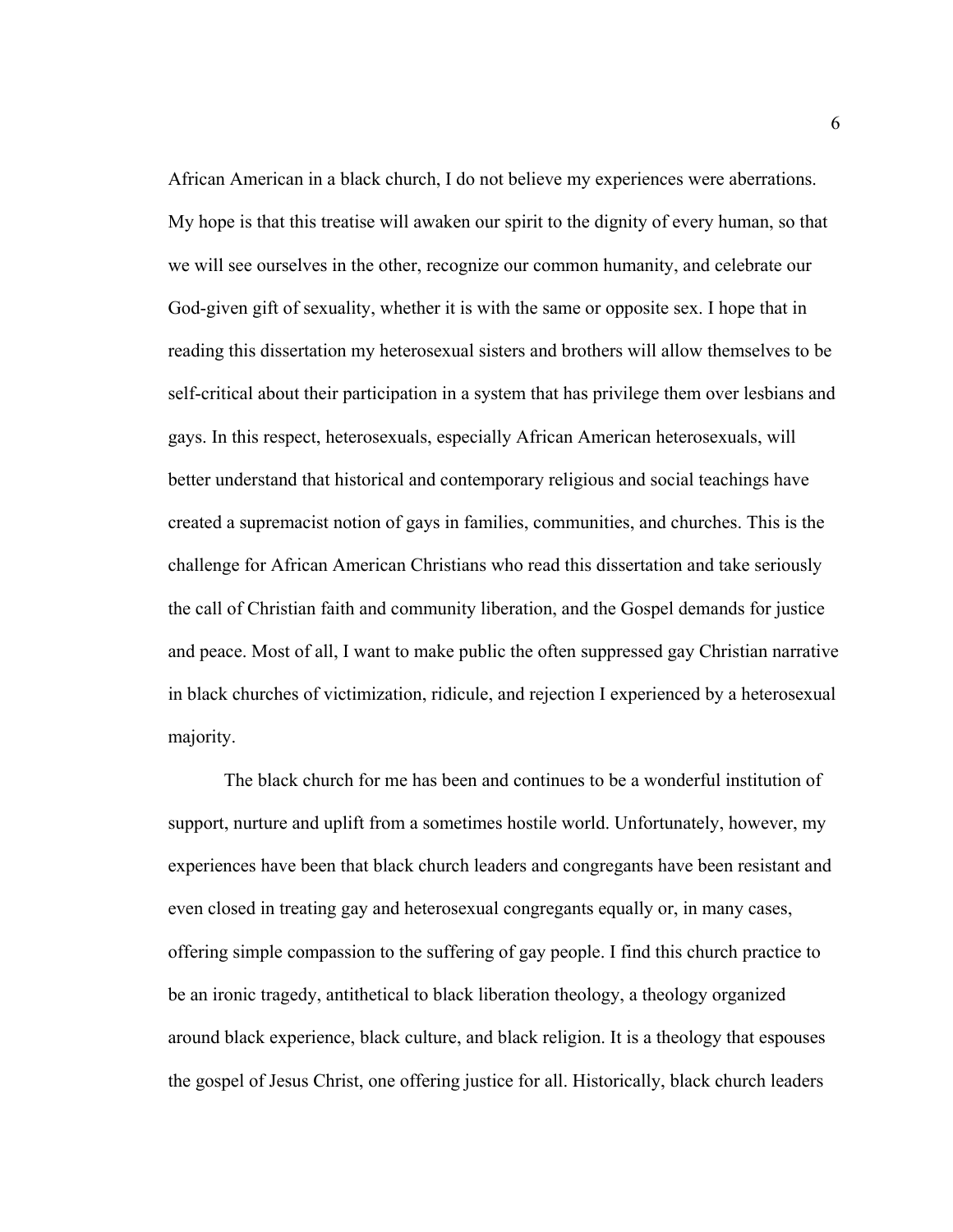opposed oppressive actions against humans and played an active role in socially just causes. These institutions sought to end slavery, mobilize African Americans in the political process, organize educational institutions, and provide places of worship, recreation, and training for black people (Cone 1975).

## **Gays in the Twenty-First Century: A Time of Hope**

I believe the twenty-first century will address gay and lesbians issues in unprecedented ways including the move toward full acceptance of lesbians and gays, religious scholars getting more involved in the discussion of homosexuality, political leaders and pastors involved in critical discussion and the legalization of gay marriages. In order for this progress to happen, meaningful discourse as I attempt here must be critical. Critical discourse is one form of a justifiably reflective and suspicious inspection of how conversations shape and frame us; and it is explicitly intent on making a difference, and not merely describing extant conditions (Jakobsen & Pellegrini, 2003). To this end, I believe that all members of the black community need to be more critical and more demanding of the black church as an institution that honors the civil rights of all of its members; not just the heterosexual ones.

Homosexuality, Homophobia, and the black community are critical discourses discussed in detail by Keith Boykin in *One More River to Cross*. He examines, in clear and simple language, what the major concerns are, and he defines them in such a way that even the most conservative heterosexual cannot help but be moved by the logic of his arguments. Boykin (1996) understands why many African Americans are unconcerned with gay and lesbian rights, and he writes from a perspective of understanding their fears.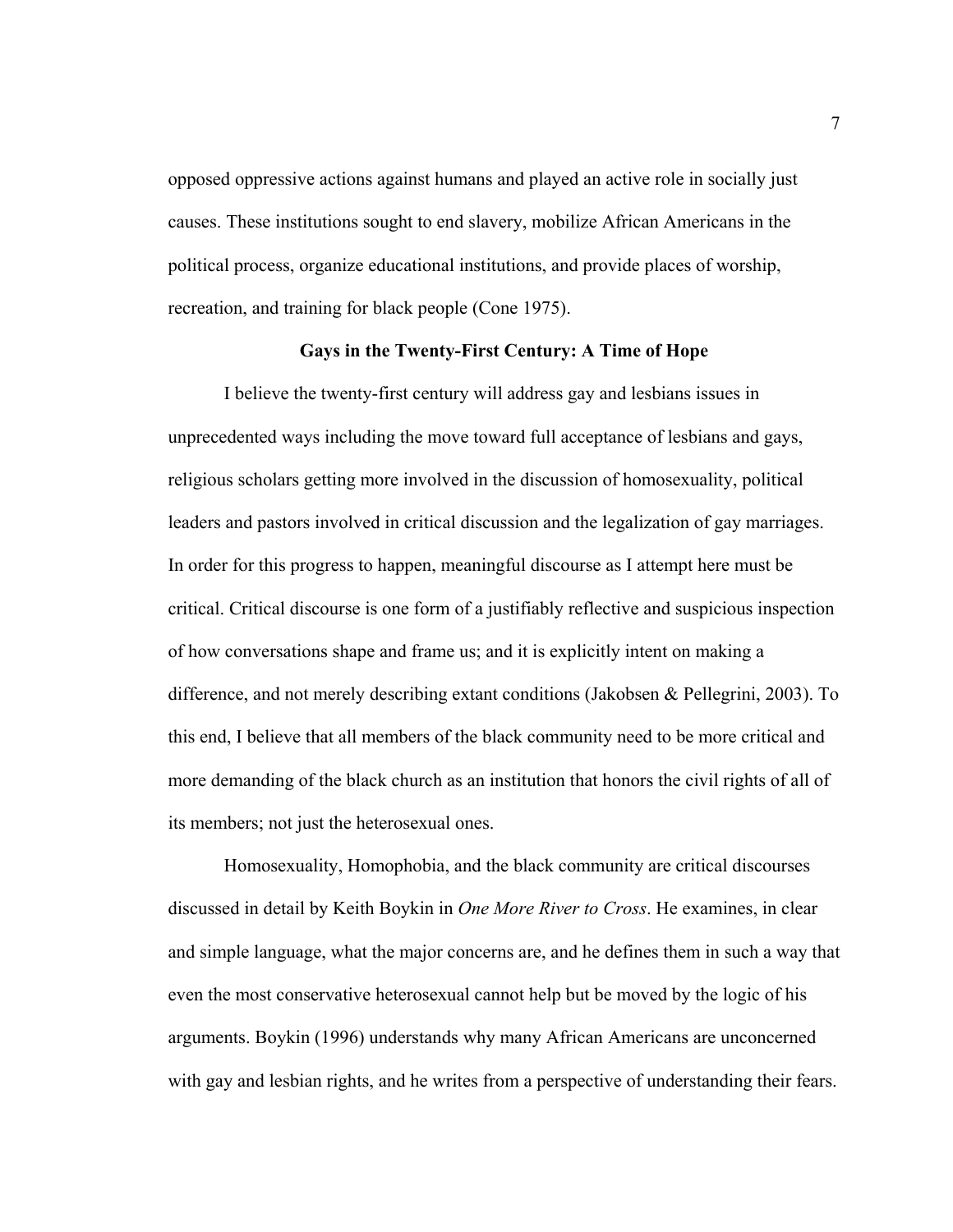In doing so, he shows the obvious societal parallels of oppression and prejudice that link blacks and gays—illustrating how self-destructive it is when an oppressed group oppresses another. I found his research to be provocative and compelling. Comparing the oppression between both blacks and gays, he states:

To compare gay behavior with black behavior is merely to compare one stereotype with another, and on that score we find common ground. Members of both groups are identified by assumptions that connect their status with some sort of unflattering behavior. The specific behaviors themselves may differ, but the nature of the stereotyping is exactly the same. (p. 51)

 Each of the chapters in this dissertation both directly and indirectly expounds on concepts from Boykin's work. Boykin's main concern is how the black community and the mainstream gay and lesbian community view and treat black gays and lesbians. Boykin knows that the battle for fair treatment must begin with your own people for any real progress to be made. Thus, *One More River to Cross* does what so few books about race and gay issues do: It educates readers on how to reduce their own sexual fears and insecurities while recognizing their racial hypocrisies. Against a backdrop of civil rights and the black experience in America, Boykin interviews Baptist ministers, gay political leaders, and other black gays and lesbians on issues of faith, family, discrimination, and visibility to determine what differences—real and imagined—separate the two communities.

### **Research Design and Methodology**

 I use my experience as a minister of music and a long standing member of several black churches, to investigate why the black church, an institution of liberation for the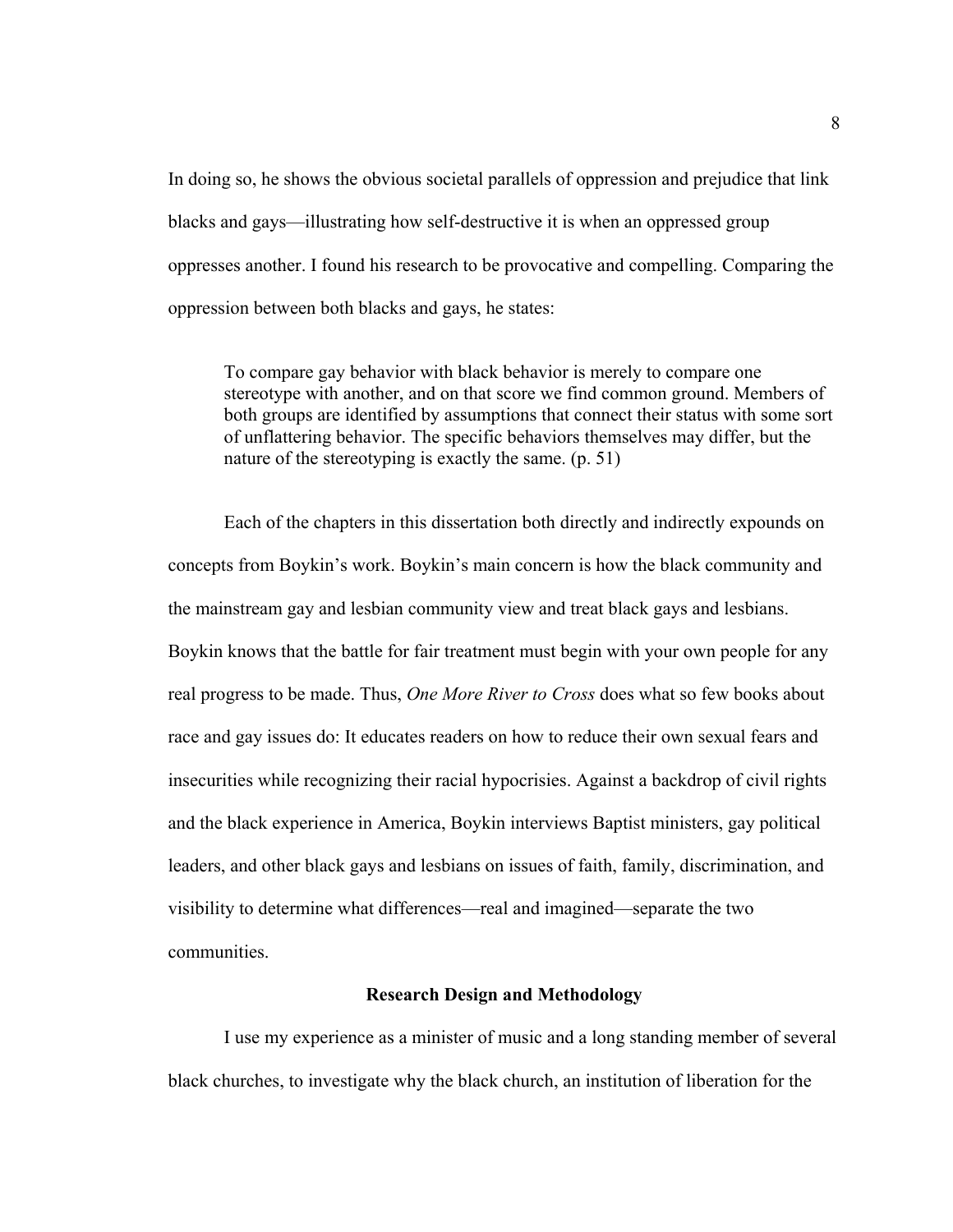black community especially during the Civil Rights movement, continue to engage in oppressive practices with regard to members of the black gay and lesbian community. I provide a historical overview and critical analysis as a part of this inquiry. I examine the theological, social, and psychological problems that emerge from the view that homosexuality is immoral and offer new perspectives for assessing scripture and African American Christianity in the context of black liberation. Using the methodologies of Critical Ethnography, Social Analysis, and mostly Autobiographic, I consider how oppression toward gays and lesbians in the black church is historically, culturally, and politically located. Each of these theories reflects my personal experiences related to homophobia in the black church.

 Critical Ethnography begins with an ethical responsibility to address processes of unfairness or injustice within a particular lived domain. (Madison 2005) I incorporate critical ethnography throughout this project to assist me in developing a framework to write and talk about the oppression that blacks and gays experience in The Black Church. I do not posit myself as a single, authoritative voice. For me ethnography has been invaluable, because I am living proof of some of the experiences that many black gay men in the Black church face in coming out and coming to terms with my sexual orientation and sexual identity. To truly "question is to interrogate something from the heart of our existence, from the center of our being" (Madison, 2005, p. 67). As a black gay Christian, this genre provided greater legitimacy to my research in relationship to my community.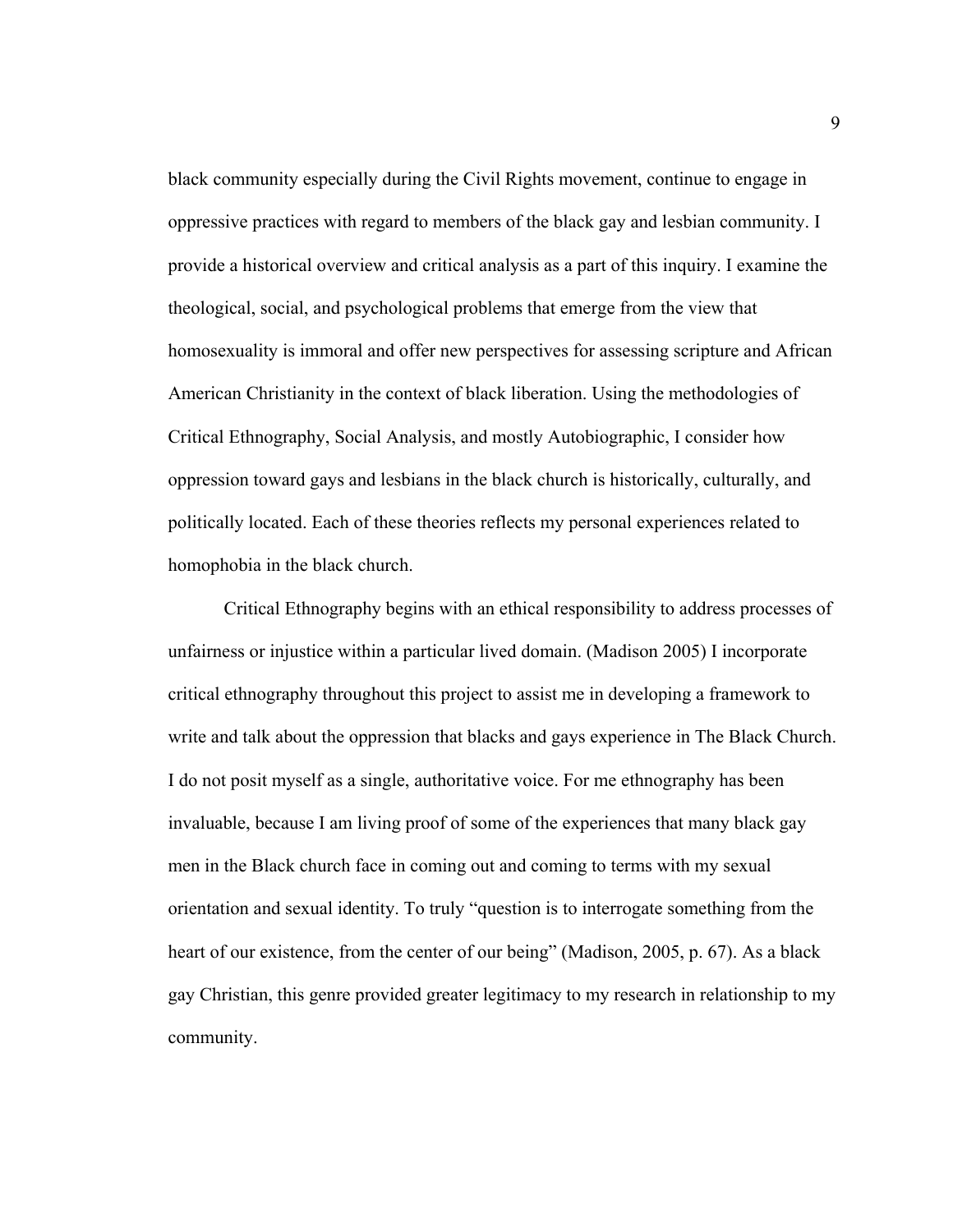Using Social Analysis (Cornish, 2007), I investigate the social phenomenon of the black church in a systematic and analytic way—answering the questions: What do I want to know? How do I find out? How do my biases and self-interest influence what I see? What is necessary for action? I start with describing what happens with gay blacks in the Black church as it relates to oppression and move to exploring why it is happening. Using this approach kept me from making purely emotional responses without adequate information or understanding. I was able to not only examine why the oppression exists, but the different factors involved and the relationships between them; and what supports the injustice and what works against positive change.

 Social justice matters are often complex, involving many different factors belonging to different categories. A range of strategies may be needed to address the different factors involved and to take into account the interaction between them (Cornish, 2007). Social Analysis influences my strategies and recommendation for action in Chapter V.

 I use an autobiographical method throughout this dissertation. For as I engaged in the personal and political work as a longstanding member of the Black church, writing from my personal experiences was a great source of inspiration and information. It helped me, and hopefully those who read my work, to come face to face with the intricacies of attempting to make meaning and sense of a black gay man lived experiences in the Black church and other socio-cultural spaces (hooks, 1994; Pinar, 1994). This aligns with Clandinin and Connelly's (1998) perspective locating autobiographical writing as "a way to write the whole context of life" (p. 167). When the writing takes shape as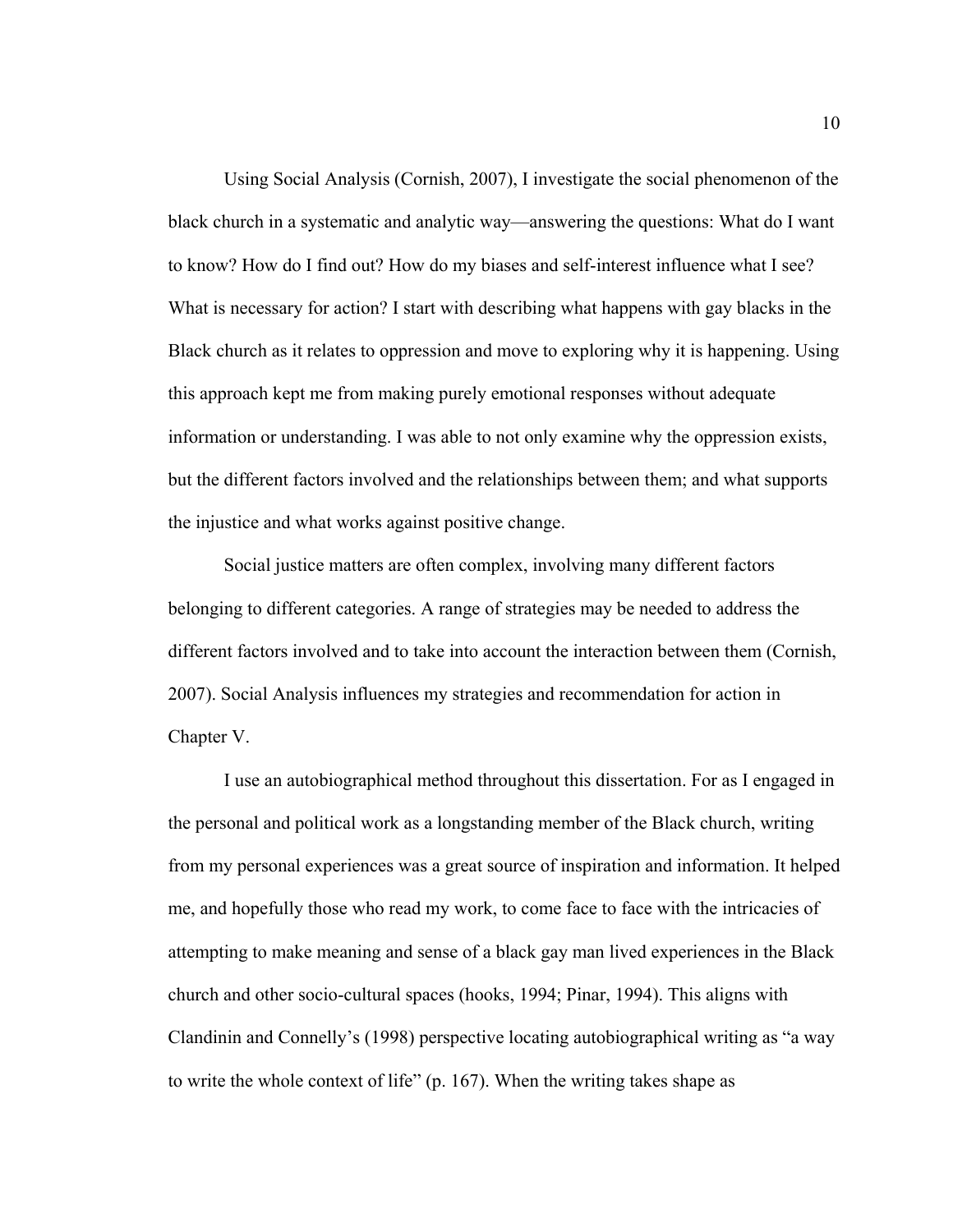autobiography, they say "it is a research text" (p. 167). In my research, I create a space to confront homophobia; to transgress heteronormativity as the normative perspective on sex, sexuality and gender; and to explore an illimitable array of homosexual positionalities. This locates my research as a curriculum counter practice (Pinar, 1976), which is a way to utilize gay and lesbian difference strategically to counter normative silence and to tell my story of a viable, emerging and productive homosexual who grew up in the Black church.

 While being a (black) male, middle class, and educated are privileges that help ease my burden, these advantages have mattered little over the years on those occasions when I have been verbally assaulted, stalked, or otherwise belittled for being gay. As a black man, I have worked in and attended what has been historically perceived to be a nurturing and social justice institution—the black church. However, this support from the Black church is exclusive. It upholds heteronormativity—the assumption and privileging of heterosexuality. It dismisses or erases outsider sex, sexual and gender differences through policies, and practices designed to reproduce biological males and females as stable, coherent identities with heterosexualized needs and desires (Britzman, 1998). It ignores the contradictions and tensions of being gay and avoids taking up the complexities of homosexuality. Many of my experiences during the 15 years that I spent as minister of music demonstrated these things time and again. My reality was routinely underrepresented (homosexuality as invisible or non-existent) or misrepresented (homosexuality depicted as deviant and disgusting) (Grace  $\&$  Benson, 2000). This is because institutions, especially the Black church, have a history of hiding or disparaging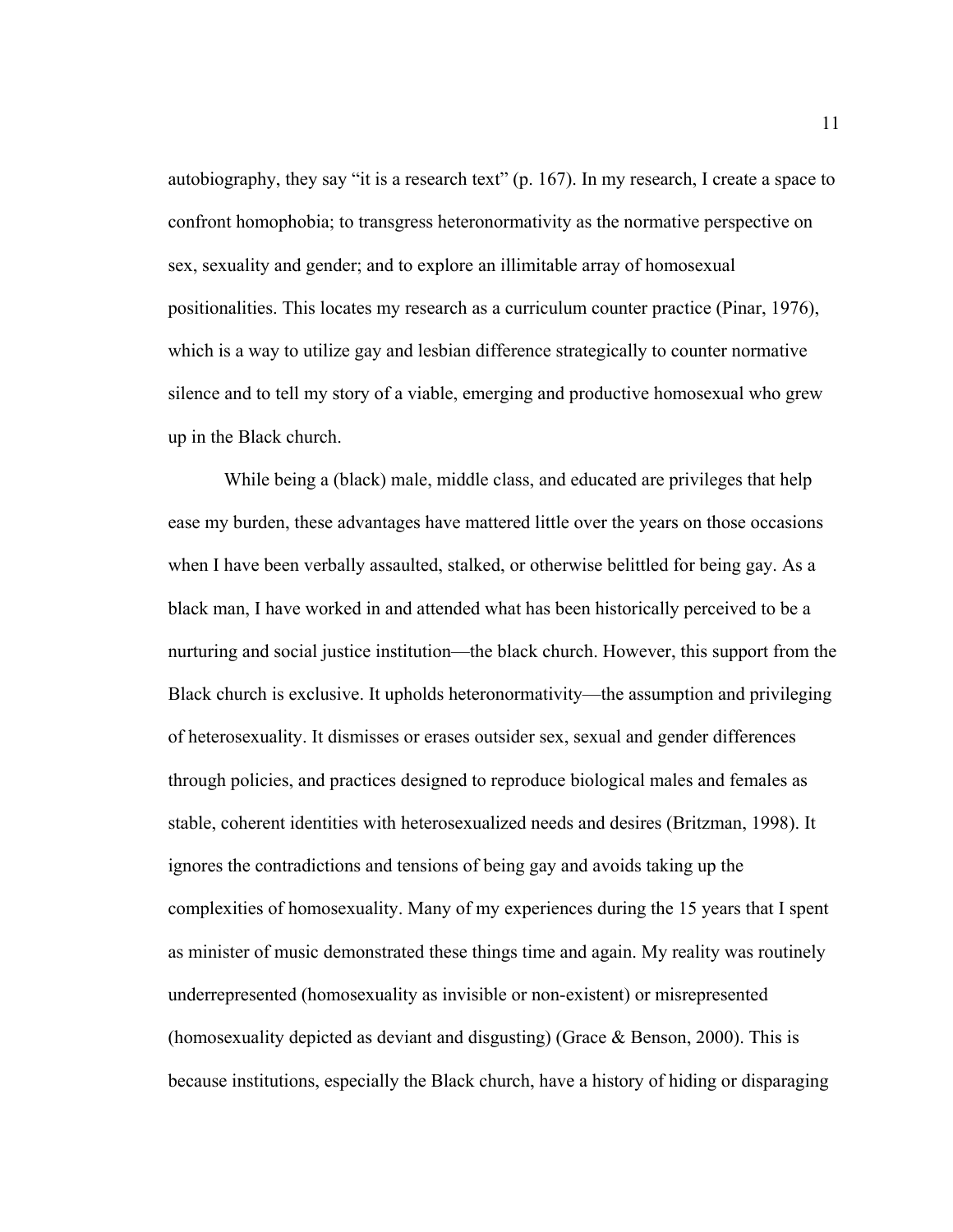homosexuality, hence feeding the ignorance and fear of sex, sexual and gender differences that perpetuate homophobia and gay bashing. (Pinar, 1998) Thus, I turn to writing this autobiographical account of my experiences to help build knowledge about black homosexuality. I use my stories as a springboard to help other homosexual and heterosexuals interrogate anti-gay stances and actions as they consider the parameters and possibilities of an ethical, just and inclusive (spiritual) community.

 As a research method, Pinar (1994) characterizes autobiography as an expansive space for mediation when it discloses what has been historically ignored, suppressed or denied in the larger culture and society. He asserts that exposing the burden of the personal "is interesting when its telling enlarges and complicates the telling subject and the listening subject" (p. 219) In my research I use autobiography to place the researcher (as the researched) and the reader in a dynamic relationship whereby the ensuing revelation can foster a political process and theological possibilities that enhance black homosexual space and place in the Black church and beyond. As a black gay man and an educator, I take it as my duty and obligation to be a presence, a voice, a writer, an advocate, a deliberator, an agitator and agent in this process of building inclusionary and transformative (black) spiritual communities. This is my story; my work for social justice. This autobiographical account is an engagement in an ethical cultural practice.

Chapter I begins the critical examination of the Black Church and its homophobic engagement with lesbian and gay Christians. In Chapter II, I discuss in great detail my search for identity, how and when I chose to disclose my homosexuality, and how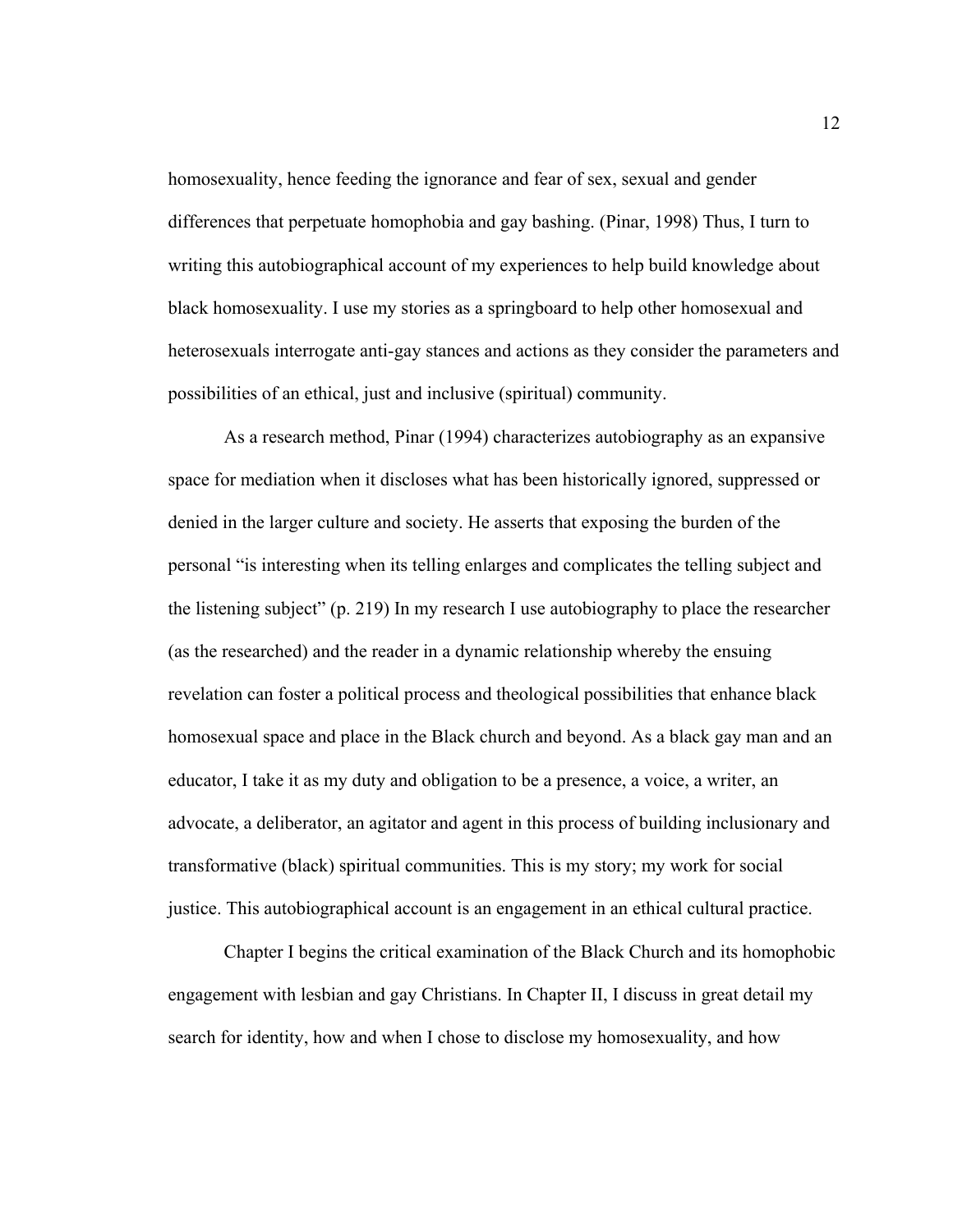homophobia and internalized oppression makes the process of identity formation more difficult.

 In Chapter III, I explore hyper-masculinity, an exaggeration and distortion of traditionally masculine traits. Hyper-masculinity is a value system extolling male physical strength, aggression, violence, competition, and dominance that despises the dearth of these characteristics as weak and feminine. This chapter deconstructs black hyper-masculinity and its influence within the black communities.

 In Chapter IV, I challenge the present assumption that black love is uniquely heterosexual and the heterosexuals are the only ones with the capacity to love their bodies. I explore the theological perspectives that shape the present "homosexuality is immoral" view, contributing to black Christians' mode of resistance to a different Christian understanding.

In Chapter V, I discuss the implications and possibilities for a sexual discourse of resistance in the black church. I explore ways the black church can address black sexuality without alienating its gay and lesbians members. I will offer creative suggestions on how black churches can begin to provide an atmosphere conducive to engaging in a sexual discourse of resistance.

It is my fervent hope that this investigation will be a stepping stone toward serious self-examination, self-knowledge, and self-healing for each and every (black) gay man who decides to read it and embrace it. I also hope that it will persuade heterosexual black men, women, and the black church not to jettison other blacks who may be in a position to make valuable contributions to the struggle for political and economic empowerment.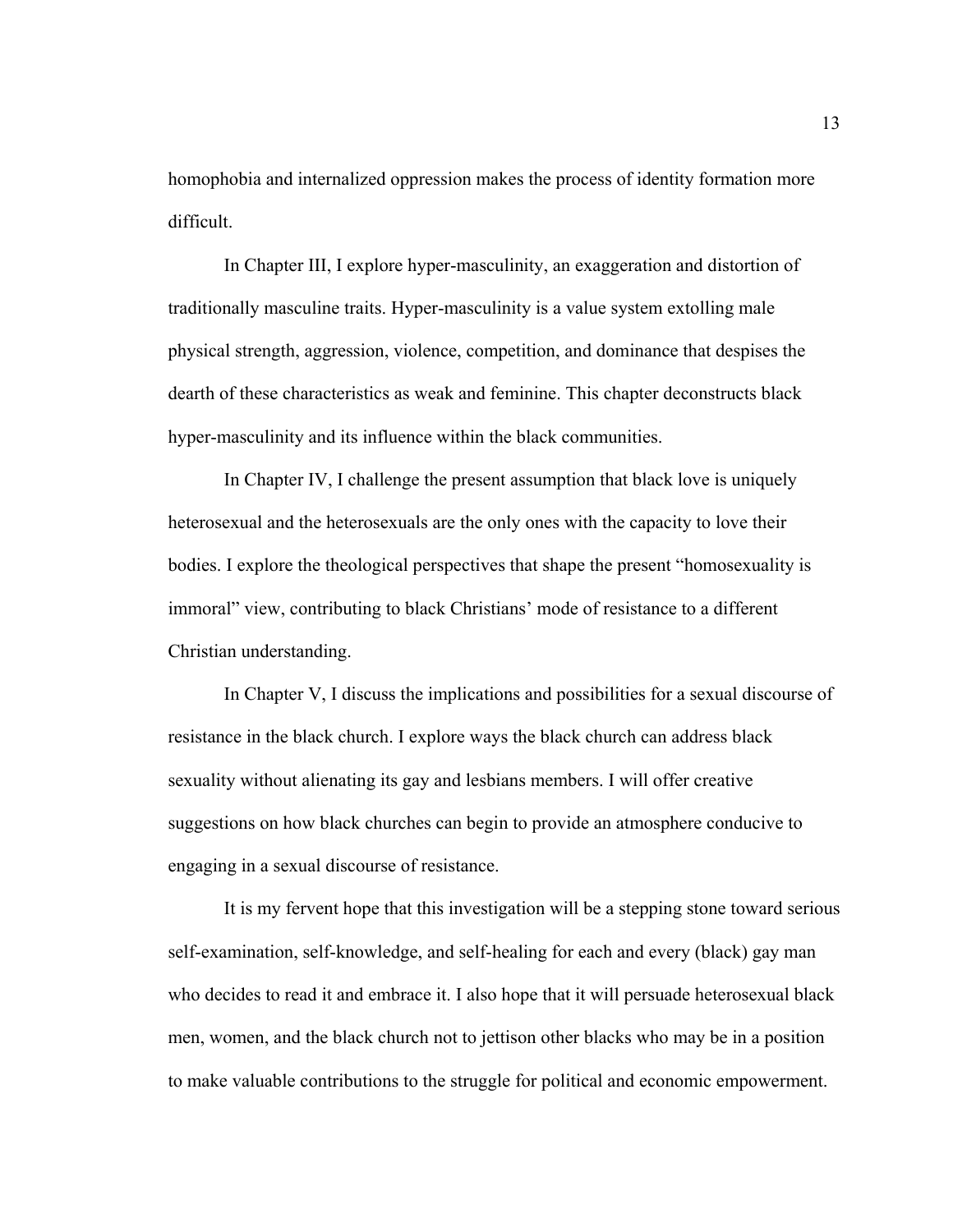May this dissertation embolden African American lesbians and gays, inside and outside of church communities, to confront the religious injustice imposed on them by African American clergy and laypeople and challenge them to understand homophobia and heterosexual supremacy as evil constructs akin to the racism and white supremacy that divide and destroy the human family of God.

## **Definition of Terms**

*Biphobia:* Refers to an oppressive social construction with situates some combination of power, wealth, privilege, and prestige to persons who are not bisexual. Although the designation refers mainly to discrimination against bisexuals, it can also be used more generally for anyone who is gay, lesbian, or transgendered.

*Black:* Refers to individuals of African heritage having similar cultural and racial/ethnic experiences.

*Coming Out, or Out:* GLBT individuals who choose to share their sexual orientation identity with others.

*Down Low (DL):* A term used to define men who secretly have sex with men while in sexual relationship with women. Men on the DL do not identify as gay or bisexual. Although the term is often linked to Black men, the behaviors associated with the term are neither unique nor specific to any particular racial/ethnic group. (King 2004)

*Family:* The creation of alternative or non-biological family support units in the gay community; a term that refers to one's membership or the gay community (e.g., "he/she is family") (Hawkeswood 1996).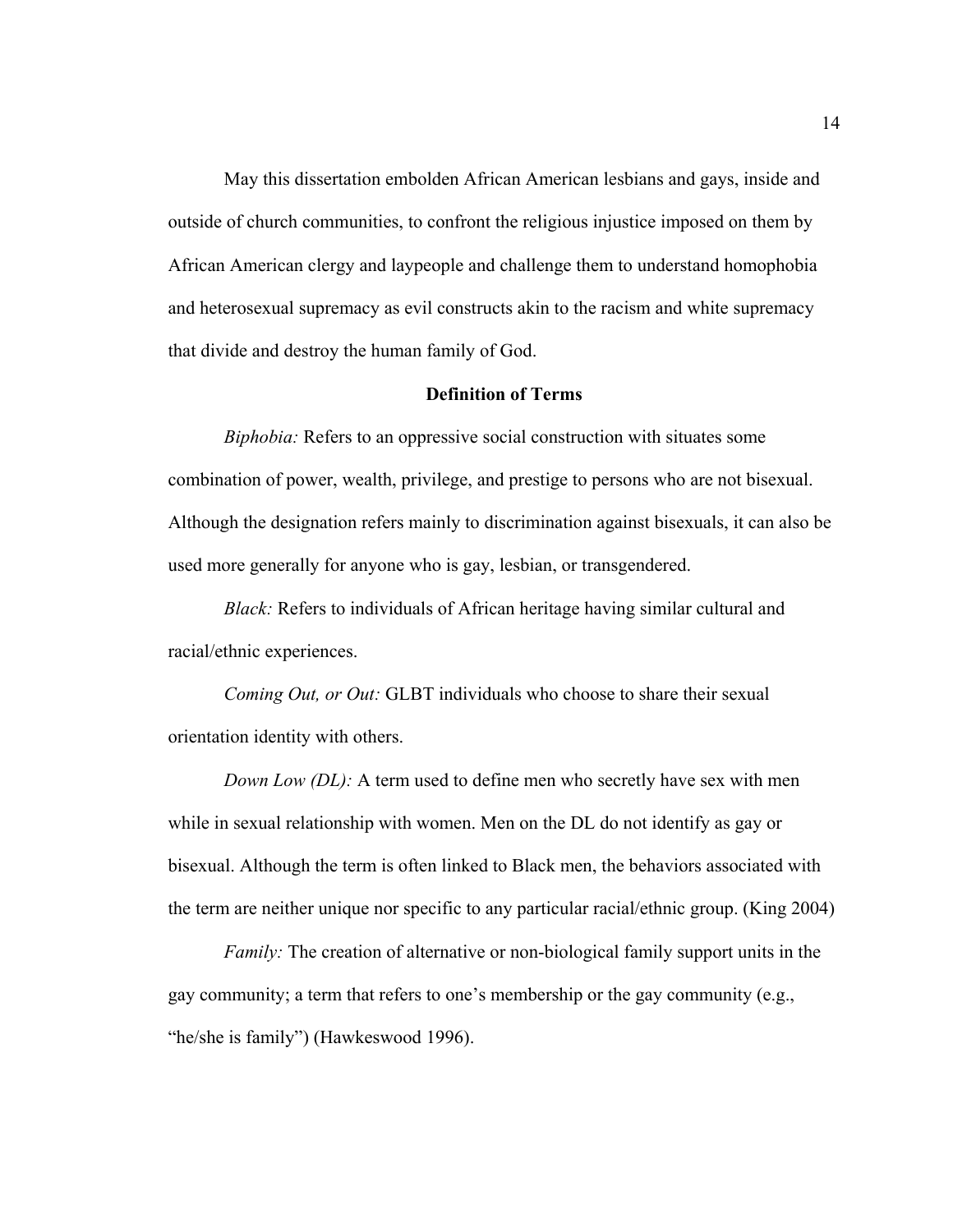*Gay/Homosexual:* Refers to individuals whose primary attractions are to people of the same sex/gender. Typically, men who are attracted to men are referred to as gay; and women who are attracted to women are referred to as lesbians, though they may also identify as gay.

*GBLT/LGBT:* An acronym that refers to individuals embraced by the gay community and stays for Gay, Lesbian, Bisexual, Transgendered; or, Lesbian, Gay, Bisexual, Transgendered.

*Heterocentrism:* A term that applies to negative attitudes, bias, and discrimination in favor of opposite-sex sexuality and relationships. It can include the presumption that everyone is heterosexual or that opposite-sex attractions and relationships are the norm and therefore superior. People of any sexual orientation can hold such attitudes. As a predisposition toward heterosexuals and heterosexuality, heterosexism has been described as being "encoded into and characteristic of the major social, cultural, and economic institutions of our society

*Heteronormative:* Refers to an oppressive social construction which situates some combination of power, wealth, privilege, and prestige in those who conform to the heterosexual construct vis-à-vis those with gender differences, gays, lesbians, bisexuals, and the intersexed.

*Heterosexism:* As an attitude, it is the belief that heterosexuality is the preferred sexual preference and the only normal sexual orientation, and that all others are inferior. As a social system, it is the system of laws and cultural attitudes based on the beliefs that heterosexuality is preferable, normal, and/or right.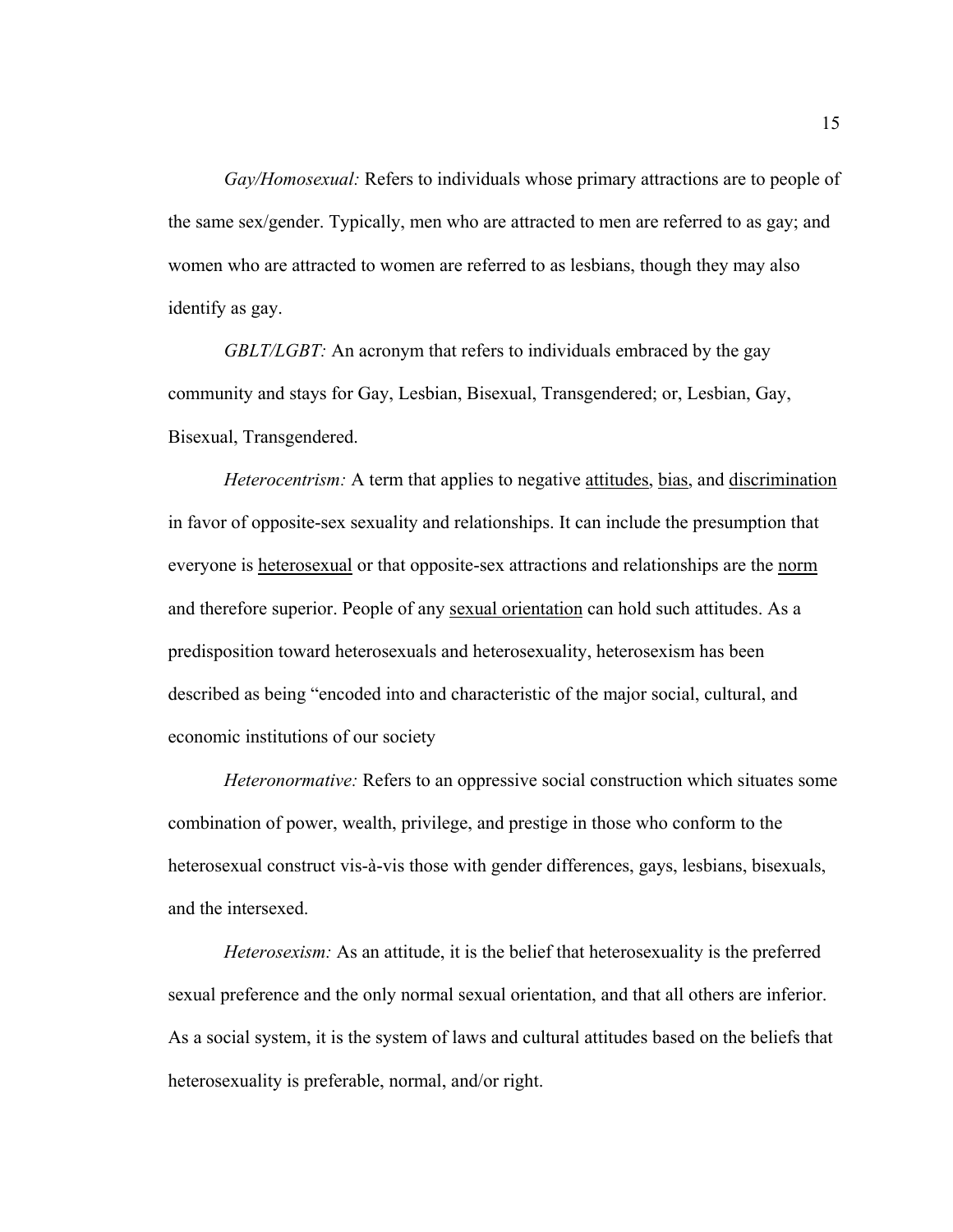*Homophobia:* A fear of homosexuals and fear of establishing close relationships with the same sex; an attitude of disgust, repulsion, or hatred toward GLBT people based upon the belief that homosexuality is morally wrong, disgusting, or shameful.

*Internalized Oppression:* This terms refers to the subjectification of oppressive ideologies and their institutionalized expressions (such as racism, and institutionalized racism) It is similar to the Marxian concept of *false consciousness.* When oppressed persons believe the lie, or ideology of oppression told to them, reactions may include self-hatred, isolation, poor performance, and lashing out at others.

*Queer:* A formerly derogatory term that has been embraced by mainstream GLBT communities as an all-encompassing term that refers to all individuals who defy sexual or gender norms, including transgender or transsexual individuals.

*Racism:* This term refers to an oppressive social construction which situates some combination of power, wealth, privilege, and prestige in European, or white, Americans.

*Sexism:* This term refers to an oppressive social construction which situates some combination of power, wealth, privilege, and prestige in males.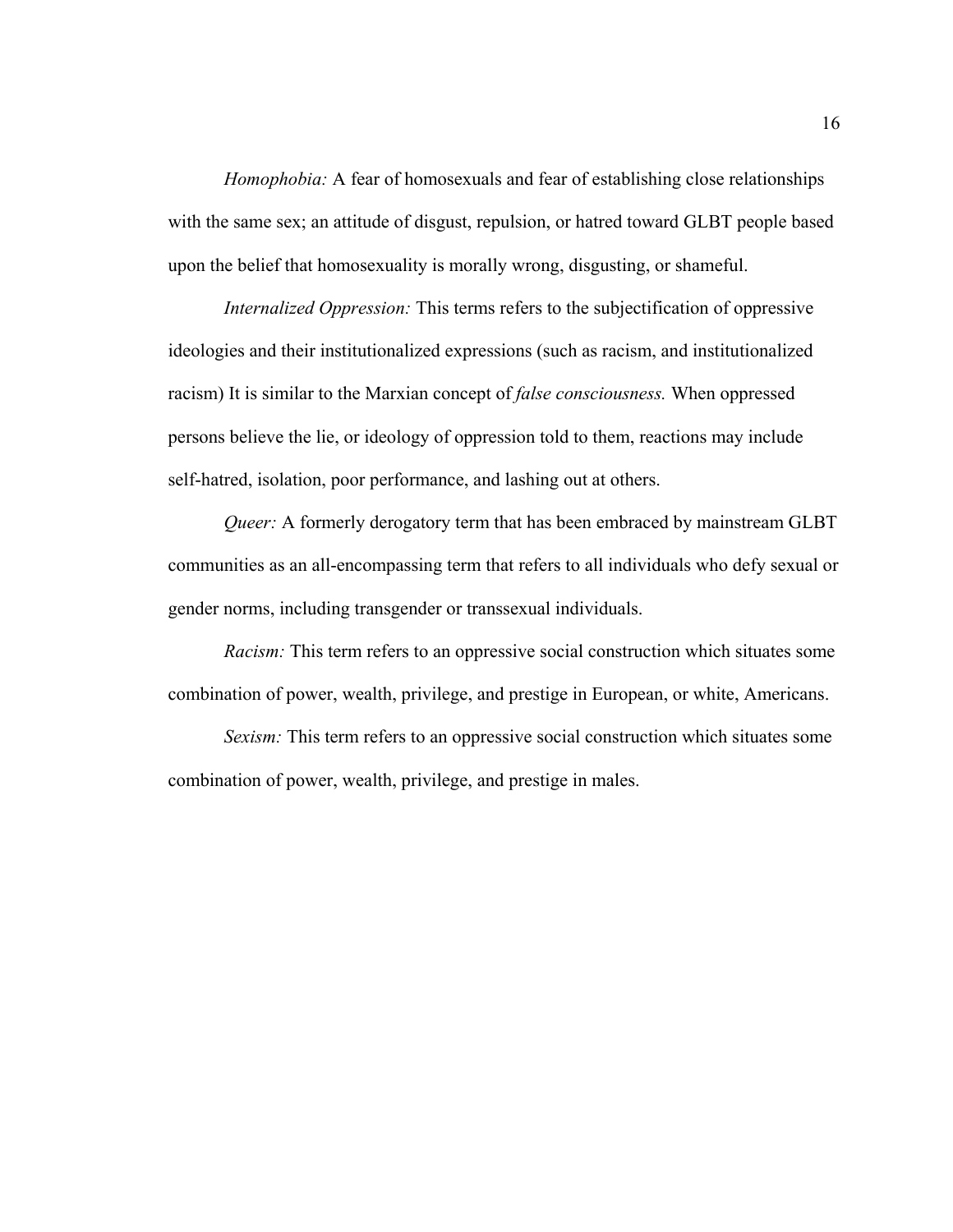## **CHAPTER I**

## **HOMOSEXUALITY AND THE POWER AND PRESENCE OF THE BLACK CHURCH**

A good way to understand a people is to study their religion, for religion is the most sacred schedule of values around which the expression and the meaning of life tends to coalesce (Lincoln & Mamiya, 1990). The study of a people's religion is not guaranteed to provide all of the answers to what gives a culture its characteristics. Religion is essentially a subjective experience, and an external study or investigation will inevitably miss some of the critical nuances experienced (and valued) only by those on the interior or belief. Nevertheless, a critical observer with an open mind can gain invaluable insight into the structural and motivational cosmos out of which particular behaviors emerge as distinctive earmarks particularizing a given population. Religion, seriously considered, is perhaps the best prism to cultural understanding, not as a comparative index, but as a refractive element through which one social cosmos may look meaningfully at another and adjust its presuppositions.

 Religion plays a vital role in the lives of African peoples, providing them with a moral compass in their families and communities. Black church historian Albert Raboteau (1978) reminds us Africans came to the Americas religious but not Christian; most entered this land as practitioners of the traditional African religions and Islam. When examining African cultures, scholars have agreed that religion permeates every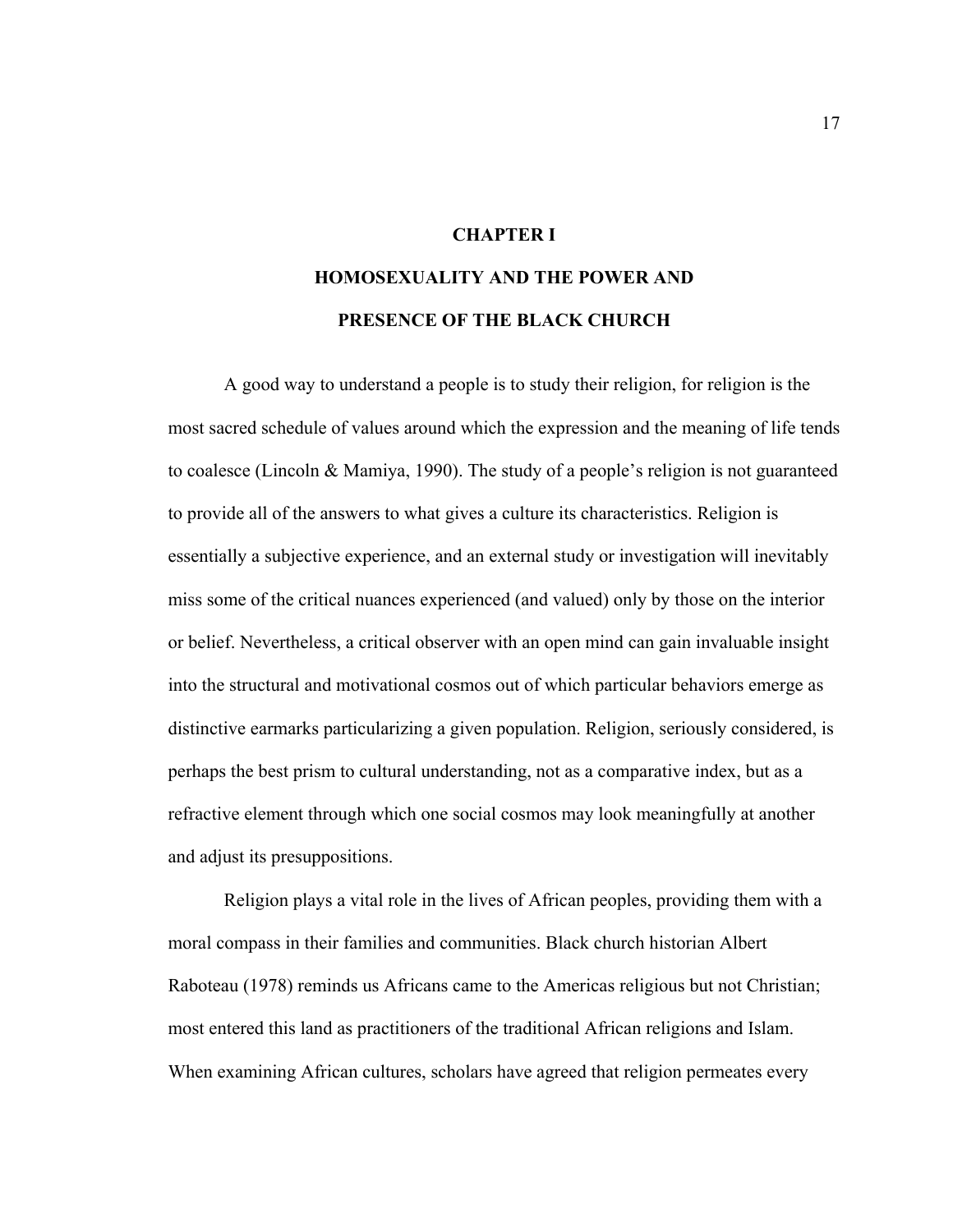dimension of African life. (Paris 1995). As a culture, Africans and their descendants are of course not alone in valuing religion; Europeans, as well as other groups, also value religion, and indeed share some similar spiritual beliefs. Both groups came to America believing in a spirit world, the power of dead ancestors, and godly retribution (Paris, 1995). In some cases, Christian practices paralleled those of the traditional African practices so much that Christianity had a great appeal to Africans and allowed for a continuation of their religion. This blending or syncretism of traditional African religion with Christianity enabled the transition from African religion to Christianity.

 Even after being converted to Christianity in the context of slavery, Africans generally considered religion and religious practice important aspects of their lives. They always valued religion and understood God and Jesus as having sustained them through slavery and having given them the hope for and the experience of a liberated life. It is therefore no surprise that religion plays such a big role in the lives of contemporary African Americans.

### **The Bible**

Through my experiences in the Black Church, I have found that the Bible is the book most often used by (religious) African Americans to make meaning of life and foster a closer connection with God and all of mankind. Because of the time in which it was allegedly written and in the many different languages it is recorded, there are several translations and versions to help readers and preachers make it relevant to modern life. The King James Version of The New Open Bible (Nelson, 1990) is the version that is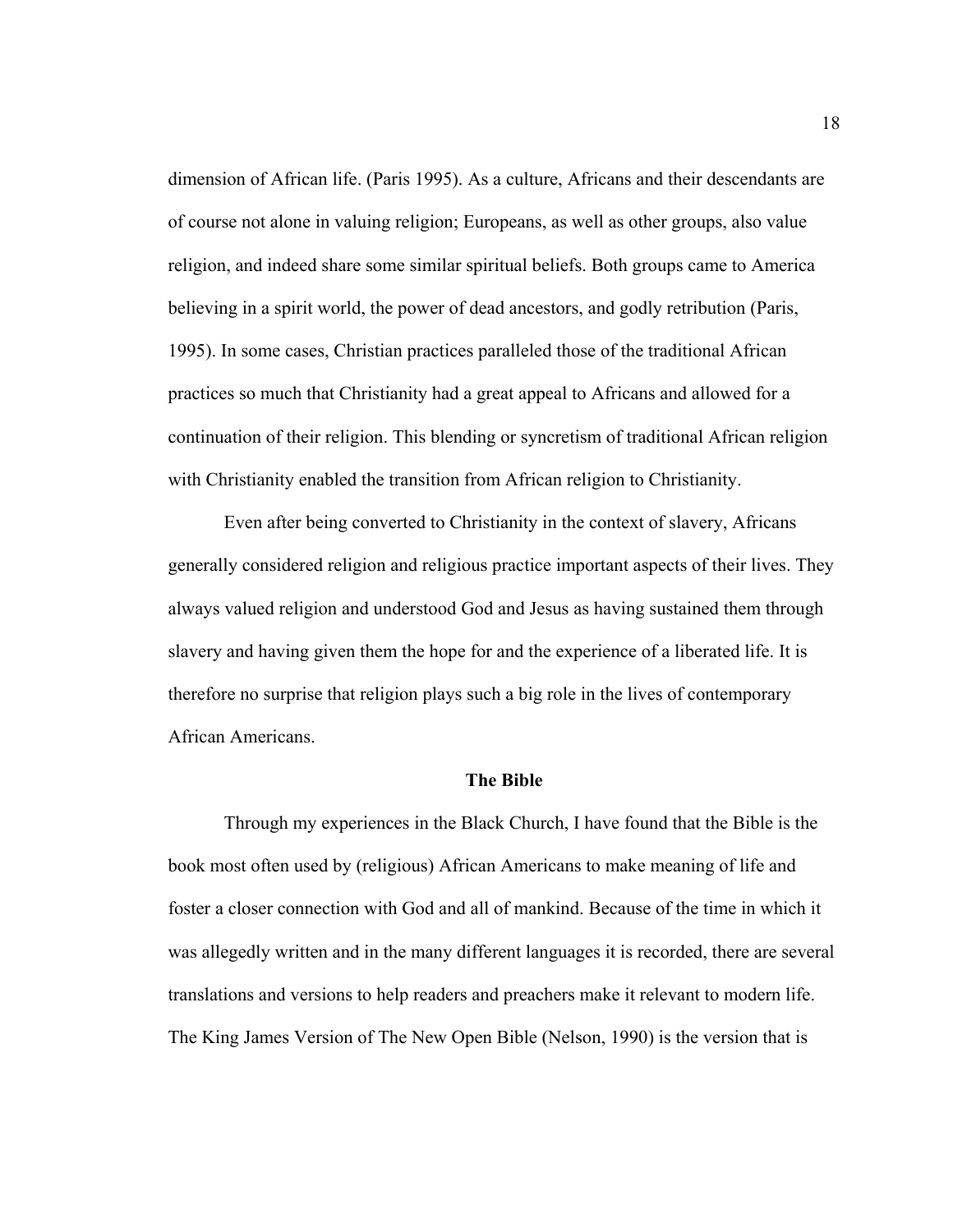most helpful to me and the one I refer to in the scriptural references throughout this dissertation.

## **The Evolution of the Black Christian**

 African Americans slaves maintained elements of their traditional African beliefs and Islam for decades, but in a slave culture that largely controlled their religious practices, they eventually adopted Christianity as their primary religion, dismissing African religions as illegitimate. Raboteau (1995) characterizes this transition as "death of the gods." Phyllis Wheatley's own words, as noted by Paris (1995), about herself as a Christian would later become a common representation of African American's religious worldview:

 'Twas mercy brought me from my Pagan land, Taught my benighted soul to understand That there's a God, that there's a Savior too. (p. 46)

Despite the initial reluctance by many white slave owners to offer African slaves salvation due to their anxiety that a Christian status could disrupt the master-slave relationship, white Christian ministers later received African American slaves into Christianity, indoctrinating them with a selective biblical ethical code that emphasized subordination, slave ethics, and sexual immorality.

African Americans looked for other similarities in the religion of their white masters. The first and second Great Awakenings and the evangelism of the Baptist and Methodist denominations in particular had the greatest appeal for African Americans due to their more demonstrative and less rigid style of worship as well as their emphasis on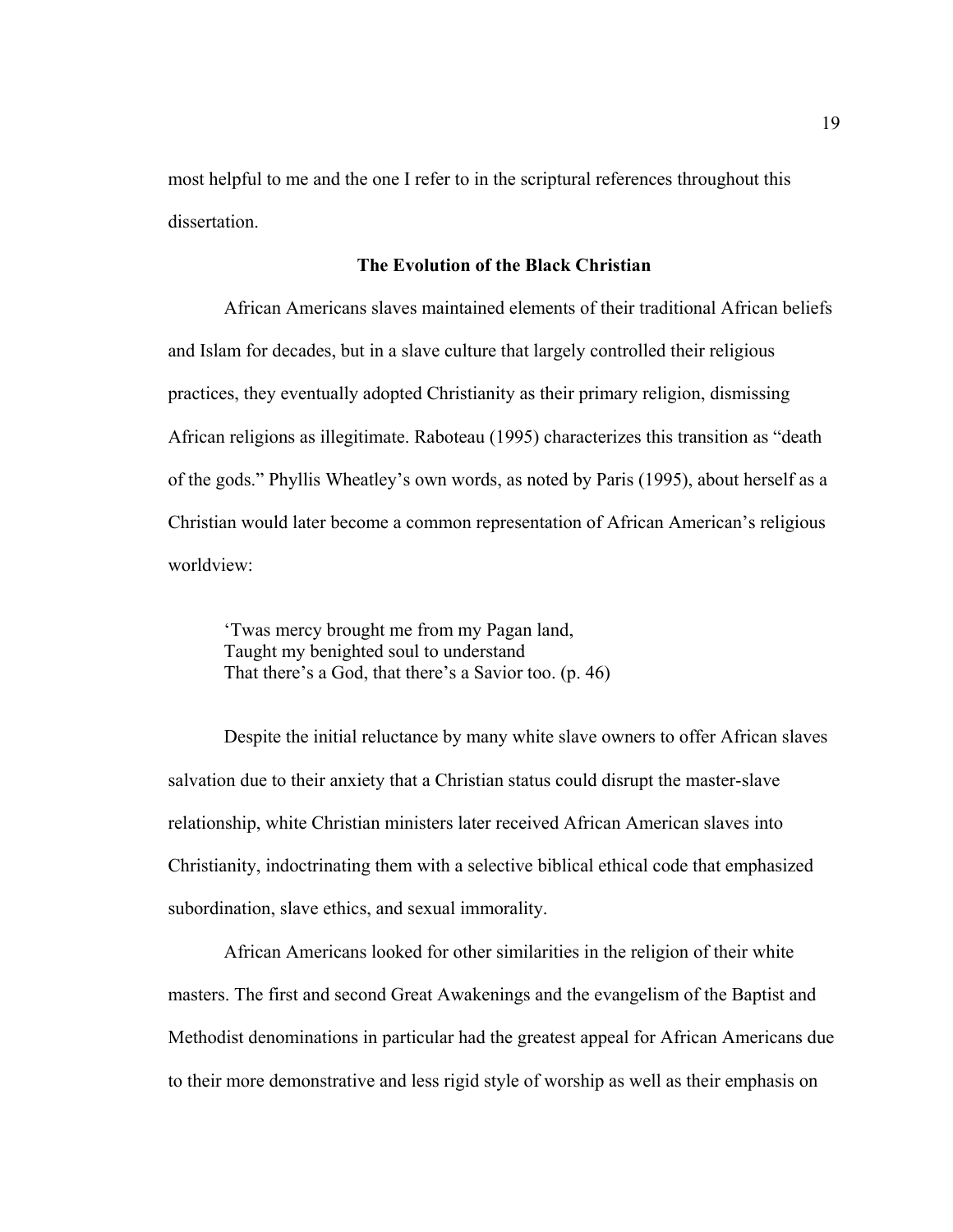the Bible. As a consequence, African Americans primarily identified with these two communions during and after slavery. Hence, "the majority of the black preachers and separate black churches were Baptist, which helps to explain why the Baptists attracted as many members as they did. Baptists simply offered more opportunity for black participation than any other denomination" (Raboteau, 1978, pp. 187-188). When African Americans found themselves in other denominations, like the Episcopal Church of their masters, they often exercised their freedom after slavery and united with black Baptist and Methodist denominations (Shattuck, 2000). Slaves soon valued Christianity as the invisible institution that fostered their ability to cope with the atrocities of slavery. Religion established a dominant presence in the lives of most black people.

Since the majority of African American slaves became Christian through the evangelical efforts of Methodists and Baptists during the Great Awakening revivals and plantation missions, they also adopted the conservative Christian traditions and strict adherence to the Bible characteristics of these denominations. This particular strain of Christianity differed from the liberal Quaker tradition that opposed slavery and emphasized gender equality and an "inner light" in all people, and the Roman Catholic, Congregationalist, and Episcopal traditions that placed less emphasis on scripture and proselytizing. Despite Quakers' and Congregationalists' dedicated efforts to abolish the slavery endured by blacks, African American slaves found the quiet, non-demonstrative worship style of these denominations less familiar and therefore less appealing.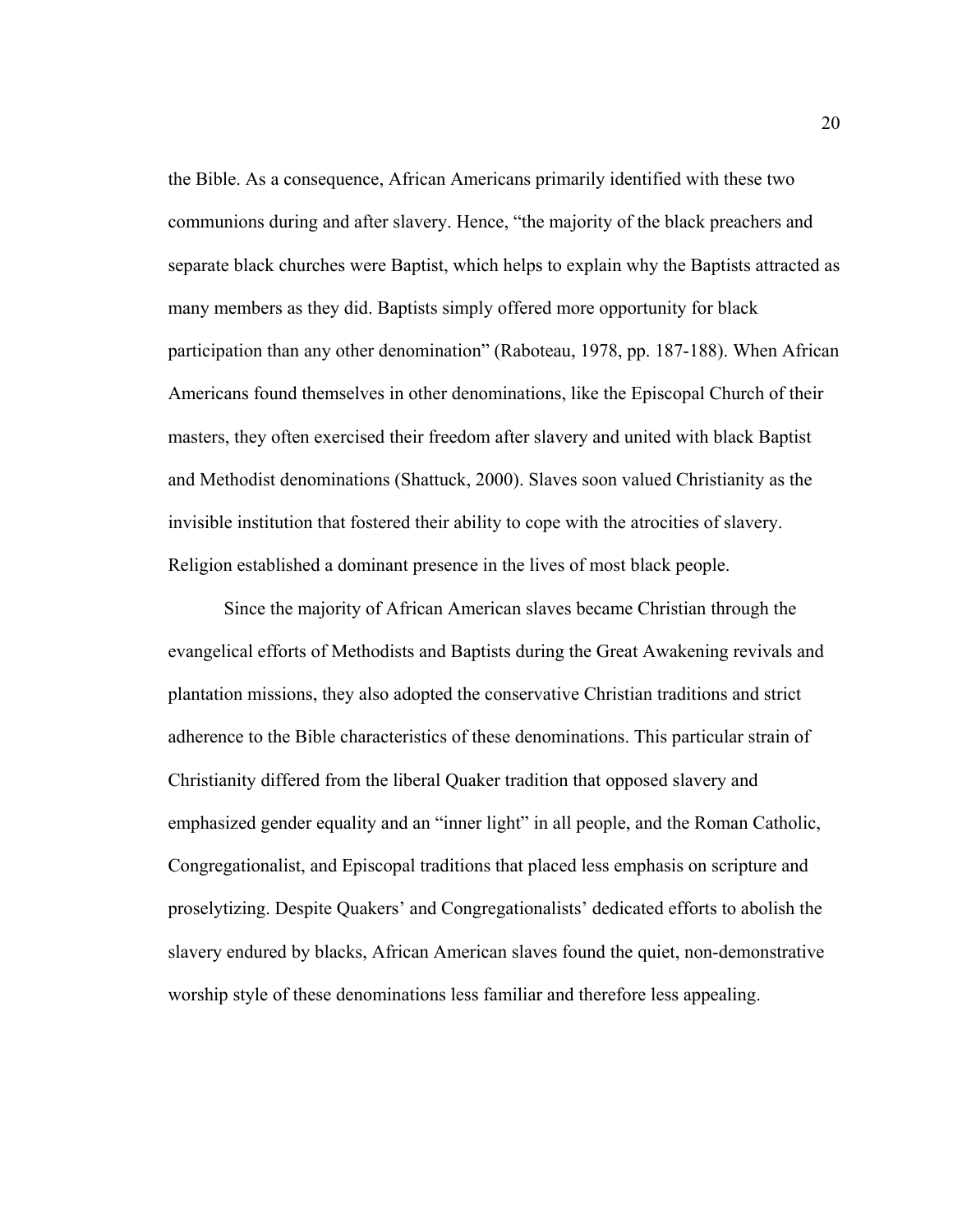## **African-Americans and the Bible**

This biblical indoctrination by conservative white Protestants laid a foundation for African Americans' understanding of scripture in strict literal and legalistic ways. Conservative white Protestants generally taught blacks that it was the Bible itself that insisted they were to be slaves to whites. Among the African American Christian slaves who accepted this perspective was the famous preacher Jupiter Hammond.

A poet and preacher, Hammond did not condone the institution of slavery and, despite his doubts about whether blacks could handle freedom, hoped for black emancipation. Nonetheless, he thought that physical freedom should not take precedence over spiritual freedom and that there should be "reinforcement of the master-slave relationship" (Sernett, 1985). If Hammond's view seems contradictory, it is a reflection of the quandary in which many black Christians found themselves; at one and the same time understanding God to be the arbiter of justice and freedom and yet also aware of scriptural passages that they understood as identifying God as upholding the institution of slavery and thus their slave status.

However, most African American Christians did not find the slavery passages compelling. As African American biblical scholar Vincent Wimbush (2000) notes,

. . . from the beginning of their engagement with [the Bible] African Americans interpreted the Bible differently from those who introduced them to it, ironically and audaciously seeing in it—the most powerful of the ideological weapons used to legitimize their enslavement and disenfranchisement—a mirroring of themselves and their experiences, seeing in it the privileging of all those who like themselves are the humiliated, the outcasts and powerless. (p. 17)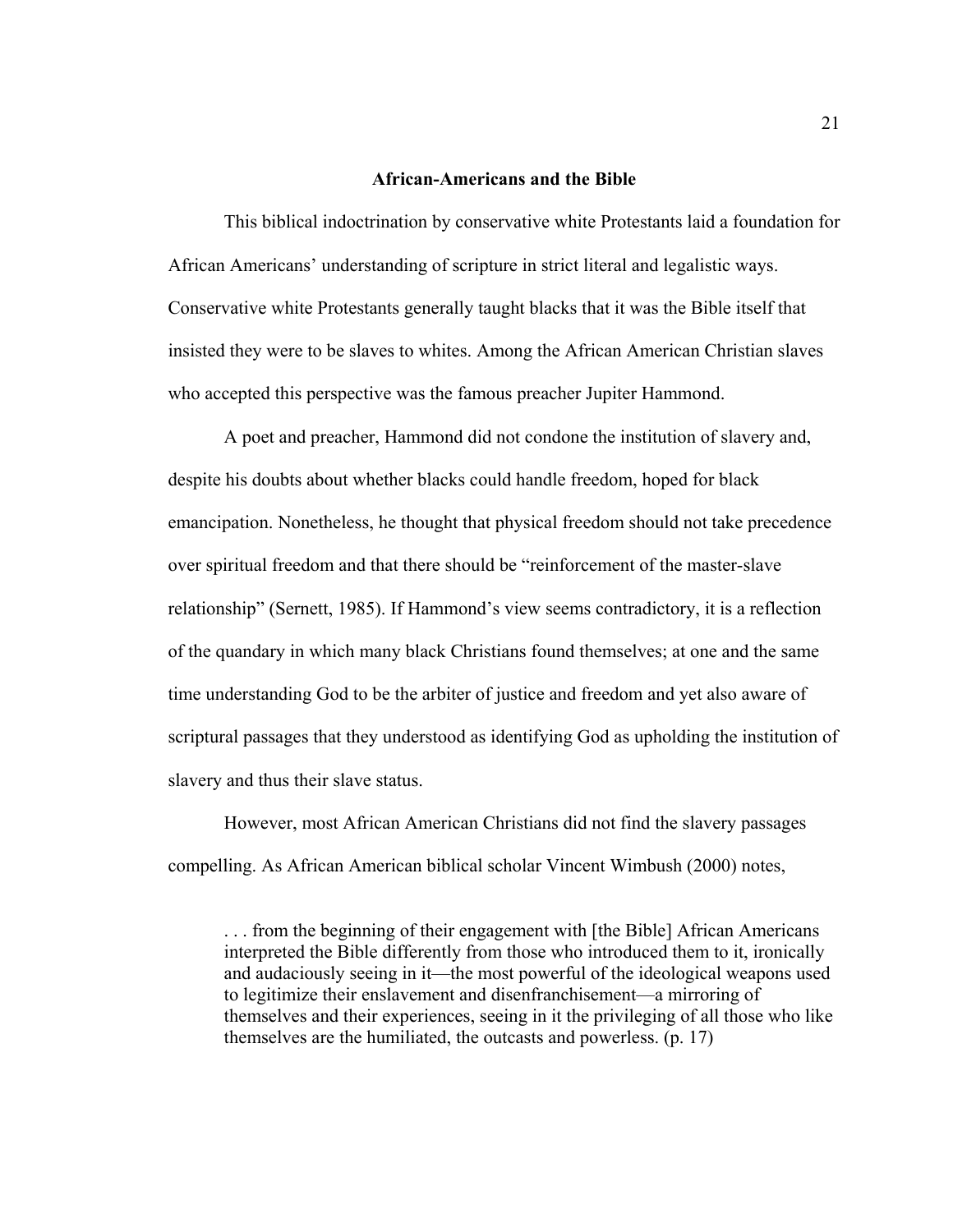As black Christians embraced biblical stories of Jesus' love and God's liberating power, it became more and more difficult to reconcile a God who delivered Israelites from oppressive Pharaohs with a god who was apparently keeping them enslaved. In this approach to scripture, blacks, like other groups, demonstrate a practice of selectively choosing scripture. This selection bias attends to information that confirms what is already believed (based on teachings and interpretations of that community) and offers validation while viewing other biblical injunctions as irrelevant to their present status. Thus, the Bible can and historically has been used by the oppressors and the oppressed, each for their own liberation and benefit. Yet it is much too simplistic to refer to the Bible in binary ways as either an oppressive book or a liberationist document. As noted by African American biblical scholar Dr. Renita Weems (1998), the Bible has less to do with either oppression or liberation. Rather, Christians read the Bible and assign meaning or create oppression or liberation in their lives and the lives of other human beings.

 Nancy Ambrose, the slave grandmother of African American theologian Howard Thurman, expressed this reality in the following case:

During the days of slavery . . . master's minister would occasionally hold services for the slaves. Always the white minister used as his text something from Paul. Slaves be obedient to your masters as unto Christ. Then he would go on to show that if we were good and happy slaves, God would bless us. I promised my maker that if I ever learned to read and if freedom ever came, I would not read that part of the Bible. (as cited in Thurman, 1949, pp. 30-31)

 This example points to the limitations of scripture and the different hermeneutical or interpretive lenses that a Christian culture may bring to a passage. As Wimbush's analysis and Ambrose's Christian experience affirm, black people's experience of God's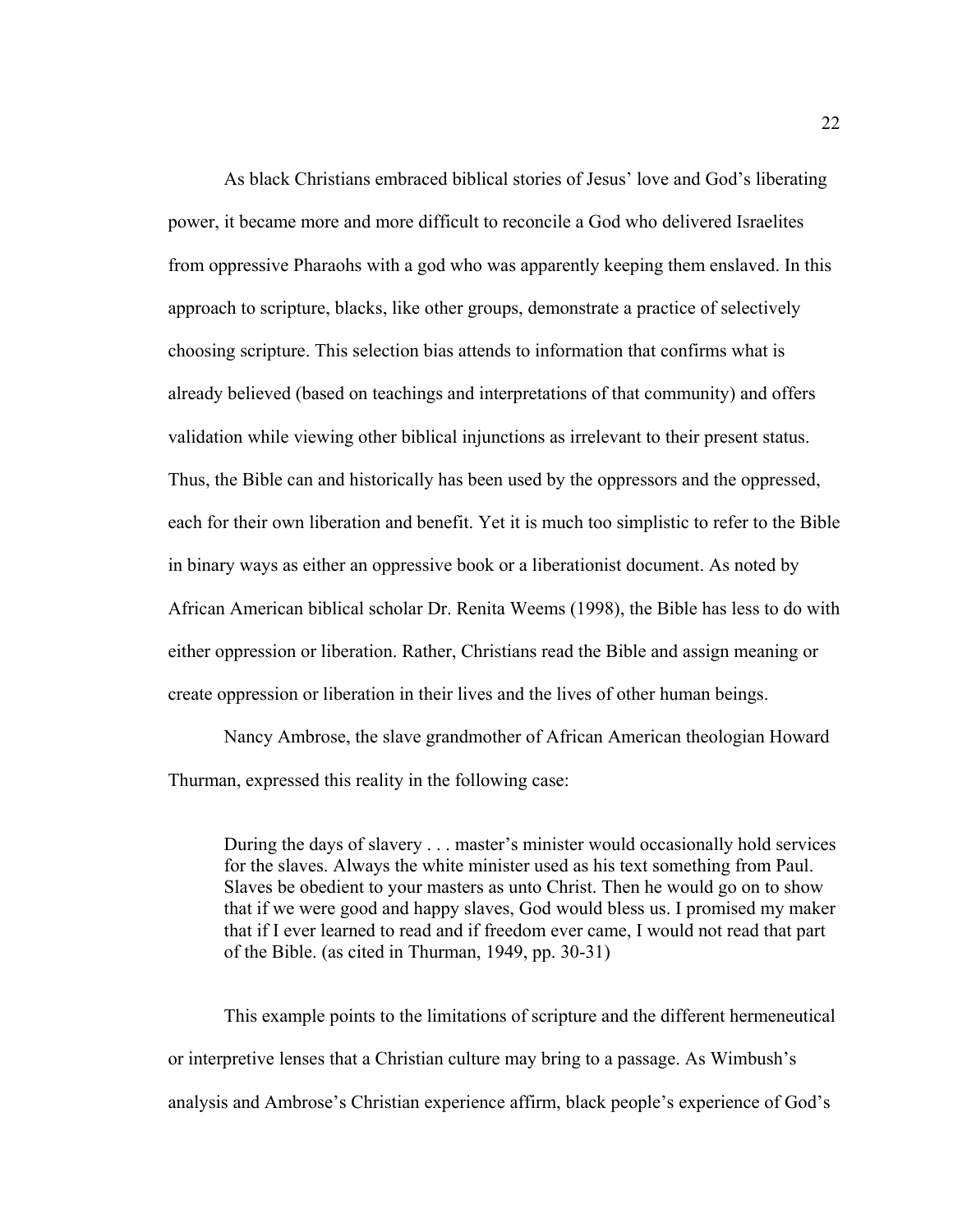grace and Christ's presence in their lives made them full and equal children of God. In Ambrose's mind, Paul's biblical writing suggesting that as a slave Ambrose was subordinate to free whites failed in its meaning and reflection of God's intention. For her, faith and relationship with God told her that she was a child of God and should be treated the same as whites who claimed God' favor, regardless of what was stated in the Bible.

 The example above also shows that African American Christians demonstrate that you can be faithful Christians without accepting all scripture as authoritative. The rejection of scriptures that support slavery is the clearest example. So in the context of slavery, two theologies emerged from the same Bible and Christian religion: one initially supported by a majority of white Christians who promoted slavery, and the other supported by a majority of blacks who opposed slavery. Both groups used the Bible to endorse their cultural views and practices.

 Many black Christians, like Frederick Douglass and Ambrose, refused any theological doctrine that subjugated them, and protested white supremacy both privately and publicly. In 1787, the first such protest of white racism in the church came from African American Methodist minister Richard Allen and others. After experiencing racism in the white Methodist Church, Allen, Absalom Jones (the first ordained black priest in the Episcopal Church), and others left, and instead organized the Free African Society. Twenty-nine years later, Allen would organize the first black denomination, the African Methodist Episcopal Church.

 One of the most powerful displays of this kind of Christian protest came from Bostonian David Walker, a young free African abolitionist. In his now famous *Appeal to*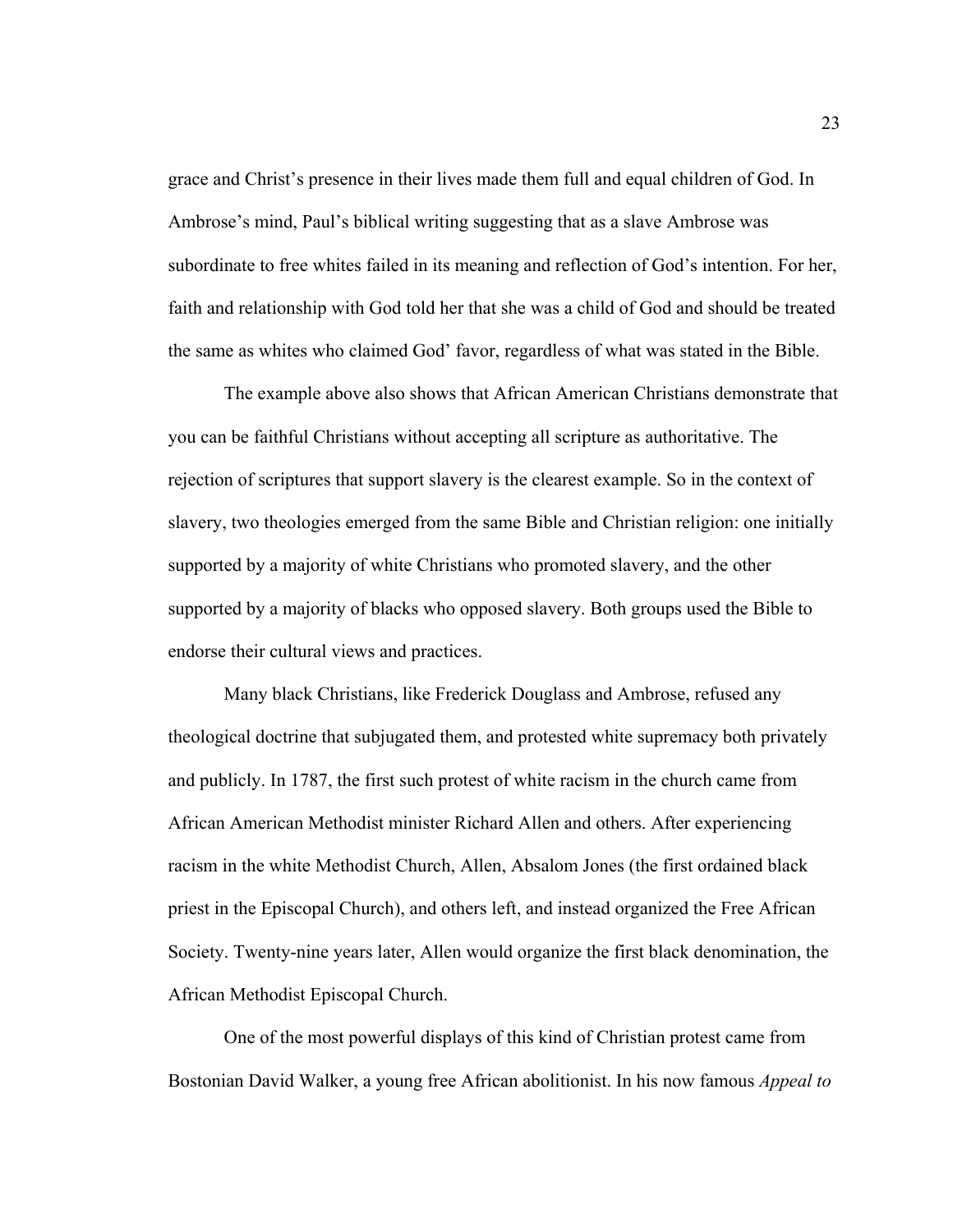*the Colored Citizens of the World,* Walkers uses the biblical Exodus story to declare that God's judgment on white America would be like the destructions inflicted upon the thousands of Egyptians whom God hurled into the Red Sea for afflicting his people in their land. He called on Blacks to "prepare the way of the Lord" by "throwing off the yoke of slavery" (Sernett, 1985).

 Some African American Christians, like Nat Turner, believed that biblical passages of this sort revealed God's intention that they overthrow the evil system of slavery. In 1831, Turner took the bible as its word and executed the most deadly protest of slavery. Unlike the attempted insurrections of Prosser and Vesey Turner's revolt was largely successful. A slave preacher and visionary of "righteous vengeance," Turner confessed before his execution that God had directed him to lead a bloody slave revolt that claimed the lives of some fifty-five whites. (Sernett, 1985). The publication of *The Confessions of Nat Turner* reveals that Turner never repented for the revolt since in his mind it was a God-inspired act revealed in scripture as "the hosts of good would meet the armies of evil" (Styron, 1967). Though these biblical interpretations were viewed as extreme by most African American church leaders, these leaders still viewed scripture regarding slavery and black subjugation in fundamentally different ways than whites, and taught this interpretation to generations of blacks. African Americans identified with the Israelites in the Bible and interpreted the Civil War as God creating dramatic events to bring about their liberation from slavery. As such hermeneutics created a community of black people, it also demonstrated that God was on their side and would take care of them.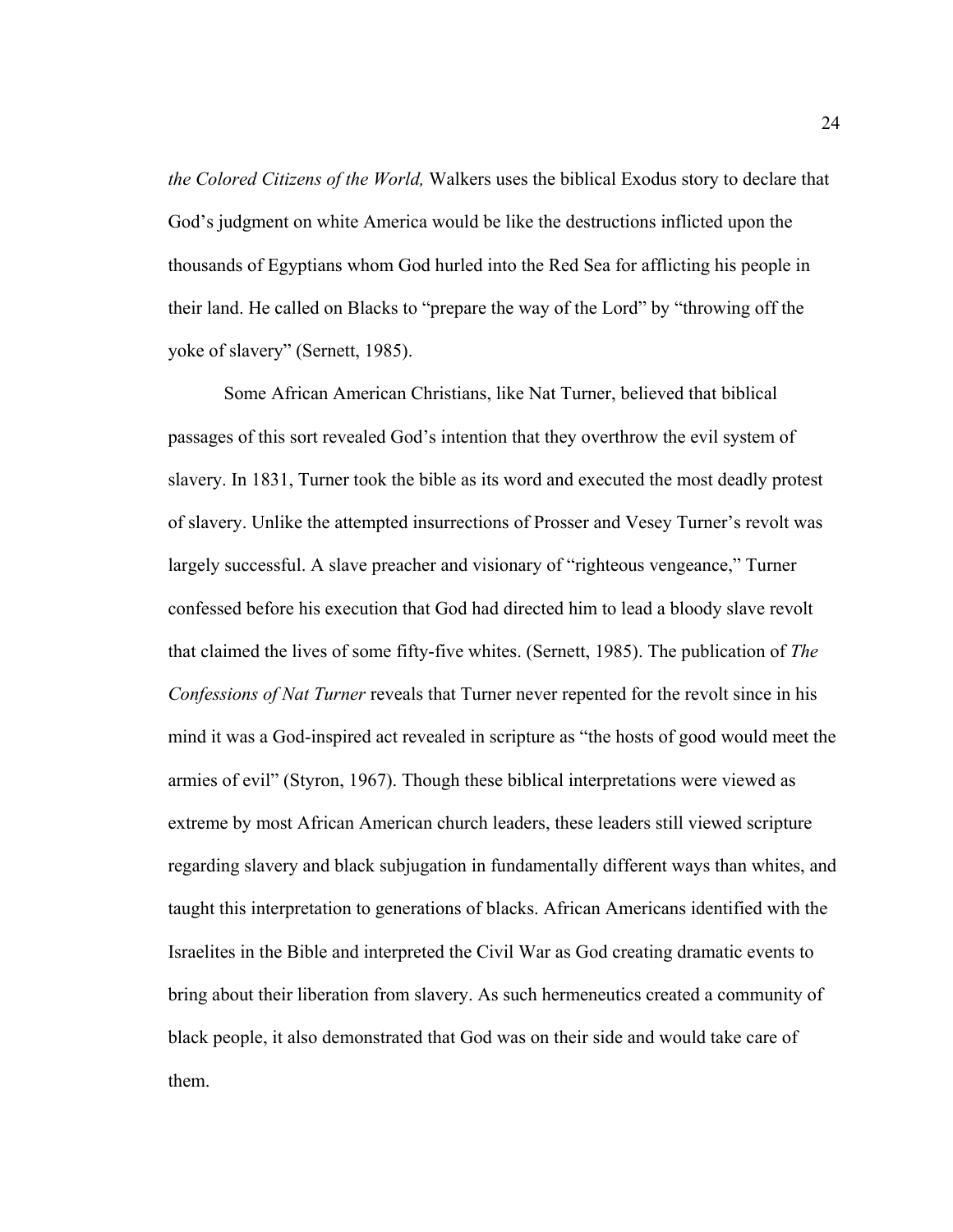#### **African Americans, the Bible, and Homosexuality**

 The black church has functioned as the center of black people's lives from its origins as an invisible institution during chattel slavery to its present day as a highly visible institution. Being one of the few institutions owned by black people for black people, the black church, at its best has not only served as a house of worship, but has also provided social status, hope, and stability for millions of Africans who have lived in America. As Black sociologist E. Franklin Frazier notes, the black church is

a nation within a nation . . . [the impetus for other] institutions such as schools, banks, insurance companies, and low income housing . . . an academy and arena for political activities [and a place that] nurtured young talent for musical, dramatic and artistic development. (Lincoln & Mamiya, 1990)

It has provided places of worship that black people could own and offered a community of "comfort, nurture, and care among an outcast people, a refuge in a hostile white world, where they could sing, shout, laugh, and cry among those who understood and shared the pain [of racism]" (Lincoln & Mamiya, 1990).

 Despite the rich history of using the Bible to oppose oppression, black church leaders have ironically not taken a similar approach on sexual oppression and oppressive religious societal actions against black women, lesbian and heterosexual, and gay men. Instead, blacks often internalize this country's racist sexual depictions of a black sexuality that is out of control and in need of salvation by Christianity. As a consequence, black bodies have been devalued, bought and controlled in slavery by whites who "[felt] no compunction about exploring those bodies for their sexual gratification, . . .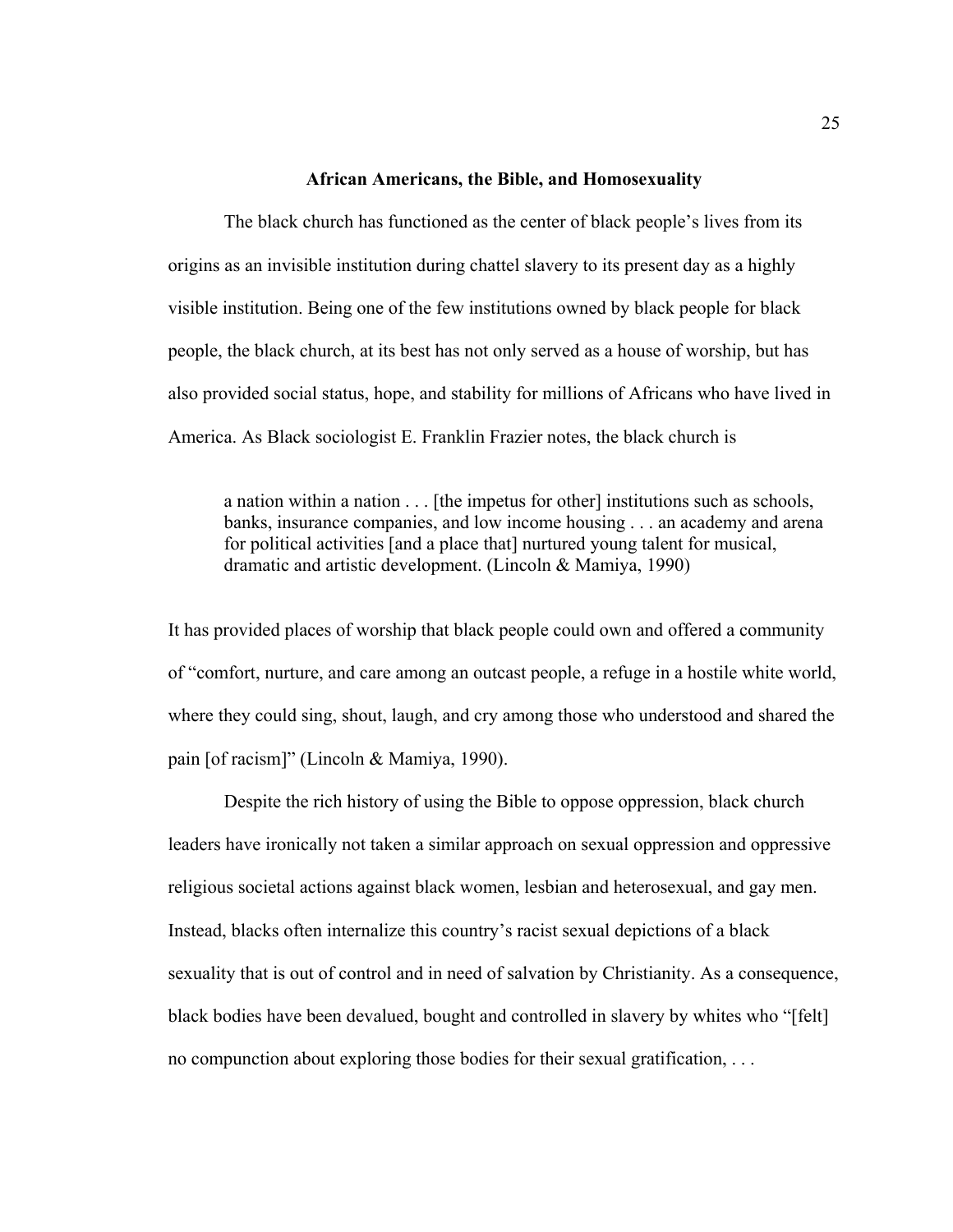[subjecting] black women . . . to sexual abuse and black men . . . as progenitors of new slaves through siring" (Roberts, 2001).

 Womanist Theologian Kelly Brown Douglas (1999) asserts that whites in general still perceive "black men and women as [being] highly sexualized, lascivious beings . . . prone to a sexual prowess' or sexual promiscuity" (p. 11). Such representations are not uncommon within black communities and pop culture of rap and hip-hop videos. In this respect, African Americans have internalized some of the racist sexual depictions of themselves as sexually obsessed individuals or sex predators. Even when there is acknowledgment of being sexually active, African Americans may not feel good about sexual expression, even when it is in loving, caring relationships.

 Douglas goes on to say that African Americans are inheritors of a racist past that victimized all aspects of their lives, not the least of which was their sexuality. Following slavery, the racist attitudes that defined black men as sex predators cause black men extreme hardship and death. By appealing to the age-old stereotype that black men harbor an insatiable sexual desire for white women, black men existed as targets to be blamed for raping white women. Rape was used more than any other reason as the cause for lynching black men. (Lewis, 2000) Indeed as Paula Giddings notes, it was black women themselves and not white men who were identified as the culprits for their own rape due to the purported insatiable appetite that blacks had for sex. This mythical construction by white racist men became an excuse for lynching black men. Lynching functioned as the white male solution to protecting white women from the sexual savagery of black men. Given the majority culture's racism and sexual attitudes, African Americans soon learned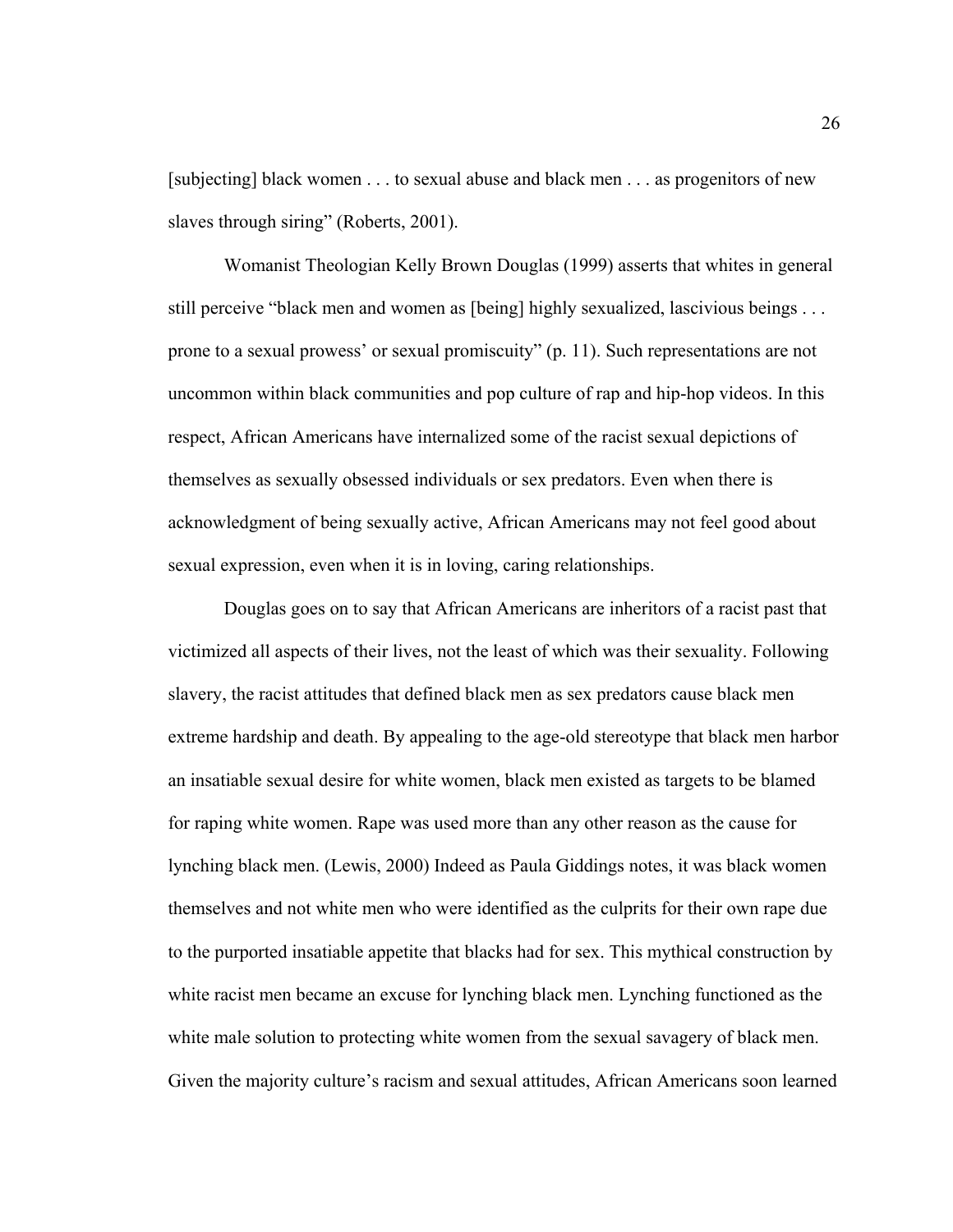that their very survival depended on distancing themselves from any representation of "sexual perversions." Much of black heterosexuals' anti-homosexual sentiment exists as a means of countering the perception of black sexuality being perverse in order to survive and gain respectability and acceptance by the majority. Thus, it is understandable that African Americans would approach homosexuality with more dread and disdain than others, often denying a black homosexual presence to avoid being further maligned in a racist society.

 As in the days of slavery, the black church maintains a conservative theological approach to issues of gender, sexuality, and sexual expression. All of the historically black denominations—the African Methodist Episcopal; African Methodist Episcopal Zion; Christian Methodist Episcopal (formerly Colored Methodist Episcopal); National Baptist Church, USA, Inc.; National Baptist Church of America, National Progressive Baptist Church; and the Church of God in Christ—have restrictive doctrinal views about sexuality (Griffin, 2006). All of these church bodies promote a theological view that homosexuality is sinful and that the only legitimate sexual expression is toward the opposite sex in marriage.

 It is difficult to determine exactly when African and African Americans integrated negative views about homosexual expression into their theology and espoused antihomosexual pronouncements in black religious and social communities. History shows that it was Europeans who strongly influenced Africans and African Americans to adopt puritanical views about sexuality and homosexuality (Murray & Roscoe, 1998). As European Christian missionaries encountered black Africans, it was common for them to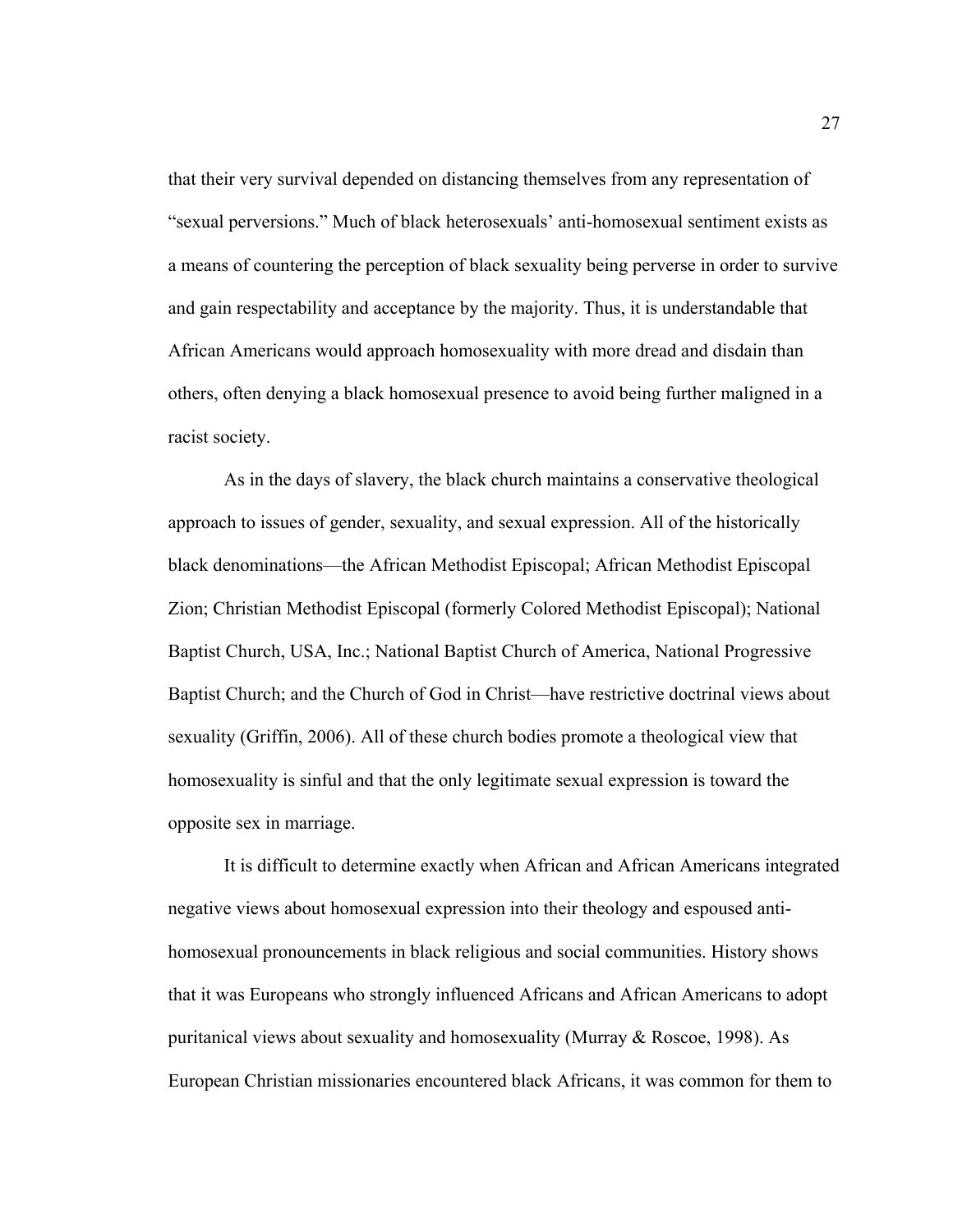identify Africans as unholy and uncivilized, as "lewd, lascivious, and wanton people" (Douglas, 1999). This racist sexualizing of black people impacted African Americans in a variety of negative ways, leaving black leaders in a perpetual reaction of hiding black sexuality.

 Black leaders adopted a rigid biblical theology of sexuality and transmitted it to black Christians and black culture (Wimbush, 2000). Whereas from the beginning blacks refused to simply accept whites' interpretation of scripture, the same "hermeneutic or suspicion" did not occur regarding scripture and sexuality. Wimbush is correct that the understanding of sexual mores outside of heterosexual marriage and the understanding of gender roles is hardly different between the predominantly white Southern Baptists and the predominantly black National Baptists.

So how did this come to be? Following slavery, many of the African American leaders received their education about the body from "Puritan" New England missionaries (founders of the first black colleges); later black educators instilled in young black minds negative messages about the sexual expression of black bodies by stressing that "it was only 'common' Negroes who engaged in premarital and unconventional sex relations . . ." (Frazier, 1957). As famed black sociologist E. Franklin Frazier notes in Black Bourgeoisie, black educators on black college campuses put forth this image of the "chaste" black body as "proof of respectability in the eyes of the white man, who had constantly argued that the Negro's 'savage instincts' prevented him from conforming to puritanical standards of sex behavior" (1957).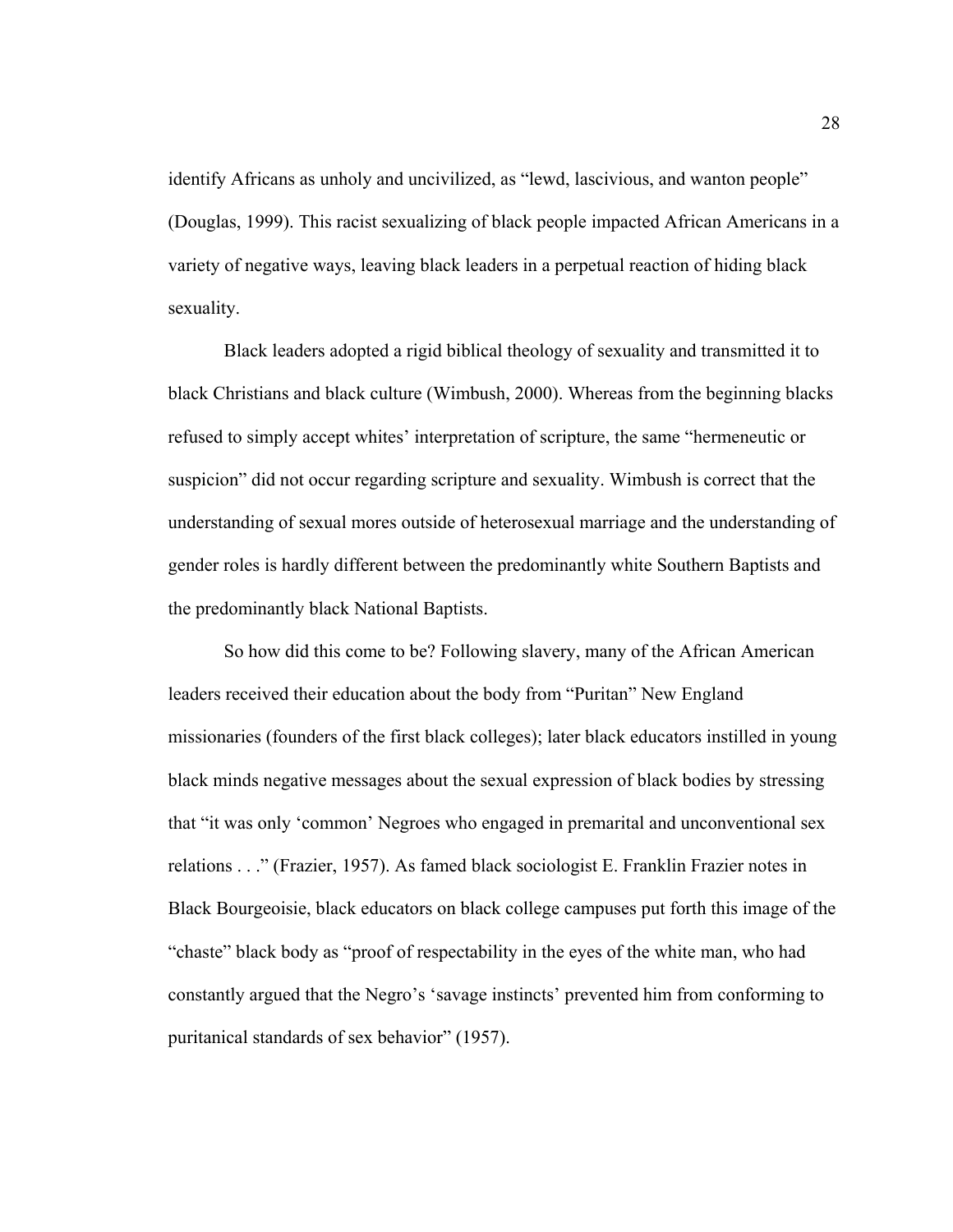Douglas argues that this internalized negativity about black bodies can still be observed in behavior expressed by black church members, such as women covering their legs when sitting in the pew (Douglas, 1999). I will explore more about the black church, sexuality and the black body in Chapter IV.

For generations black people lived under the assumption that because they were perceived as sex predators they would also pay the ultimate price. In order to gain respectability and simply to survive, black people adopted a sexual conservatism, it not sexual prudishness. So while it is understandable that blacks would distance themselves from society's "sexual perversions" such as homosexuality, it is unfortunate that such as reaction has led a black majority to adopt harsh attitudes toward lesbian and gay people, their relationship and equality.

### **Homosexuality in Black Churches**

 In most black churches, parishioners experienced sermons identifying homosexuality not only as a sin, but with a rage that placed it as an even greater sin, as monstrosity, a part of a wicked spirit. I sat front and center listening to these sermons and asking myself several years later, why I continued to attend services that clearly discounted me as human at best. In addition to the cultural and familial connections, I have come to realize that I was caught up in the dialectical tension of the black church as a confidence builder and an institution that teaches us that we are the beloved as well as the despised. I begin to internalize the vitriolic sermons by (my black) preacher waging a war against (my) homosexuality. Having attended black churches in several southern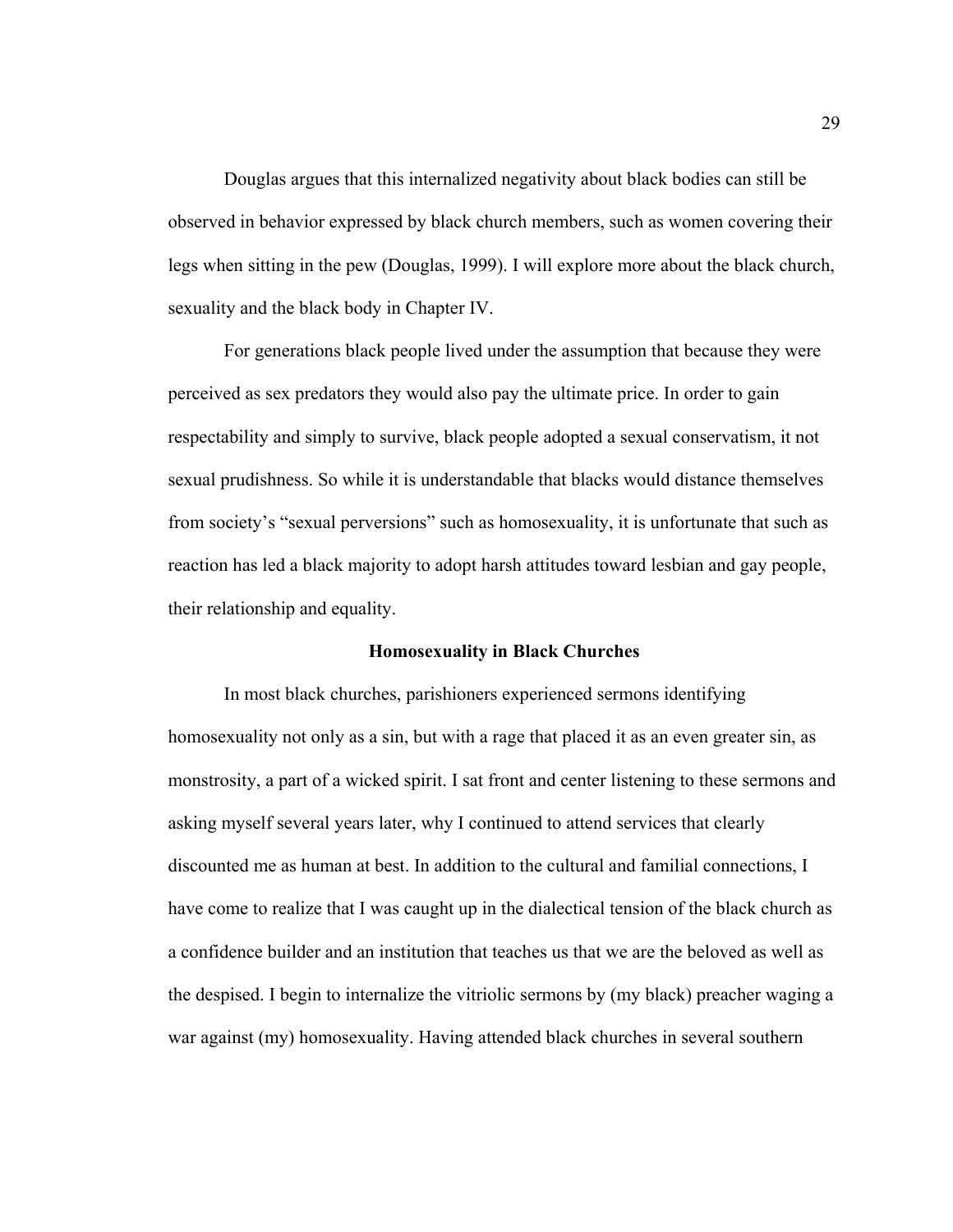states, I realized that this type of preaching was common and did not begin with my generation.

One of the first recorded accounts of a black minister leading an organized protest against homosexuality and black gays is from the early twentieth century. In 1929, the Harlem Renaissance gave birth to a number of gay African American artists, including Richard Bruce Nugent and Alain Locke. African American pastor Adam Clayton Powell Sr., of Harlem's famous Abyssinian Baptist Church, "initiated a vigorous crusade against homosexuality" (Wirth, 2002, pp. 229-230). Powell's "crusade" is the first of what would become a common response of African American ministers. Messages that would ordinarily be considered messages of hate were justified by black ministers as being faithful to their calling to preach against sinful behavior.

 More than fifty years later, on May 5, 1985, at another famous New York City church—Riverside—the Reverend Dr. Channing Phillips, an African American heterosexual supremacist minister, used the Bible (Gen. 1:27) to denounce gay love relationships:

Male and female God created them . . . it is difficult to avoid the conclusion that heterosexuality . . . is being lifted up as the model of human sexuality . . . Those are hard words . . . that imply that deviation from the parable of heterosexual relationship ordained by marriage is contrary to God's will is sin . . . And no theological or exegetical sleight of hand can erase that word or the Lord. (Nelson, 1992, p. 55)

 Just as pastor Adam Clayton Powell Sr. had railed against homosexuality decades earlier, Channing Phillips made it clear to the gay Christian present that he understood their relationships to be inconsistent with God's intention for humankind (Cohen, 1999).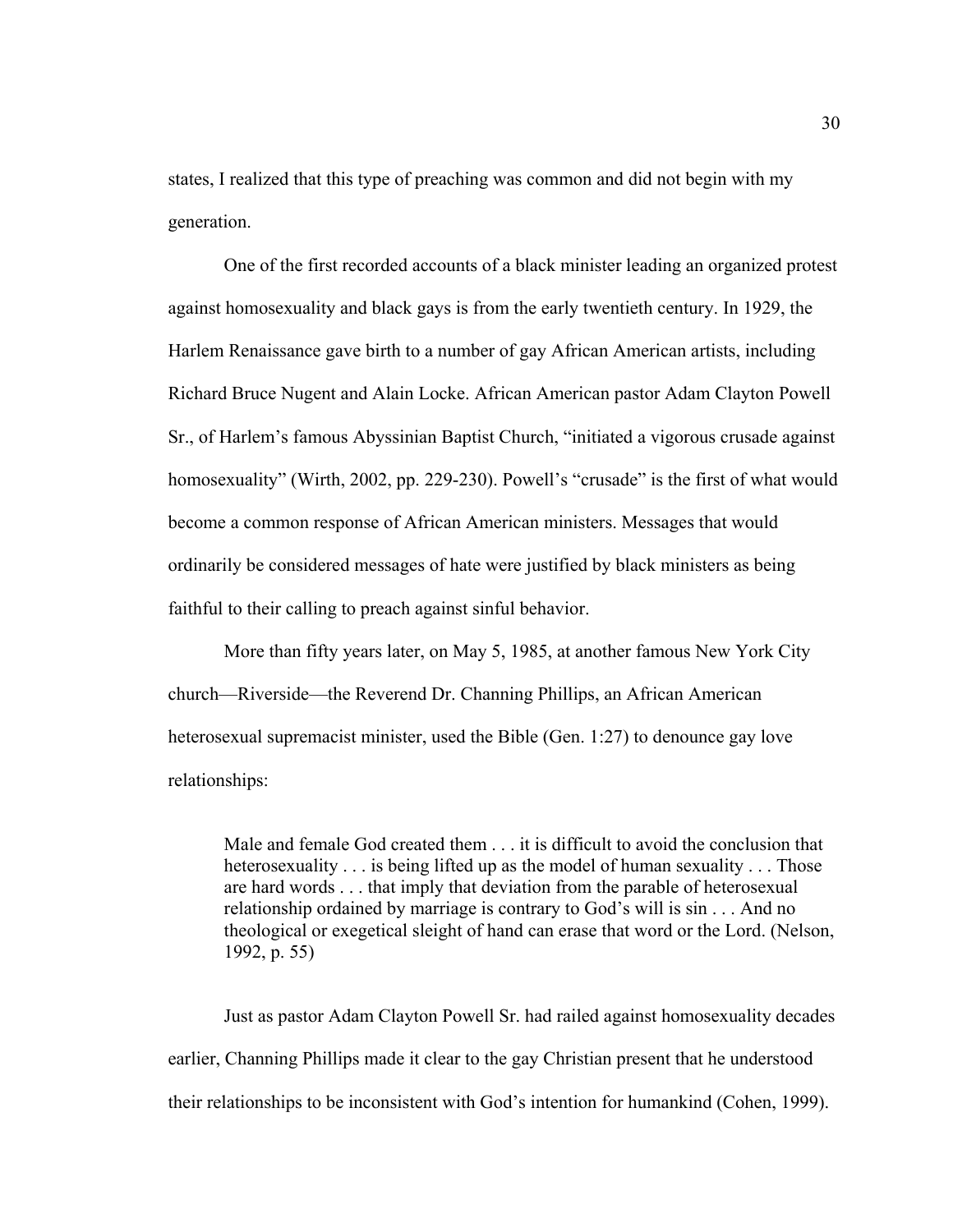However, unlike fifty-five years earlier when Powell Sr. led his crusade against black gays, this time there was a counter-response by a white heterosexual man who invited congregants to join him at the front of the church at the end of the service. Singing the last hymn, over five hundred worshipers stood with him as a demonstration of the love, justice, and equality that they felt for their lesbian and gay sisters and brothers.

 Dr. William Sloane Coffin, the white heterosexual senior pastor at that time, disturbed by the bigotry, preached a sermon the following Sunday that was in sharp contrast to the message delivered by Dr. Phillips. Coffin acknowledged the pain and struggle that Christians on both sides must feel:

I can only begin to imagine the hurt and anger felt by those of you who thought you had found here at Riverside what you had almost despaired of finding anywhere: a church where, despite the misinformation, superstitions and prejudices of our culture, not only black and white could feel at home, celebrating and affirming each other's existence in the name of Jesus Christ, but also gay straight. I can also understand the pain of other who thought that what they heard confirmed their moral apprehensions questioned by a demonstration. (as cited in Cohen, 1999, p. 101)

Nonetheless, Coffin did not hesitate, declaring that "we now have a sharply divided church . . . [over] homosexuality . . . the most divisive issue the churches of America have encountered, or evaded, since slavery" (as cited in Cohen, 1999, p. 101). He stated, "I do not see how Christians can define and then exclude people on the basis of sexual orientation . . ." (p. 101). The following two Sundays, other Riverside clergy made "clear their convictions affirming the church's inclusiveness of all sexual orientations" (Cohen, 1999, p. 101).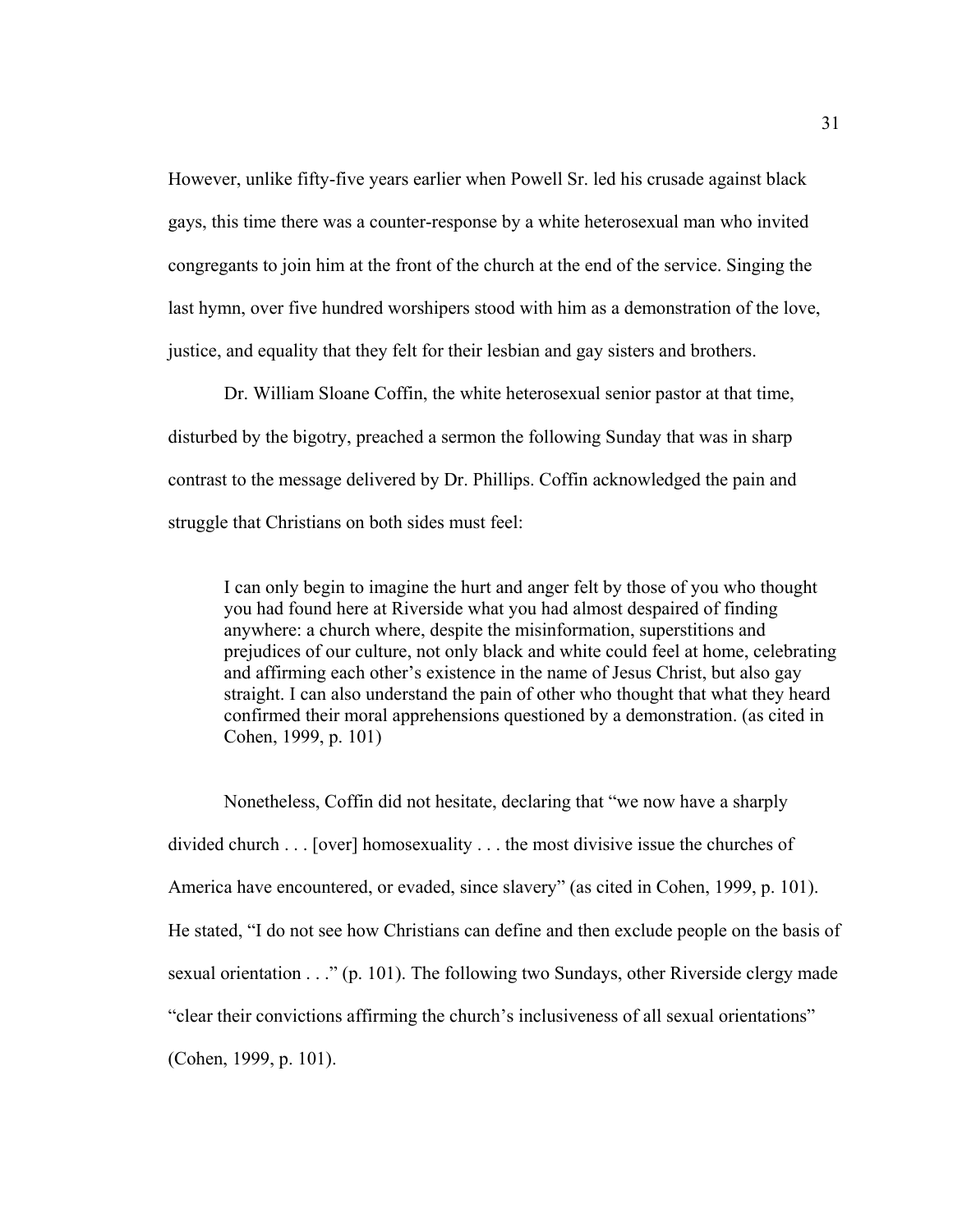Though his was a common black ministerial response, Channing Phillips's example is not to suggest that all African American ministers are heterosexual supremacists. Some African American heterosexual ministers disagree with the position of many fellow African American clergy in the same way that they oppose white homophobic ministers' condemnation of gays. However, an overwhelming number support Phillips's theological understanding and resist viewing this perspective as oppressive. Such uncritical responses send forth a message that concern for oppression is only a concern when the oppression is racial oppression. Regarding issues of sexual equality within the church, many of the proponents are white and many of the opponents are black, with very few black heterosexuals advocating for gay equality in black churches. In 2000, Rev. Jimmy Creech, a white heterosexual United Methodist pastor, was stripped of his credentials because he opposed the injustice of the denomination that denies its lesbian and gay Christian members the rite of marriage. Although many white heterosexual Christian ministers continue to deny lesbian and gay Christians ordination and marriage, there are some who have ordained and married gays. This is not the case in the historically black denominations. While no black denomination has ordained an openly gay black minister, recently the oldest black denomination, the African Methodist Episcopal (AME) church, became the first black denomination to deny ordination to an openly gay black man, Tommie Watkins.

 Like the parishioners at the Riverside Church, African American Christians also find themselves presently in the middle of what has become a moral dilemma. Although a black church Christian majority continues to view homosexuality as immoral, some find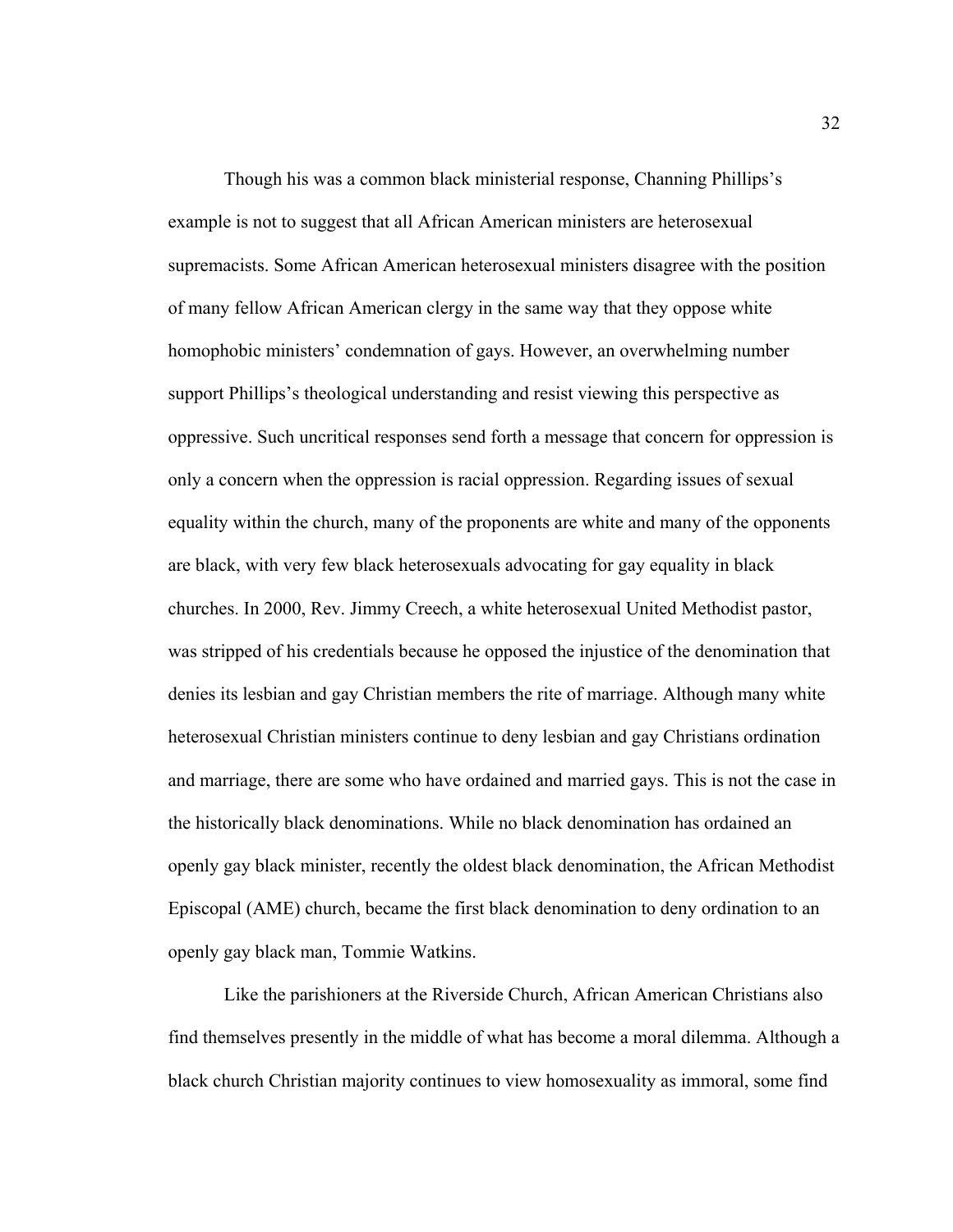themselves conflicted with the traditional perspective of identifying homosexuality as a sin. Others attempt to sidestep the issue by resorting to a Christian view of "love the sinner, hate the sin." Many who find this perspective illogical argue if same-sex sexual attraction or expression is what makes the person gay, then what is being loved? With sexuality being an inextricable part of one's being, the popular saying has as much success in reality as loving brown-eyed people while hating brown eyes.

 African Americans' rage and silence about homosexuality reflect this pervasive black cultural sexual shame and often leads to pain and abuse for both gays and heterosexuals. Yet it is striking that most of these perceptions have been constructed from the often vitriolic anti-gay sermons by black ministers. With so few resources on homosexuality and the black Christian faith, African Americans can experience difficulty adopting progressive Christian views that place homosexuality on par with heterosexuality. Almost nothing has been writing on the subject from a black religious standpoint and even less engaging social scientific and theological perspectives. This is a problem. It has only been within the last decade that a few scholarly resources emerged addressing homosexuality and black faith.

 In *Sexuality and the Black Church* and *One More River to Cross,* authors Kelly Brown Douglas (1999) and Keith Boykin (1996) respectively, assert that a significant number of African American heterosexuals are moving from some of the past derisions and beginning to accept African American lesbians and gays. And while Douglas and Boykin correctly point out that a decade ago African Americans supported civil rights for gays more than other groups, more recently the tide has turned. At the time of their work,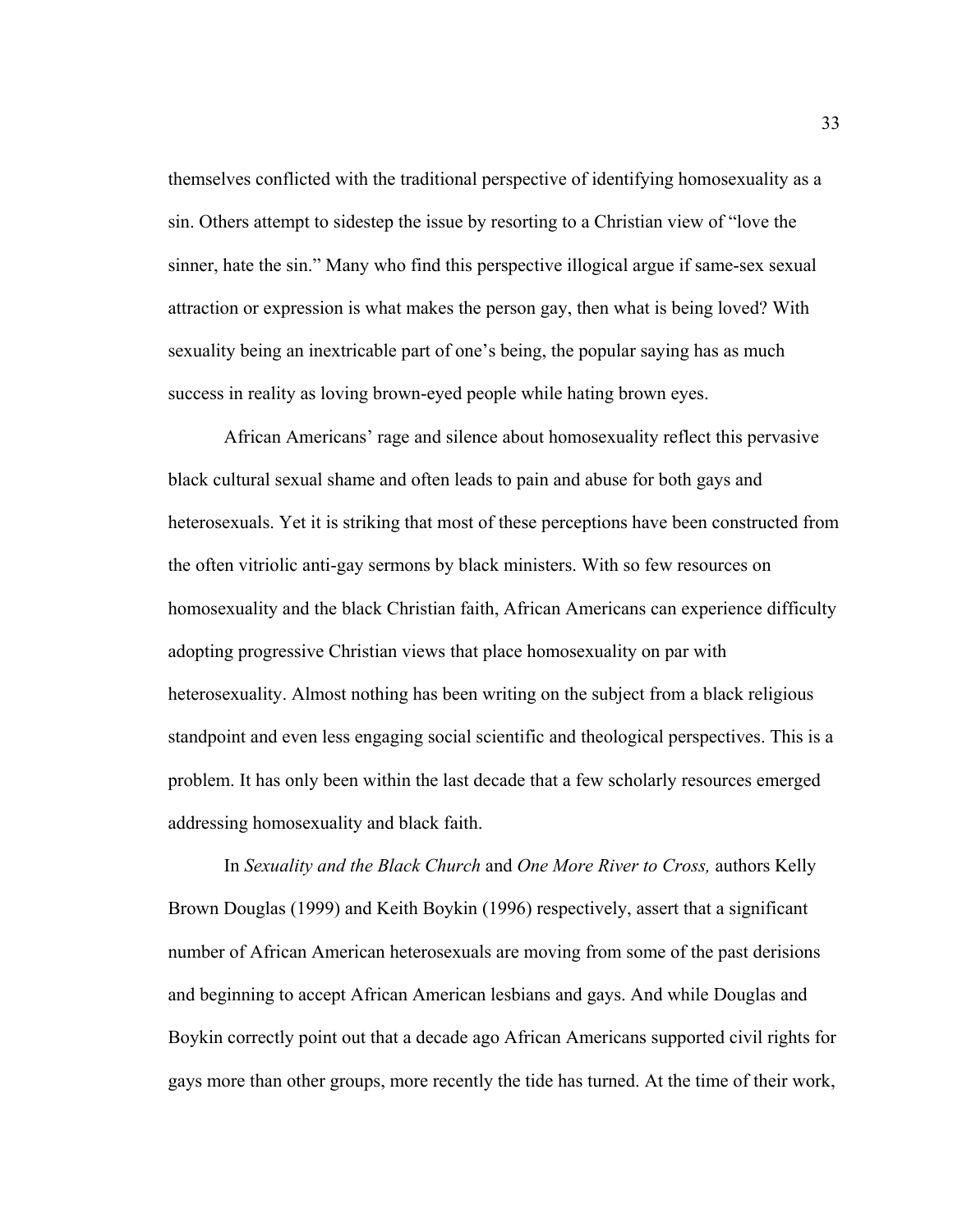Boykin and Douglas documented that in terms of civil rights for lesbians and gays, African American heterosexuals held a slightly better track record than their white counterparts. They supported this claim not simply in terms of support for civil rights legislation for gays, but also based on community responses, contrasting the hostile attacks made by Irish American heterosexuals toward Irish American gays at the infamous St. Patrick Day parades in Boston and New York with the relative acceptance of black heterosexuals toward black gays at Chicago's Bud Billiken parade in 1992 and the 1994 Million Man March. Such citations are important and perhaps allow perhaps allow blacks to move from mere tolerance and benign acceptance of a gay presence, as in the above examples, to a position that publicly recognizes same-sex sexual relationships as moral and equal to heterosexual unions. Since neither the parade nor the march affirmed black lesbians and gays and their concerns or included gay speakers, there is considerable work that must be done in this area.

As pointed out earlier, African American heterosexuals no longer provide solid support for the civil rights of black and other gays. Undoubtedly, this change in support is related to a resurgence of gay demonizing and the religious and political opposition to gays' civil rights for marriage by black clergy and leaders such as the late G. E. Patterson of Memphis, Tennessee (Church of God in Christ). To be sure, African American heterosexual Christians as a group support a number of civil rights for gays, but as a result of black church teachings on the matter, they lag behind other groups in their support of gays more broadly. Thus, the group may feel gays deserve civil rights relating to fair housing and employment, but given the common view that homosexual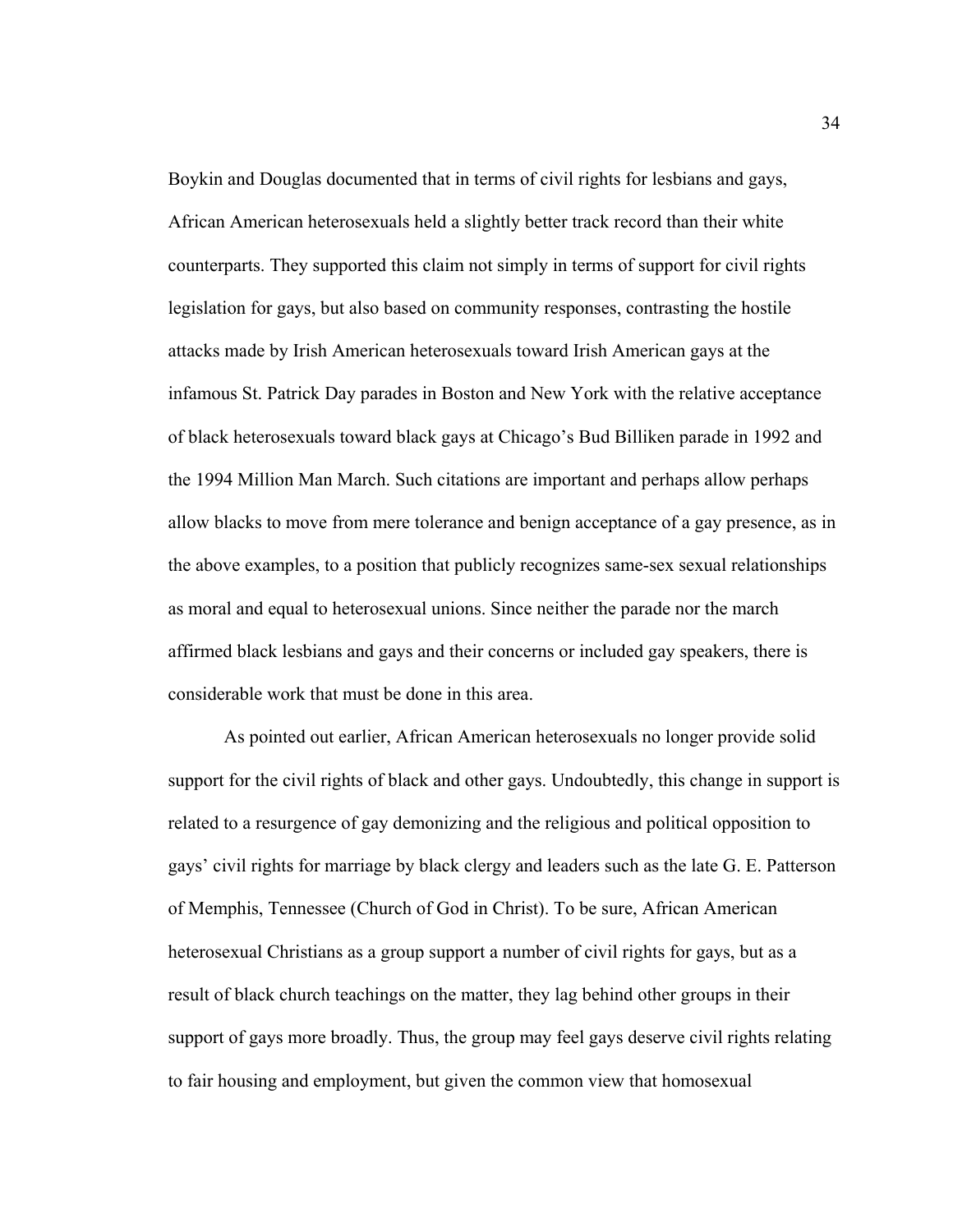relationships are immoral, would be conflicted in their support for civil rights protection for such relationships, even in the privacy of the home. The following is an example.

 In a study that followed the 2003 *Lawrence v. Texas* Supreme Court ruling legalizing private consensual sexual expressions between lesbians and gays (a right granted to all heterosexuals), African Americans were identified as the group least accepting gay marriage and homosexuality as a moral expression (only 36% of African Americans, compared to 48% of non-African Americans, feel that African American lesbians and gays and other gays should be allowed to marry) (USA Today poll, 2003). African Americans, even those who may not be regular churchgoers, typically base their refusals to accept homosexuality in biblical authority.

### **The Bible and Homosexuality in the Black Churches**

 Today, many religious scholars like Michael Eric Dyson, Kelly Brown Douglas, and Stephen Boyd suggest that—given the cultural and historical limitations of the Bible—the Bible is not an adequate source for responding to the issue of homosexuality any more than it sanctions organizing a free society or providing women and men with equal authority in the home and church. African American Christians, like other Christians, "treat so literally the references to homosexual practice in the Bible while at the same time they interpret biblical texts on almost every other topic with considerable flexibility and non-literalness" (Nelson, 1992, p. 181). Since few African American Christians have been encouraged to read all the passages related to homosexual activity, engage in a discussion about these passages, and provide a context for why these passages likely were written, they generally find it difficult to accept the morality of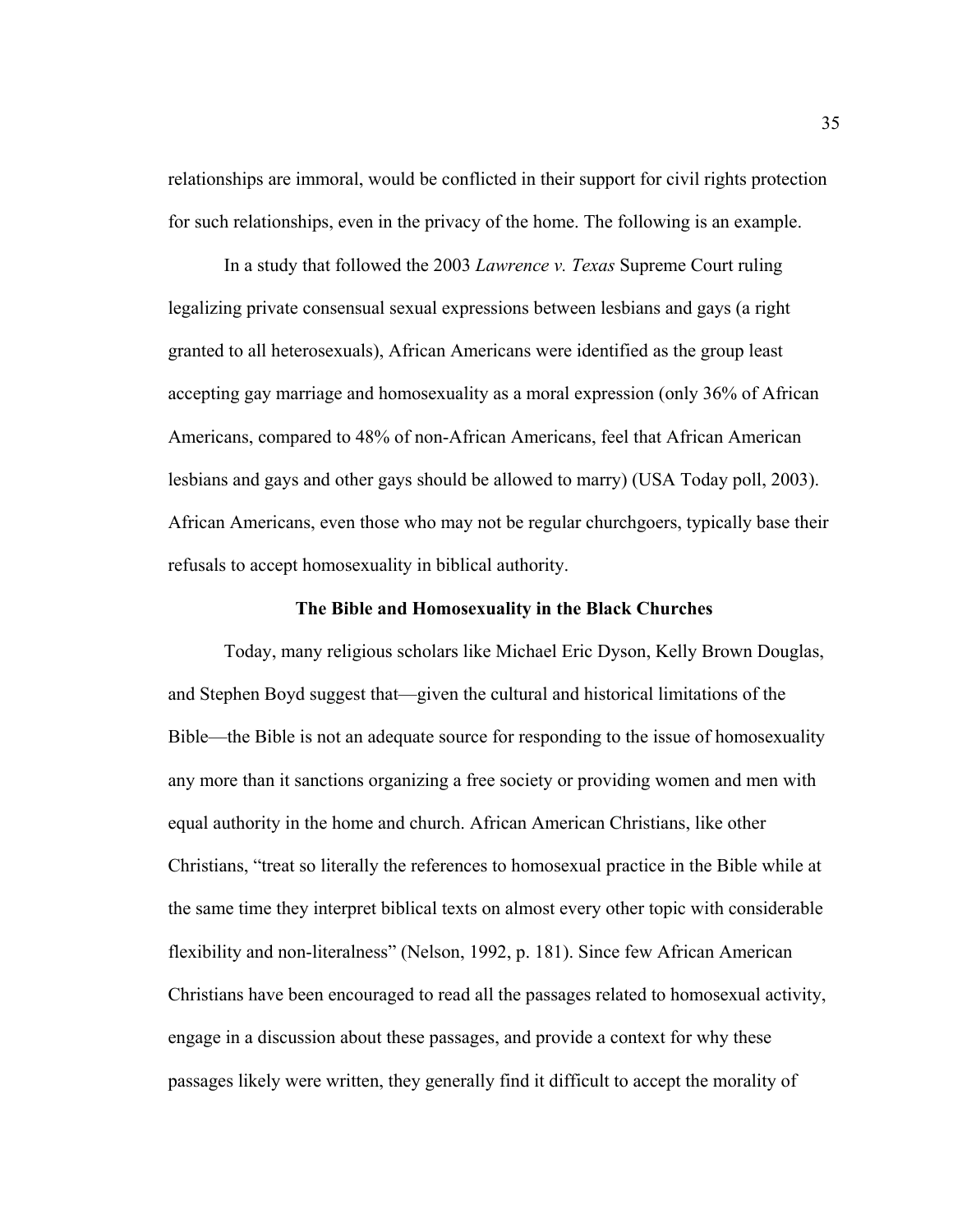homosexuality and move toward viewing gay relationships as equivalent to those of heterosexuals and worthy of the religious and social sanction of marriage.

 Wimbush (2000) argues that it is not just what is in the Bible that makes black Christians passionate about following certain passages, but rather the pastor's emphasis on certain passages as authoritative. Few blacks raise this logic: since whites were wrong on their use of the Bible to support the practice of slavery, perhaps the majority of whites are also wrong on their use of the Bible to support a view of that homosexuality is sinful.

 The first reality about homosexuality in the Bible is that the biblical writers were not as preoccupied with the issue of homosexuality as the present day church and larger Christian church. There are no more than six or seven passages that address homosexual activity: Genesis 19:1-29 (Judges 19); Leviticus 18:22; Leviticus 20:13; Romans 1:18-32; 1 Corinthians 6:9-11; and 1 Timothy 1:8-11. (The King James Version of The New Open Bible, Nelson, 1990) Moreover, these biblical passages reportedly relating to homosexuality had little to do with early Christian misgiving on the subject (Nelson, 1992). The writers refer to homosexual activity (a practice that was assumed to be a deviation from a "natural" heterosexual construction), but there is no specific reference to—or for that matter condemnation of—two people of the same sex cohabitating in a loving , committed, and long-term sexual relationship.

 Many point out with good reason that it is anachronistic to use the Bible to address the homosexual reality of the twenty-first century unknown to ancient and firstcentury biblical writers. New Testament scholar Robin Scroggs (1983) offers the following brilliant summary: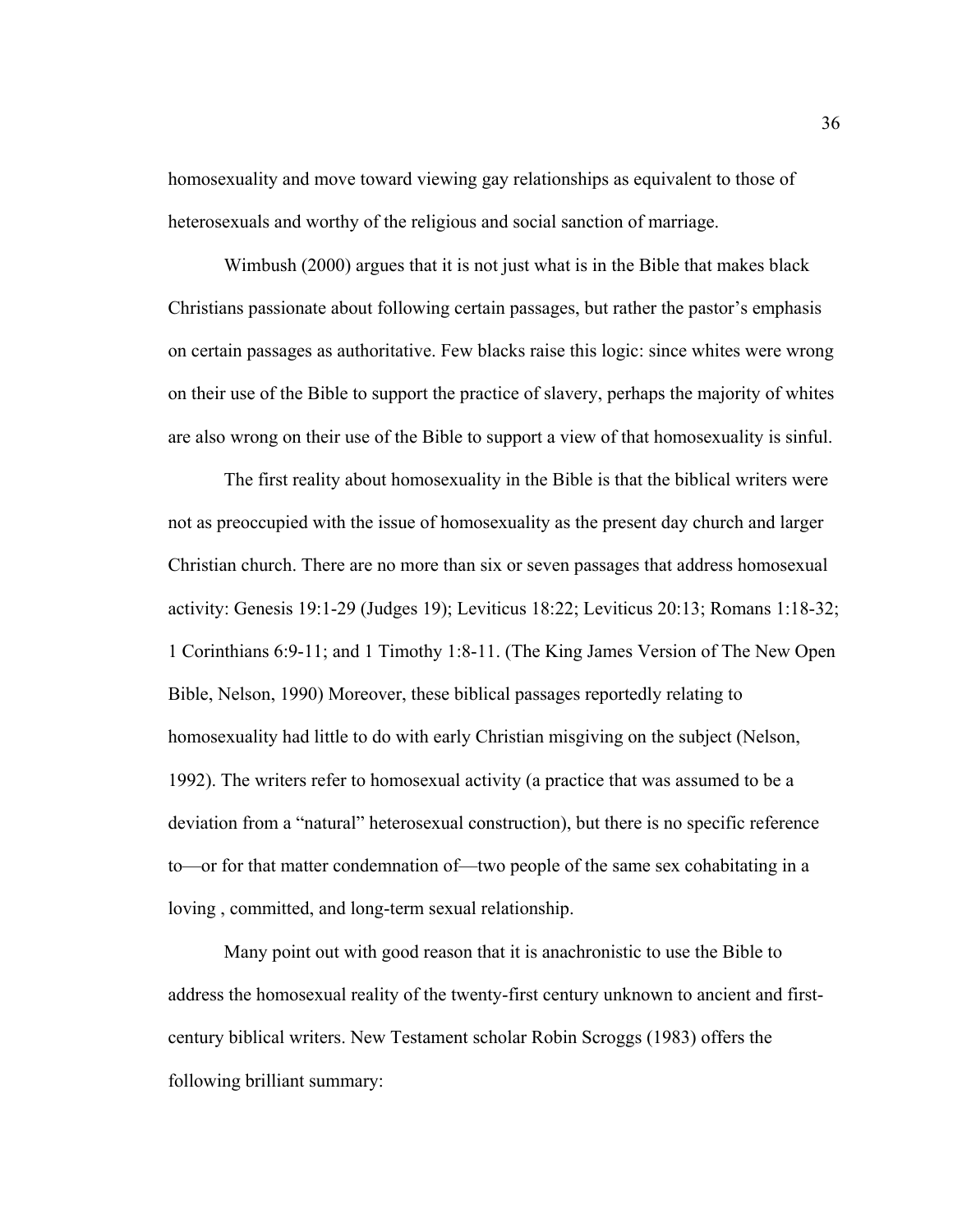The basic model in today's Christian [gay] community is so different from the model attacked by the New Testament that the criterion of reasonable similarity of context is not met. The conclusion I have to draw seems inevitable: *Biblical judgments against homosexuality are not relevant to today's debate.* They should no longer be used in denominational discussions about homosexuality, should in no way be a weapon to justify refusal of ordination, not because the Bible is not authoritative, but simply because it does not address the issue involved. (p. 127)

Finally, Jesus' silence on homosexuality in all four Gospels ought to make African American Christians think twice before assuming that homosexuality is the great sin that the majority of black and white churches declare it to be. This statement should not be read to imply that predominantly Asian and Latino churches do not have similar views. However, the level of emotion, attack, and politicization of this issue tends not to be as high as is true in black and white congregations, especially in the conservative Protestant denominations.

A reasonable response is that if homosexuality were a great sin or a sin at all, at some point during his ministry, Jesus would certainly have addressed this terrible way of life, as he did other sins. The fact that the black church has been able to assert the dominant position that "the Bible opposes homosexuality and is definitive for what the church should think and do about it" supports Wimbush's point of the culture's interpretation rather than a biblical emphasis against homosexual relationships.

 Some African American heterosexual pastors and academics, like Drs. A. Cecil Williams, James Forbes, Michael Dyson, Dwight Hopkins, and Kelly Brown Douglas, differ with this common cultural response to scripture and—like their response to passages sanctioning slavery—view biblical passages on homosexual activity as culturally and time bound. In addition to hermeneutical considerations, this view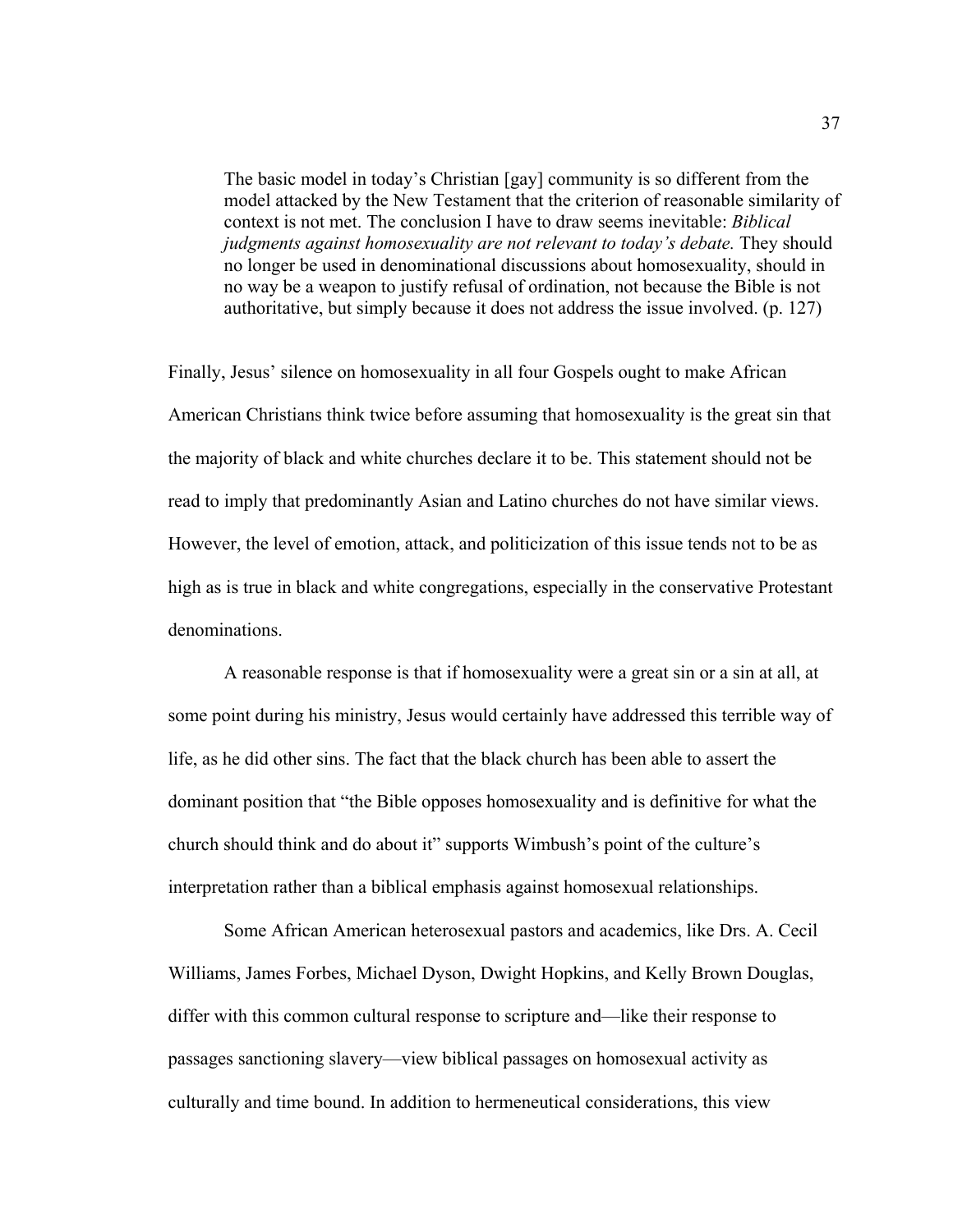recognizes that the writers wrote with a limited, understanding of human sexuality. Our early twenty-first century understanding of science, social science, and human sexuality offers insight regarding gender, sexual expression, and activity in ways unavailable to first-century writes like Paul.

 So, for example, in *Heterosexism: An Ethical Challenge,* authors Patricia Jung and Ralph Smith (1993) argue that Paul's writing in Romans 1, the most commonly cited New Testament passage for identifying homosexuality as immoral, must be placed in context. It is important to note that "Paul presupposed that all same-sex desires and behaviors among the Gentiles resulted from their insatiable lust for sexual variety, rooted intimately in their idolatry" (Jung & Smith, 1993, p. 80). People living at that time did not share the contemporary notion of sexuality that someone's sexual attraction toward persons of the same sex might be deeply ingrained and natural, in the same way that heterosexual desire is directed toward the opposite sex, implied in the phrase "sexual orientation."

Paul's invoking of the word "natural" in the twenty-seventh verse leaves no doubt that he understood everyone's sexual constitution to be directed toward the opposite sex.

And likewise also the men, leaving the natural use of the woman, burned in their lust one toward another; men with men working that which is unseemly, and receiving in themselves that recompence of their error which was meet. (The Open Bible, Nelson, 1990, p. 1265)

 Many African Americans heterosexuals also use the term "natural" when referring to themselves and use "unnatural" to identify homosexuality as an illegitimate sexual expression. Since much of the present resistance to accepting homosexuality as a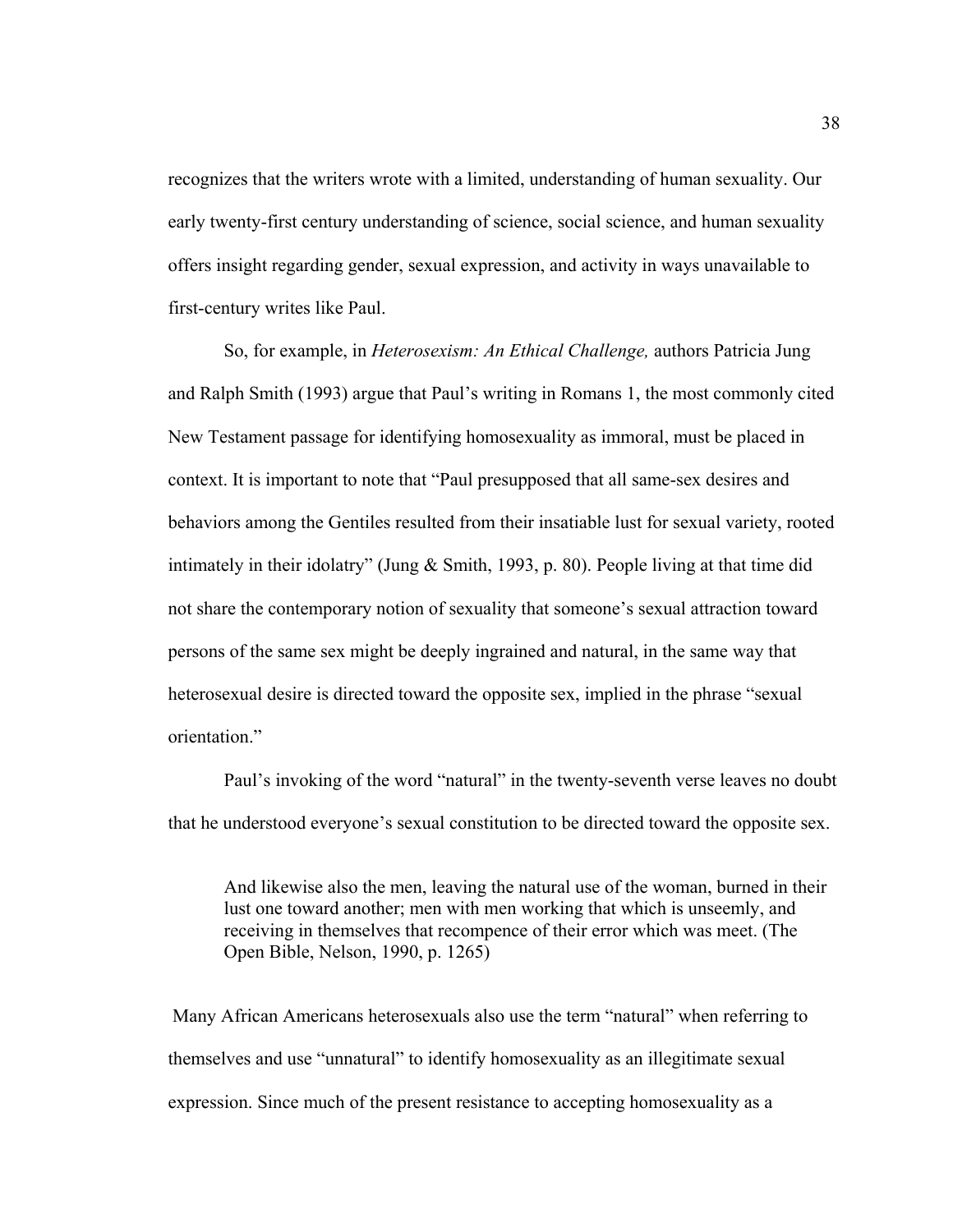Christian perspective has to do with the "unnatural" language found in Romans, it is important to keep in mind that when the passages about homosexual activity were written, the biblical writers also understood that in nature certain humans were naturally slave and naturally free. Thus, it would not register as odd for most white Christians of the eighteenth century to view

[African Americans] as biologically inferior to . . . white(s)—that race determined mental and moral traits. [African Americans] as . . . member(s) of an inferior race, [were] meant to be . . . slave(s), [their] normal and natural condition. (Quarles, 1987, p. 82)

This example allows us to see that what is presented is perceived as natural does indeed change over time.

Also noteworthy of further analysis is Paul's reference to idolatry and the fall in

this passage. In verses 20-23, Paul refers to creation in the Hebrew Bible to discuss the

fall.

For the invisible things of him from the creation of the world are clearly seen, being understood by the things that are made, even his eternal power and Godhead; so that they are without excuse:

Because that, when they knew God, they glorified him not as God, neither were thankful; but became vain in their imaginations, and their foolish heart was darkened. Professing themselves to be wise, they became fools, And changed the glory of the uncorruptible God into an image made like to corruptible man, and to birds, and fourfooted beasts and creeping things. (The Open Bible, Nelson, 1990, p. 1265)

In Paul's mind, idolatry and the fall are causal in homosexual practice, a manifestation of

this disordering. What is in question here is not Paul's understanding about homosexual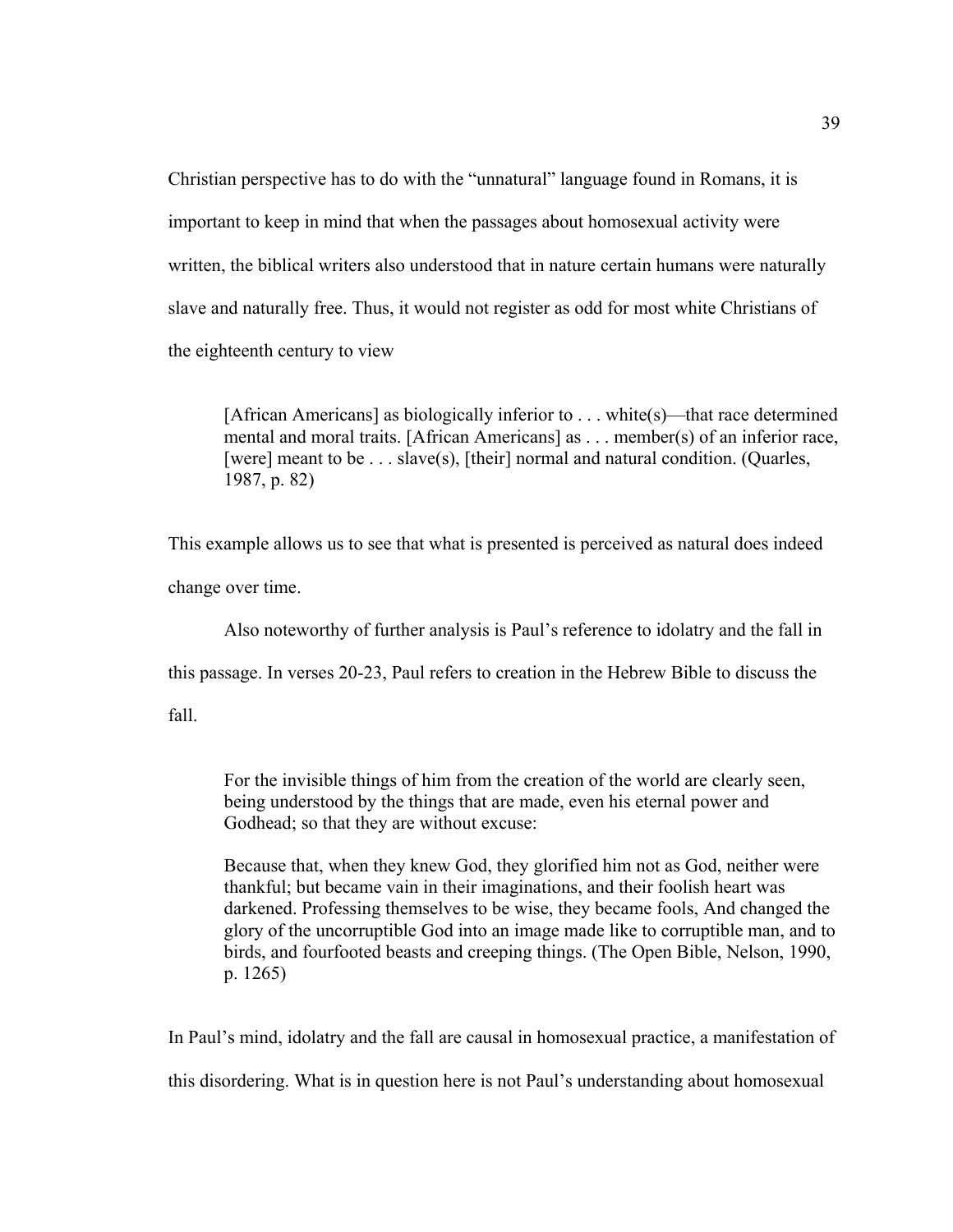practice—Paul does not look favorably upon homosexual acts and attributes—but the way black church Christians and others uphold Paul's position on homosexual practice as pure and infallible to be followed by all people throughout time and space. Jung and Smith (1993) argue that

Paul might well conclude that the fall results in both the sexual disordering of desires and behaviors and the sexual disorienting of some of us. However, were he a part of our world, it is also possible, and we think theologically consistent, for Paul to conclude that although sin has disordered everyone's sexuality, it has disoriented no one's. (p. 82)

 This approach to Paul's writings does not mean, however, that black gay and heterosexual Christians disregard scripture altogether or refrain from judging right and wrong behaviors. I regard sin as those behaviors that violate, destroy and abuse our fellow human beings and our relationships with them. In this respect, homosexuality does not belong in the category of sin any more than heterosexuality does. Abusive and destructive sexual relationships between two men or two women are just as wrong as, but no more wrong than, abusive and destructive sexual relationships between a man and woman. The affirmation of gay relationships is in no way intended to disregard or diminish heterosexual relationships but rather to broaden the concept of family in black faith and social communities. This will mean adopting a different understanding of traditional anti-homosexual passages.

### **A Tragic View**

 Many black heterosexual Christians erroneously understand the Sodom and Gomorrah story as representative evidence that gay men are more inclined to rape. The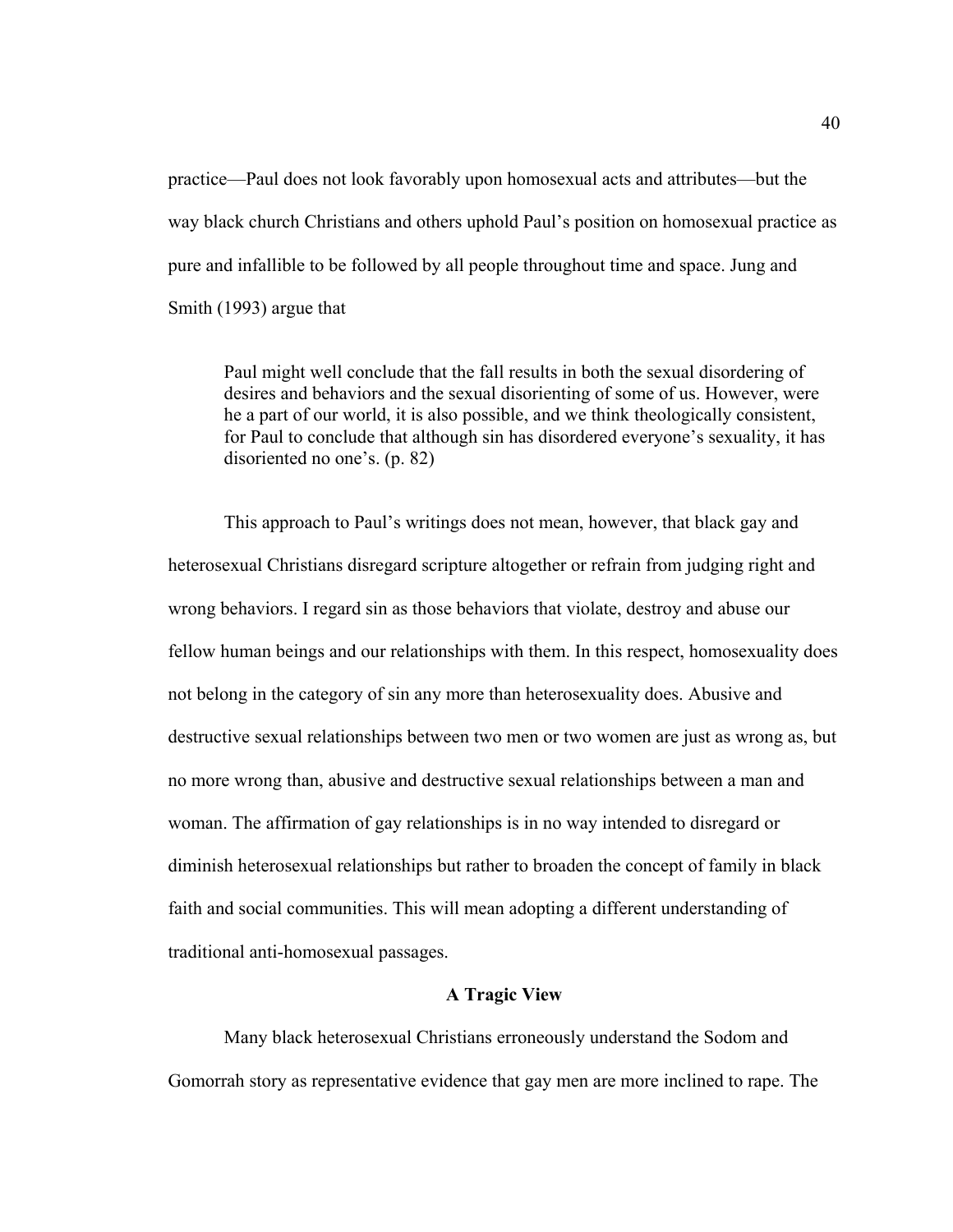Genesis 19 (The King James Version of The New Open Bible, Nelson, 1990) passage of Sodom and Gomorrah continues to be misused widely by black preachers, exacerbating the pain and tension between gays and heterosexuals. Sermons on this text are largely responsible for heterosexuals' perception that gay men are sex predators and child molesters. Such preaching further contributes to the crisis faced by gay men, already perceived as flawed by many in the church. For some heterosexual men, this preaching fuels their loathing toward gays. At the heart of this homophobia is the fear that gays, already deemed to be unnatural, if not controlled will harm the good heterosexuals with their sinister and sinful predatory sexual behavior.

 This thinking about sexual predatory behavior is not unlike the racist thinking that black men are innately sex predators and will prey upon good white women. Such unchecked cultural thinking cost many innocent black men their lives and still causes pain and injustice for black men today. Unfortunately, many African Americans rarely reflect upon the similar flawed "sex predator" labeling of gay men and the moral injustice that comes with such labeling on an innocent gay majority. This is why black church minister and gospel artist Donnie McClurkin's story about his molestation as a child and its connection with homosexuality did not cause a stir among black Christians.

 The Reverend Donnie McClurkin, an award-winning songwriter and gospel singer of such hits as "Stand" and "We Fall Down but We Get Up," has spent the last half decade talking about his success and perpetuating the oldest myth about homosexuality: that it results from child molestation by an adult male. In a 2001 interview, McClurkin shared his story about his childhood sexual abuse, which is detailed in his book *Eternal*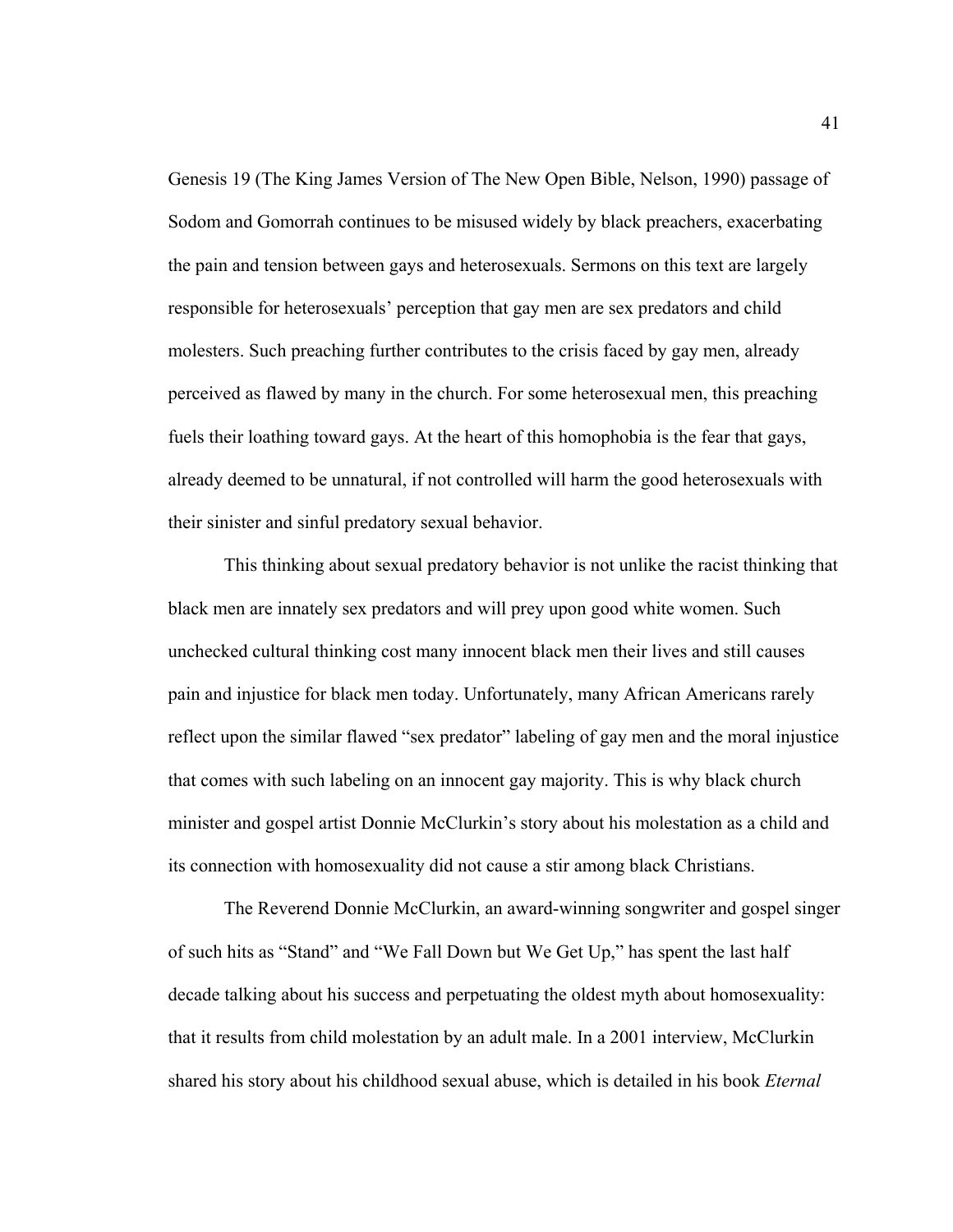*Victim, Eternal Victor.* McClurkin is one of the few African American men in the country who has shared this type of story: being raped by an uncle at eight and sexually abused by male relatives while growing up in New York. Rape should never be understood as the cause of one's homosexuality any more than the more common rape of heterosexual girls should be equated with having caused their heterosexuality. Since the interview, however, McClurkin has related the early years of abuse of his brush with homosexuality. He goes on to report that he experienced subsequent "deliverance."

While I am sorry about this horrible evil that occurred in McClurkin's childhood, I find it regrettable that his bitterness and inability to work through this trauma lead him to generalize that homosexuality is a bad "choice" that should be overcome. This understanding of homosexuality does not consider that most gay men and lesbians were not raped and are not rapists. Even for gay men raped at an early age, there is no more reason for them to "change" their love relationships with men to be with women because they experienced rape by some abusive men than it is for heterosexual women to "change" their love relationship with men to be with women because of violent sexual encounters with men. McClurkin's advice to adolescent gay boys "that homosexuality is a choice they can overcome" is without merit. No reputable scientific study concludes that homosexuality is a choice and can be overcome. (Boykin 2002) Even if homosexuality or heterosexuality were a choice, there is no reason that either should be avoided. Both expressions possess the potential to offer sexual fulfillment and spiritual wholeness.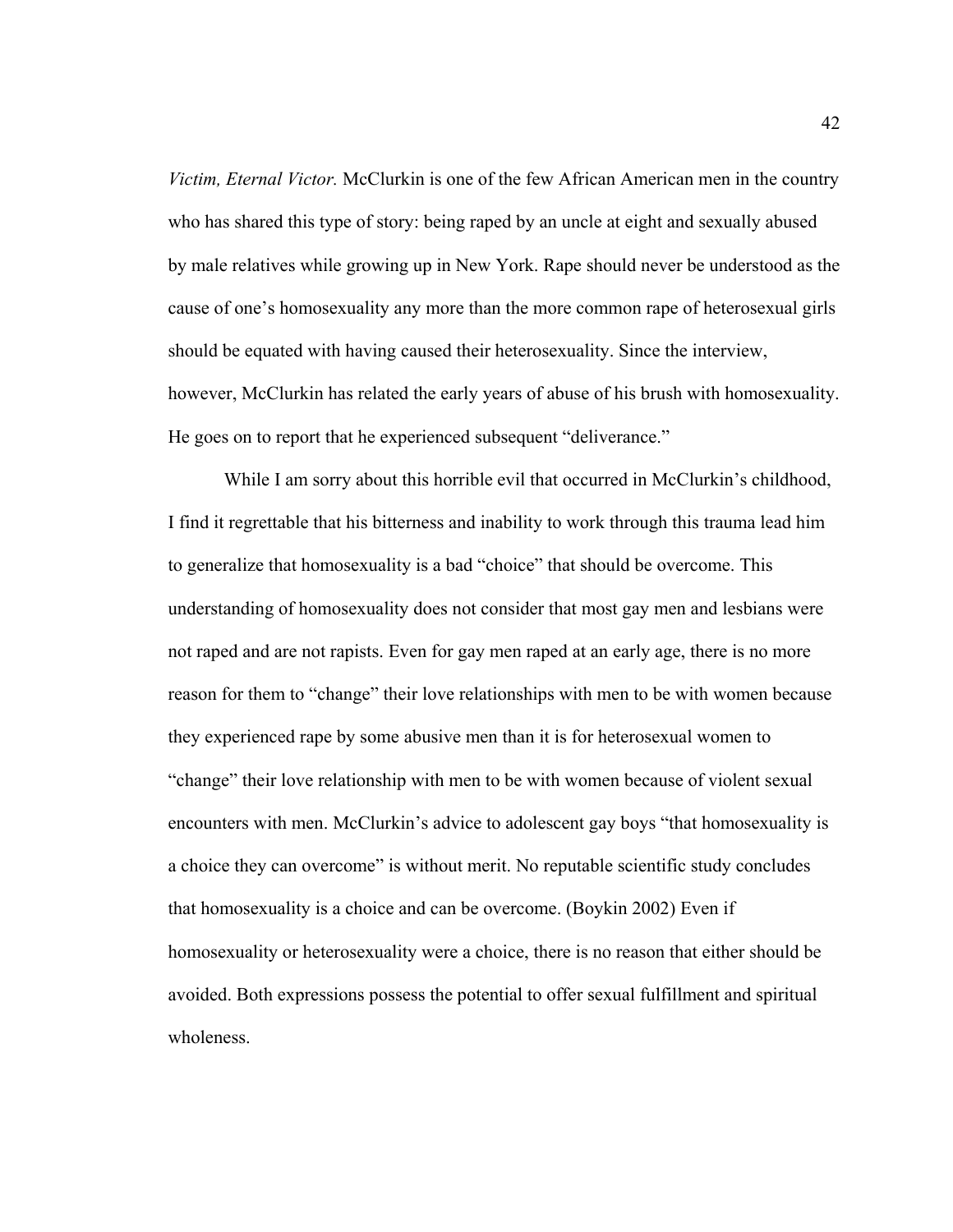The two remaining Hebrew texts in the book of Leviticus (Lev. 18:22): "you shall not lie with a male as with a woman; it is an abomination"; and (Lev. 20:13): "If a man lies with a male as with a woman, both of them have committed an abomination; they shall be put to death; their blood is upon them" pertain to male homosexual activity as prohibitive and punishable by death. The fact that only men are mentioned points to the lack of scientific knowledge about reproduction. Such activity for males also carried with it a stigma of at least one of the men being placed in what was understood to be the sexual position appropriate for a woman. In the sexist cultures of time, "to lie with a man as with a woman" became a powerful symbol of score in societies where the dignity of the man was held in such high esteem (Nelson, 1992, p. 185).

 Noting Wimbush's claim that the culture interprets the importance of the text, it is because we live in an anti-homosexual culture that are more aware of the texts from Leviticus that address homosexuality rather than those that enumerate others sins and their punishments: death to children who curse their father or mother (Lev. 20:9) (Nelson, 1990) or death to men who commit adultery with another man's wife (Lev. 20:10). Furthermore, those in the black church generally do not think that it is sinful to each shrimp (Lev. 11:10) or pork (Lev. 11:7), or to wear clothes with mixed fabric (Lev. 19:19), as the Levitical code describes along with male homosexual activity. The practice of raising the homosexual passages in Leviticus by black ministers and their relative silence on heterosexual adultery, as in the 1990s cases of Rev. Jesse Jackson and Dr. Henry Lyons (former president of the largest black Christian body, the National Baptist Convention USA, Inc.) indicate black Christians' unwillingness to treat scripture with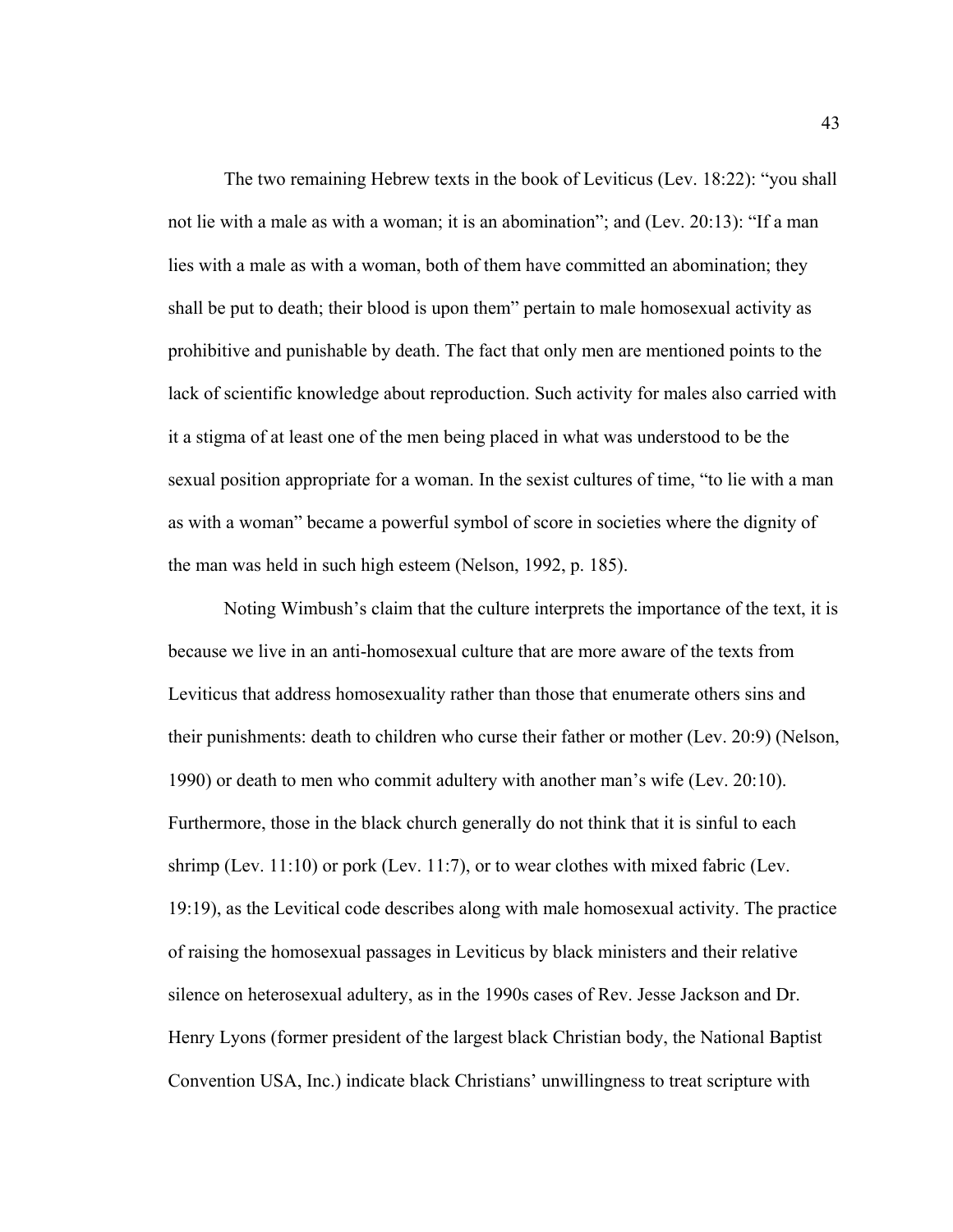consistency, making Leviticus only relevant when it comes to homosexuality. The

Levitical laws do not allow for adherence to one offense over others.

The meaning of the remaining two New Testament passages (1 Cor. 6:9-11 and 1

Tim. 1:8-10) used to express God's condemnation of homosexuality is also not as clear as

many black Christian opponents of homosexuality claim.

Do you not know that wrongdoers will not inherit the kingdom of God? Do not be deceived! Fornicators, idolaters, adulterers, male prostitutes, sodomites, thieves, greedy, drunkards, revilers, robbers—none of these will inherit the kingdom of God. (1 Cor. 6:6-10)

Now we know that the law is good, if one uses it legitimately. This means understanding that the law is laid down not for the lawless and disobedient, for those who kill their father or mother, for murderers, fornicators, sodomites, . . . and whatever else is contrary to the sound teaching that conforms to the glorious gospel of the blessed God, which he entrusted to me. (1 Tim. 1:8-11) (Nelson, 1990, p. 1369)

First of all, these are the writings of Paul or a writer using Paul's name. Since Paul's admonition regarding slavery is rightfully questioned and opposed, one can raise similar questions about Paul's view of sexuality. Moreover, cultural translations or mistranslations further problematize what is being communicated in these texts. In the original Greek, the terms that seemed to imply homosexual practice for some translators were the words *malakoi*, actually meaning soft male, and *arsenokoitai,* meaning lying with or sleeping with a male" (Jung  $&$  Smith, 1993). There is no reference to loving relationships or to women at all.

 Jung and Smith (1993) further point out that in the 1611 King James Version of the Bible, the Corinthian passage is translated as "effeminate" and interpreted to mean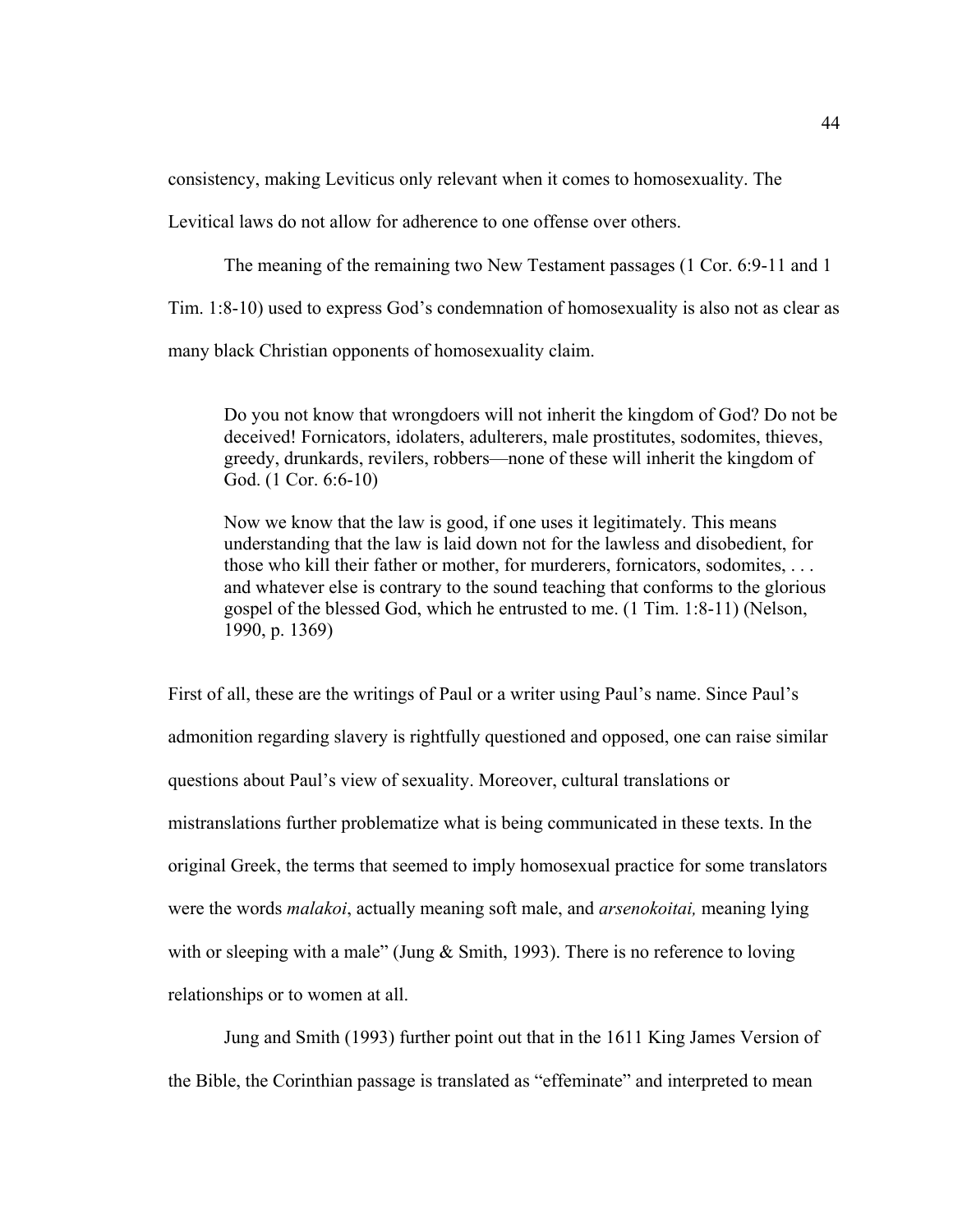homosexual. Herein lies the problem. A general definition of effeminate means "having feminine qualities, and inappropriate to a man." Not only is such a description culturally subjective, but the greater problem is that there is no necessary correlation between effeminate behavior and homosexuality. There are butch men who are homosexual and effeminate men who are heterosexual. If effeminacy is the issue, many heterosexual men in the world (a majority based on U. S. definitions of masculinity) would be guilty of this sin, while masculine homosexual or gay men would not be sinful.

 Jung and Smith (1993) also note the homophobic bias of later translators (1946- 65) to insert the word "homosexual" in this passage, even though there is no word "homosexual" in Greek language. Other versions like the Revised Standard Version and the Jerusalem Bible include words like "sexual pervert" and "call boys," clearly reflecting a twentieth-century cultural derision of gay males rather than the accurate, if unclear, translation of "abuses of themselves with mankind." Considering that the New Testament passages written by Paul (or attributed to Paul) are the most relevant concerns for black church Christians, Paul must be examined if we are ever going to place Paul and the texts in question in an appropriate context.

 There is a striking irony that African American Christians are so uncritical of Paul's writing about homosexual activity but have maintained a critical attitude or simple rejection of Paul's injunction on slavery. For such as Christo-centric culture as the black church and its tendency to call on Jesus more than any other culture, it is especially curious that they would follow Paul's response to homosexual activity rather than Jesus'. The use of Paul in the continued denigration of gays as immoral people raises the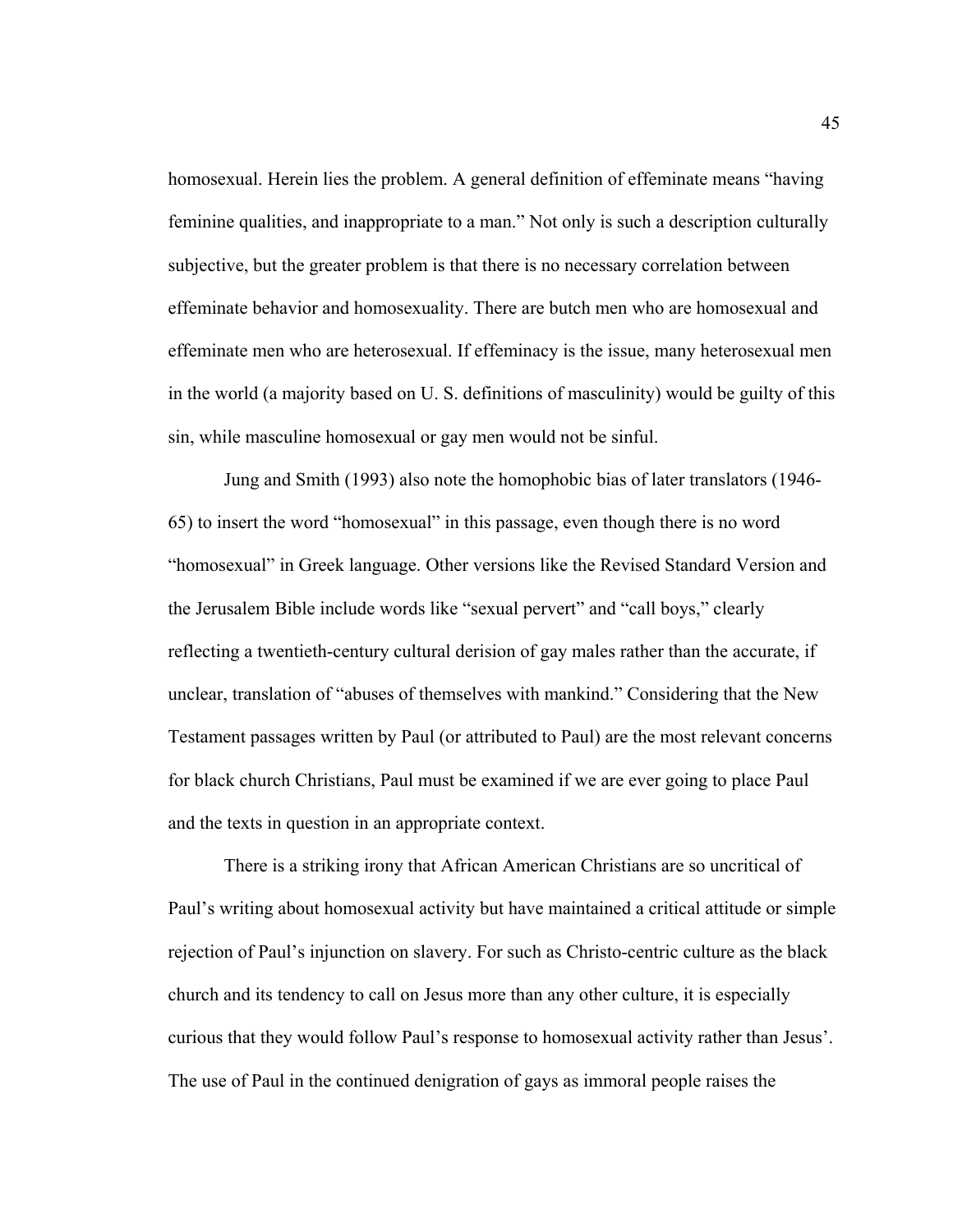question, at least on the issue of homosexuality, as to whether black church Christians are followers of Christ or of Paul.

 Although Elliott (1994) may go too far in *Liberating Paul* by placing Paul as an opponent of gender and sexual exclusions, he may be correct that throughout history people and groups have invoked the apostle Paul, often inappropriately, to justify the worst kinds of oppression, including oppression against all African Americans, women, gays, and Jews. What is therefore curious is why so many black church Christians accept the limitations, flaws, and failures of a human Paul. They seem intent on making Paul more infallible than Paul ever claimed to be. By Paul's own admission in his first letter to the Corinthian church, he declares that he, like everyone else, saw through a dark glass, which allowed him to know only in part (1 Cor. 13:12): "For now we see through a glass, darkly; but then face to face; now I know in part; but then shall I know even as also I am known" (The Open Bible, Nelson, 1990, p. 1299).

 Knowing that sexuality can be mysterious even when it is revealing and recognizing that scientific and social scientific research informs us about our bodies and sexual expression in ways that were hidden from those who lived twenty centuries ago, it is reasonable that Paul could not have known about homosexuality as we know about it today. To accept this reality as responsible, reasonable Christians, we can conclude that the apostle makes an uninformed judgment limited by his time and space.

 Christians of the nineteenth and twentieth century eventually considered this point when they moved away from other Pauline injunctions about slavery and women. Black church leaders' present knowledge about lesbians and gays as living spirit-filled lives and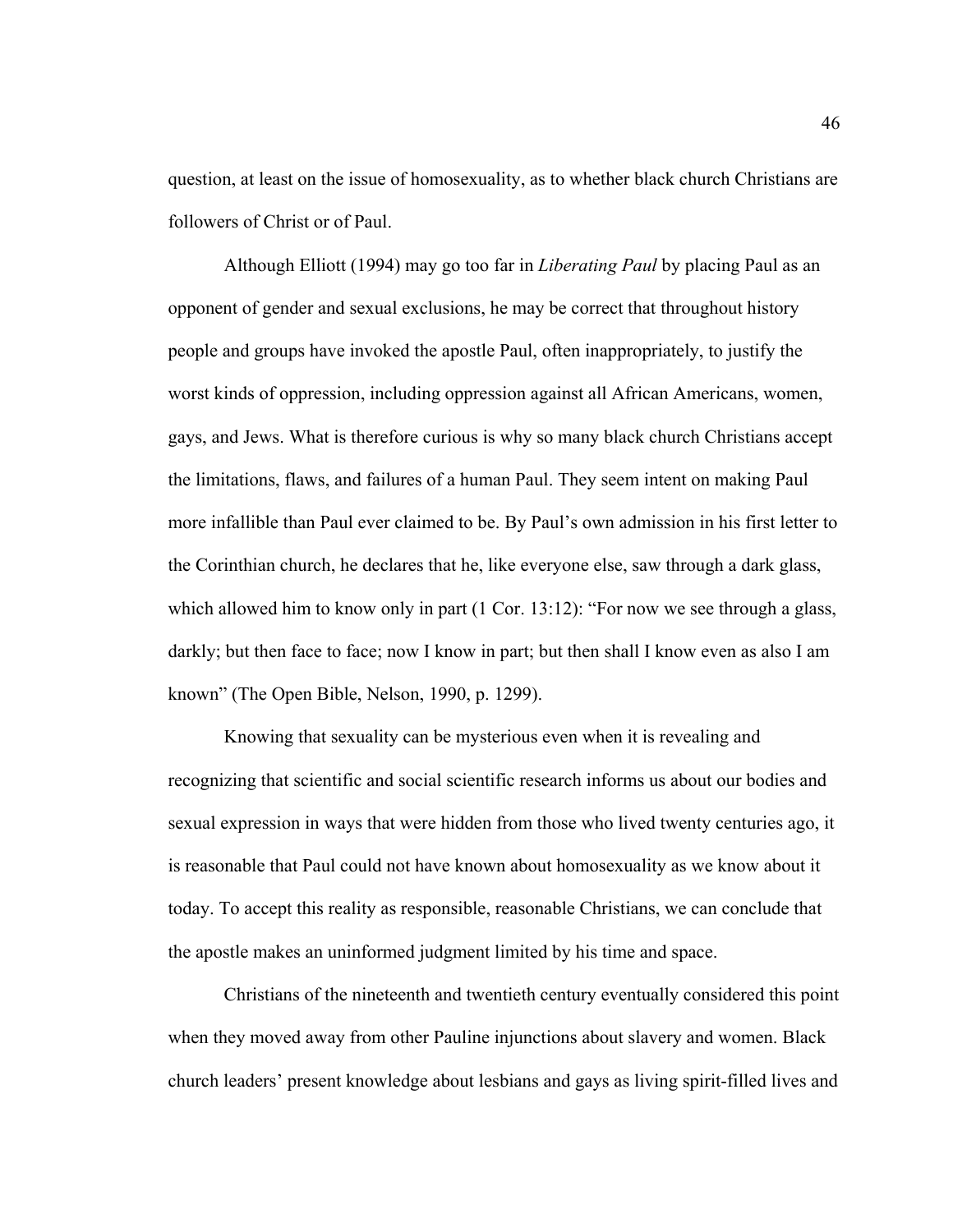serving faithfully in church (a counterclaim to Paul's description of such individuals in Rom. 1) demands a different treatment of scripture about the theological reflection of those engaged in homosexual practice. Certainly, "if the norm of the new humanity in Jesus Christ together would cause us to question some of Paul's moral convictions about the status of women and about the institutional of human slavery, surely his moral judgments about homosexual acts ought not to be exempt (Nelson, 1992).

So, I wonder: If Paul had been able to write about homosexual activity today with our level of knowledge, exposure, and critical thought, would he have drawn the same conclusions about homosexuality? If he had experienced the Christian witness and dedicated church work of the millions of lesbians and gay Christians in relationships serving congregations, shelters, choirs, youth programs, seniors, and community outreach services, could he still write about homosexual activity as producing "wickedness, evil, covetousness, malice, full of envy, murder, strife, deceit, craftiness, . . . gossips, slanders, God-haters, insolent, haughty, boasters, inventers of evil, rebellious toward parents, foolish, faithless, heartless, ruthless" (Rom. 1)? I say a resounding no. Given how he worked to change the attitude of former Jews toward Gentile Christians, I can only imagine that his experience of God's lesbian and gay people in black churches and beyond would not allow him to draw the same conclusions. On what grounds could he dismiss the Spirit of God in their lives? By the same token, I believe that Paul would not support slavery if he were living among us.

 While I share with my black church sisters and brothers that scripture is an important part of our faith and a valuable symbol and tool from which we make meaning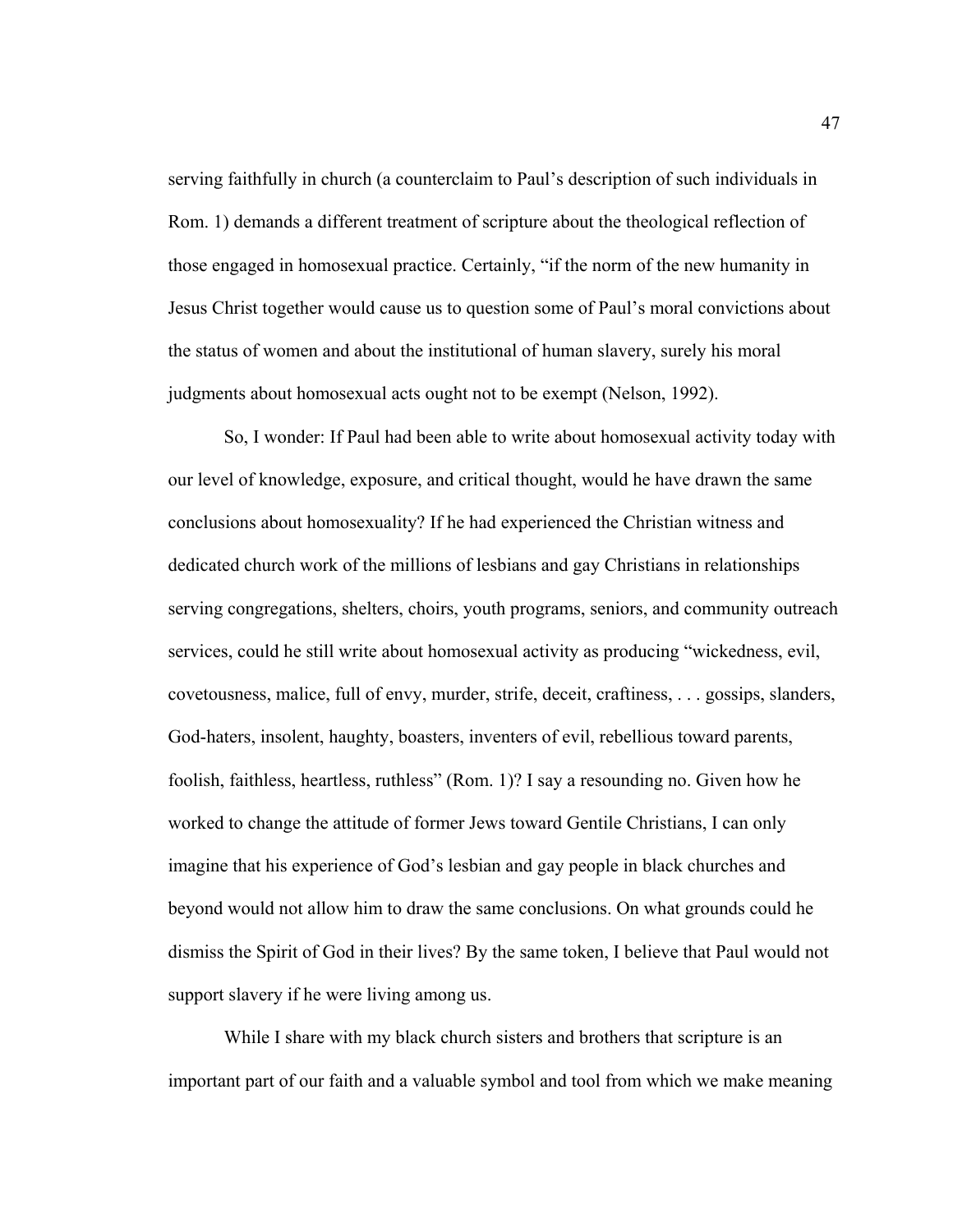of our religion, I also strongly believe that we are called to be faithful to how the present context educates us in understanding the text. This present knowledge about our sexuality also calls for a different response to the scriptures. Scriptures demanded that women be removed from the community when they menstruate. Just as it would be irresponsible and frankly unconscionable to continue this practice with our knowledge that menstruation is a normal biological function of women and does not make women unclean, it is equally irresponsible if we interpret texts having to do with same-sex sexual expression as prohibitive when we know that lesbians and gays can and do reflect the same Christian moral character found in heterosexuals.

## **Conclusion**

 This chapter begins the critical examination of the Black Church and its homophobic engagement with lesbian and gay Christians. It is an engagement I characterize as oppressive and duplicitous. For though black church leaders once refused to accept white church leaders' use of the Bible to justify oppressing them during the periods of slavery and segregation, presently many use the Bible in a similar fashion to justify oppressing lesbians and gays. African American gays are generally born into black churches, and as a consequence of this existence endure pain while their humanity, sexuality, and love relationships are denigrated. Such preaching and teaching create psychological and theological problems for (black) lesbians and gays and for their heterosexual friends, family members, and fellow congregants. As a counterpoint to these negative teachings, I would like to offer new approaches to understanding scripture and homosexuality.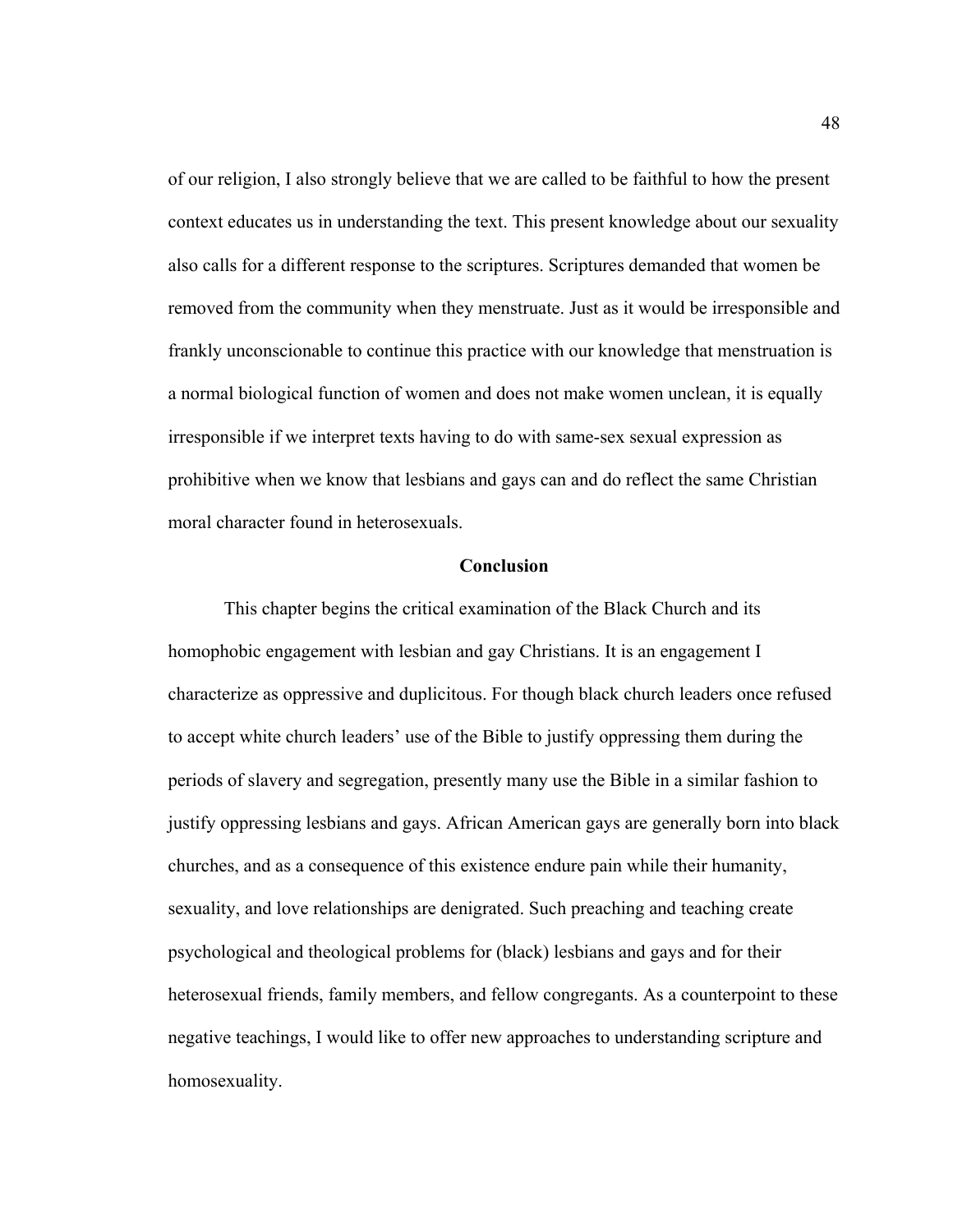Like members of other stigmatized groups, lesbian, gay and even bisexual people face numerous psychological challenges as a result of (Western) society's hostility toward them. One of the biggest challenges results from the consequences of hiding one's sexual orientation. In the next chapter, I will discuss in great detail my search for identity, how and when I chose to disclose my homosexuality, and how homophobia and internalized oppression makes the process of identity formation more difficult.

 In Chapter III, I will explore hyper-masculinity, an exaggeration and distortion of traditionally masculine traits. Hyper-masculinity is a value system extolling male physical strength, aggression, violence, competition, and dominance that despises the dearth of these characteristics as weak and feminine. This chapter will deconstruct black hyper-masculinity and its influence within the black communities.

 In Chapter IV, I will challenge the present assumption that black love is uniquely heterosexual and the heterosexuals are the only ones with the capacity to love their bodies. I will explore the theological perspectives that shape the present "homosexuality is immoral" view, contributing to black Christians' mode of resistance to a different Christian understanding.

 In Chapter V, I will discuss the implications and possibilities for a sexual discourse of resistance in the black church. I will explore ways the black church can address black sexuality without alienating its gay and lesbians members. I will offer creative suggestions on how black churches can begin to provide an atmosphere conducive to engaging in a sexual discourse of resistance.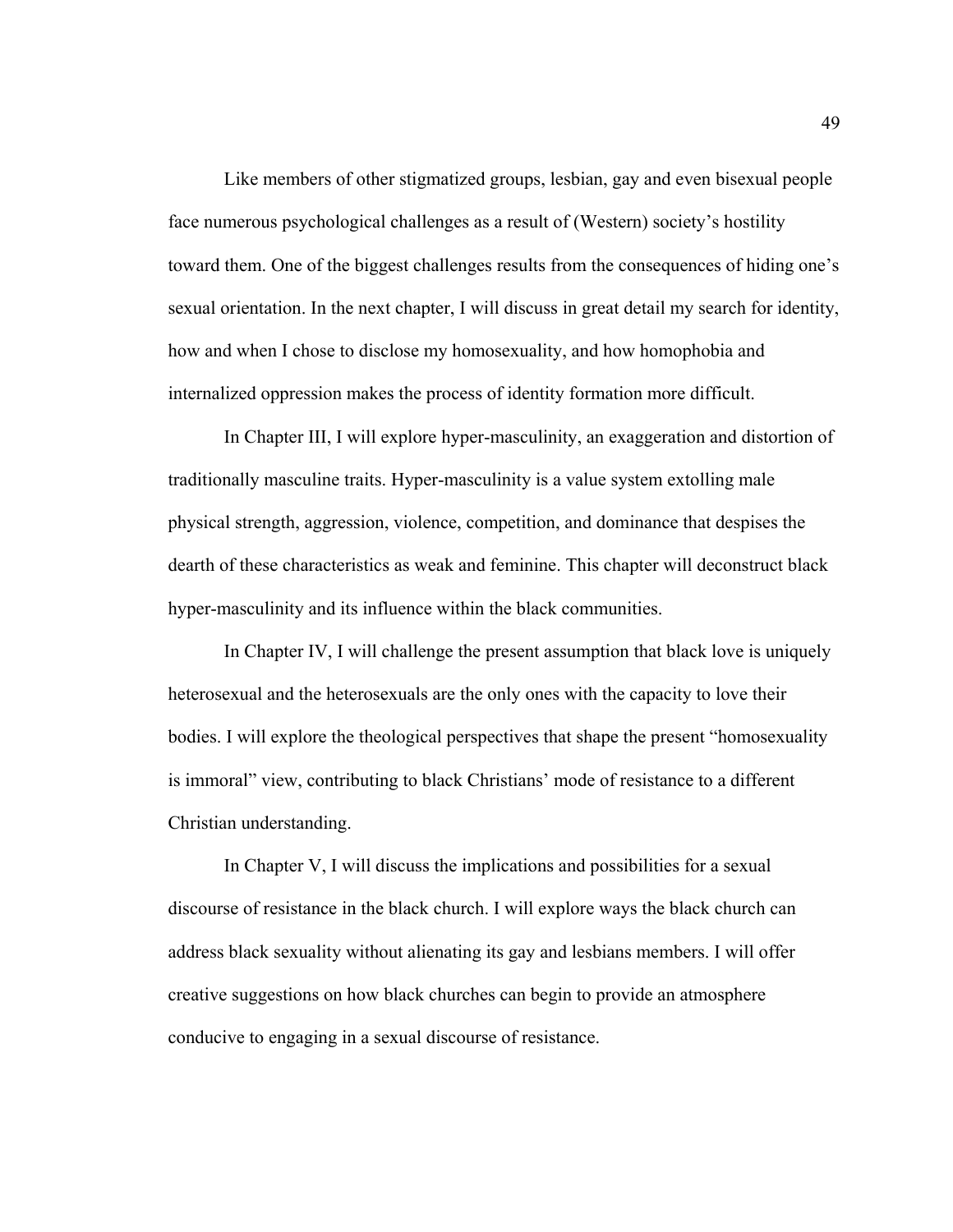# **CHAPTER II**

## **HOMOPHOBIA AND INTERNALIZED OPPRESSION**

 In the previous chapter, we took a look at the black church's biblical responses to homosexuality and the tension that presently exists for lesbian, gay, and heterosexual congregants. In this chapter, I place emphasis on the historical and social factors that have shaped attitudes toward and inhibited the expression of homosexuality. In particular, I recount several of my experiences with homophobia and oppression within and beyond the black church. I, like Iris Marion Young's (1990) analysis of the relationship between racial and sexual oppression in her book *Justice and the Politics of Difference*, find that if we want others to take the issue of religious and social justice seriously, we will have to consider that justice extends beyond the confines of race and refers not only to equal distribution, but also to the institutional conditions necessary for the development and exercise of individual capacities can collective communication and cooperation. Under this conception of justice, injustice refers to two forms of disabling constraints, oppression and domination. Both of which I will address I this chapter.

I hope that my compassion for the suffering of other homo and heterosexuals will make contributions to the steps toward changing these conditions and provide greater freedom and equality for all.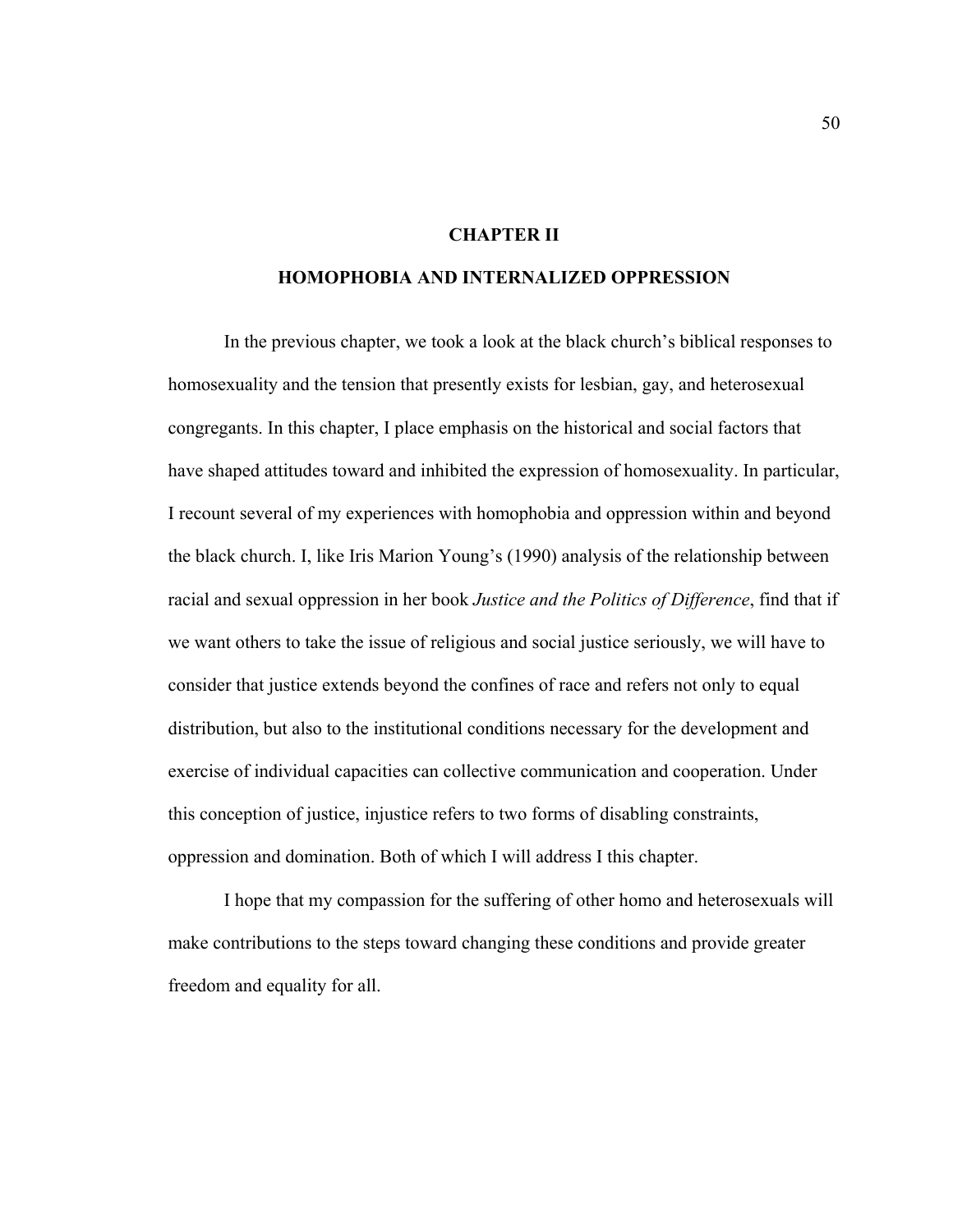#### **The Search for Identity**

As a homosexual in our society I am constantly aware that I bear a stigma. I am constantly made aware of this, in the jokes and caricatures of stage and films, in the pain of my parents, in churches, schools, politics, and in my own uncertainties as to how I may be affected by a chapter like this, written under my own name.

Over the past few years I have come to realize that my homosexuality is an integral part of my self-identity, and that to hide it can only make my life, if less precarious, more difficult and unsatisfying. Yet I have not totally escaped the necessity to live a double life, at least in certain situations, nor rid myself of the tenseness that results from being constantly with people who assume everyone is heterosexual and are incapable of the imagination or empathy necessary to transcend this attitude. Like many other gay people, I know myself to be part of a minority feared, disliked, and persecuted by the majority and this gives my life a complexity and an extra dimension unknown to heterosexuals.

Our society, of course, stigmatizes other groups: nonwhites most obviously, and women, at least in some circumstances. Even worse perhaps are the stigmas borne by the old, the invalid, the crippled, and the ugly (Donald, 1970). Yet the stigma of the homosexual is unique in one central sense. Our gayness is not something, like skin color, or sex, or infirmity, immediately apparent to both us and others. We have to discover our homosexuality, and having discovered it, we have a wide range of options, hardly available to others who are stigmatized, as to how far we should reveal our stigma.

51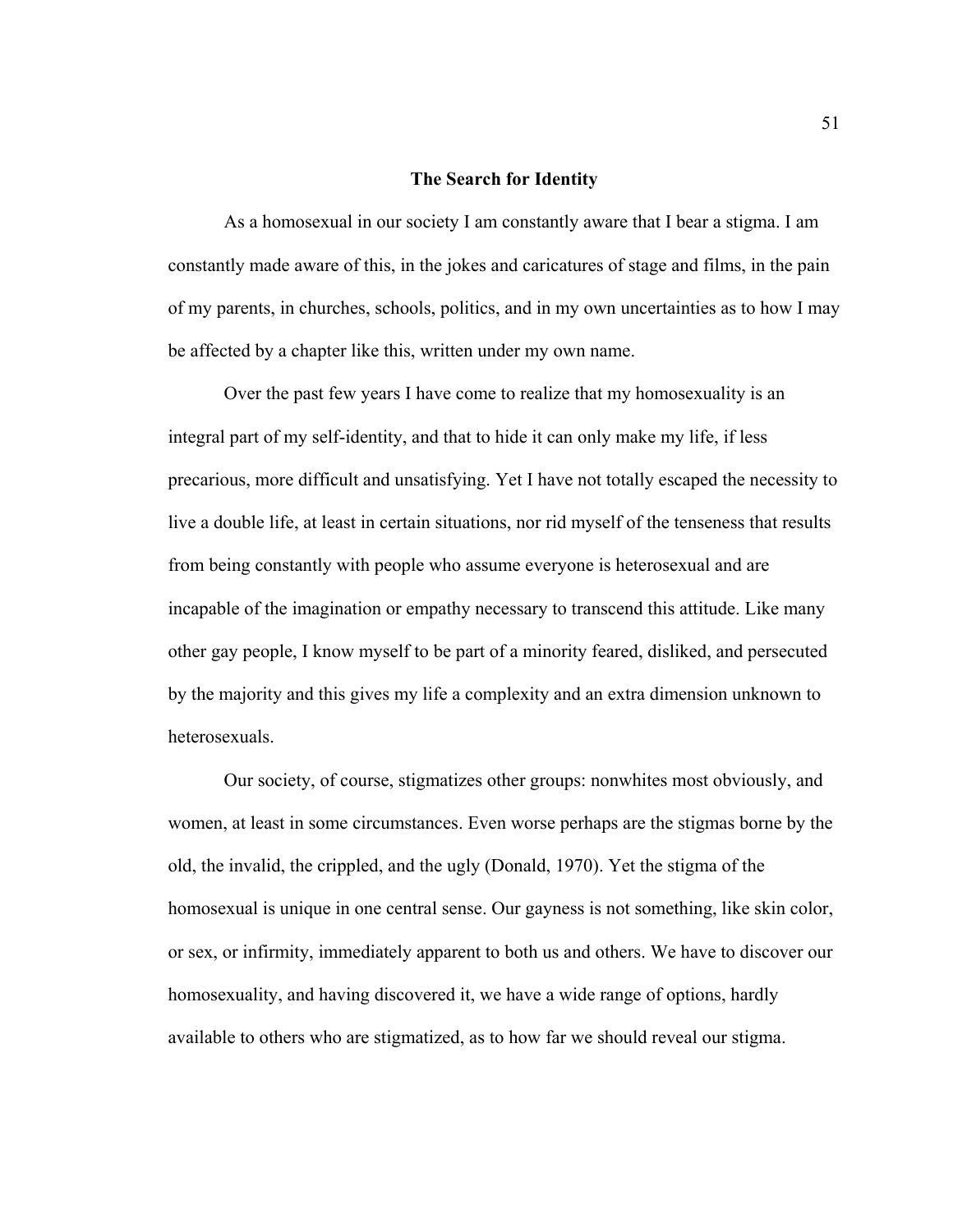I shall in later chapters seek to develop some theories that explain just why homosexuals are so stigmatized, and what changes would be necessary to remove that stigma. For the moment, I am concerned with the experience of being a homosexual in contemporary Western society, and the oppression and homophobia that is associated with it. Let there be no confusion: the very concept of homosexuality is a social one, and one cannot understand the homosexual experience without recognizing the extent to which we have developed a certain identity and behavior derived from social norms.

 The conventional definition of homosexuality has for the most part been a behavioral one: "a homosexual is anyone who engages in sexual acts with another of his or her own sex" (Webster, 1998). Homosexual is a generic term, including both men and women. If he or she has sex with both men and women, then he or she is bisexual. What could be simpler?

 Yet a moment's thought will show the inadequacy of the purely behavioral approach. Human beings are distinguished by a capacity for experience as well as by their behavior, and homosexuality is as much a matter of emotion as of genital manipulation. Celibacy, for example, is not an unknown state (we are all celibate for a time, and some manage life-long celibacy, either through determination or bad luck), yet are we to deny a celibate any sexual definition at all? Homosexuals often discover their homosexuality before any overt sexual experience, yet they are no less homosexual for that. Equally, many men and women have engaged in homosexual acts without being in any experiential sense homosexuals, for example in prison, at school, and as prostitutes (Epstein, 1970).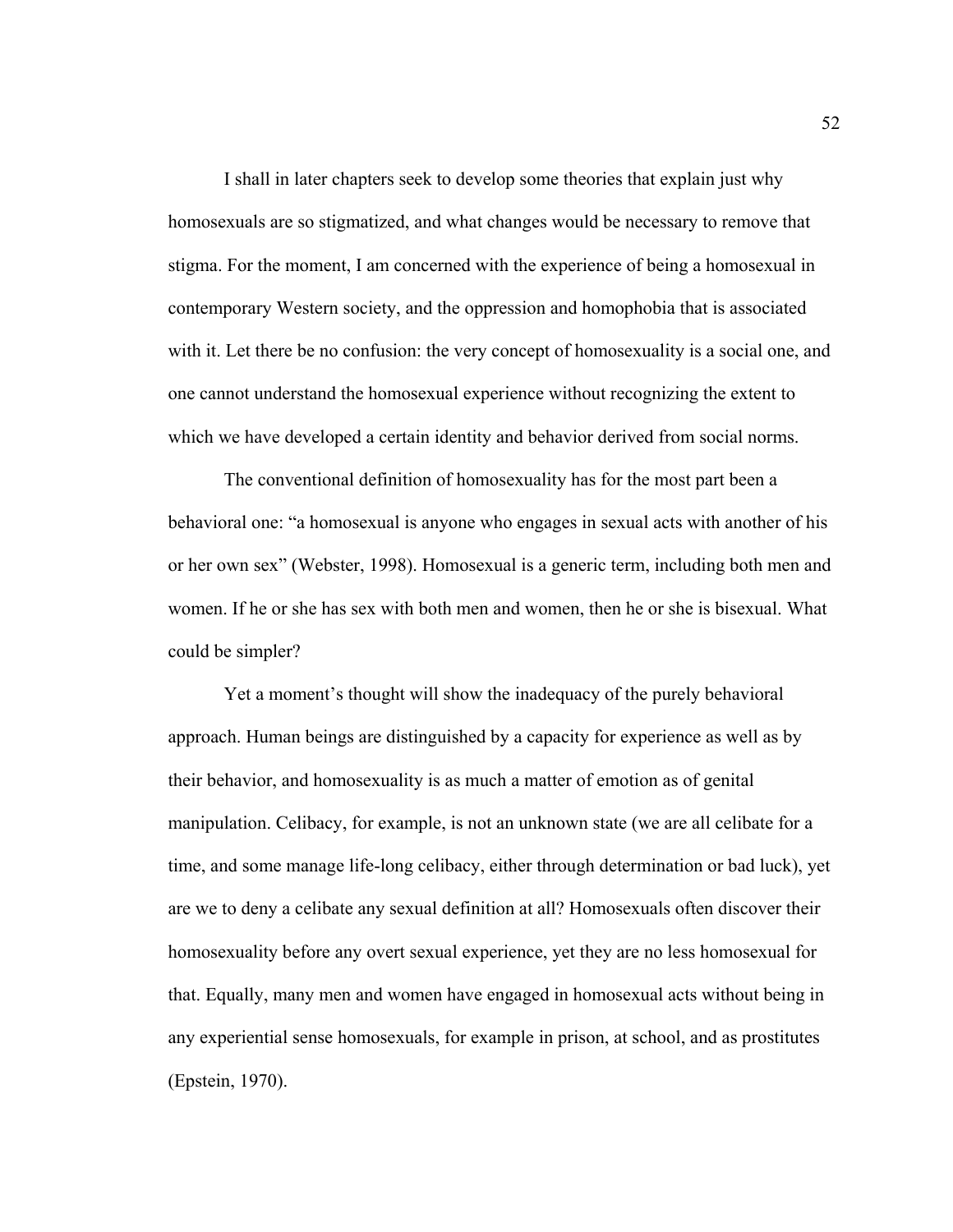Many years ago, Gore Vidal (1965) claimed that "homosexual" should be used only as an adjective to describe a sexual activity, not as a noun to describe a recognized type. In an ideal society this would undoubtedly be true, and one might expect that if, as many writers in the field suggest, there is a continuum between homo-and heterosexuality, sexual behavior would reflect this. Yet most people seem to regard the two as mutually exclusive categories and there is considerable emphasis on the need to identify as either heterosexual or homosexual. Thus the expression "coming out," common among homosexuals, implies much more than a first sexual act with another man or woman. Rather it is bound up with the whole process whereby persons come to identify themselves as homosexual, and recognize thereby their positions as part of a stigmatized and half-hidden minority. For the moment, I shall consider bisexuals as part of this minority, although their case is somewhat different. Nonetheless, author Kate Millette has had reason to note that it was her homo-rather than her heterosexuality which she is branded.

 The development of a homosexual identity is a long process that usually begins during adolescence, though sometimes considerably later (Goodman, 1969). Because of the fears and ignorance that surround our views of sex, children discover sexual feelings and behavior incompletely, and often with great pangs of guilt. How much greater, then is the guilt of the teenager who discovers himself attracted to others of his or her own sex? Dave McReynolds, the former pacifist and political activist who first wrote openly of his homosexuality in 1969, has described how he waited for each birthday hoping he would become "normal" and his guilt on realizing he was irredeemably "queer." Others,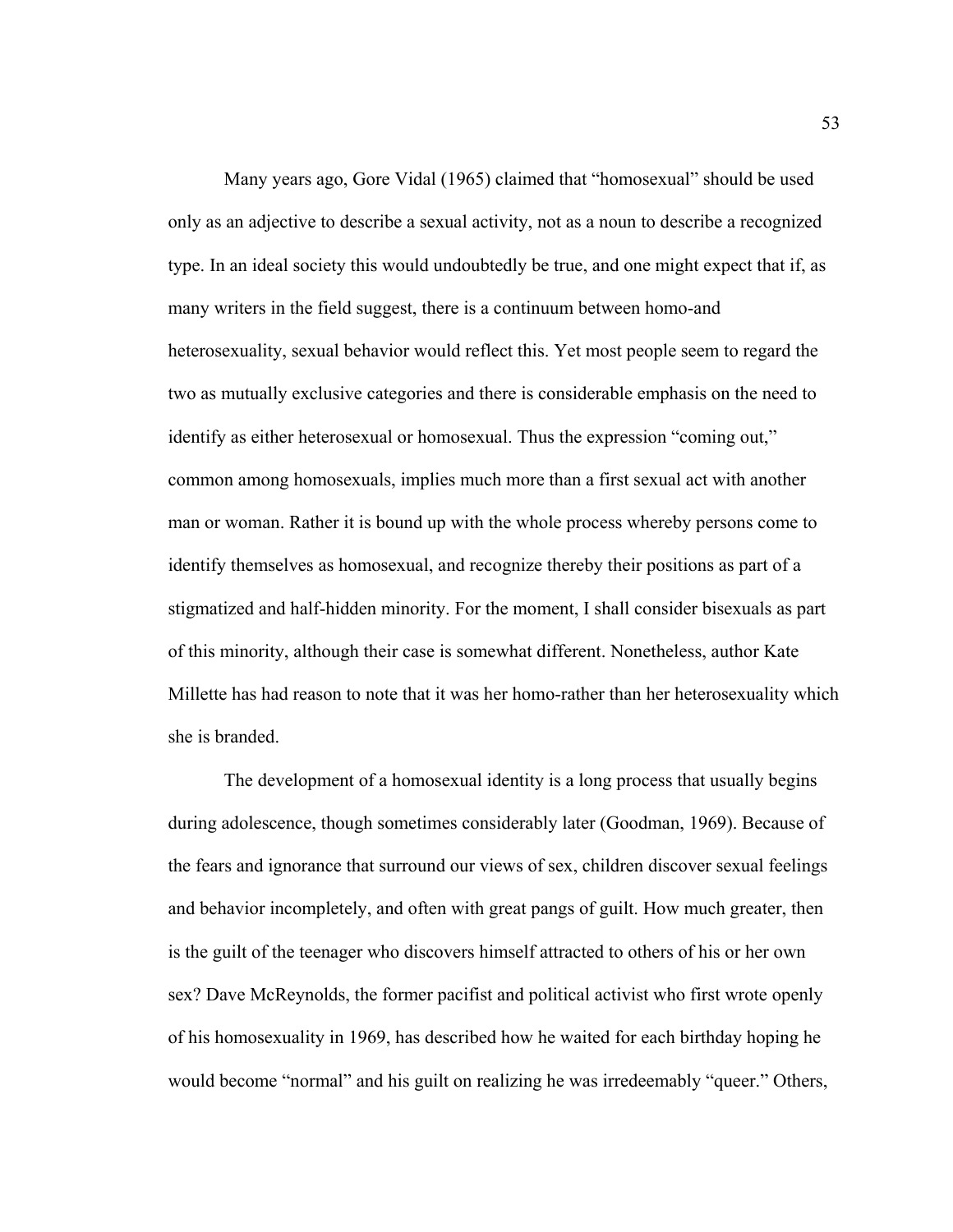like me, manage to enter into our twenties without full realization that we are not like others—that we are, in fact, one of them.

 The actual origins of homosexuality remain a mystery, despite a profusion of psychoanalytic theories. We know that much of what is considered natural sexual behavior is, in fact, learned, and that somewhere along the way the homosexual diverges from the more common path and develop a different pattern of sexual response. Many believe this is proof of pathology, and men like Dr. Irving Bierber and Dr. Charles Socraides, who were both well-known exponents of "curing" homosexuals, made their names by branding homosexuals. According to Bieber (1963) in his book *Homosexuality: A Psychoanalytic Study of Male Homosexuals*, "homosexuality to be a pathologic biosocial, psychosexual adaptation consequent to pervasive fears surrounding the expression of heterosexual impulses" (p. 78). This work was based exclusively on men too disturbed to be undergoing treatment.

 Speculation on homosexuality is often miss-construed as effeminacy in boys or butchness in girls. Thus one comes across statements such as that by Robert Stoller, a former Los Angeles professor of psychiatry, in his book *Sex and Gender* (1968), that "masculine homosexual men are an exception I cannot discuss since I do not yet understand them" (p. 111). Most studies of homosexuality, however, and certainly my own experience, tend to suggest that the majority are in fact masculine or feminine as we measure these things in our society. Most homosexuals do not have doubts about their own masculinity or femininity, nor do they wish to be taken for or in fact become the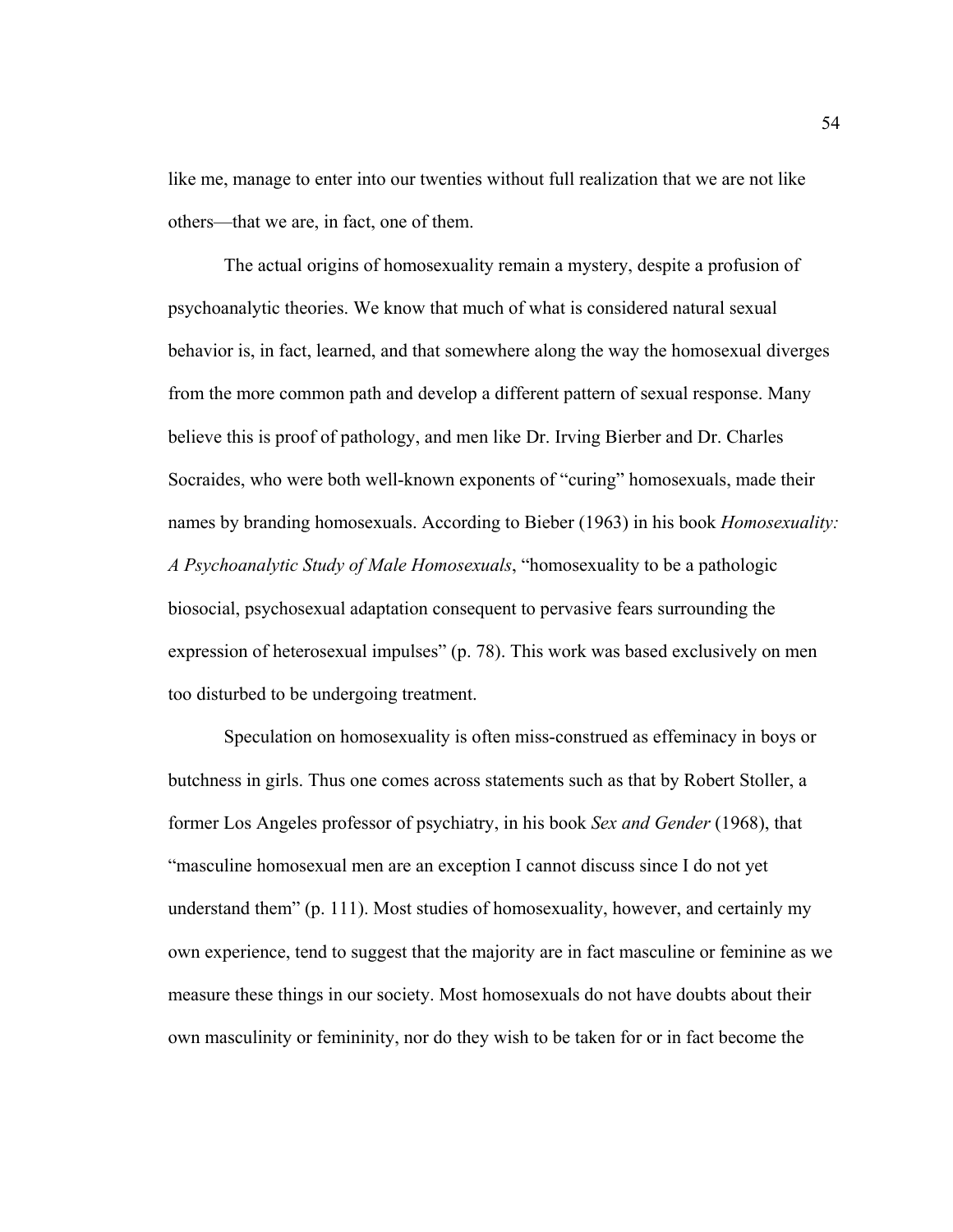opposite sex: many transvestites and transsexuals consider themselves determinedly heterosexual.

 This confusion of sex roles with sexual preference continues to influence the public imagination and even the psychiatric because both sex and gender are a much more fluid concept than being masculine or feminine, male or female. Even the most masculine of men have some feminine qualities to him, and vice versa for the most feminine of women. It is far more complicated than the assumption that homosexuality involves wanting-to-be-the-other-sex. Norman Mailer, whom I shall have frequent reason to quote, referred for example to "queers" as humans-with-phalluses who choose to be female." Which is nonsense: most homosexuals choose no such thing. They choose rather to love/sleep with others of their own sex which is a completely different phenomenon.

 Mailer used the word "choose" which would be currently rejected by both biological and psychiatric determinists, and indeed probably by most homosexuals. "I can't help what I am" is a frequent comment in homosexual conversation I have observed. I suspect this is less true than the orthodox wisdom suggests, and that there is at least sometimes an element of deliberate choice in the adoption of homosexuality. Robert Lindner in his book *Must You Conform?* Referred to homosexuality as "a form of rebellion" and the homosexual as a 'non-conformist' and there is some truth in this. To become a homosexual, particularly for women, is to reject the program for marriage, family, and home that our society holds up as normal.

 I must admit to considerable confusion in my own mind as to the way in which we develop our various patterns of sexual response. The interaction of biological urges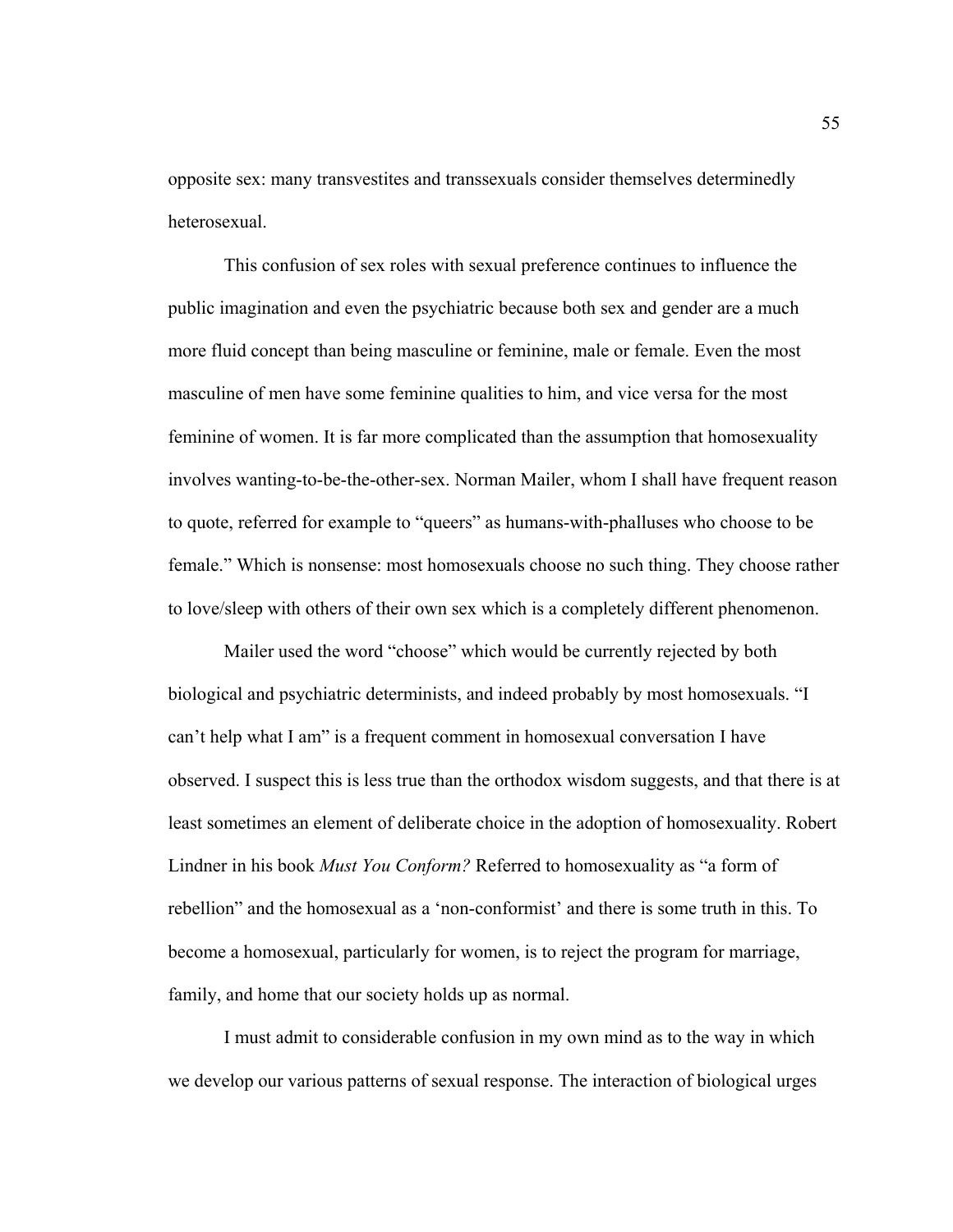and social pressures is a process that is little understood. Homosexuality, as we know, exists is some form in virtually all human societies, and is associated with very different personality types and adjustment to sex roles (Wittman, 1970). Thus some people can simultaneously assert that *many* male fashion models and *most* masculine women are lesbians. Perhaps the most sensible conclusion is that there are many reasons which may account for an individual's homosexuality, that this becomes a part of his or her total concept of identity, and that it is almost impossible to eradicate it without doing damage to the whole personality. (It may, of course, be possible to frighten a "patient" out of overt sexual acts, an archaic approach which underlies so-called aversion therapy.)

 The "problem" of the genesis of homosexuality ceases to be of great concern once one is prepared to accept homosexuality as neither a sin nor pathology, but rather as one way of ordering one's sexual drive, intrinsically no better or worse than the heterosexual and with the same potential for love and hate, fulfillment, or disappointment. In Iris Murdoch's novel *A Fairly Honorable Defeat* (1972), remarkable among books that touch on the gay experience because the homosexual and more happily than the heterosexuals, one of the protagonists, Axel sees his homosexuality as "a fundamental and completely ordinary way of being a human being." Such is my own perspective.

#### **Oppression: The Denial of Identity**

 In contemporary rhetoric, oppression has become a highly over-worked word. Yet its sheer fashionableness should not lead us to deny the existence of oppression. Strictly speaking, it results from the fact that societies are divided along class, race, and caste lines and that some groups occupy positions from which they are able to dominate others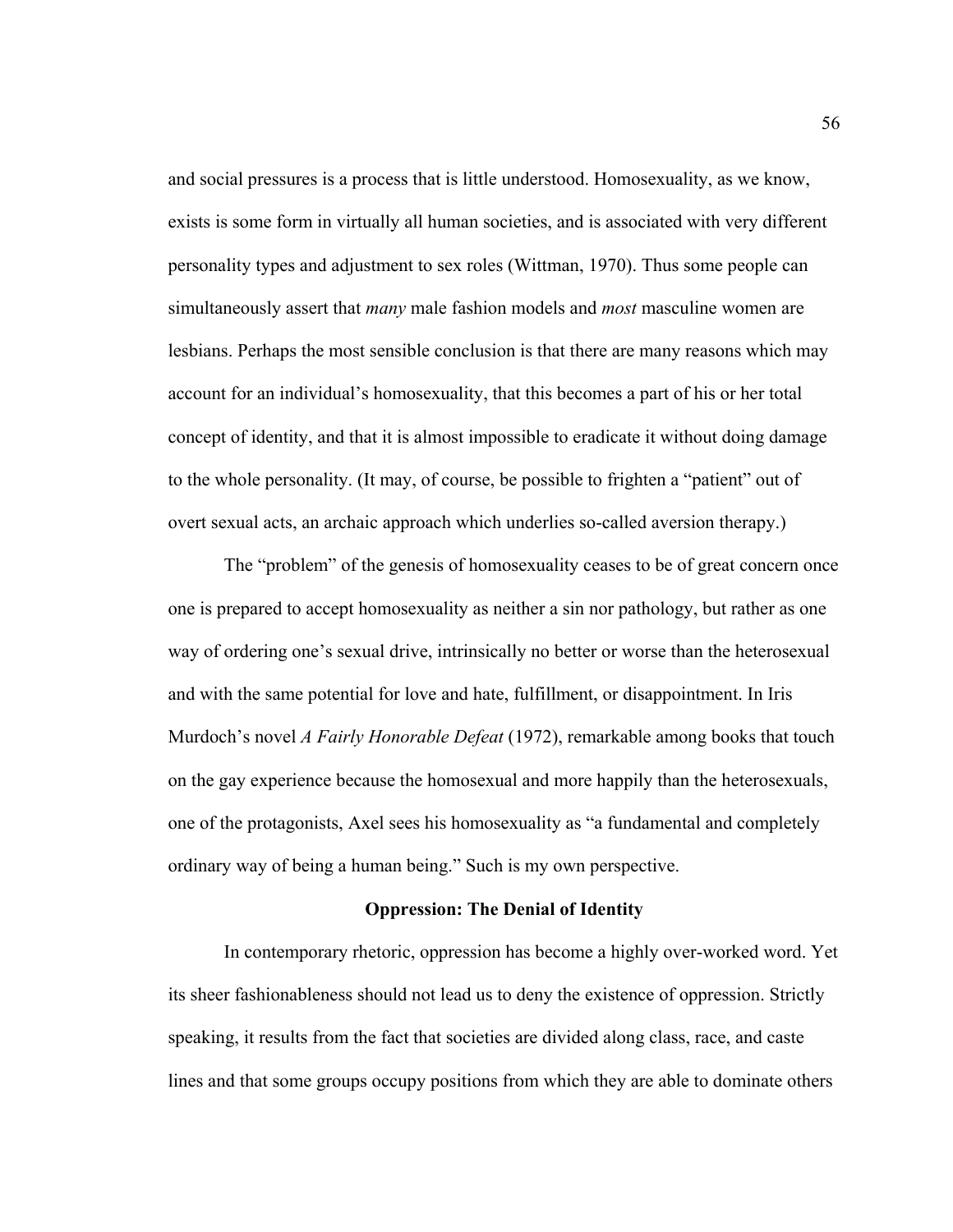(Lyon, 1972). In these terms oppression is a concept whose applicability to societies like the United States runs counter to the liberal myth of a society of autonomous individuals, a myth that has maintained itself despite quite remarkable evidence to the contrary (Lyon, 1972).

 But even when one concedes that in these groups oppression exists, it may seem difficult to conceive of groups being oppressed for their sexuality. This is, I think, largely because of our concept of oppression has tended to be based upon crude sort of Marxist phenomenon, and many others still seek to incorporate all oppressed groups into such a uni-dimensional economic model. It is precisely the discovery that oppression is multidimensional that one may be simultaneously both oppressed and oppressor that underlies the analysis of the sexual liberation movements. Thus sexual oppression is probably, as feminists insisted, the oldest of all dominance/subordination relationships, though this is often clouded by the fact that while women form a caste which is oppressed by men, they themselves divide along class and ethic lines, and so oppressed others, both men and women, in turn (Lyon, 1972).

 A similar approach needs to be made in the case of homosexuals. That is, if we restrict ourselves to a primarily political or economic definition of oppression, it will be difficult to fit homosexuals into it. A failure to recognize that the oppression of gay people is somewhat different in kind from the oppression of other groups—women aside—lies behind some of the more inaccurate statements of participants in the gay movement. There exist, for example, gay ghettos, in the sense of areas where there are large concentrations of homosexuals, and where homosexual behavior is largely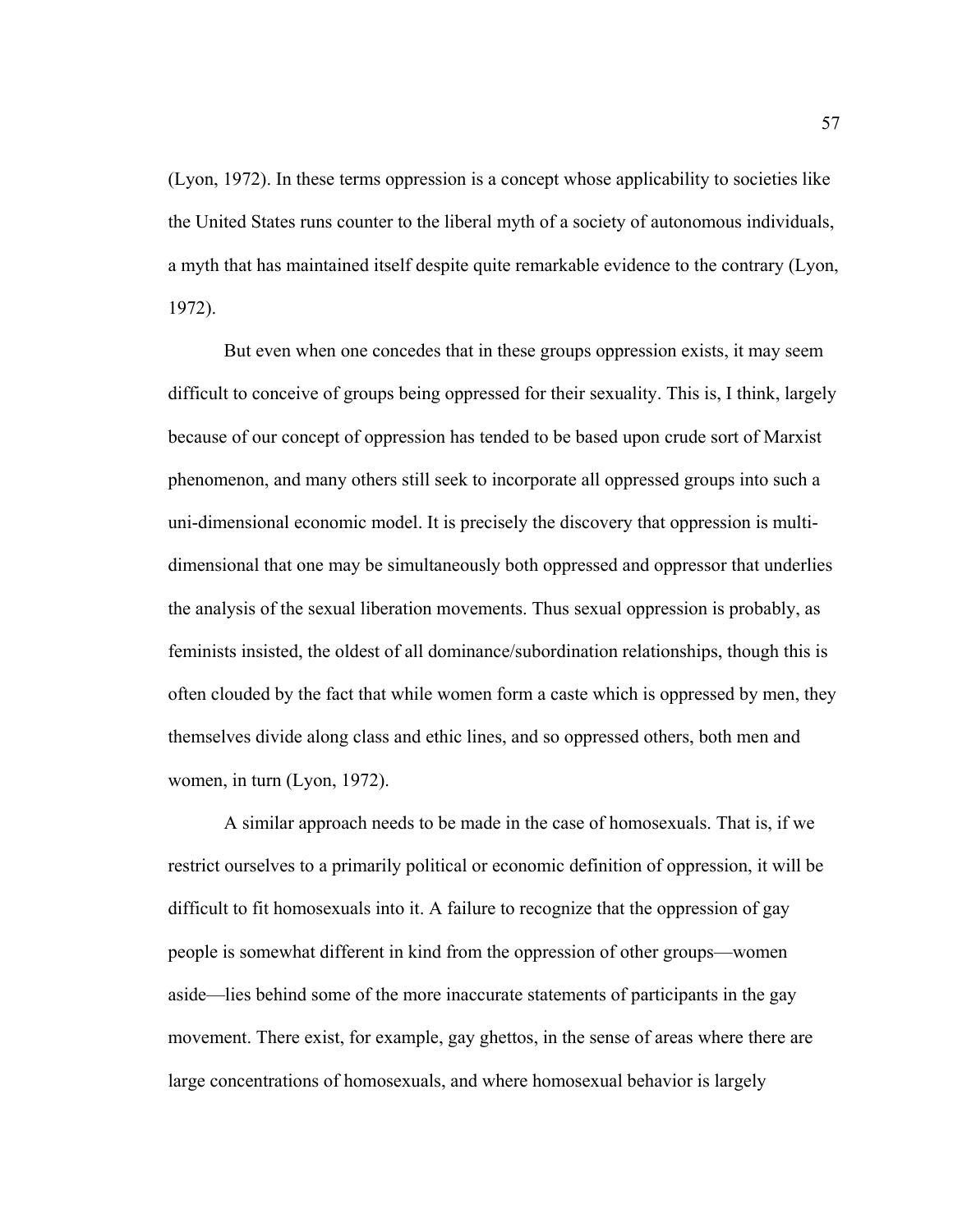accepted. In such areas, rents may well be higher than in comparable but non-gay sections of the city, and there will probably be a number of exploitative (that is, overpriced) bars, etc. But such areas do not suffer from the same constricting socioeconomic features as do ethnic ghettos, and it is poor analysis and bad politics to ignore the difference (Lyon, 1972).

Do not believe those who argue the queers are taking over, or it's in to be gay nowadays. It isn't, not in real life. Try an experiment, urged one girl at a rally at New York University. "Wear a button saying 'I am a lesbian' and watch how people react." The much vaunted sexual permissiveness of our time has not eradicated the oppression homosexuals suffer, though it may replace being largely ignored with being subjected to prurient voyeurism.

 Oppression can take many forms; when it is most insidious, it is not always recognized. Many whites, for example, still conceive of racism as synonymous with lynching and enforced segregation; it takes an act of imagination to realize that racism rests on a certain set of assumptions that permeate virtually all of Western society, and whose effect is felt even by those who disavow it. The oppression of homosexuals has often taken very blatant forms. In the Middle Ages homosexuality was regarded as the "the unspeakable crime." To quote from a poem written by the (New York) Flaming Faggots Collective (1972), a group of gay men associated with gay liberation:

When witches were burned in the middle ages, the Inquisitors ordered the good burghers (all of them men, of course) to scour the jungles for jailed queers drag them out and tie them together in bundles,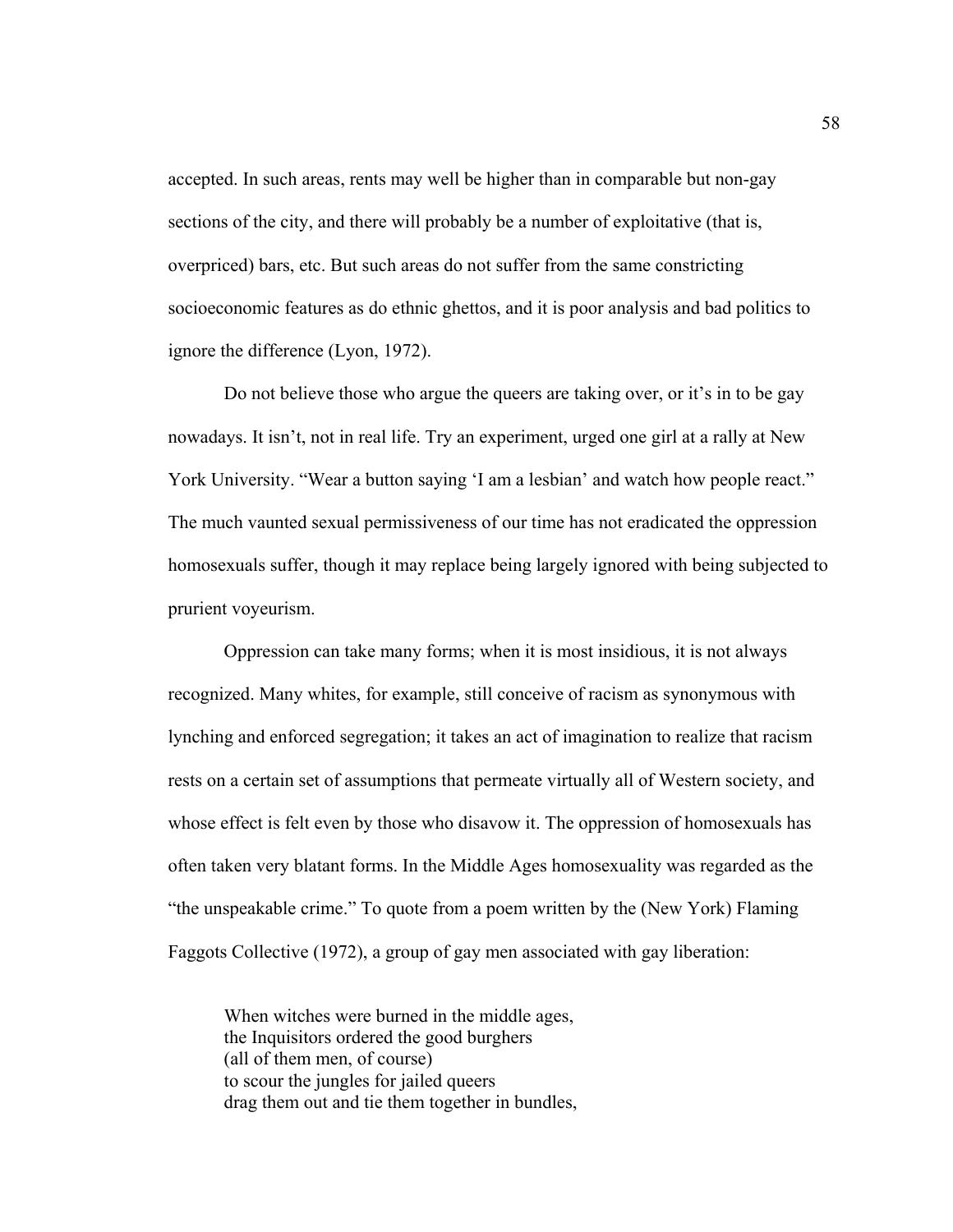mix them in with bundles of wood at the feet of the women, and set them on fire to kindle a flame foul enough for a witch to burn in The sticks of wood in bundles like that were called faggots and that's what they called the queers; too, and call us still, meaning our extinction, our complete extermination, anthrocide and gynocide their one response to any heretical blasphemy against a god-given manliness. (p. 8)

## **Persecution, Discrimination, and Tolerance**

The oppression faced by homosexuals takes on a number of forms, and at its most pernicious may be internalized to the point that an individual no longer recognizes it as oppression (Pharr, 1988). According to Jill Johnston, homosexuals encounter oppression of three kinds: persecution, discrimination, and tolerance. The first of these is based for the most part on the illegality of homosexual behavior. Now it is obvious that as long as society attempts to legislate morality, millions of citizens will fairly constantly and consciously break the law, and in this sense the homosexual is rather like the marijuanasmoker or the woman seeking an illegal abortion. In fact most homosexuals know that they are reasonably safe from police action, certainly in private, for no society could afford to enforce fully the anti-homosexual laws that remain in many American states. Accurate figures are hard to find, yet it is clear that many more homosexuals are harassed by the police than is ever reported—and also that these represent only an infinitesimal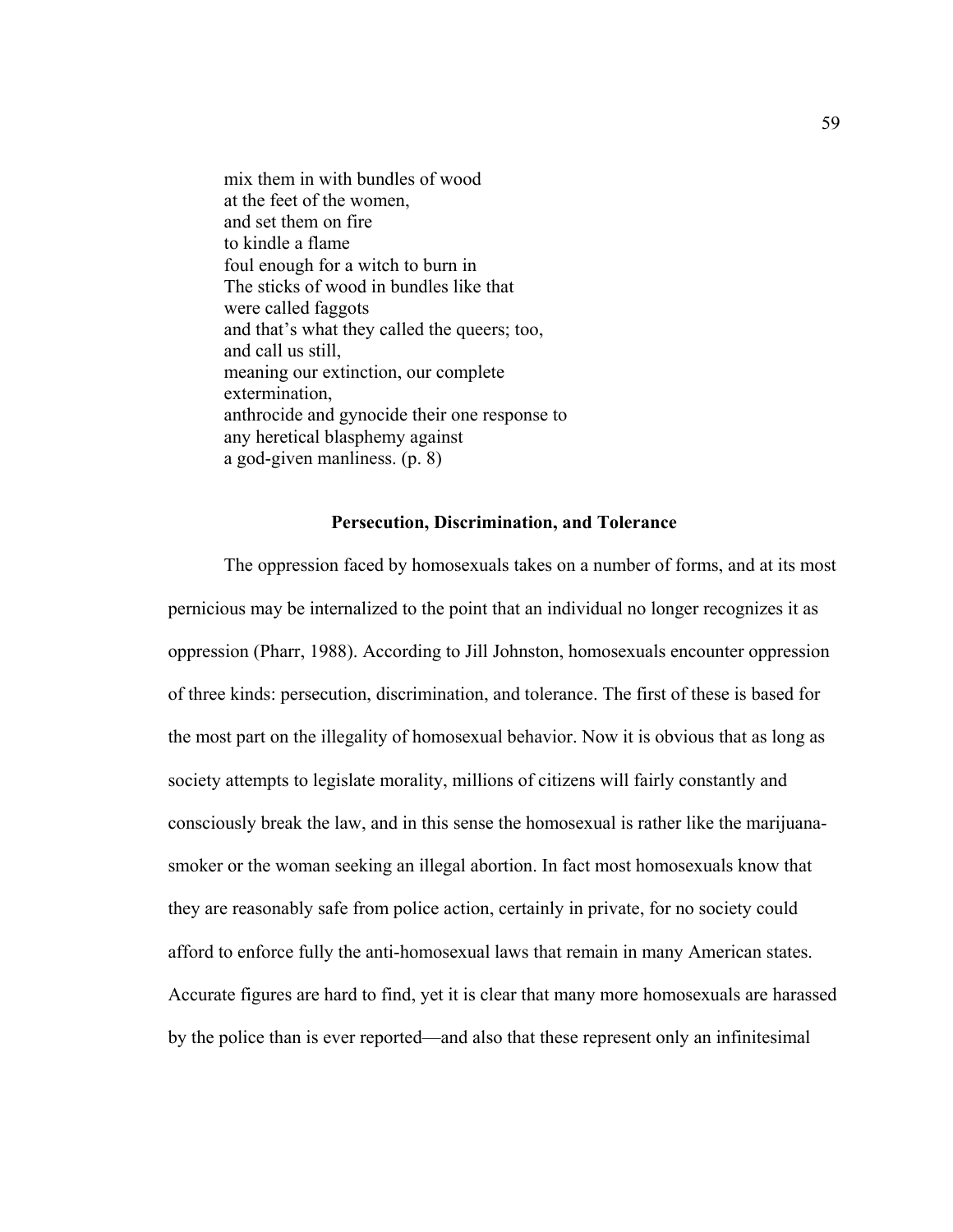proportion of all homosexual "criminals." Nonetheless knowledge of one's lawless has certain implications. (Greer 1971)

#### **Homosexuals and the Law**

Like other stigmatized groups, homosexuals do not enjoy equal protection of the law. Robbery and blackmail of homosexuals are common, partly because of our legal status makes us uneasy about going to the police. Lack of equal protection is most threatening in regard to the violence from which homosexuals, particularly men who are at all effeminate, or women who appear too butch, suffer. Indeed anyone in a position where he is likely to be suspected of being a homosexual can expect rough police treatment. I was once stopped and searched—groped would be more accurate word—by two policemen because they saw me walking with a friend along a street known as a homosexual beat. Nor are gay women immune from police harassment, though the much more restricted nature of their world tends to limit it. The worst persecution is probably that encountered by transvestites, though it is interesting that in San Francisco (and perhaps elsewhere) the police department has sought to expand its contacts with and understanding of transvestites.

Usually persecution of this sort is encountered only by homosexuals acting as homosexuals; that is, it is only in overtly homosexual situations that I am likely to encounter it. If I walk arm-in-arm with my lover, I need fear persecution; if I walk beside him without physical contact, I needn't. But if I am simply *known* as a homosexual, I will encounter discrimination even at times when no one seriously believes my sex life is directly involved. This is most obvious in the field of employment, and there are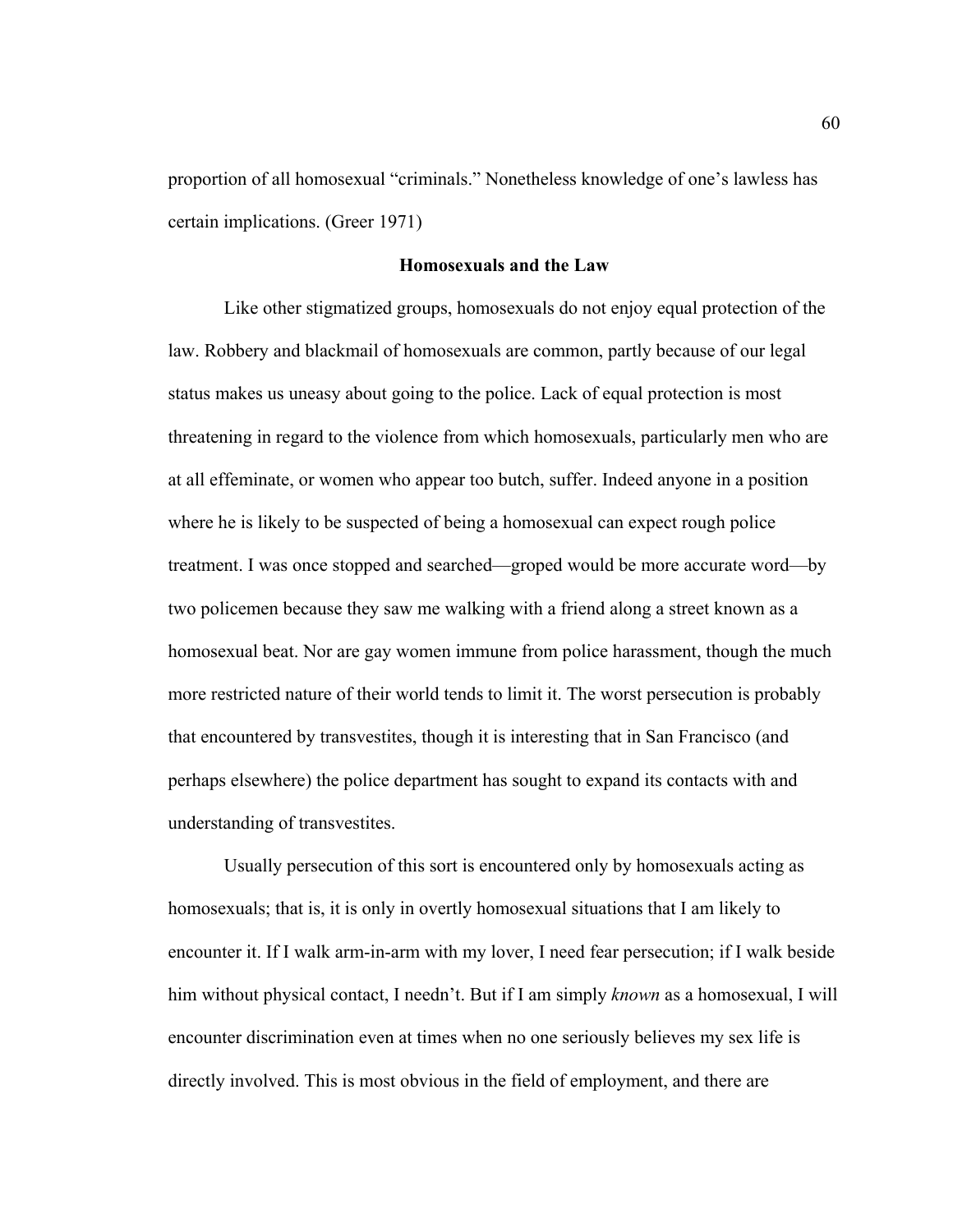homophile leaders who believe that job discrimination is the greatest single reason why homosexuals fear disclosure.

## **Homosexual Discrimination**

Outside certain areas of work, of which entertainment and some personal services, such as hairdressing, are the major examples, one's career can only be adversely affected if one is known as—or suspected of being—a homosexual. It is as much this situation as the camp characteristics of certain jobs that lead to the high number of homosexuals commonly believed to be found in certain occupations. The military seeks to bar homosexuals and dismisses anyone found engaging in homosexual acts, a fact that many, including non-homosexuals, have used to avoid the draft.

In many branches of civil service homosexuals are similarly barred, particularly where security checks are involved. Gore Vidal (1965) claimed that

two male government workers living together in Washington, D.C. would soon find themselves unemployed. They would be spied on, denounced secretly and dismissed. Only a bachelor entirely above suspicion like J. Edgar Hoover could have afforded to live openly with another man. (p. 86)

Schoolteachers have been dismissed in America for being homosexual, even when there was no more reason to suspect them than their heterosexual colleagues of sexual interest in children. (In California at least the state supreme court has ruled that homosexuality by itself is not sufficient to debar somebody from teaching.) It is ironic that while the possibility of blackmail is often used to defend such discrimination, homosexuals who come out, and hence are hardly vulnerable to this, are not thereby guaranteed job security.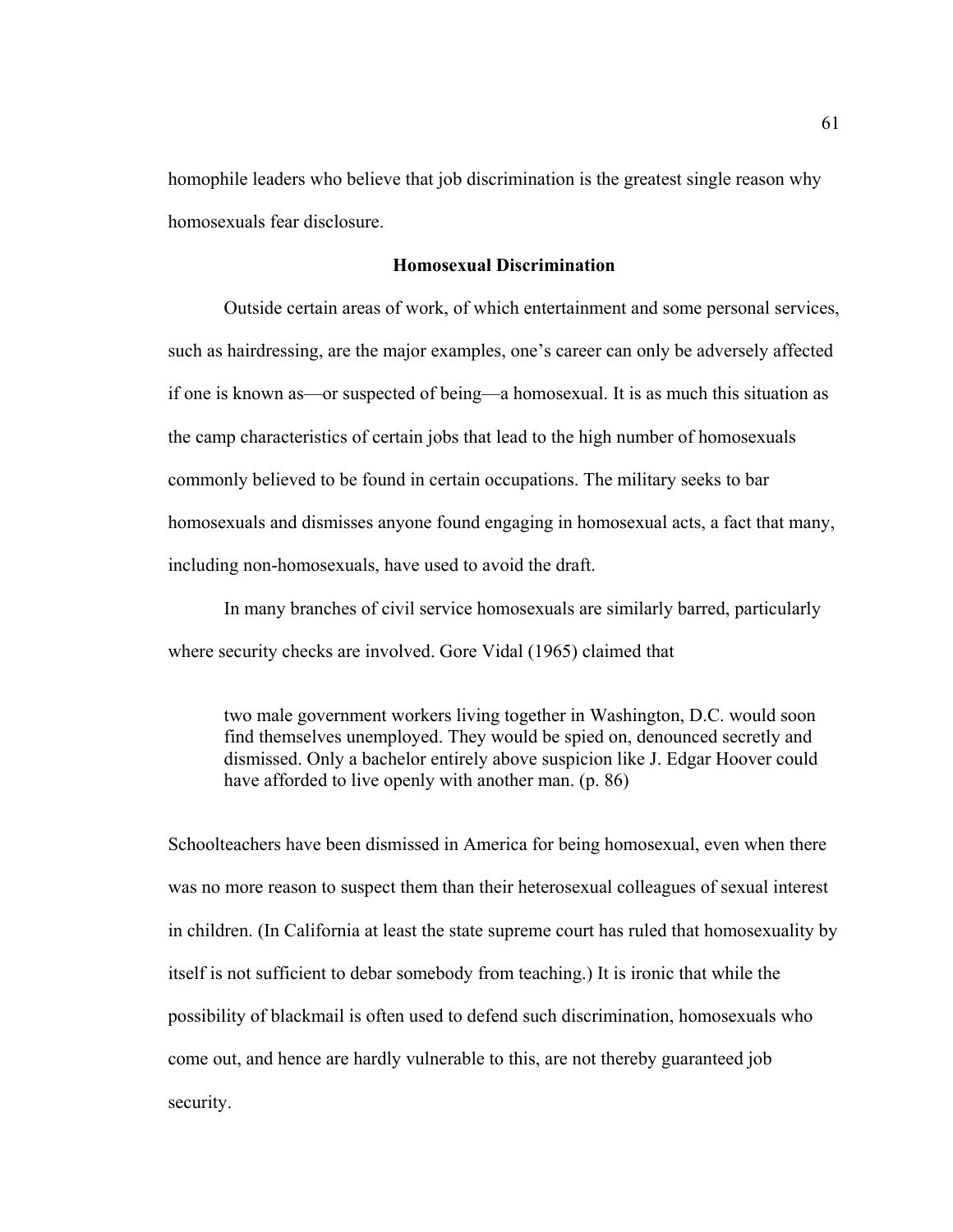One can be refused a job, of course, without the real reason stated; who knows how many men are refused promotion because they lack a respectable family image, how many women because they seem "too masculine." With the increasing information available to employers often purchased from private investigating agencies, the problem increases. In my case I realized some years ago that I was precluded from entering conventional politics, because I was not prepared sufficiently to hide my homosexuality. There are, of course, a number of politicians who are in fact closeted homosexuals, but I would not be prepared to live the quite tortured life of secrecy such men must suffer. We have probably moved beyond the senator in *Advise and Consent,* who committed suicide out of fear that his one-time homosexual act would be divulged. We have not yet reached the point, I suspect, where overt homosexuals could run for office and hope to win.

One of the most bizarre cases of discrimination on the basis of homosexuality was the refusal in late 1970s by the Connecticut Commissioner of Motor Vehicles to issue a license to a man because his "homosexuality makes him an improper person to hold an operator's license." Admittedly this event was an odd exception and happened many years ago, but it illustrates how far-reaching discrimination has been and can be.

Social discrimination against homosexuals helps produce a further variant of oppression—and one that most nearly approximates economic depression—best summed up in the term "exploration." The existence of a separate gay-world is in large part the product of the stigma that surrounds homosexuality. The strength of social pressures against any overt homosexual behavior has made us particularly vulnerable to businessmen prepared to provide specialist services—for example, somewhere to dance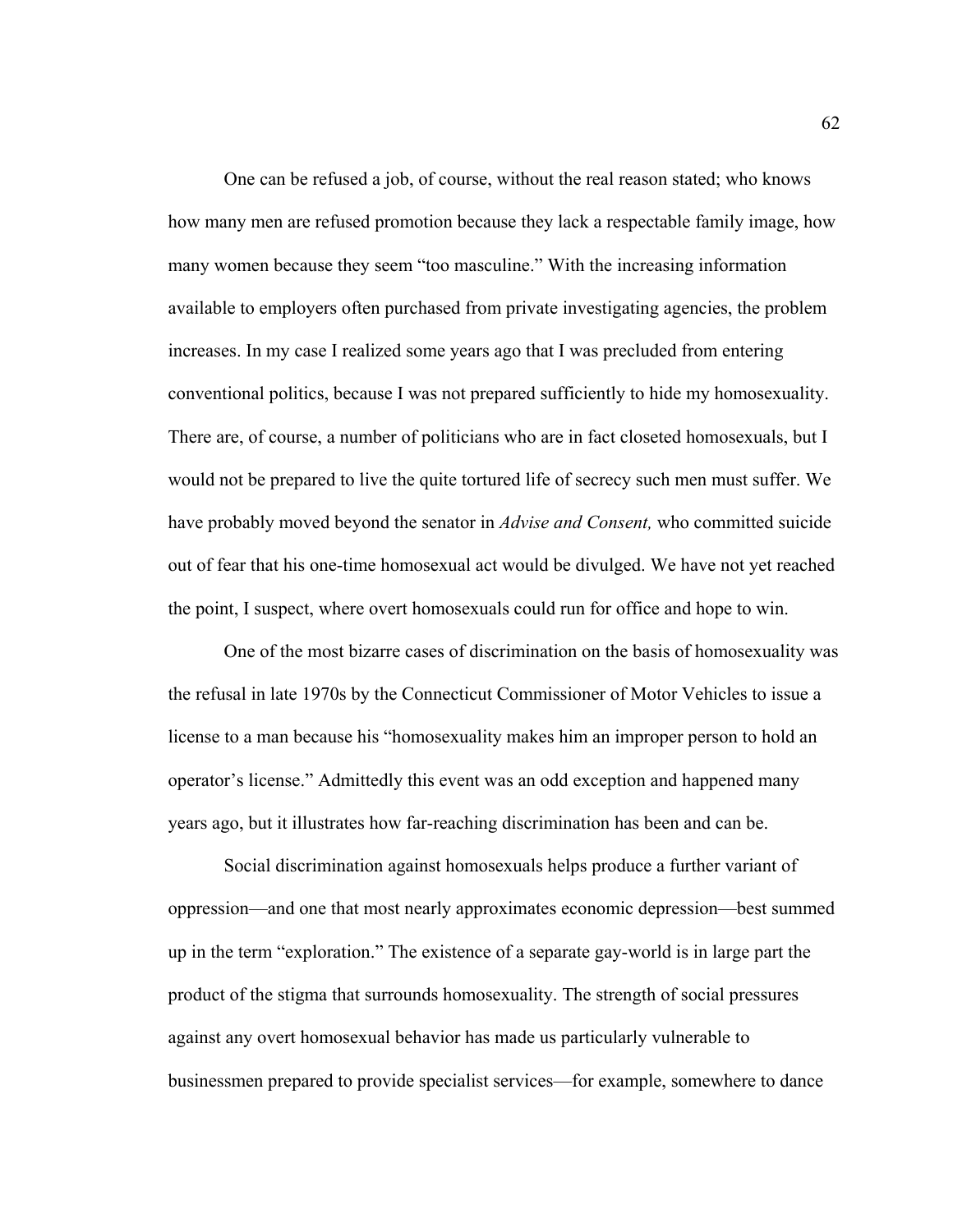with another man or woman. To this extent, the ghetto analogy is accurate, for as in ethnic ghettos, "homosexual" restaurants, bars, shops, hotels, etc, tend to be overpriced and of inferior quality. Housing, too, can be a considerable problem, and gay couples in particular sometimes encounter hostility that limits their ability to rent or even buy. In a capitalistic society organized relentlessly around the norm of heterosexual family, the single homosexual or heterosexual couples encounter continual problems, particularly in matters concerning life-style.

It is impossible to be both a self-accepting homosexual and live a conventional life in Western society. This is the problem encountered by Stephen, the central (female) character in the classic *The Well of Loneliness* (Hall, 1990). "Could you marry me Stephen?" asks Angela her first lover, underlining the nature of Stephen's outsideness. This form of discrimination may be of declining importance as marriage itself becomes less important, yet there remain important legal and taxation difficulties that result from the inability of homosexuals to establish legalized relationships. These difficulties can be of major consequence. In Isherwood's *A Single Man* the hero experiences the death of his lover of many years, and realizes that he has less status for the man's family than would a casual girlfriend. And if their relationship had been open, what then? If his lover died intestate, what court would treat him as it would a widowed *de facto* wife? A London report in the *Times* referred to a lesbian dying in a hospital who "was only allowed visits form her immediate family, and her partner of twenty years was excluded. When a lesbian loses her partner she can expect little or no comfort from conventional sources of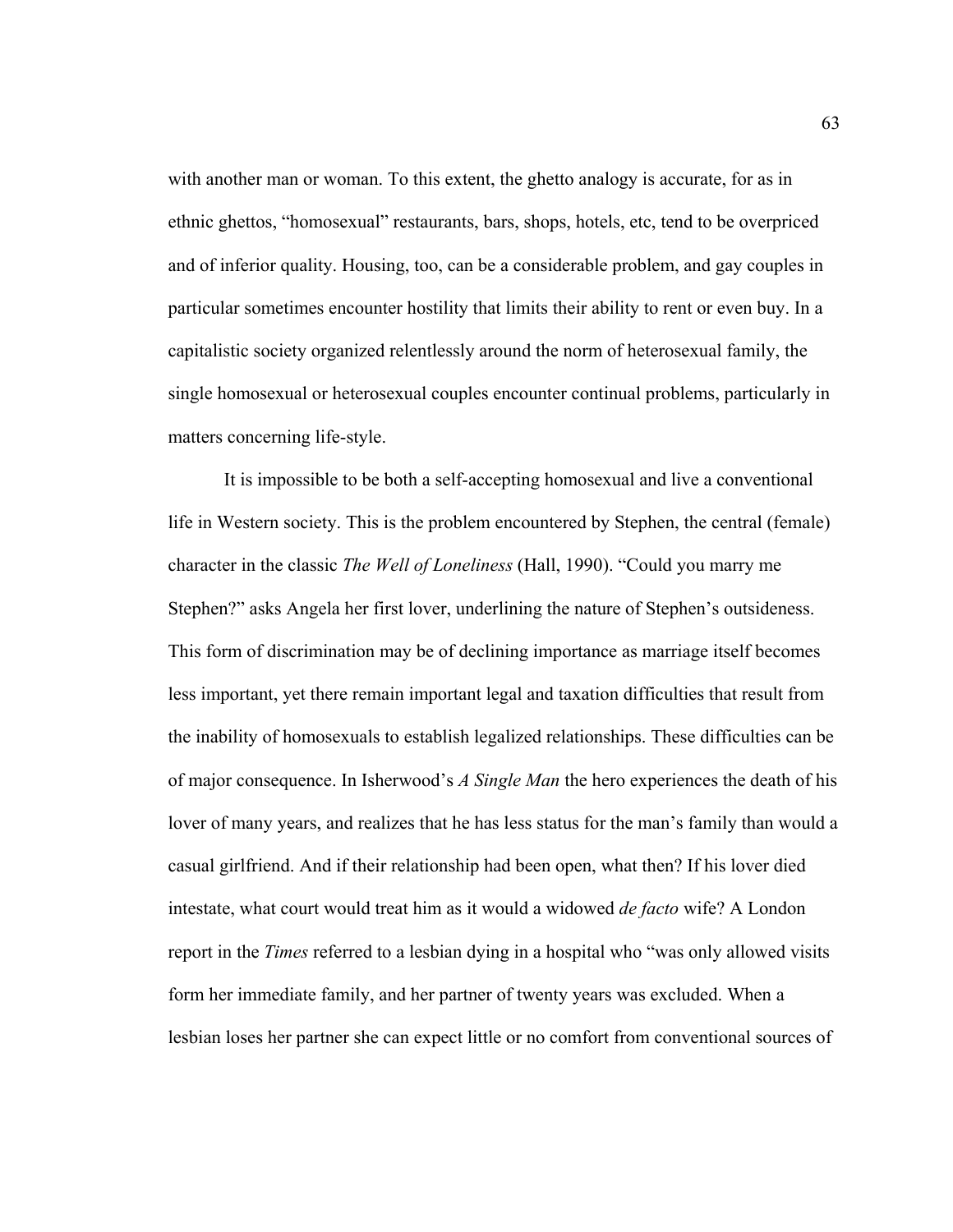support like neighbors, a priest, or doctor who would try to ease the hurt of a heterosexual faced with bereavement or divorce."

### **Homosexuality and Tolerance**

The most common form of oppression to which we are exposed tends to be neither outright persecution nor discrimination but rather the patronizing tolerance liberals, or what Isherwood has referred to as "annihilation by blandness." (I realize that my experience, for reasons of class and race, is more sheltered than most.) Certainly liberals would not wish to see me arrested for sleeping with another man nor even for cruising for one; they might of course, send me to their therapists; more likely they will ignore my homosexuality, rather as some liberals will say anything rather than describe a black by his color. The difference between tolerance and acceptance is very considerable, for tolerance is a gift extended by the superior to the inferior: "He's very tolerant," one says, which immediately tells us more about the other person's social position than his views. Such an attitude is very different from acceptance, which implies not that one pities others—and pity has become the dominant emotion expressed in our society toward homosexuals—but rather that one accepts the equal validity of their style of life.

Thus most liberal opinion is horrified by persecution of homosexuals and supporters abolishing anti-homosexual laws, without really accepting homosexuality as a full and satisfying form of sexual and emotional behavior. Such tolerance of homosexuality can coexist with considerable suspicion of and hostility toward it, which is reinforced in all sorts of ways within our society. Plays and books on the subject are popular insofar as they reinforce the stereotype of the faggotry, unhappy homosexual.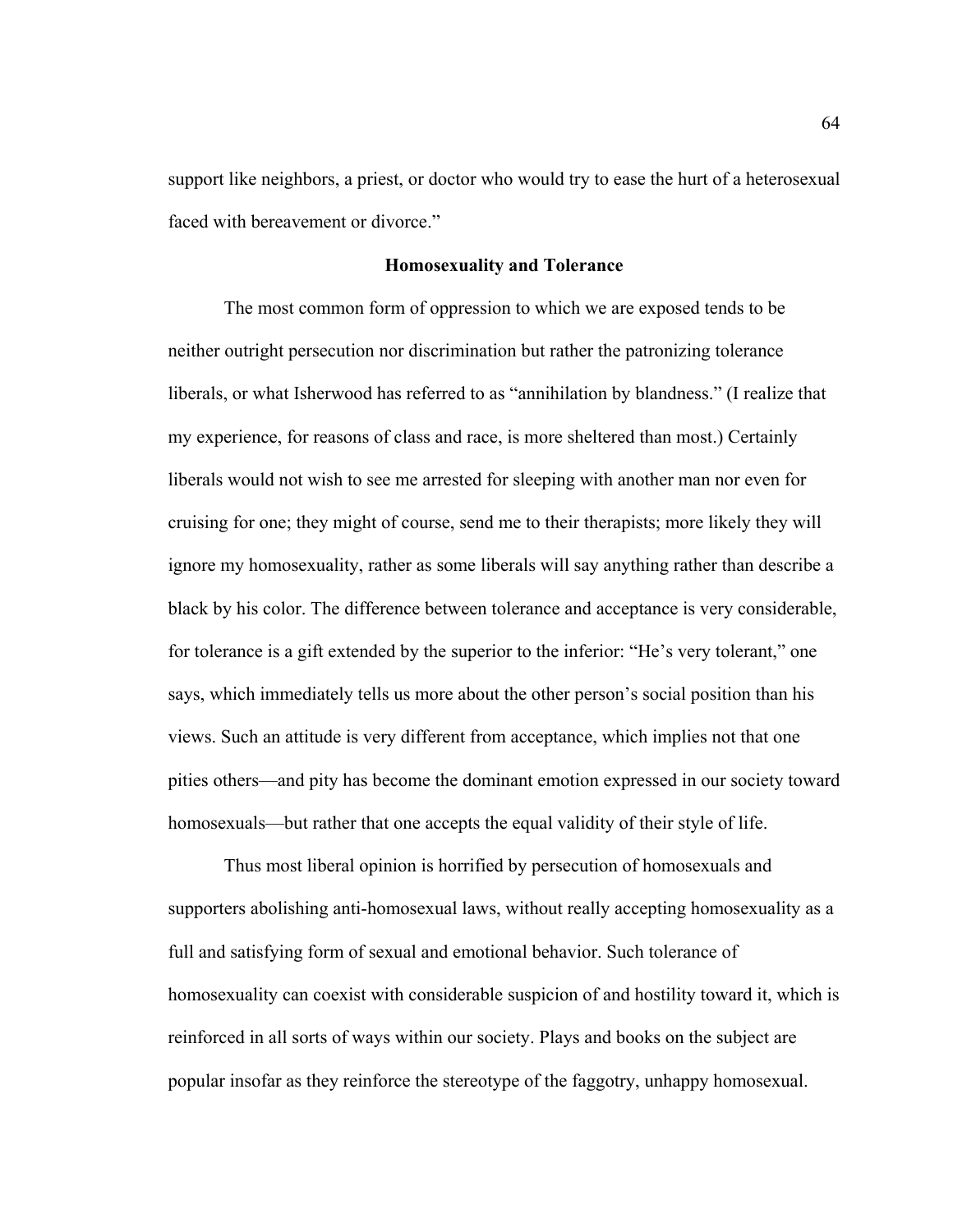We are fair butt for jokes—"Would you want your son to marry one?"—and the peculiar pain of the closeted homosexual is most marked when he finds himself laughing a bit too heartily at fag stories. There is a parallel here with the black experience. Many years ago, Stokely Carmichael spoke of black kids cheering as they watched Tarzan beat up the "savages."

 To complain about the scarcity of open homosexuals writing in the media may seem unreasonable, just as similar complaints by blacks once seemed unreasonable. But given the enormous social pressures that exists against homosexuals, the absence of the open homosexual make for distortions, misunderstandings, false concepts of balance (that is, pro-homosexual statements need always to be combined with anti-). As journalist Stuart Byron, a former member of the Gay Activists Alliance, wrote of the *New York Times'* coverage of the riots that would lead to the emergence of gay liberation and of the paper's failure to understand the significance of the riots: "you had to be gay to know just what 'coming out' in public meant, how protesting in the streets and risking still and film camera exposure and police arrest was something entirely different and new" (Altman, 1971). Of course, there are homosexuals employed by the *New York Times*. Given the pressures to conceal themselves, they were the least likely to provide adequate coverage.

 Thus it is a common complaint among homosexuals that the media ignore their political activities, and even refuse space to homosexual organizations for advertisements, apparently regarding these as unfit to be printed. One of the earliest gay liberation protests in New York occurred because *Village Voice* refused to allow the word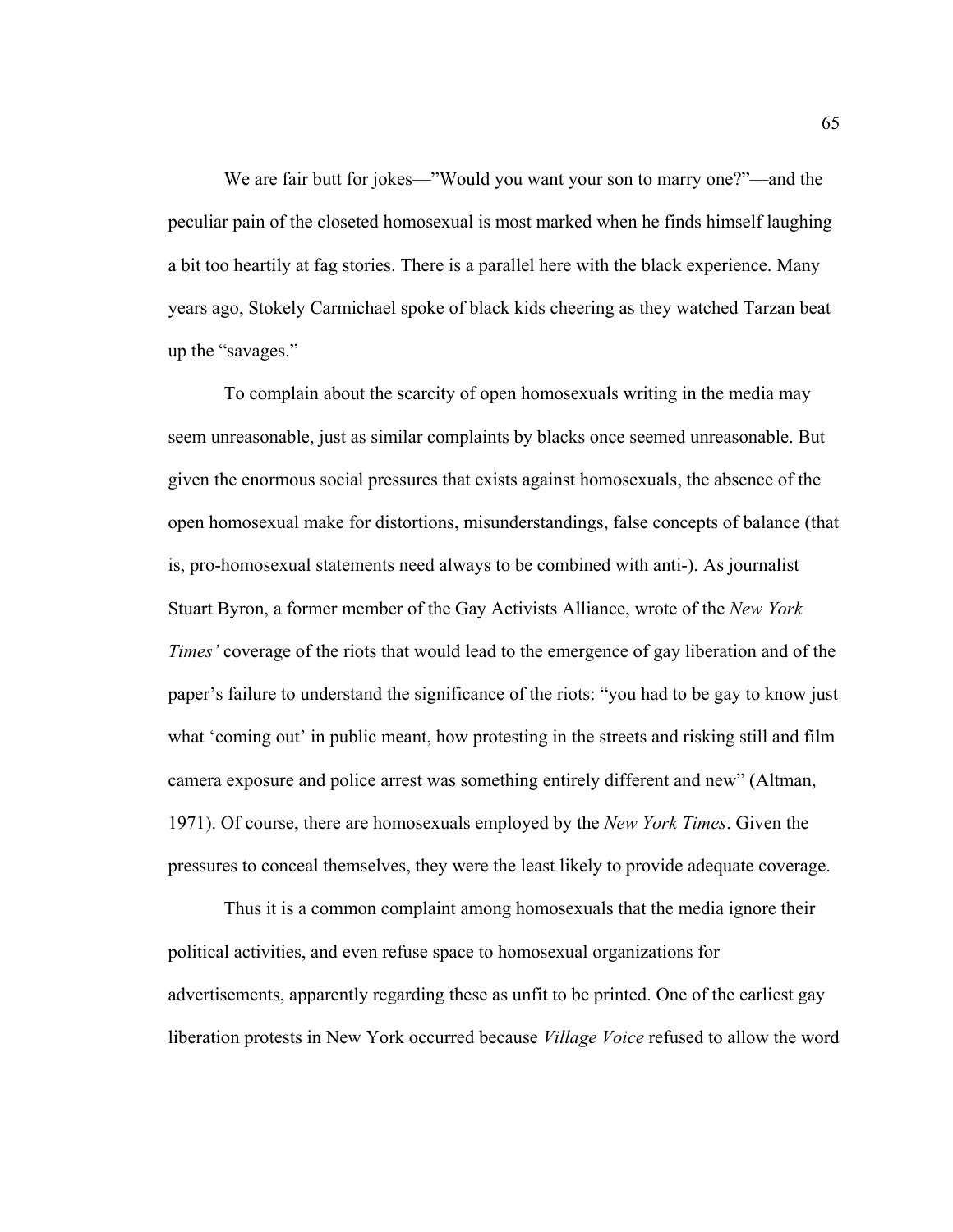"gay" in its classified ads—but printed "dykes" and "fags" in its news columns. (Altman, 1971)

The real mark of tolerance is its failure to imagine the experience of others. I am constantly made aware that even the most liberal of heterosexuals thinks of a world that is entirely heterosexual, in the same way as there are few whites who really comprehend that for millions of Americans theirs is not a white country. I lunched sometime ago with a male graduate student who was researching men's attitudes toward women's liberation. Angry in his enthusiasm for the movement, it had never occurred to him that there were men, like me, who viewed women in a quite different perspective from that of the average heterosexual.

 Tolerance, too, tends to result from an ideological position which overrides an emotional attitude that is most intelligent heterosexuals reject, intellectual, their hostility to homosexuals while unable to conquer their emotional repugnance. The outward result is tolerance.

#### **The Ideologues of Oppression**

Social attitudes toward homosexuals in Western societies reflect a deeply imbued fear and hatred of homosexuality. Until recently the dominant position of both church and psychiatry was to advocate the repression of homosexual behavior; the demand that it should be eradicated as far as possible has led some gay militants to charge both the church and psychiatrists with advocating genocide (Martin, 1969).

 Opposition to homosexuality is particularly bound up with the nature of our religious heritage, and the Christian church has traditionally viewed it as a sin, and a sin,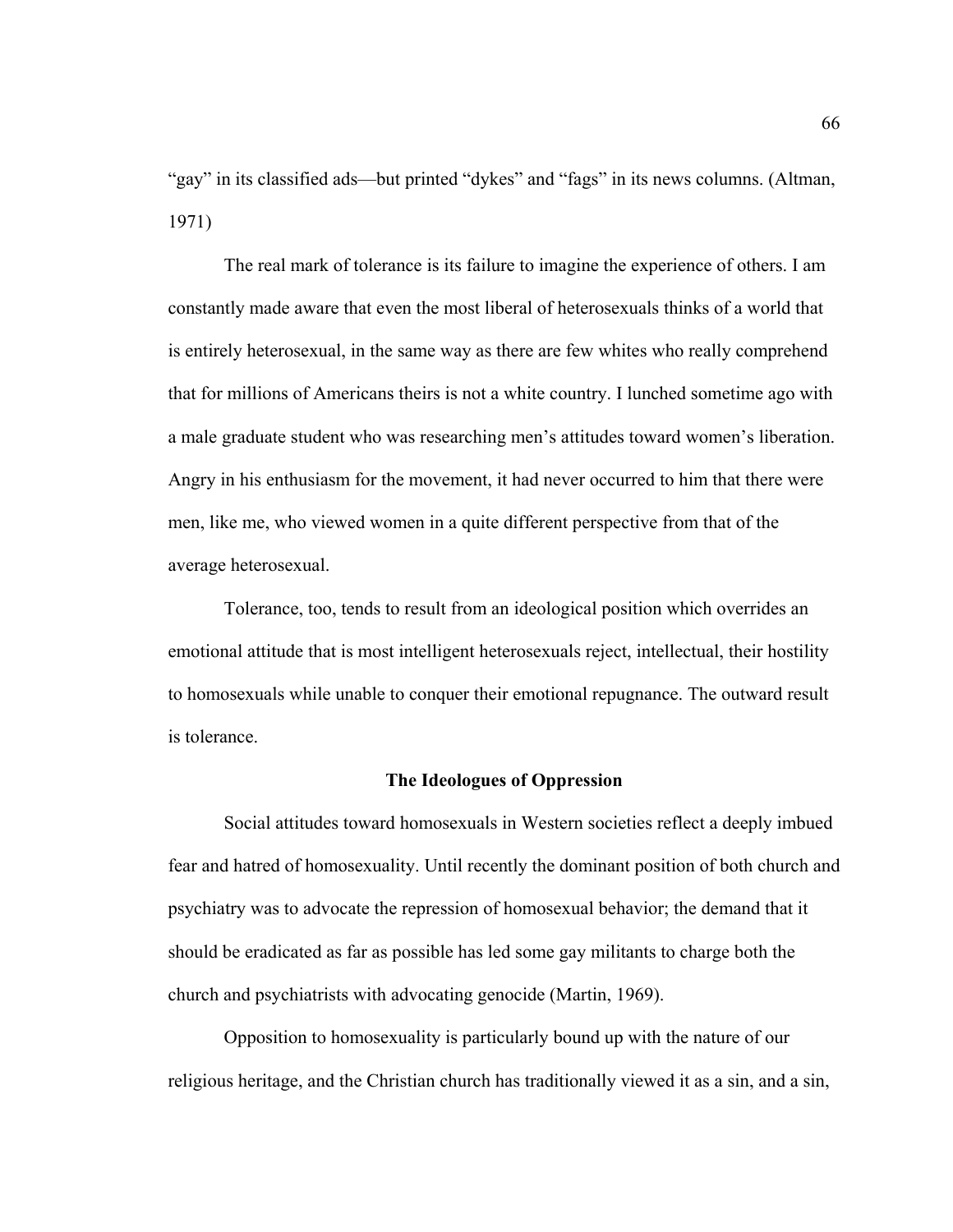moreover, to be punished in this world as much as the next. As with all moral issues there is of course a broad spectrum of theological views, and to fully discuss Christianity positions on a matter of such complexity would demand more space and expertise than I possess. The most significant position for me is perhaps that of the black church, and here I rely on the "vulgar" teachings of the Church, that is, the position on homosexuality communicated to the congregants through the Sunday sermons.

 Among the Protestant churches there is a broad range of opinions, from some sections of the Anglican, Unitarian, and Quaker churches who accept the validity of homosexual love, to the fire and brimstone of fundamentalists conjuring up tech-nicolor threats of Sodom and Gomorrah. (Modern Jewish teachings tend to hover uneasily between the two.) As institutions, churches have been largely unsympathetic to their homosexual members; even R.E. L. Masters, whose book *The Homosexual Revolution* represents patronizing liberalism at its best—Masters condemns the churches for either rejecting homosexuals or else insisting that they "practice hypocrisy and deceit" in their worship. In recent years there has appeared on the fringes of the churches a new acceptance of homosexuality, and churches catering specifically for homosexuals have been established, sometimes manned by ministers debarred from more orthodox congregations for their homosexuality. In general, however, the bulk of organized religion continues to contribute to the hostility that supports oppression of homosexual.

 With the growth of secularism, fewer people regard homosexuality as a sin, and the more popular image of it is as an illness. Dr. Irving Bierber's definition of homosexuality and his view is widely shared by many psychiatrists—though hardly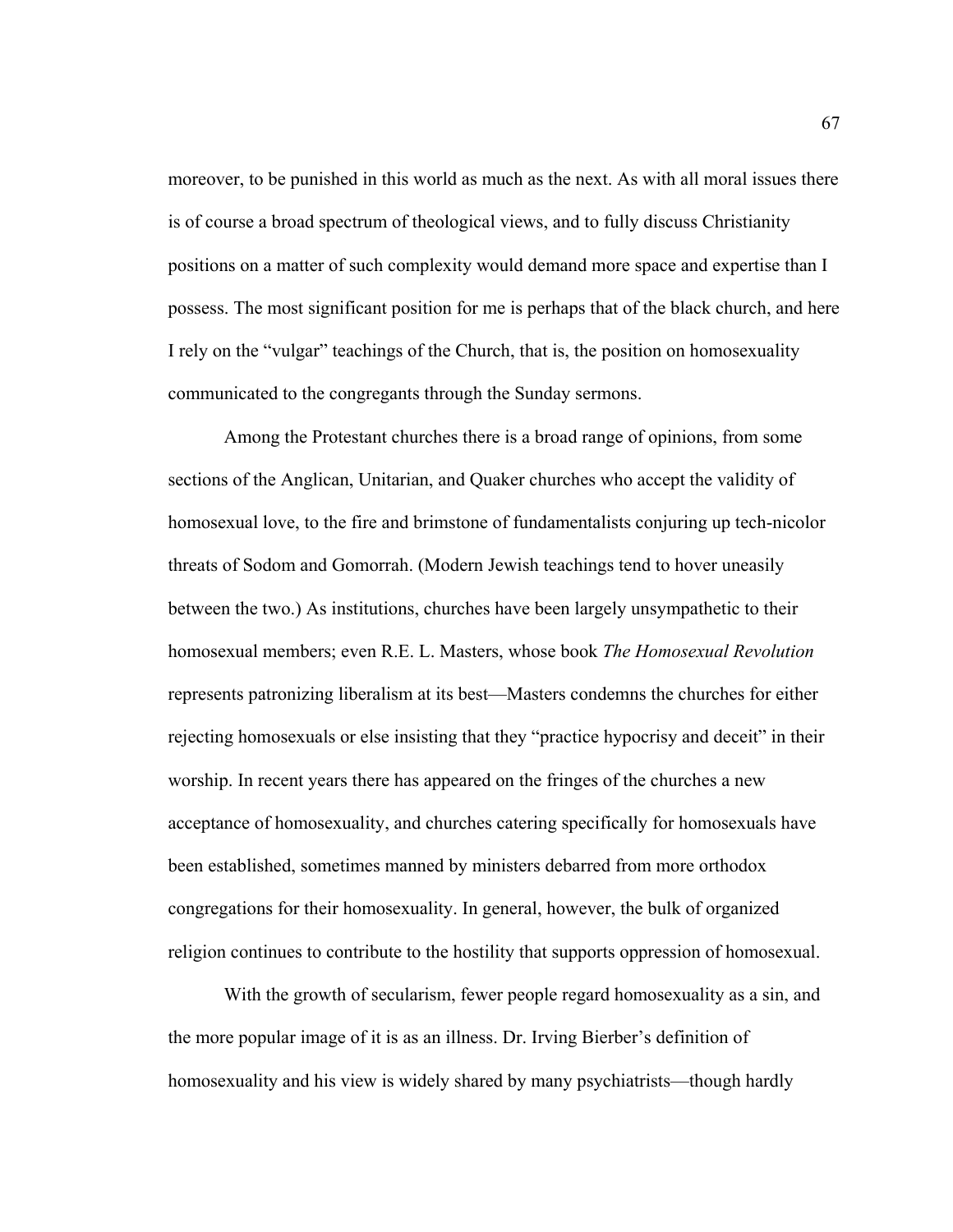represents the view of Freud (1935), who wrote in his "Letter to an American Mother": "Homosexuality is assuredly no advantage, but it is nothing to be ashamed of, no vice, no degradation, it cannot be classified as an illness; we consider it to be a variation of sexual functions produced by a certain arrest of sexual development." (as cited in Angelides, 2001, p. 74). Though this is not the place, nor I the person, there is a need for a history of how Freud's views have been corrupted.

 Among homosexuals, psychiatry is particularly distrusted, for it is often viewed as seeking to enforce standard heterosexual normality on gay patients (Harvey, 1971). This attitude is a considerable exaggeration, for many psychiatrists seek to help homosexuals overcome social pressures, rather than advocate changing them into heterosexuals. Psychiatry, after all, embraces a wide range of views of human behavior and experience. That all psychiatrists regard homosexuality as a malady to be cured is an impression fostered by those practitioners who do in fact advocate such "cures," the most objectionable of which, however, are those of the behavioral therapists, who sometimes relied on very crude forms of conditioning (including for example, the use of drugs that induce a sensation of suffocation and drowning, electric shocks, and emetics to induce vomiting). D. J. West, who discussed these methods in his book *Homosexuality*, reports at least one death resulting directly from such aversion therapy.

It is not merely that the infliction of pain in order to "cure" that was seen as unacceptable by many, it is, more importantly, that "curing" homosexuality was recognized as the imposition of conformity that it really is. Aversion therapists claimed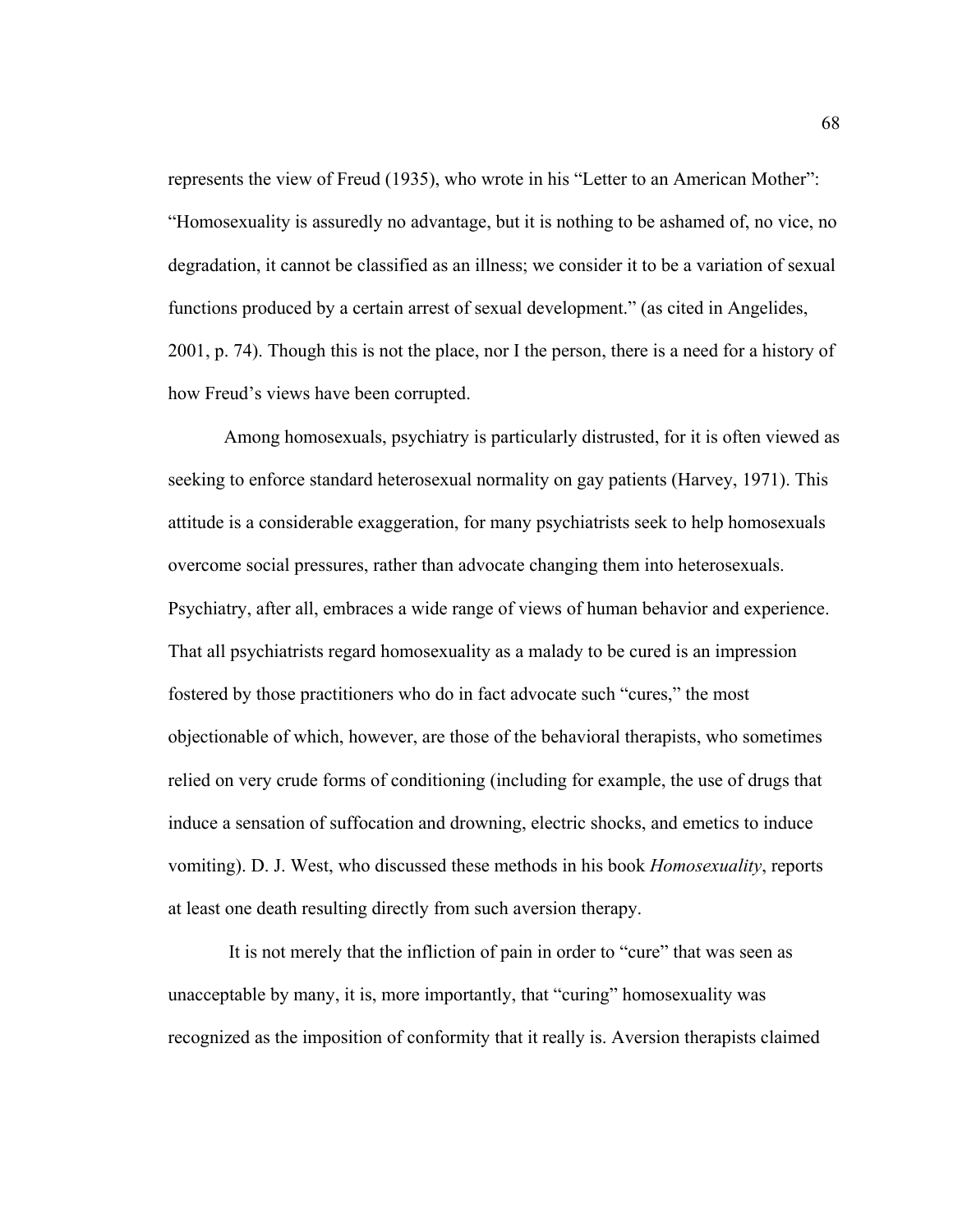that their "patients" came to them voluntarily. They do not seem to understand how far their acts are responsible for leading homosexuals to see themselves as sick.

## **Guilt and the Internalization of Oppression**

Insofar as society teaches its children about sex, and most of this teaching is indirect (which, considering most people's hang-ups on the subject, is probably fortunate) it presents a model that is totally heterosexual in orientation. Look, for example, through advertisements in any gloss magazine. Thus is the difficulty of 'coming out': most of us become aware of vaguely homosexual feelings before having any model to help understand them. And from society's refusal to acknowledge homosexuality as a valid part of human experience stems the most destructive aspect of oppression, the fact that it becomes internalized and affects the self-image of the oppressed. "You can only be destroyed," James Baldwin (1962) wrote to his nephew, "by believing that you really are what the white world calls a nigger" (p. 79). So it is with the homosexual.

The phenomenon of internalized oppression has been extensively explored in the work of the Brazilian educator Paulo Freire (1970). However, as Dan Foster (1993) suggests, the notion of a psychological "mark of oppression" (a term first coined by two American psychiatrists, Kardiner and Ovesey [1951]), a notion which focuses on the consequences and implications of living under various forms of oppression (particularly colonization and racial oppression) is one of a whole host of labels, drawn primarily from the human and social sciences, that have been used to describe this phenomenon over the past 50 years or so. Whatever the label, all of these notions carry a common referent: "the idea of internalized psychological consequences [e.g., a sense of inferiority, low self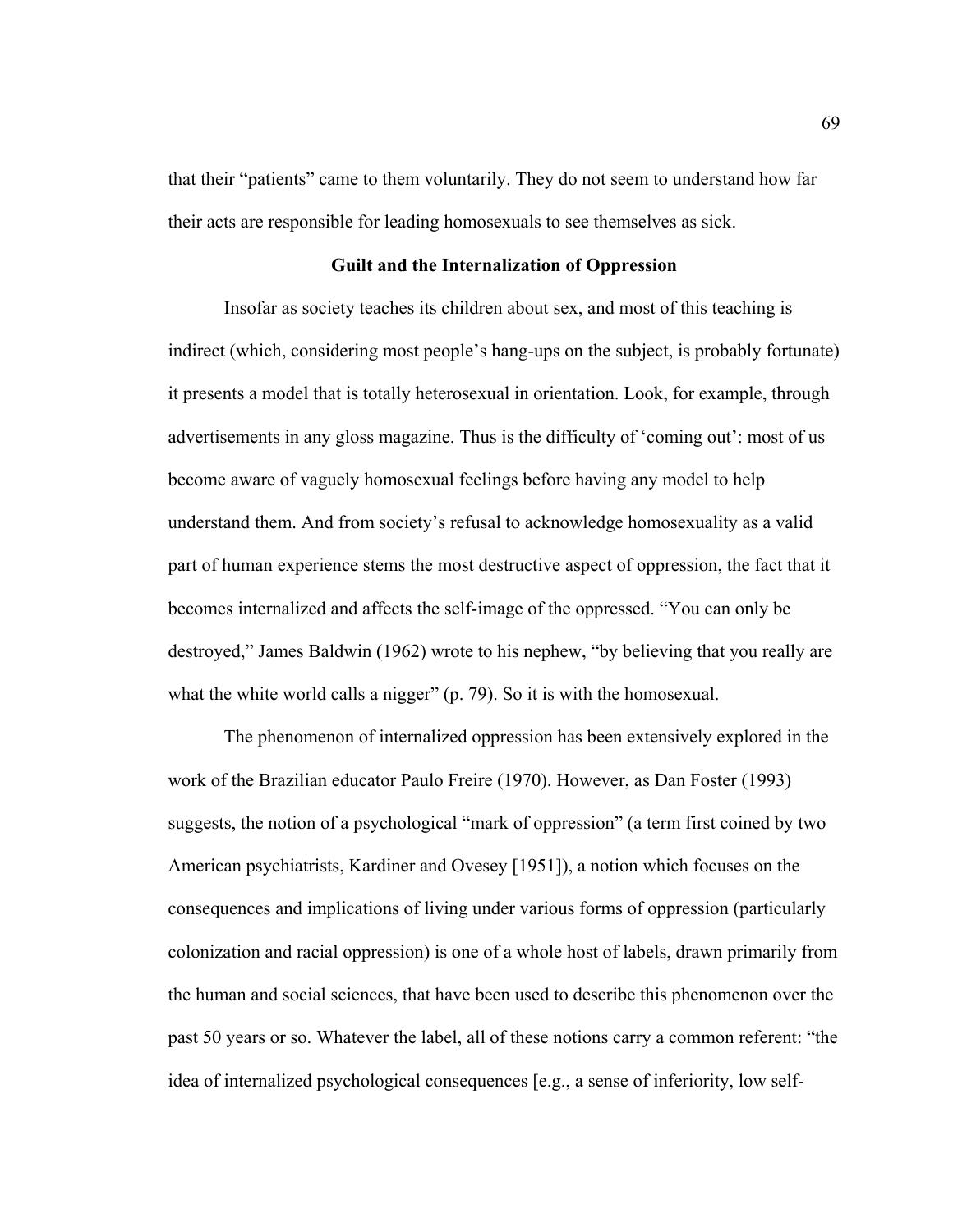esteem, and aggression] due to social systems of prejudice, discrimination and oppression" (Foster, 1993, p. 128).

 Paulo Freire (1970) provides a well-known and useful summary of these consequences. He begins by arguing that the goal of the oppressed is to liberate themselves *and* their oppressors. The difficulty of achieving this goal, says Freire, comes about because in the initial stage of their struggle against oppression, the oppressed, instead of striving for liberation, tend to become oppressors themselves (or "suboppressors"). This is because while their ideal is to be fully human, their model of "full humanity" has been the oppressor. This is what Freire calls "*identification with the oppressor*"—at a certain moment of their existential experience the oppressed have adopted an attitude of "adhesion" to the oppressor, they "find in the oppressor their model of 'manhood" (pp. 30-31), and they may even "feel an irresistible attraction towards the oppressor and his way of life" (p. 49). They have "internalized the image of the oppressor and adopted his guidelines" (p. 31) for action and interaction in the world.

Freire offers two other insights about this "duality" under which the oppressed live. The first is to call attention to the phenomenon of "*self-deprecation*"—a sense of shame, humiliation, self-hatred, and low self-esteem that is characteristic of the oppressed. This attitude derives, he says, from the oppressed adoption of the opinion that the oppressors hold of them. "So often do [the oppressed] hear that they are good for nothing, know nothing, and are incapable of learning anything—that they are sick, lazy, and unproductive--that in the end they become convinced of their own unfitness" (p. 49).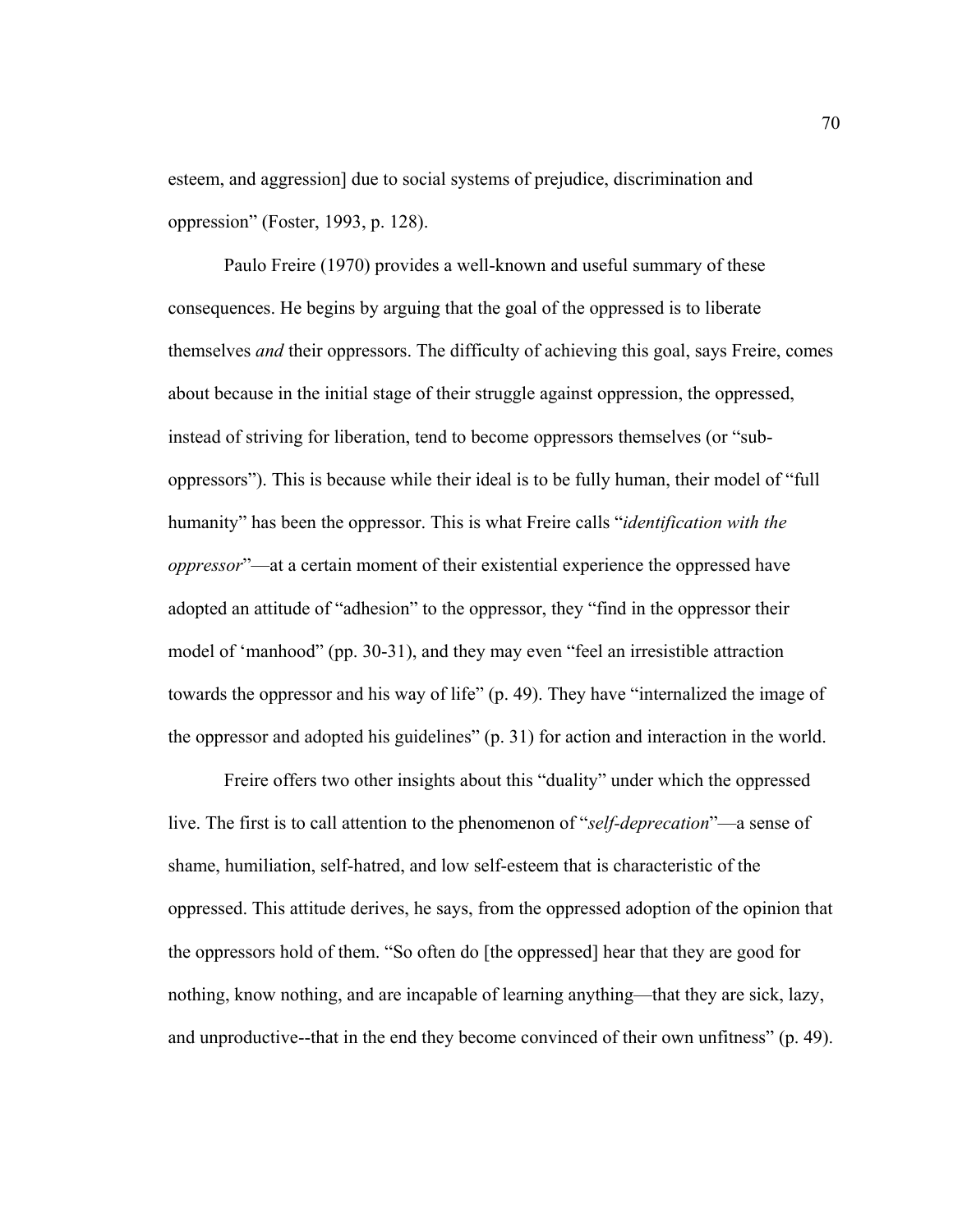Here Freire clearly echoes Memmi's (1967) analysis of the experience of colonization, in which the "mythical portrait" created by the colonizer profoundly shapes the view that the colonized hold of themselves:

Constantly confronted with this image of [themselves], set forth and imposed on all institutions and in every human contact, how could the colonized help reacting to [their] portrait? It cannot leave [them] indifferent and remain a veneer which, like an insult, blows with the wind. [They] end up recognizing it as one would a detested nickname which has become a familiar description. The accusation disturbs [them] and worries [them] even more because they admire and fear their powerful accuser. "Are not they partially right?," [they] mutter. "Are we not a little guilty after all? Lazy, because we have so many idlers? Timid, because we let ourselves be oppressed?" Willfully created and spread by the colonizer, this mythical and degrading portrait ends up being accepted and lived with to a certain extent by the colonized. (p. 87)

Freire also introduces the notion of "*horizontal violence*"—in which members of

the oppressed group engage in violence against their own comrades. "Because the

oppressor exists within their oppressed comrades," Freire says, "when they attack those

comrades [the oppressed] are indirectly attacking the oppressor as well" (p. 48).

To support his analysis, Freire quotes Fanon's (1967) analysis of causes of the

aggressiveness and violence that the oppressed/colonized "natives" direct toward each

other, often for the pettiest of reasons:

The colonized man will first manifest this aggressiveness which has been deposited in his bones against his own people. This is the period where the niggers beat each other up, and the police and the magistrates do not know which way to turn . . . While the settler or the policeman has the right the livelong day to strike the native, to insult him and to make him crawl to them, you will see the native reaching for his knife at the slightest hostile or aggressive glance cast on him by another native; for the last resort of the native is to defend his personality vis-à-vis his brother. (p. 52)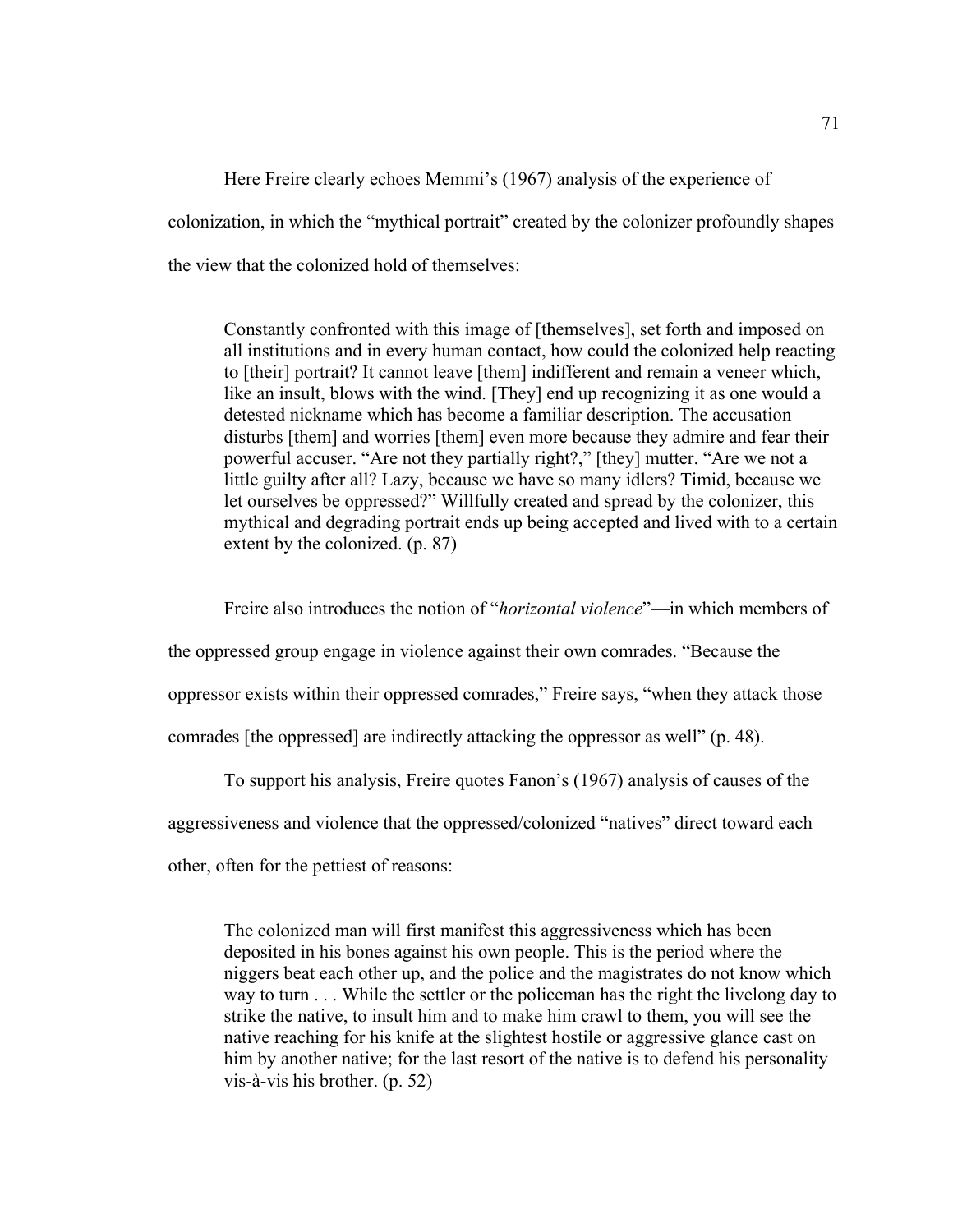While there is much more that can and should be said about Freire's conception of the dynamics of oppression and domination, suffice it to say that the strictly individual, psychological understanding of internalized oppression to which Freire's description seems to point has been widely adopted in the contemporary literature on oppression (see Baker-Miller, 1976; Bell, 1997; Hardiman & Jackson, 1997; Harvey, 1999; Lipsky, 1987; Pharr, 1988; Sennett & Cobb, 1972; Sherover-Marcuse, 1986; Young, 1990). Gail Pheterson (1990) provides a classic summary of this perspective:

*Internalized oppression* is the incorporation and acceptance by individuals within an oppressed group of the prejudices against them within the dominant society. Internalized oppression is likely to consist of self-hatred, self-concealment, fear of violence and feelings of inferiority, resignation, isolation, powerlessness, and gratefulness for being allowed to survive. Internalized oppression is the mechanism within an oppressive system for perpetuating domination not only by external control but also by building subservience into the minds of the oppressed groups. (p. 35)

Note in this description the primary emphasis on feelings and emotional responses, and the use of internal, interior images ("into the minds") to characterize this phenomenon.

 Because society's attitudes are internalized, homosexuals develop a great sense of guilt about themselves; for myself, however much I try, I doubt if shall ever totally lose that. Guilt, in turn, produces self-hatred, and those who hate themselves will find it difficult not to despise others who share their guilt. Such a syndrome, Martin Hoffman (1968) argued in *The Gay World,* is the major reason for the difficulty so many homosexuals have in relating to each other, the obsessive search for new partners, the one night stands. This picture of unrelieved promiscuity can be overdrawn—as it is by Dr. Reuben—and there are other reasons, such as social pressures, for secrecy, that often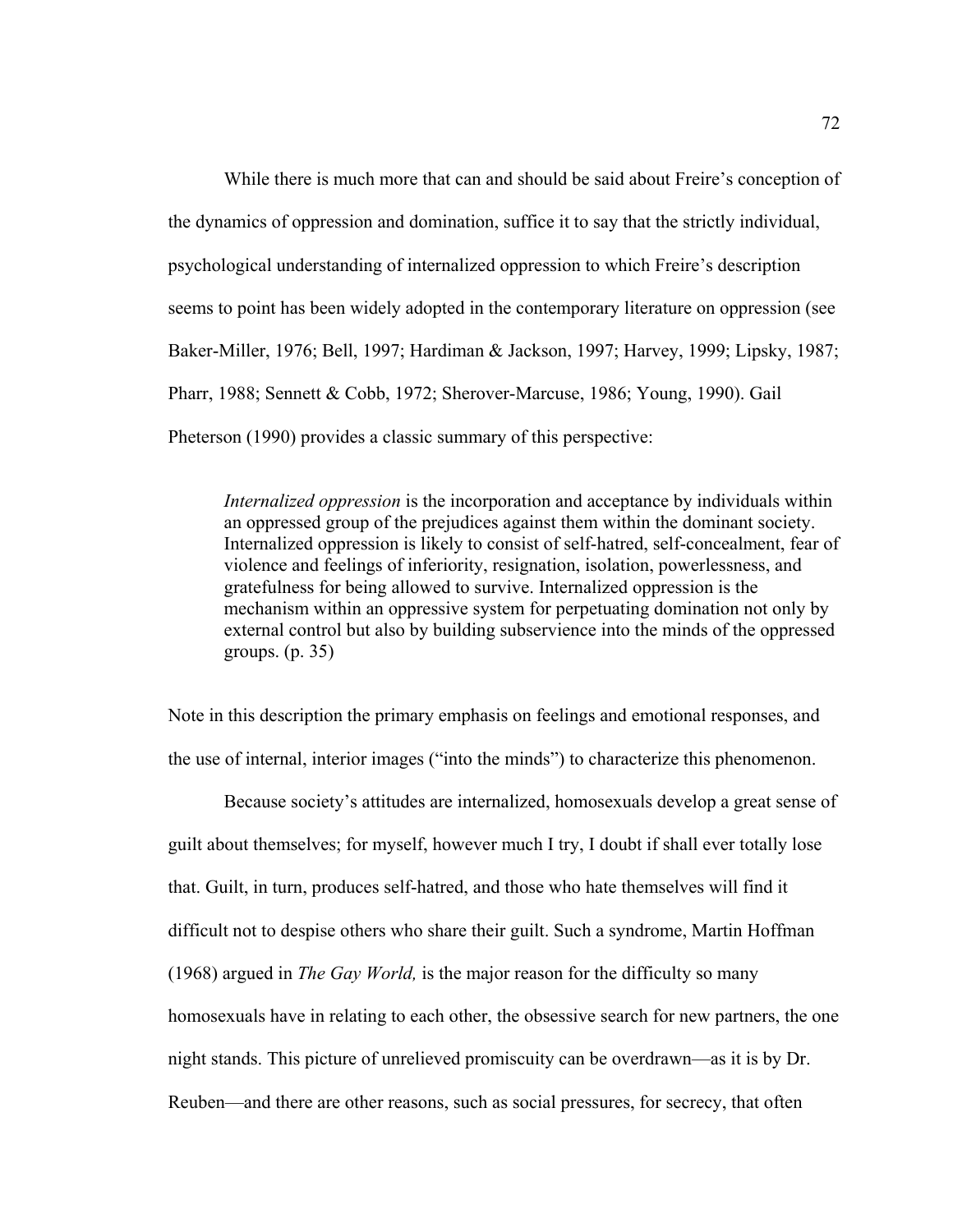prevent homosexuals from developing lasting relationships, for such relationships threaten them with discovery. One should note, also, the considerably greater number of lasting relationships that appear to exist between female and male homosexuals, though how far this is merely a reflection of the social conditioning to which men and women are subjected is impossible to say. Nonetheless, the cycle of guilt and self-hatred is a vital factor in explaining much about the gay world.

 Because society's attitudes are internalized, homosexuals develop a great sense of guilt about themselves; for myself, however much I try, I doubt if shall ever totally lose that. Guilt, in turn, produces self-hatred, and those who hate themselves will find it difficult not to despise others who share their guilt. Such a syndrome, Martin Hoffman (1968) argued in *The Gay World,* is the major reason for the difficulty so many homosexuals have in relating to each other, the obsessive search for new partners, the one night stands. This picture of unrelieved promiscuity can be overdrawn—as it is by Dr. Reuben—and there are other reasons, such as social pressures, for secrecy, that often prevent homosexuals from developing lasting relationships, for such relationships threaten them with discovery. One should note, also, the considerably greater number of lasting relationships that appear to exist between female and male homosexuals, though how far this is merely a reflection of the social conditioning to which men and women are subjected is impossible to say. Nonetheless, the cycle of guilt and self-hatred is a vital factor in explaining much about the gay world.

 I have felt at times the various attitudes—sin, crime, illness, curse—with which society brands us and at times, and in the more dismal hours of lonely nighttime, I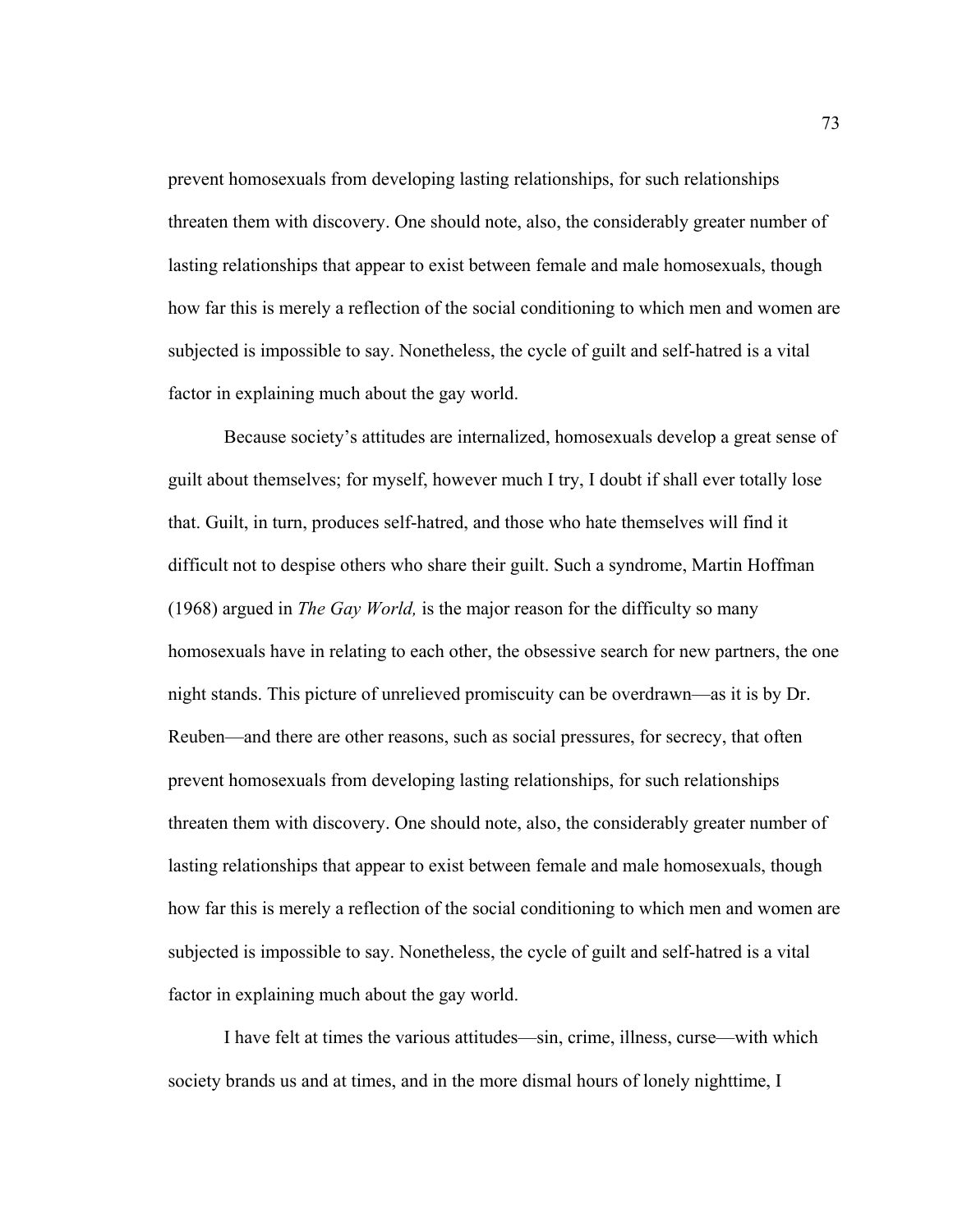wonder whether these may not in fact be right. There is a lurking sense that maybe my experience is not in fact the equal of straight, that however much pleasure and love I can take from a male lover, something is still denied me. Similarly, the sense of isolation and being excluded, which I have felt since I was a child, may remain an obstacle to my developing and maintaining a healthy homosexual relationship as an adult.

 Guilt and self-hatred has been reflected in most overtly homosexual literature. "Show me a happy homosexual," said Michael in *Boys in the Band* (Friedkin & Crowley, 1970), "and I'll show you a gay corpse." Indeed, a remarkable number of corpses dot the pages of homosexual literature, which traditionally has used most literacy clichés except the living-happily-ever-after one. The typical homosexual novel—I speak now either of those with real literary merit nor of those written for purely pornographic effect, but rather those that fall in between, the E. Lynn Harris' (1999) *Invisible Life* or Michael Moore's (2005) *For What I Hate I do* of the gay world—are full of guilt, agonies, and melodramatic peaks of momentary happiness before the final reckoning. Few have a happy ending, and even fewer dispute that homosexual love must be a guilty love and that considerable effort be spent in hiding it.

 One of the more significant ways in which self-hatred reveals itself is through the hostility that many homosexuals have for any kind of homosexual movement, a hostility that often seems irrational in strength with which it is voiced. Yet this is hardly surprising, for such movements threaten too closely the manner in which most homosexuals have arranged their lives. Self-hatred shows itself, too, in the way in which homosexuals "objectify" each other, that is, see each other purely as physical objects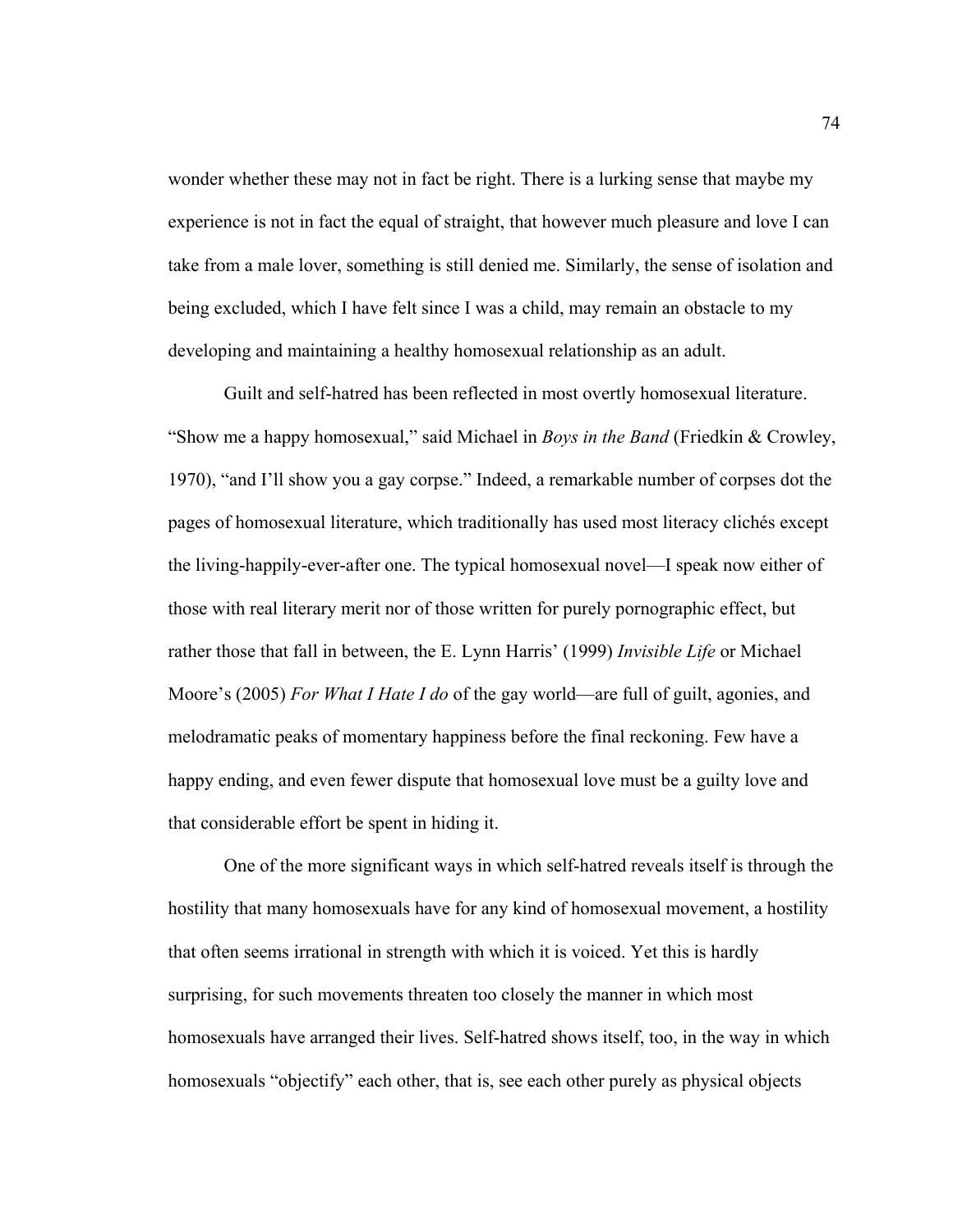rather in the manner of *Playboy* centerfolds (gay men should understand at least one of the aims of women's liberation—the one against sexual "objectification'—for we have experienced it ourselves). Many male homosexuals at least, myself included, pass through a period during which we seek to protect ourselves by refusing any contact other than the purely physical one. To move beyond this is an important stage in rejecting the internalization of oppression.

# **Living a Double-Life**

 As already discussed there are a number of good reasons for leading a double life, reasons connected with self-preservation, careers, and family. Yet beyond these reasons, the need to conceal homosexuality is often a psychological one, product of the self-hatred born of guilt. For reasons of self-esteem many homosexuals—though this now changing—seek to spend as much of their life as possible as straight, seeking to deny the longings that determine their sexual lives. I lived such a life for several years, and looking back on it, I can only wonder at the complicated tissue of half-lies, evasions, and deceits I had involved myself in. (To say nothing of the boredom and discomfort I suffered in forcing myself to imitate a straight life.) Yet even now there are times when I flinch from being identified as a homosexual, for I feel the contempt that the identification brings. It requires a self-assurance that very few, either gay or straight, possess, to be fully immune to the effect of social disapproval.

 Like the black, the homosexual suffers from a self-fulfilling stereotype. Tell people long enough that they are inferior, and they will come to believe it. Most of us are "niggers" because we believe that we are in larger part what society constantly brands us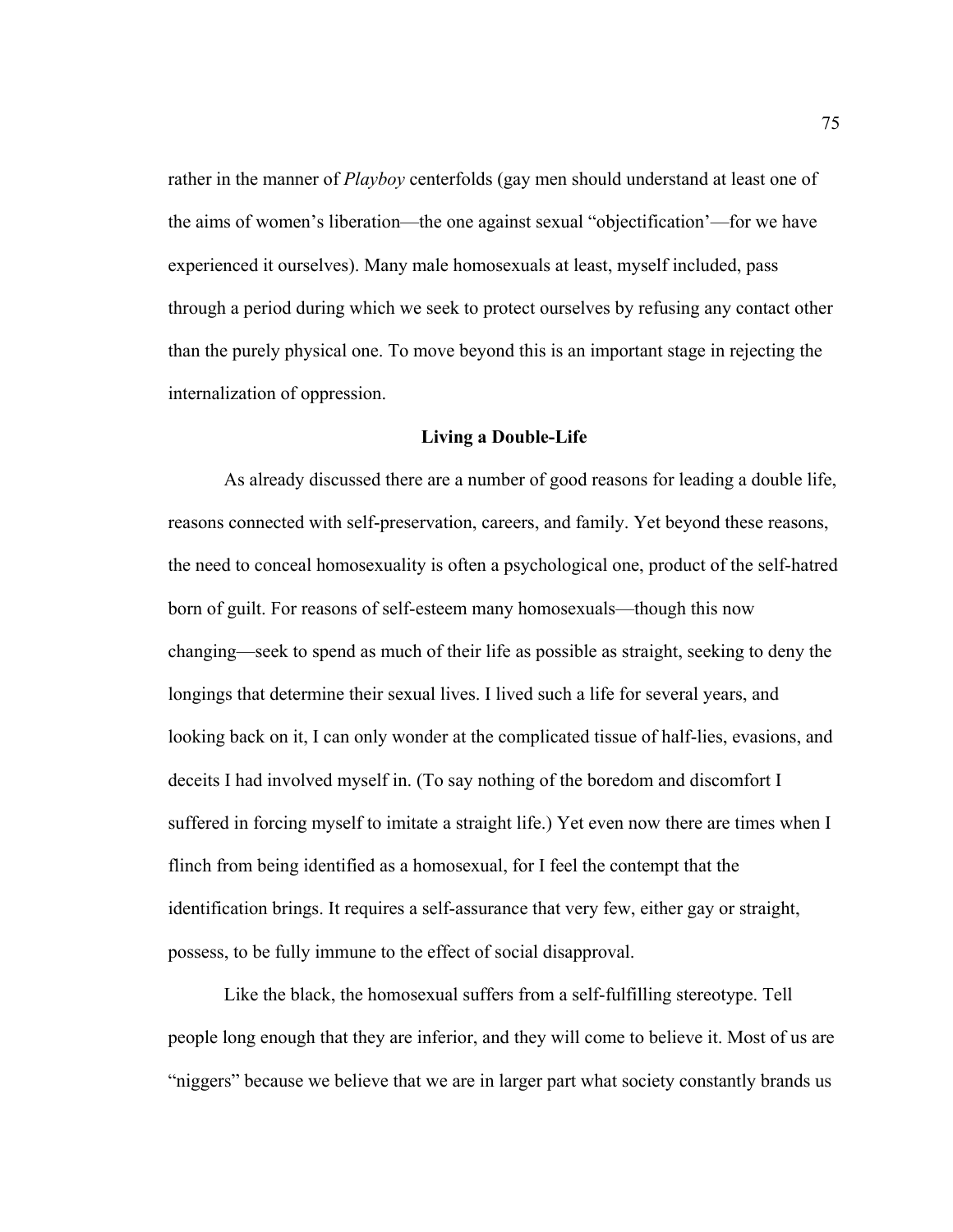as; in response we come to exhibit the characteristics that justify our stigma. There are a large number of neurotic, unhappy, compulsively promiscuous homosexuals whom one might well regard as "pathological." Their pathology is, however, the result of social pressures and the way they have internalized these, not of homosexuality itself. If people are led to feel guilty about an essential part of their own identity, they will in all likelihood experience considerable psychological pressures. (Malcolm X, 1970)

 Much of the campiness of the homosexual world is a reflection of social pressures, and it is precisely because so much of the gay-world is a product of social ostracism, forcing together people who have only this one part of themselves in common, that it makes up what I call a pseudo-community. Most homosexuals, given a fully accepting society, would, I suspect, eschew constant gay company; one has interests that extend beyond sexual orientation. Yet there are very few heterosexuals who seem able to fully accept us, to treat us, that is, without pity or fascination or condescension but—and I hesitate to write something as corny-sounding—simply as people. Which is not to deny that there are heterosexuals who are capable of such acceptance; many homosexuals have one or two such friends, often of the opposite sex, who occupy a special importance in their lives, perhaps because they provide the reassurance which I fear we all need, that there is nothing so terrible or peculiar about our gayness.

 Often unconsciously, homosexuals internalize the expectations that popular psychology and psychiatry have of us—homosexuals are by and large vociferous readers of books that purport to explain them—and come to believe these expectations. When homosexuals are surveyed for research purposes, they tend to echo these beliefs, and thus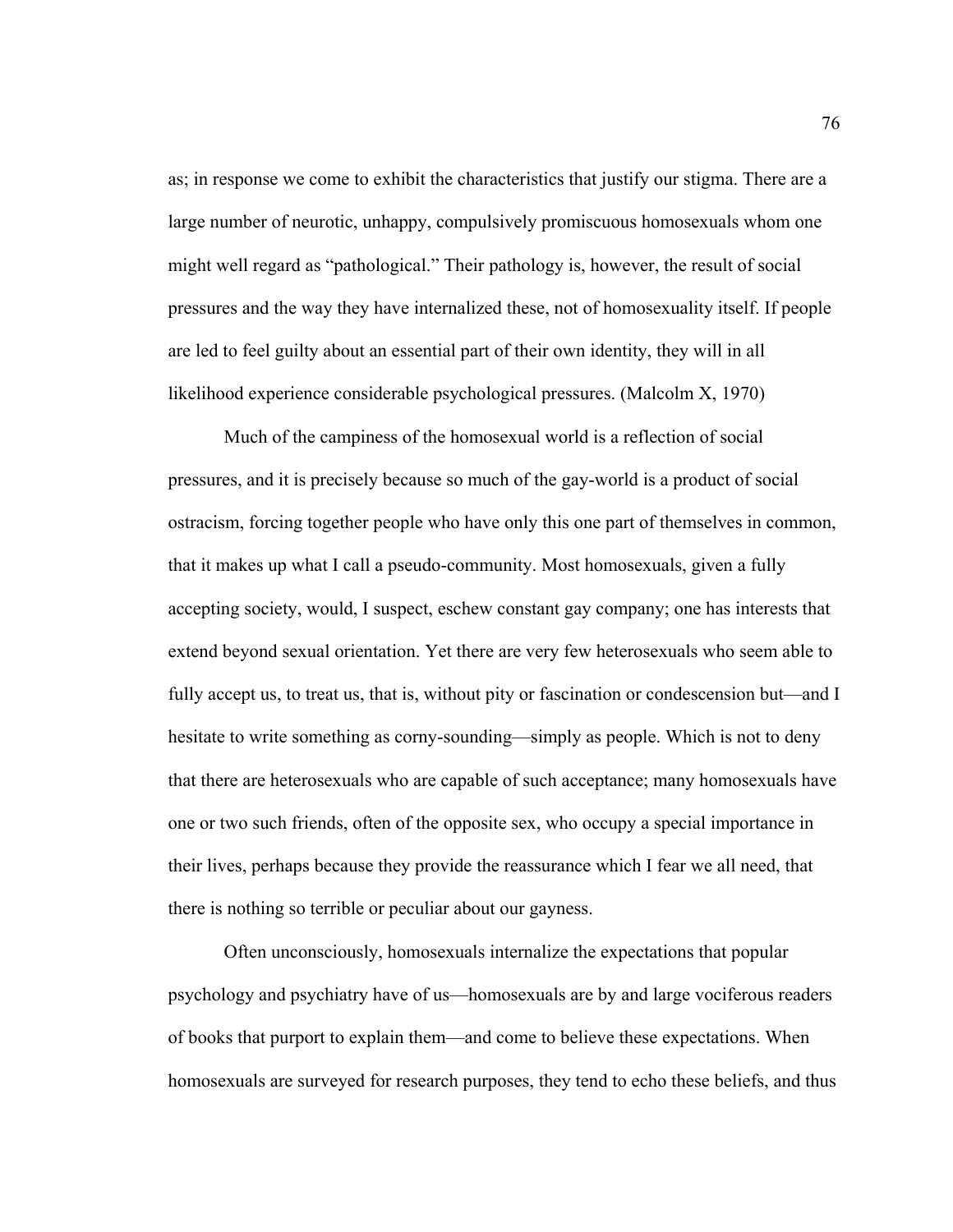the stereotype becomes self-reinforcing (Silverstein 1972). It takes little imagination to see how corrosive such internalization can become, for it is difficult to withstand the conventional wisdom even when it contradicts our own experience. I know in reflecting on my own experiences how far popular beliefs about homosexuality, and the guilt that I have felt, prevented me from accepting that I had fallen in love. Indeed, with memories of those myths that deny the homosexual the experience of love, I fled the first man who might have become my lover and sought and unsuccessful affair with a woman—who I seduced, with some irony, by telling her of my homosexual urges.

 Of course, homosexuals *are* denied some experiences, most particularly, parenthood. Indeed the desire to have children is probably a major factor explaining why a number of homosexuals marry. Not all such marriages are necessarily failures, though aside from exceptional circumstances one would hardly counsel them. But there is no reason why gay men and women could not adopt and raise children, for children would certainly be happier in such a situation than in the sterile institutions which are the usual alternative for unwanted kids. There are, of course, a number of homosexual mothers and, more rarely, fathers, who do raise children, either by themselves or with a homosexual partner (Silverstein, 1972).

 Beyond this, however, homosexuals are denied the right to publicly express their love (Silverstein, 1972). "All the world loves a lover"—yes, a heterosexual one. It is impossible to know to what extent love is strengthened by being public, yet romantic ideals of secret love notwithstanding, I suspect that after a time lovers have a real psychological need for the support that comes from being recognized as such.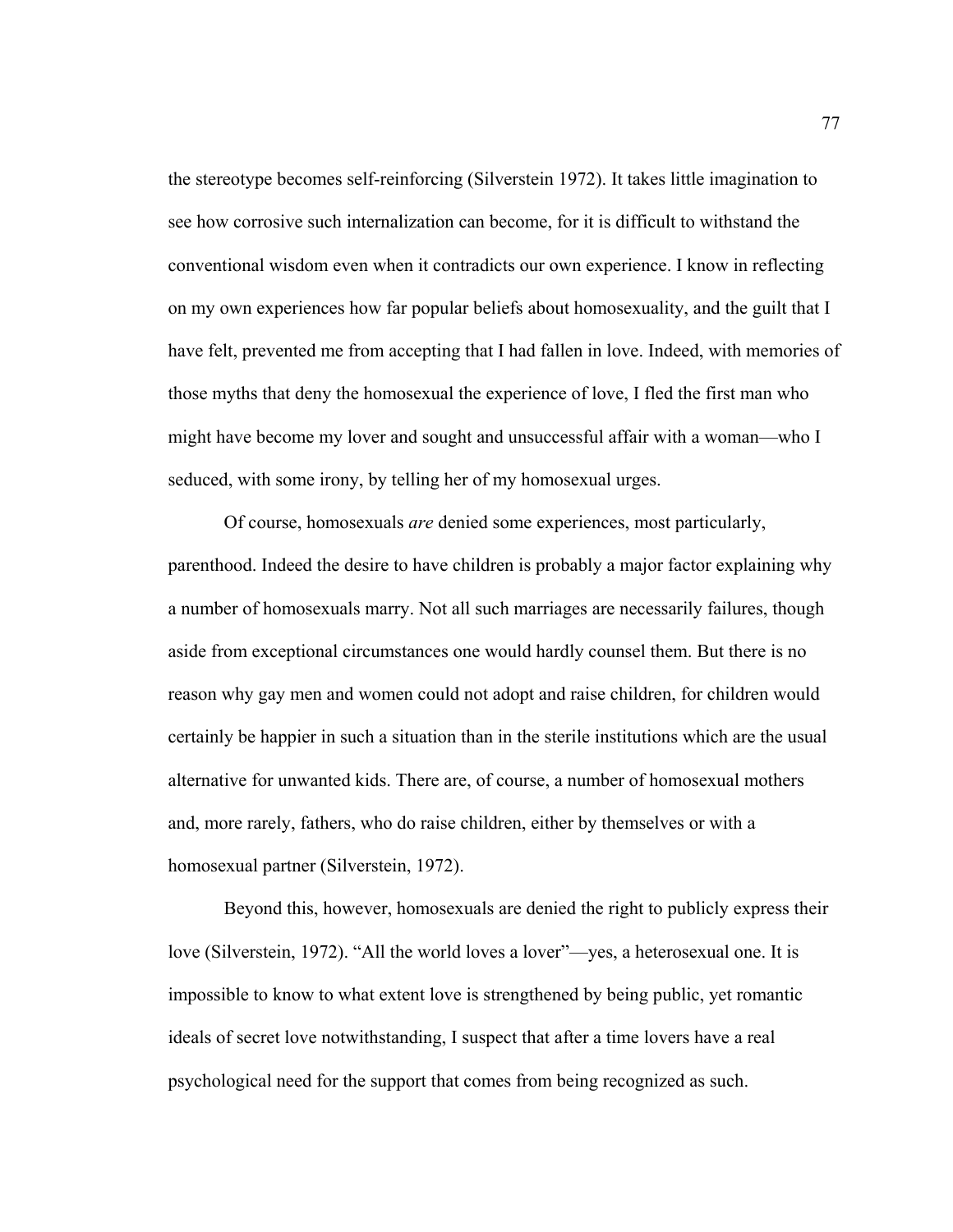(Commonly, heterosexuals need only hide their love when deceit is involved, but even without deceit, the very concealment of love tends in time to produce strains a more open relationship could better handle.) We are all social animals, and highly dependent on the approval of others. Each time other's love need be hidden, and jokes or excuses need be made about living with another man or woman, homosexuals feel the denial of what virtually all heterosexuals can take for granted—and thus usually miss out on its importance. There is real pain in not being able to walk hand-in hand with one's lover, a pain perhaps akin to that I feel as a black man who is constantly made aware of his color.

 And even if we are unaffected by social disapproval, the knowledge that others close to us are not becomes a difficult burden. In this way the hurt of one's family becomes part of the homosexual's oppression, and one most difficult to resolve. Most parents are not only unable to help their homosexual children deal with their stigma, they themselves are sometimes more affected by it than the children themselves. There is something to the idea that the parents of a homosexual rather than the child itself should seek psychological help—or there would be if more psychologists and psychiatrists could be relied upon to understand "the problem," which is not the child but the attitude of the parent toward what the child is (Tanner, 1970).

 Some homosexuals will, of course, respond to oppression by hating in turn; it is a liberal delusion that those who are oppressed will be more accepting of others than are the oppressors. Indeed one might expect them to be worse, and thus one finds the stereotypic lesbian who hates men or the gay man who detests women and considers heterosexuals as sick. Others react by excessive self-pity (Tanner, 1970).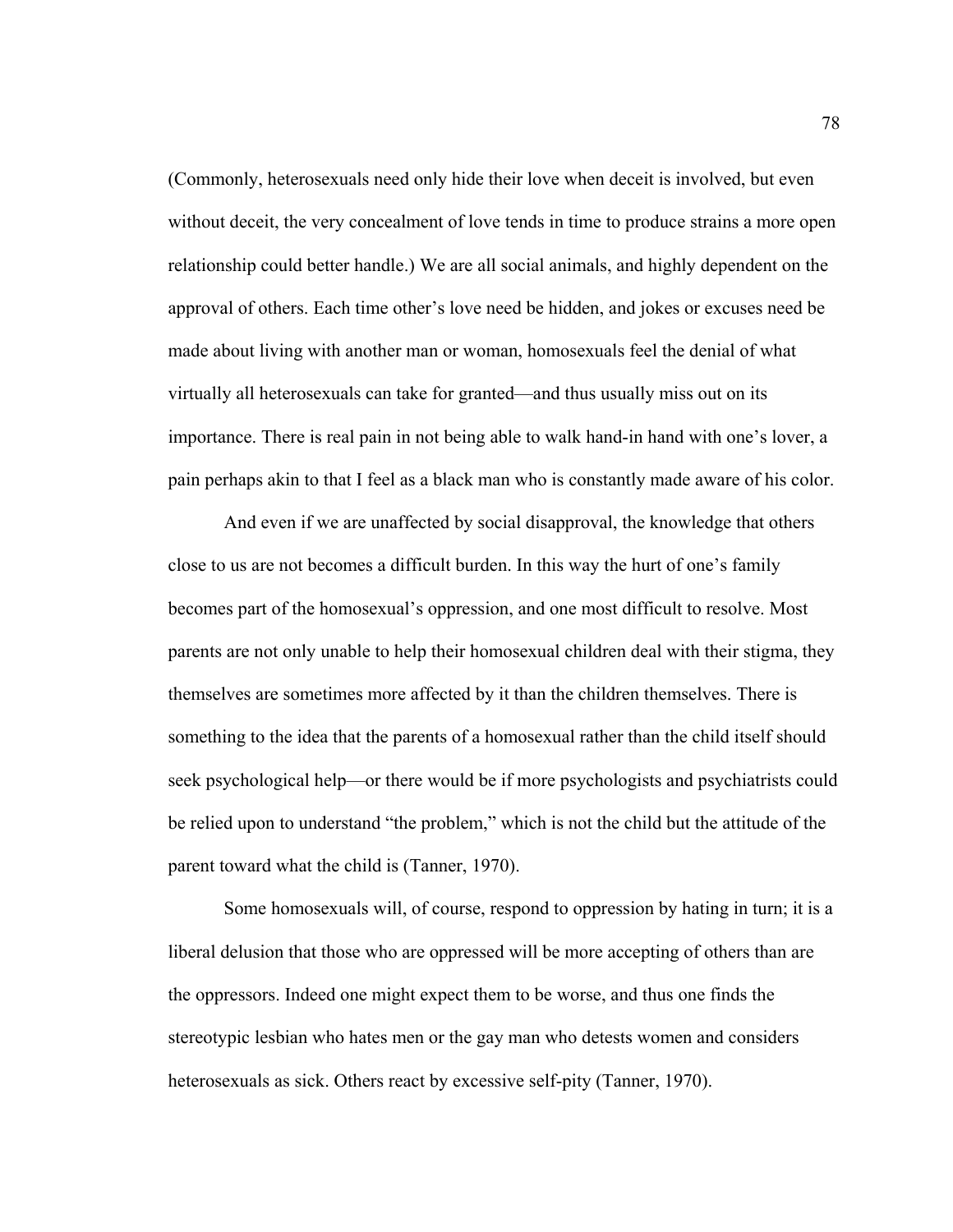These reactions make us open to accusations of paranoia—we say there is hostility so that we can feel sorry for ourselves—and indeed some psychiatrists maintain that we are, by definition, paranoiac. Again the metaphor of "the faggot as nigger" seems valid. It is the basic argument of Grier and Cobbs' (1969) psychiatric study of the Negro, *Black Rage*, that "for a black man survival in America depends in large measure on the development of a 'healthy' cultural paranoia" (p. 136). This is obviously an extravagant statement, not meant to be taken too literally. Clearly Grier and Cobbs—who are both black—did not mean that all blacks, or all expressions of black life, are paranoid. What they are suggesting is that in a hostile environment the kinds of defense mechanisms people will develop may seem paranoid by the standards of the broader society. Like the black, the homosexual will exhibit a greater number of "unhealthy" character traits. But the remarkable fact about most homosexuals is not that they seem paranoid, but that they appear remarkably able to function in an anti-homosexual world.

#### **The Function of Oppression**

 In so far as oppression is in large part psychological and thus, internalized, it must be understood existentially, and can hardly be chartered by the arid techniques of polltakers. Yet for those impressed by such data, a survey undertaken by the sociologist J. L. Simmons (1969) and reported in his book *Deviants* suggests that homosexuals are considerably more disliked by the American public than ex-convicts, ex-mental patients, gamblers, or alcoholics. To explain why this should be so requires a full discussion of social attitudes toward sexuality and in particular the way in which masculine and feminine are evaluated in our society, topics that will be taken up in the next chapters.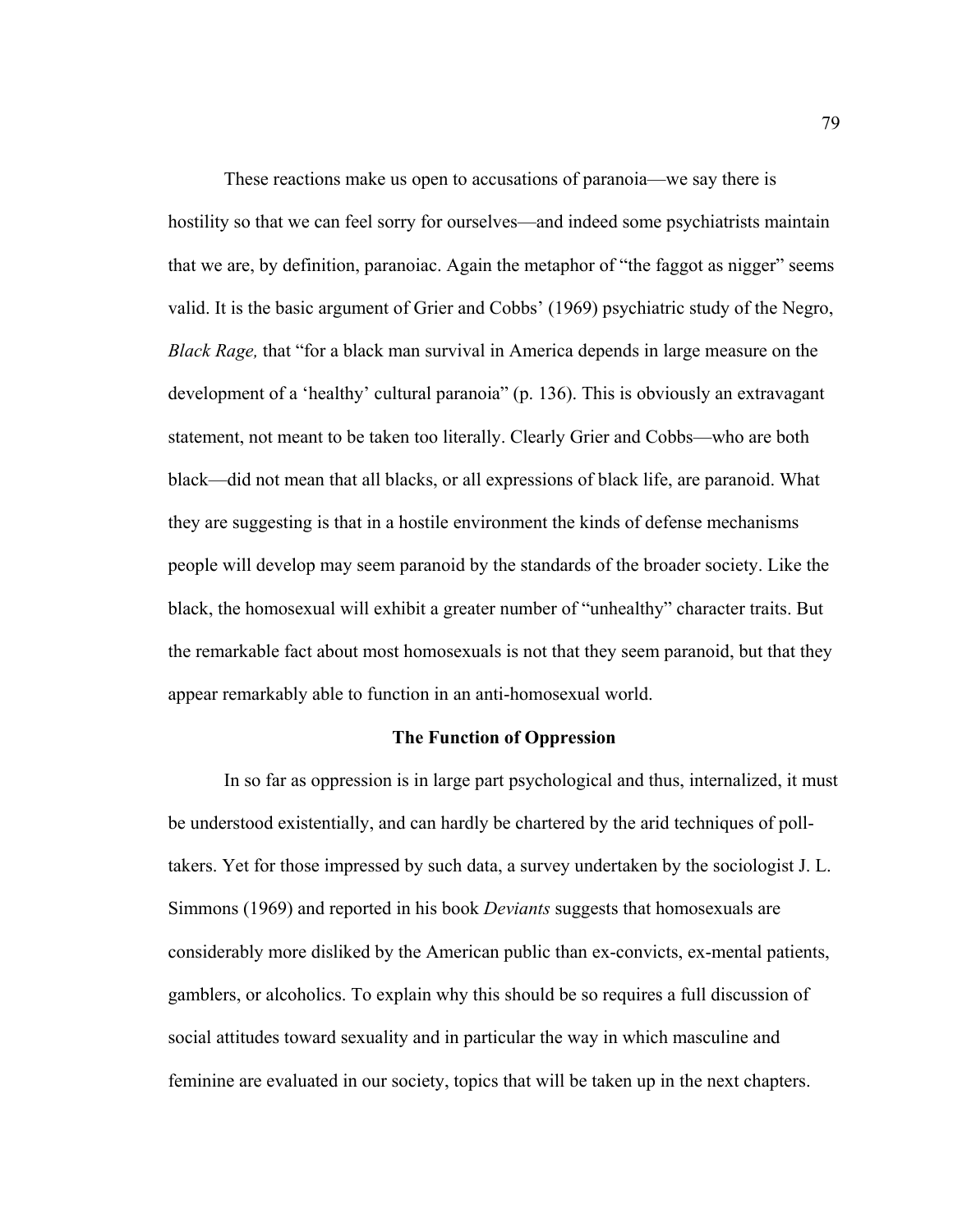It does seem clear that a good part of the hostility toward homosexuality derives from repressed homosexual urges. Discussing Sattre's view of Genet, Laing and Cooper (1971) wrote in *Reason and Violence*: "The honest people are able to hate in Genet that part of themselves which they have denied and projected into him." Those who are sexually insecure will often bolster up their confidence by directing hostility at homosexuals who threaten their own egos.

 Yet it is too easy to attribute all hatred of homosexuals to the fear of the homosexual that lies within each of us—just as simplistic an arguments in its way as the one that homosexuals are all victims of a crippling fear of the opposite sex. There are other possible sources of the hatred of homosexuality. It is a common theory of social deviance that persecution of deviants is in part a ritual devised to maintain the boundaries of what is socially approved. "The majority exercises its power by creating an atmosphere which makes life uncomfortable for those who disregard accepted precepts of conduct and it enforces these sanctions not only on deviant outsiders, but also over its own members," wrote Andrew Hacker (1971) in *The End of the American Era.*  Presumably, neither he, nor his mentor, Tocqueville, were thinking of the attitude toward homosexuals but the description fits. In many ways we represent the most blatant challenge of all to the mores of a society organized around belief in the nuclear family and sharply differentiated gender differences. Moreover, there seems to me some envy in the very condemnation of homosexuals, for while we are denounced as promiscuous, fickle, and sex-crazed, there is a sense too in which our apparent freedom is envied by the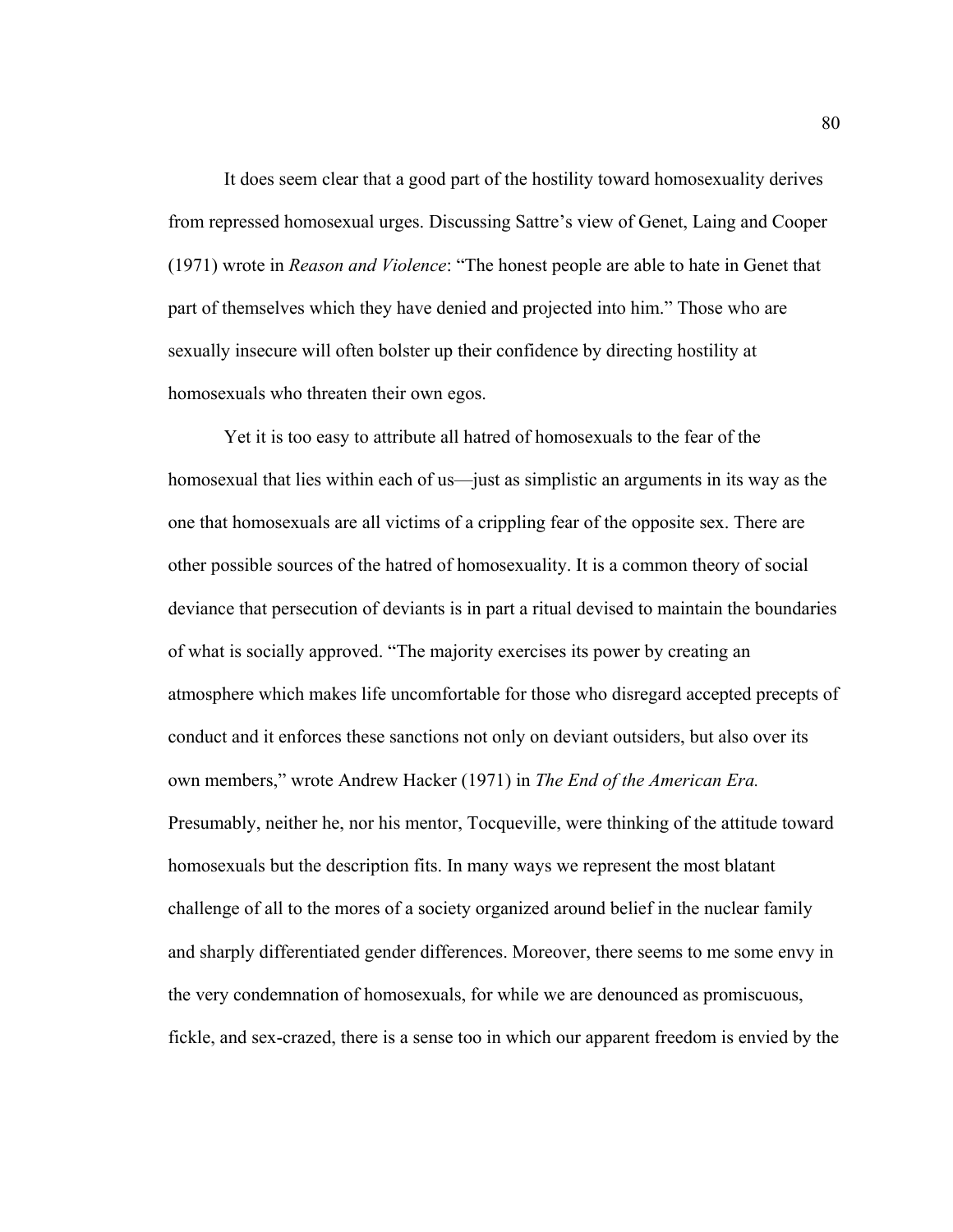average heterosexual, as confused as we are in his or her competing desires for personal freedom versus emotional security.

 Beyond this we are hated because we are different and Donald Cory has suggested that it is from this difference that there springs the word "queer." Many societies have linked homosexuality with magic. The witches of the Middle Ages, as much as the shamans of some Indian tribes and the court jesters who gave their name to the Mattachine Society, are all examples of this linkage. Some of the hostility to homosexuals is born of the same fear and dislike of outsiders that mark ethnic prejudices, and those who hate and fear homosexuals are likely to hate and fear other outsiders. Although there is some oversimplification in the statement, it is generally true that what has been termed "the authoritarian personality" does display a consistent hatred of all out-groups, and that the homosexual, under some circumstances, becomes a convenient scapegoat who can be accused of responsibility for all sorts of moral degeneracy.

 The taboo on homosexuality has considerable social importance and this, I suspect, underlies much of the conservative opposition even to token tolerance. If Freud is right about the major institution that dominates society, they are based upon the channeling of libidinal energies into nonsexual paths, thus maintaining group ties while displacing any overt sexual feelings outside the group. Add to this Lionel Tiger's observation about the power of male-bonding and it becomes clear that homosexuality, particularly between males, has to be prohibited. The power of men in society is maintained by denying the existence of sexuality between them and turning women into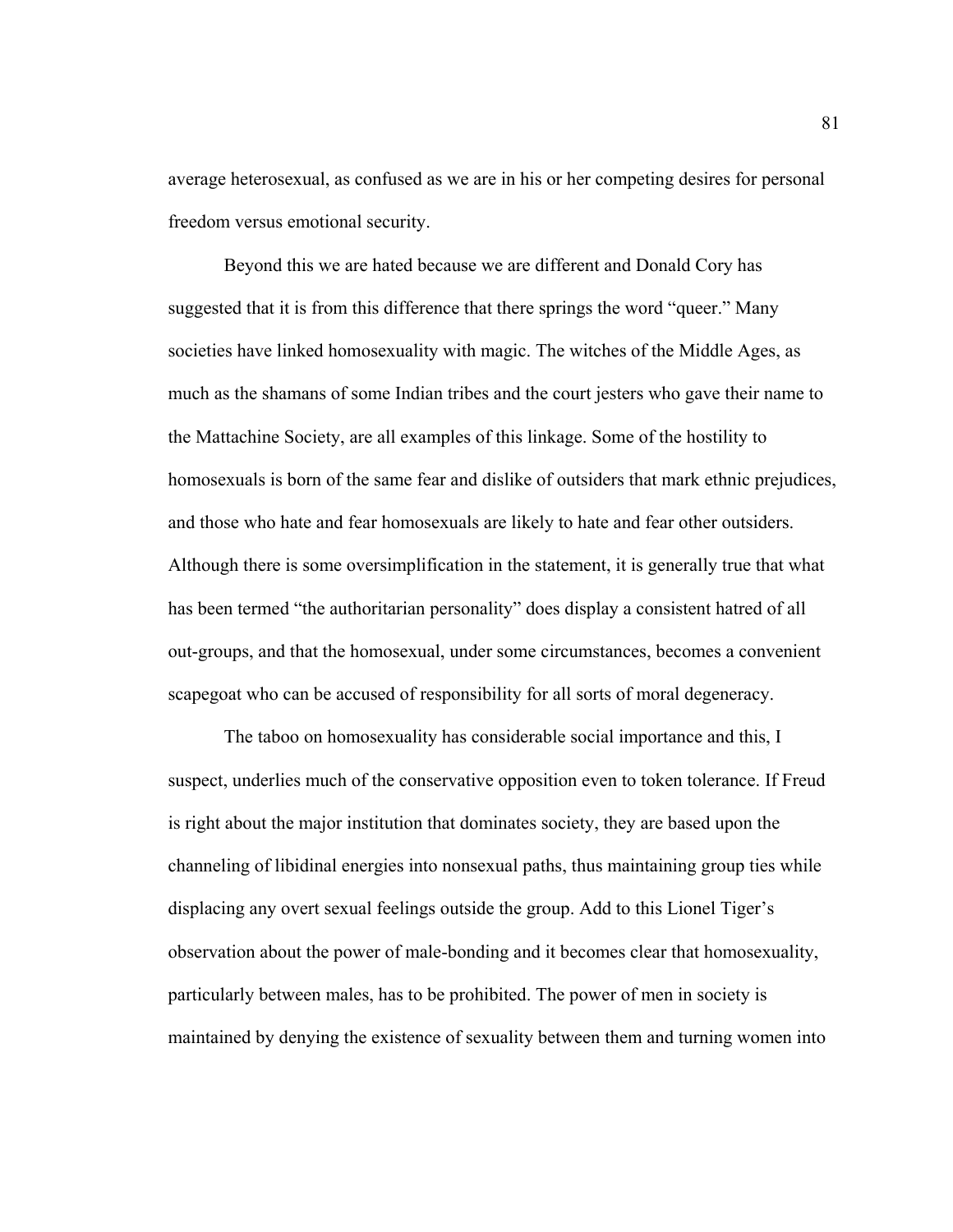sex objects, either to be used or honored. In societies where, as Kate Millett (1971) observed, "sex role is sex rank," homosexuality is a threat to the whole caste structure.

 One police chief used to be fond of warming that homosexuals were "the greatest menace facing society." By which he probably meant that they threatened *him*, for unlike other minorities, we lie within the oppressor himself, and our very invisibility, the fact that we represent a human potential that has been realized, makes the need to draw the line against us that much sharper. As Martha Shelley, the gay liberationist wrote: "We are the extrusions of your unconscious mind—your worst fears made flesh" (as cited in Blasius, 1997, p. 391). The oppression of homosexuals is part of the general repression of sexuality; our liberation can only come about as part of a total revolution in social attitudes.

## **Conclusion**

 This chapter emphasized the discourse of identity: an awareness of the historical and social factors that helped shaped attitudes toward and inhibited the expression of homosexuality. My personal stories with homophobia assisted in the unraveling of identity politics and provided space for a better understanding of why homosexuals are stigmatized, or put it in another, more political way, why homosexuals were oppressed; and how to respond to the "dominance" of oppression.

In the next chapter, I will call attention to the nexus among black identity, masculinity and the Bible. I will explore the construction of black masculinity and deconstruct black hyper-masculinity, an exaggeration and distortion of traditionally masculine traits (Mosher & Sirkin, 1984) and its influence within the Black communities.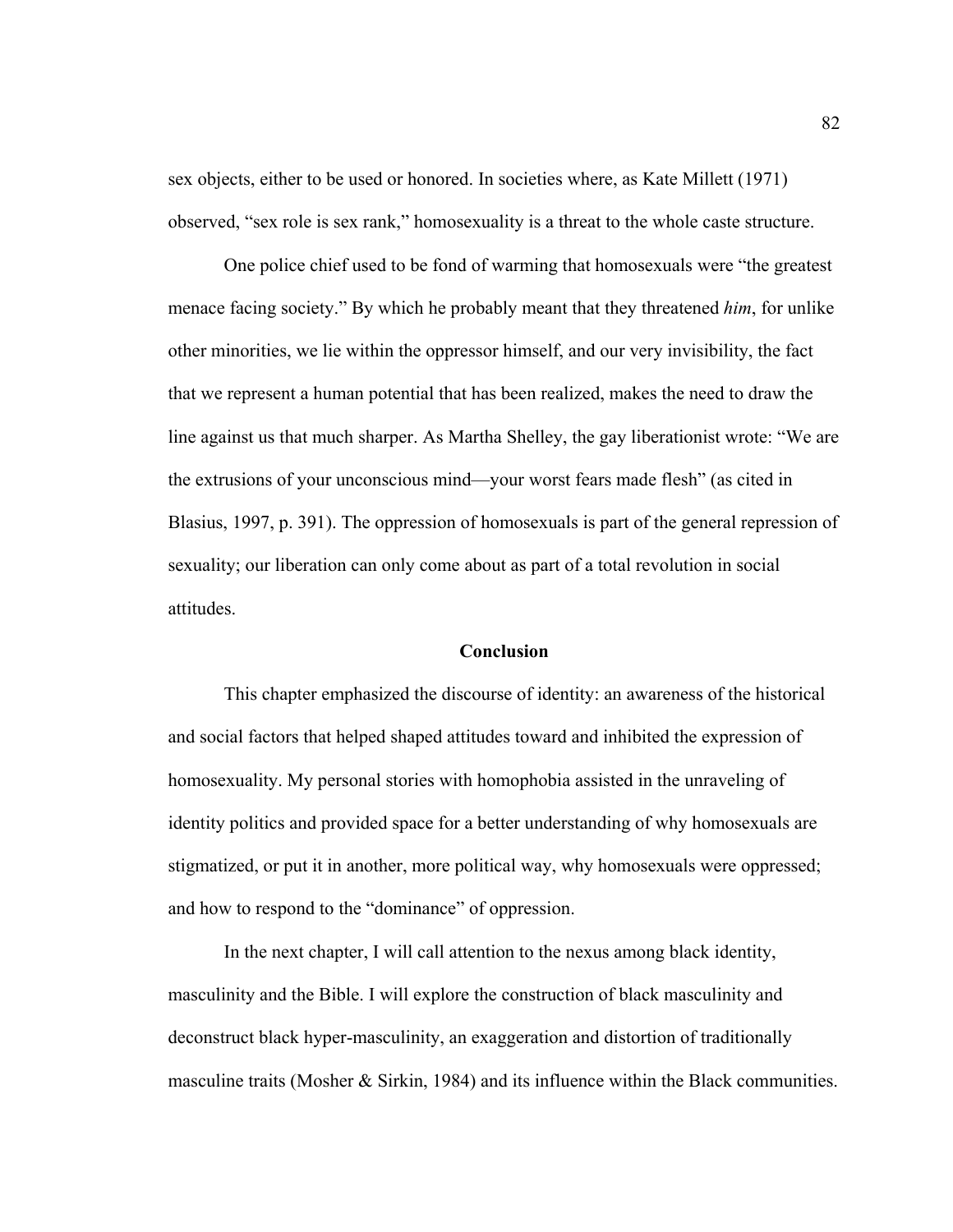# **CHAPTER III**

# **THE CONSTRUCTION OF BLACK MASCULINITY**

*Black gay men have the difficult terrain of being black in a racist society, gay in a homophobic society, and gay in the black community.* 

—Thomas Glave, Author (as cited in Smith, 1999, p. 1)

*The Black man in our culture represents so many archetypes—some of them scary, some of them powerful, some of them primitive.* 

> —John Bartlett, Men's Wear Designer (as cited in Smith, 1999, p. 1)

*To be black and male in the United States is not only to live complexities of another's making but also to attempt to construct a self and chart a life, however difficult, of one's own.* 

> —Charles H. Rowell, Professor of English/Editor (as cited in Smith, 1999, p. 1)

Whenever a black person asks me about my dissertation topic, I normally take a deep breath and launch into my summary, which goes something like this: I'm doing a critical examination of The Black Church and Its Treatment of Gays and Lesbians. This exchange is normally met by silence, after which I am invariably asked the question, why? To me the question is rhetorical in nature; however, it does require some thought. Why did I decide to study The Black Church? Being gay is a part of the quest to investigate and learn how the "black church" intersects with my sexual identity. It always intrigues me that out of all that I say in answering this question the one thing that stands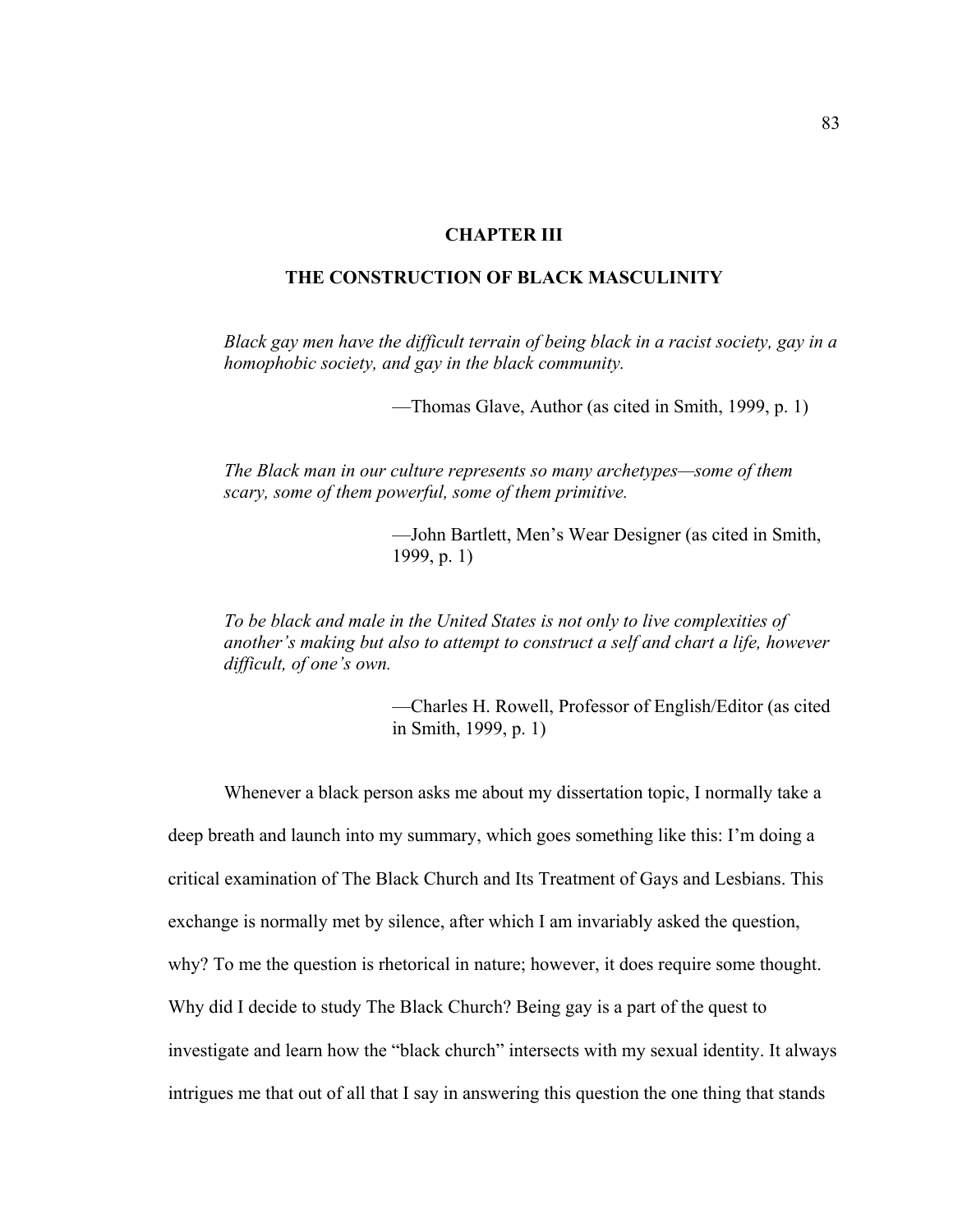out most, and what I find most black people react to, is the word gay. Interestingly enough, the reaction to my response does not change, whether the person asking is heterosexual, homosexual, male or female.

I can for the most part speak comfortably about why I chose to examine The Black Church but I almost always stumble when it comes to answering the question "are you gay?" As presented in Chapter II, choosing to write about this controversial topic conjures up difficult and feelings and perceptions of internalized oppression in me and homophobia in others. Like W.E.B. DuBois' (1903) concept of double consciousness:

After the Egyptian and Indian, the Greek and Roman, the teuton and Mongolian, the Negro is a sort of seventh son, born with a veil, and gifted with second-sight in this American world, a world which yields him no true self-consciouness but only lets him see himself through the revelation of the other world. It is a peculiar sensation, this double consciousness, this sense of always looking at one's self though the eyes of others, of measuring one's soul by the tape of a world that looks on in amused contempt and pity. One ever feels this twoness,-an American, a Negro; two souls, two thoughts, two unreconciled strivings; two warring ideals in one dark body, who dogged strength alone keeps it from being torn asunder. (p. 65)

Where blacks have a heightened awareness of the blackness and the whiteness around them, I find myself torn between the gay community, the Black community and what it means to be a (black) man in this society. Negotiating my multiply and complex identities and searching for acceptance as a minority in highly marginalized groups propels me to come face to face with my blackness, masculinity and gayness.

 In this chapter, I will expound on concepts of homophobia and internalized oppression. I will also explore the influence of homophobia prevalent in the Black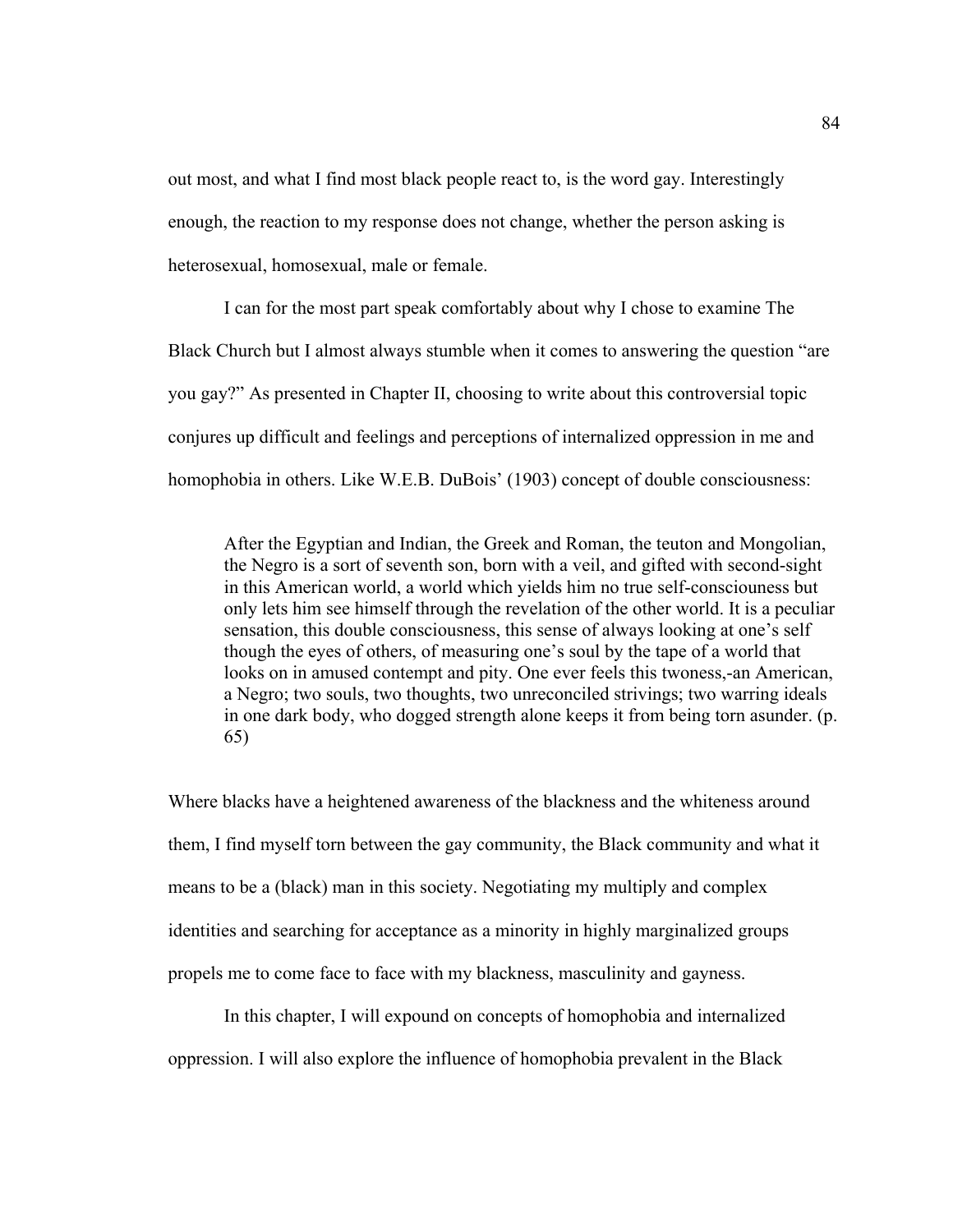community and the notions of masculinity and deconstruct black hyper-masculinity and its influences within the Black communities.

## **Background**

 Black communities have specific perceptions, ideals, and expectations of masculinities that are often couple with familial, communal, and peer acceptance (Harris, 1992; Whitehead, 1997). The media and the Black Church have been cited as influential in perpetuating negative attitudes toward homosexuality in the Black community (Fullilove & Fullilove, 1999; Johnson, 2003; Woodyard, 2000). Ward (2005) contends a culture of homophobia in many Black churches actually drives and defines "hypermasculine" behaviors among both heterosexual and homosexual Black men. Moreover, he argues homophobia is the main factor "crippling the willingness" of the church to positively respond to the HIV/AIDS epidemic in the Black community. One potential reason for this is perceived gay identities may carry stigmas that contradict images and expectations of how Black men are socialized to perform their identity as men, which is often taught at an early age (Wright, 1993).

 Direct contradictions between stereotypically masculine gender role expectations for Black men and stereotypes regarding effeminate homosexual men have been noted in the literature (Ward, 2005; Wright, 1993). Images of what it means to be a "Black man" often reflect "hyper" heterosexual athletes, thugs, criminals, and entertainers, while the term "gay" conjures up stereotypical notions of hypersexual public displays of affection, effeminate behavior, colorful parades, and cultural norms manufactured in White gay enclaves. Perhaps as a result of these conflicting social stereotypes, Black men may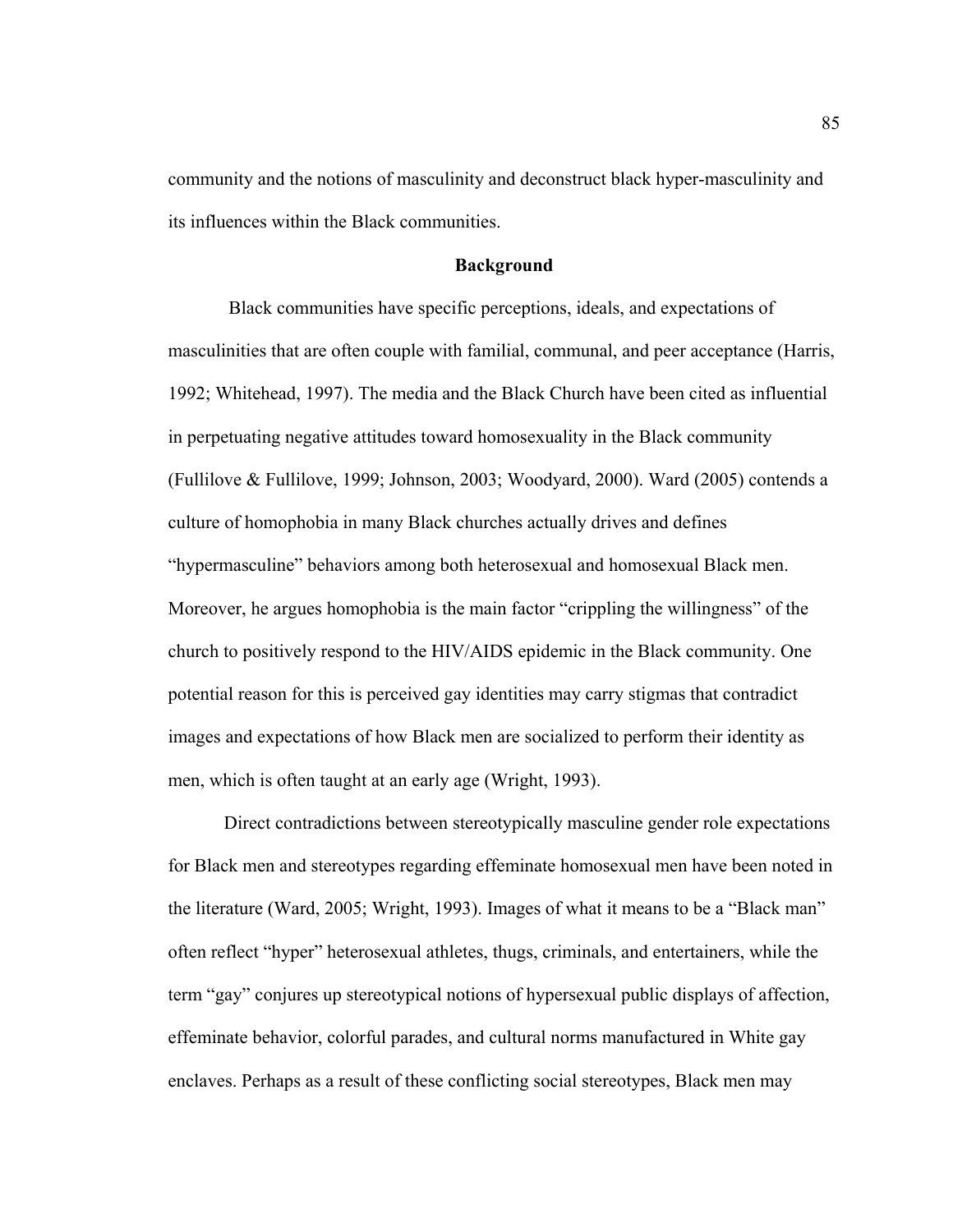equate gay identities with femininity and flamboyant behaviors (Fields, Fullilove, & Fullilove, 1999).

## **Conceptual Framework**

 Perspectives on the social construction of masculinities and male gender role conflict were converged for conceptual sense making in this chapter. Based largely on the work of Vygotsky (1978), social constructivism provides an appropriate lens for understanding the cultural nature of learning. Thus, social constructivists argue masculine behaviors and attitudes are learned, reinforced in social institutions, and recycled in various cultural contexts (Connell, 1993; Kimmel, Hearn, & Connell, 2005; Pollack, 2000). Harper (1994) asserts parents are among the agents of masculine socialization: "no father wants his son to grow up being a 'pussy,' 'sissy,' 'punk,' or 'softy'—terms associated with boys and men who fail to live up to the traditional standards of masculinity" (p. 92).

 Social constructivists argue that gender is "an active process of construction, occurring in a field of power relations that are often tense and contradictory, and often involving negotiation of alternative ways of being masculine" (Connell, 1993, p. 193). Male gender role conflict characterizes the consequences associated with male tendencies to conform to narrow, socially constructed masculine roles (O'Neil & Nadeau, 2004). According to O'Neil and Nadeau (2004), conflict typically ensues when prescriptive gender roles that are learned and socially reinforced result in personal restraint. *Fear of femininity* is central to male gender role conflict, which is described as "a strong, negative emotion associated with stereotypic feminine values, attitudes, and behaviors . . . learned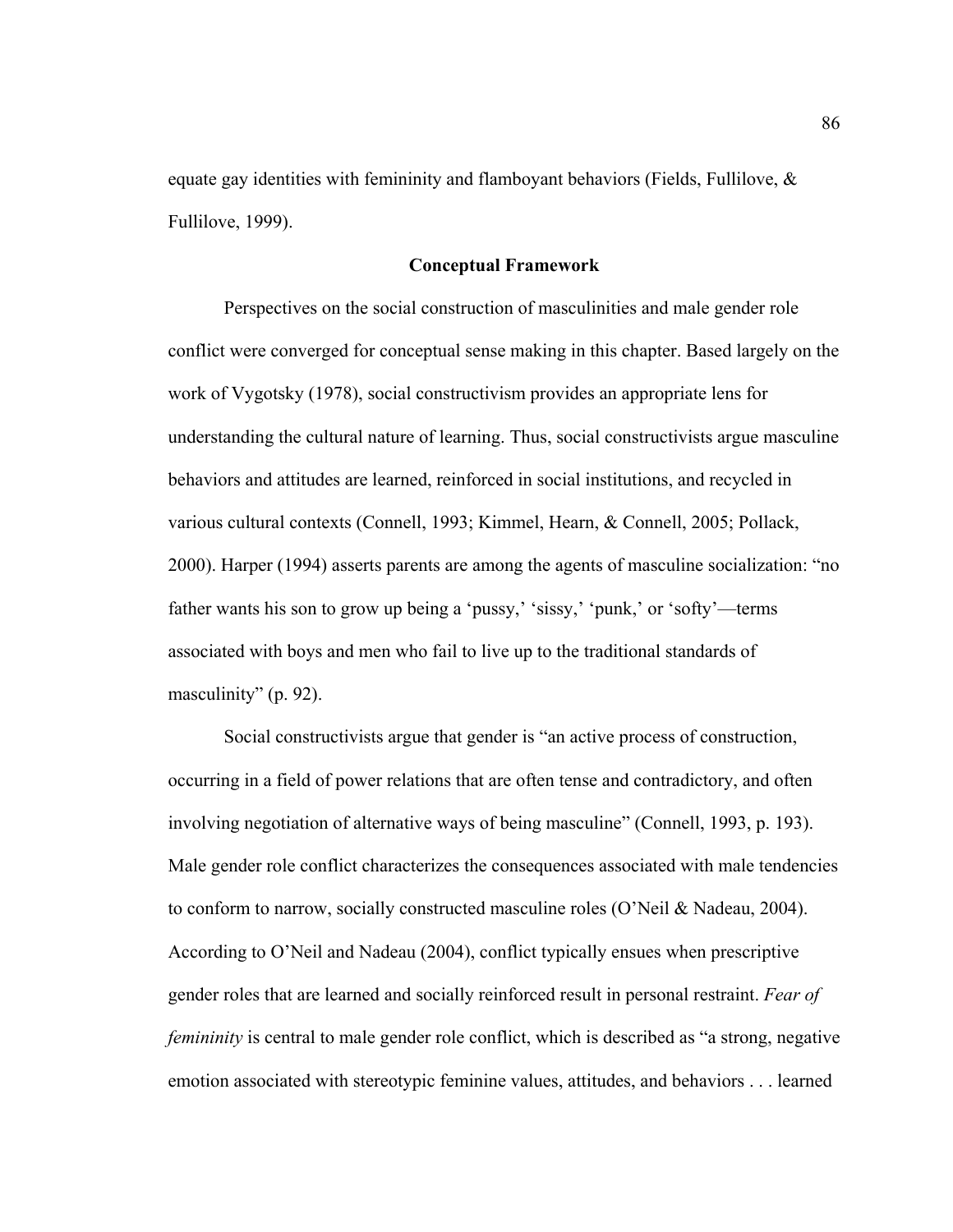primarily in early childhood when gender identity is being formed by parents, peers, and societal values" (O'Neil & Nadeau, 2004, p. 337).

 Black masculine socialization has traditionally emphasized physical and heterosexual prowess, reflecting the historical context of slavery and focus on the expectation of Black men to "work and breed" (Harris, 1992; Jackson, 1997; Whitehead, 1997). This is different from the more Eurocentric masculine attributes of competition, individualism, aggression, and paternalism, which may be denied to Black men by racist and classist structural institutions (Harris, 1992; Jackson, 1997; Staples, 1982; Whitehead, 1997).

# **Cool Pose**

Majors and Billson (1992) proposed "cool pose," a concept that describes a Black masculine strategy embraced by Black males to cope with and survive amidst racism, oppression, and marginality: "cool pose is a ritualized form of masculinity that entails behaviors, scripts, physical posturing, impression management, and carefully crafted performances that deliver a single, critical message: pride, strength, and control" (p. 4). In their interpretation, being "cool" for Black men can be reflected in expressive styles of dress, speech, and projected outward behaviors, represented by athletes, entertainers, or stereotypical representations of ostentatious "pimps." Conversely, being "cool" may also mean being restrained at times, embodied by emotionless, stoic, and unflinching behavior. Regardless of whether it is expressive or restrained, the primary goal of cool pose, according to Majors and Billson, is to remain calm, detached, and together in the face of social chaos, discrimination, and trauma. Cool pose can serve as an initial positive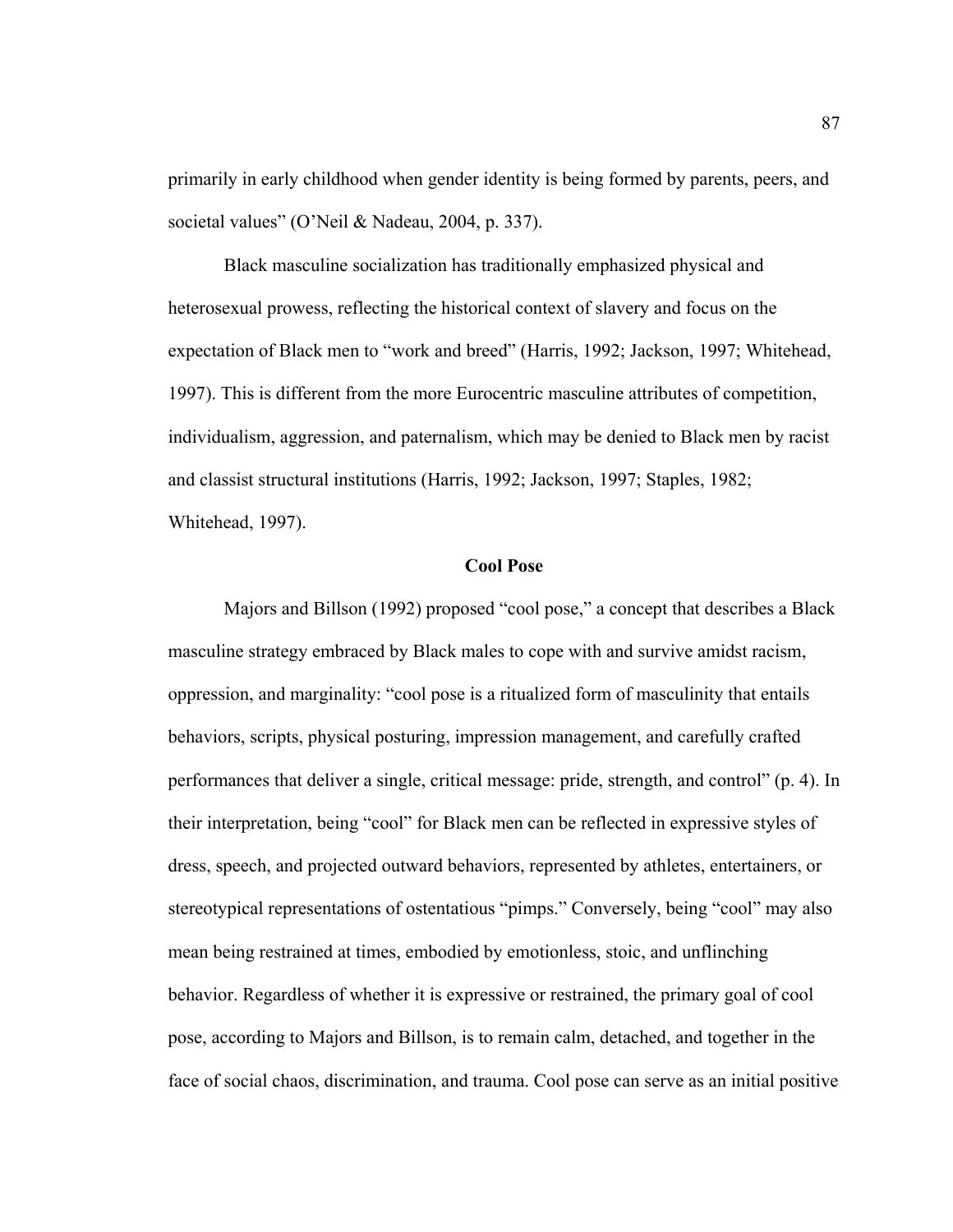coping strategy in dealing with social stressors but may ultimately encourage selfdestructive behaviors that adversely influence physical and mental health.

## **Sexuality**

A theoretical emphasis on sexuality can generate textured and significant data on intra-group difference. Additionally, exploring homosexuality among black men allows for a deeper investigation of the assumed connection between sexuality and gender. The tendency within some of the literature is not to distinguish gender from sexuality. Gender refers most directly to ascribed roles, i.e., man and woman and how those roles are lived out daily. Sexuality refers to one's sexual orientation, i.e., heterosexual or homosexual. When discussing gender, or more specifically, men and women, the assumption is that those being discussed are heterosexual (Carbardo, 1999).

#### **Gender**

When conducting (scholarly) research on black men Belton (1995) suggests that the following three things should be considered: (a) black masculinity; (b) black manhood; and (c) the assumption that black men are or should be heterosexual. Black masculinity is a concept that denotes a form of male behavior or expression. For some, black masculinity incorporates certain physical attributes and material possessions while for others it incorporates more intrinsic qualities. The behavior can vary depending on the situation and the variables involved. Black manhood denotes a more permanent state of being. Arriving at manhood is a process. This process includes ascertaining certain values, morals, and experiences and enacting specific responsibilities. Black manhood also implies understanding this state of being in relation to family, community and the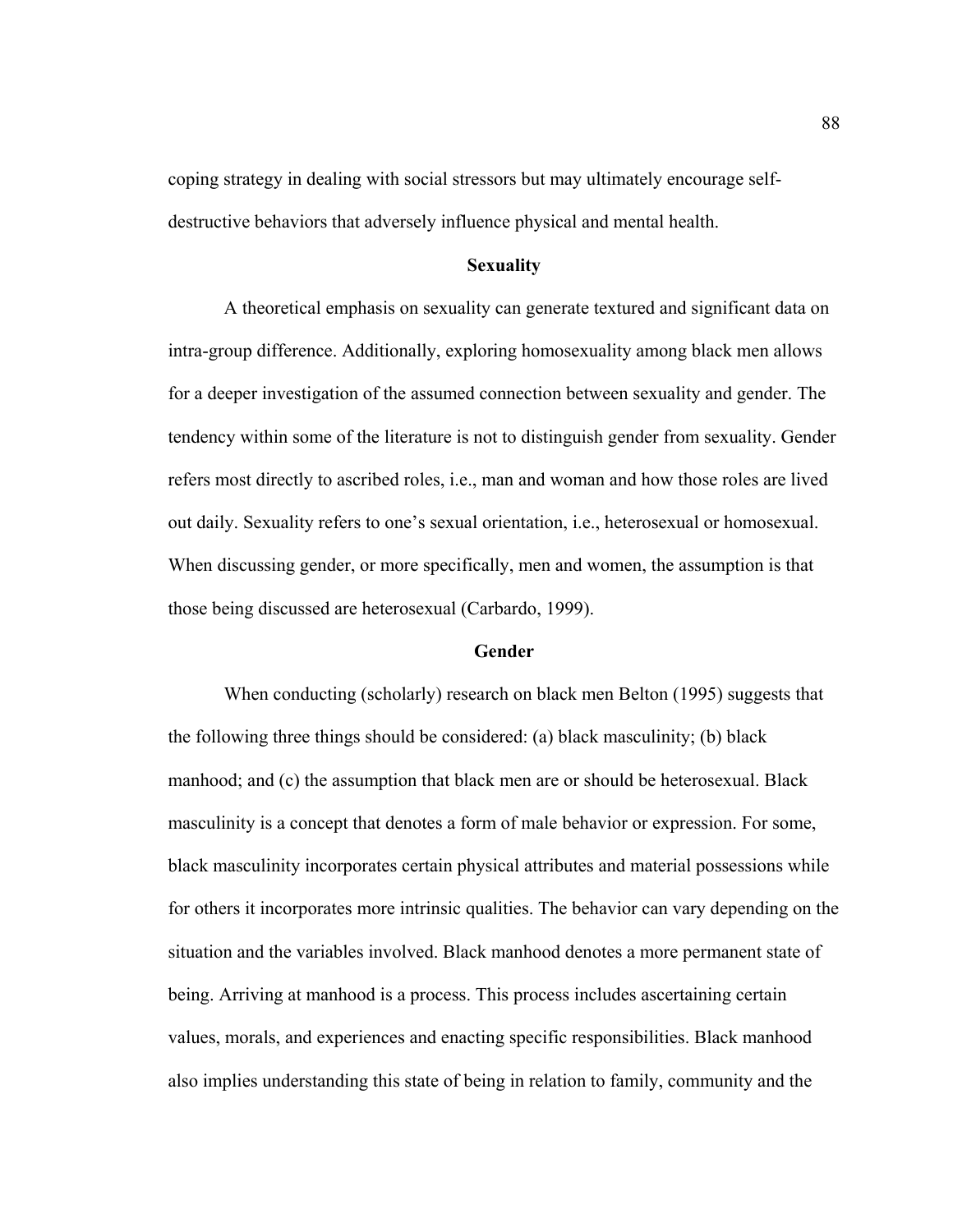larger society. It is necessary to emphasize race in relation to masculinity, manhood, and gender because the definitions and characterizations within the literature reflect the oppression and racism that black men have had to endure in the United States. This reality reinforces the interlocking processes, i.e., the intersection of race, class and gender, which are currently being debated within much of the social science literature.

The factor of race distinguishes black masculinity from masculinity in general. For black men, their definitions of masculinity are situated in the context of having been born, raised and currently living in the United States. Their lived experiences include the historical and psychological effects of racial, political and economic oppression. Many researchers have examined how these factors impact expressions of black masculinity (hooks, 2004; Majors & Billson, 1992; Staples, 1982).

Clyde Franklin (1984) argues that, "[M]asculinities are constructed. Black masculinities, in particular, are constructed under the cloud of oppression" (p. 278). I agree with Franklin's analysis that masculinities are not only constructed, but constructed under oppression. My hope is to shed light on how a masculine ideology influences the lives of Black gay men.

# **The Perceived and Real Process of Becoming Masculine When You're Black and Male**

Clyde Franklin (1984) asserts that for most black men the socialization process of masculinity is triangular in that there are three different entities or influences that contribute to the process. He characterizes these factors as follows: the "black male's primary group," "black male peer group" and "mainstream society and black male. For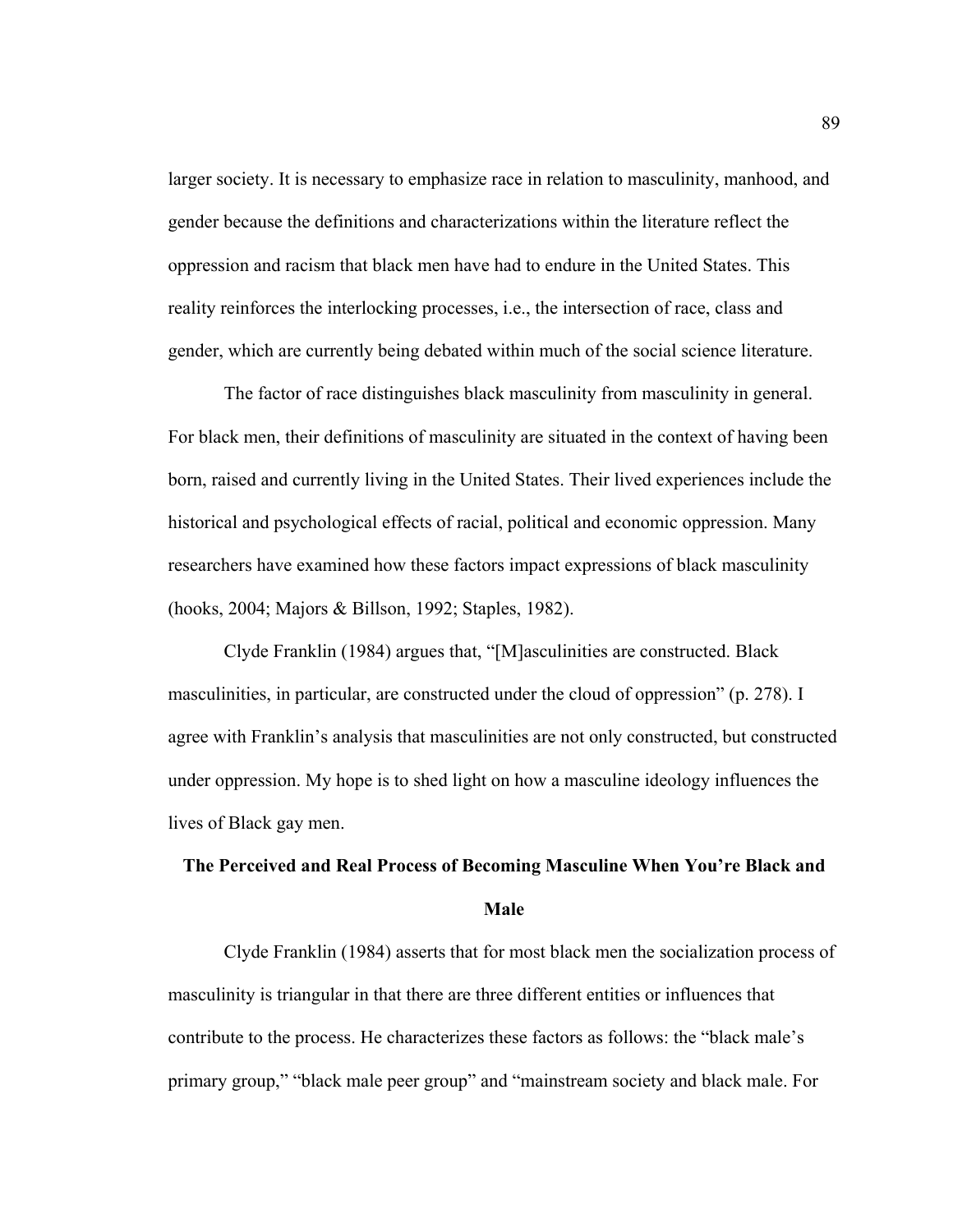the purposes of this discussion, I think it is important to examine this socialization process as an inverted triangle. This approach will reveal the unique, complex and seemingly contradictory position of the black gay male in this socialization process. Franklin argues that mainstream society has constructed, maintained and perpetuated a hegemonic definition of masculinity by focusing on "proscriptive" instead of "prescriptive teachings" to black men (Franklin, 1984 p. 14). Thomas Gerschick and Adam Miller (1996) broaden this argument, through their research with physically disabled men, by asserting that there are certain characteristics associated with masculinity that are established, maintained and revered within society such as: independence, strength, autonomy, sexual prowess, athleticism, occupational accomplishment, and procreation.

Franklin (1984) then examines the role of the black male peer group as a critical aspect in this socialization process. He notes, "the Black male peer groups often serves as an anchor. He [the black male] often finds refuge with those who are undergoing the same conflicts, apprehensions, pleasures, and preparation for adulthood" (p. 13). Franklin delves deeper into the role of the black male peer group and in doing so reveals the dual role that the group plays in confirming one's masculinity. He states,

Fortunately or unfortunately, the peer group slowly becomes more and more a significant self-validating agency supplanting, for a time, the primary group's importance to the Black male. Certainly, it is not unusual for the Black male peer group to become the young Black male's most significant other nurturing his masculine identity. (p. 13)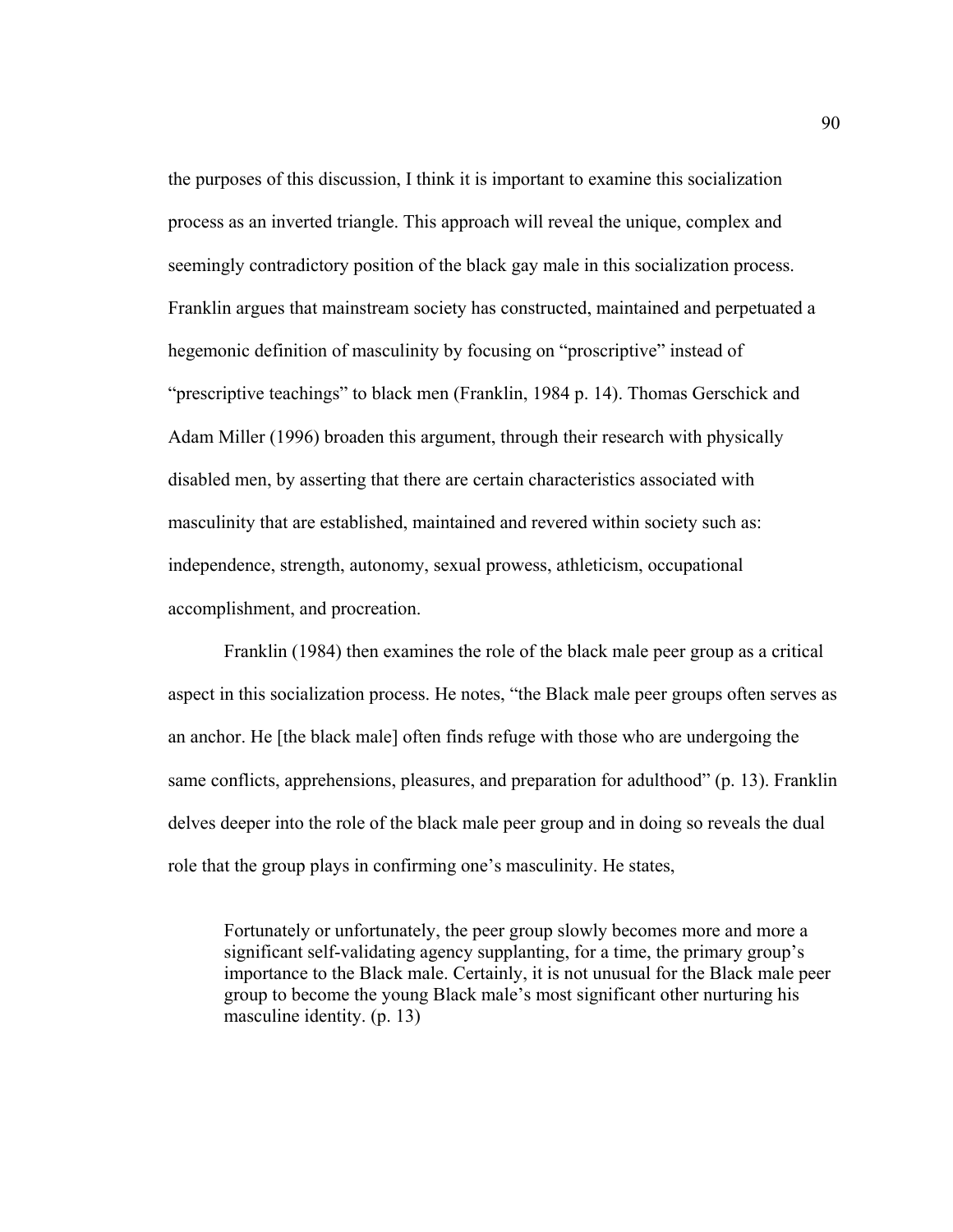The first element that Franklin (1984) outlines as key to the masculine socialization process for black males is that of the black male primary group. He forwards that,

[T]he typical Black male's primary group mirrors mainstream societal values and norms, but usually from a Black community perspective . . . The version of American values and beliefs imparting Black male socialization typically is tempered by the Black experience in this country. (p. 12)

This is particularly relevant to the experiences of black men because it illuminates ethnicity, race and gender and how those who share this same ethnic group or primary group shape and prepare their men through a particular type of masculine socialization process. Gutmann (2002) alludes to the conditions in which a man learns how to be masculine and what it will mean in the larger realm of society.

With this as a background for understanding a socialization process of masculinity, I contend that many black gay men absorb each of these elements along with the added factor of their homosexuality. Because of their sexual orientation, black gay men are often depicted as anything but masculine by the mainstream. The ridicule that the black gay men receive from their peers and the silencing, which they receive from their primary group, compromises their masculinity. These competing pressures shape how the men think and express their masculinity.

Black gay men provide an interesting case for exploring Gerschick and Miller's (1996) concept of hegemonic masculinity because they for the most part have or partake in a majority of the above-mentioned characteristics, with the exception of one; that of perceived strength. The hegemonic masculinity construct asserts strength as a descriptor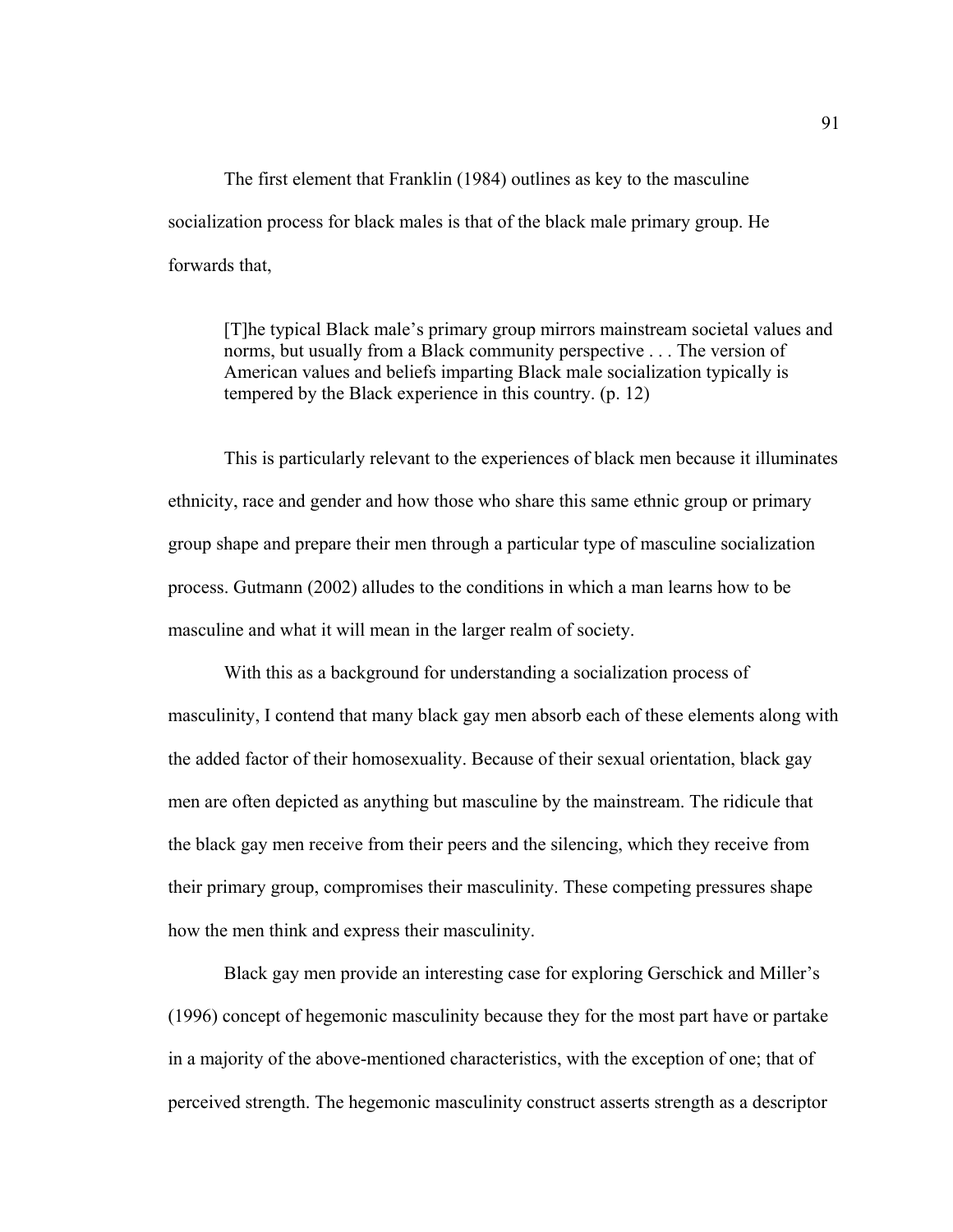for men and a gay man, because of his sexual orientation, is often perceived and/or represented as weak. Whitehead's (1997) research on masculinity among Jamaican men reveals that respect and reputation are attributes of strength and all men are measured by the influential community of men to which they belong for their ability to exhibit strength.

## **A Plurality of Masculinities: An Idealistic or Practical Solution**

One method of moving beyond the more polar or dichotomous examination of masculinity is to construct a masculinity that incorporates difference, a "plurality of masculinities" (Conway-Long, 1994). The theoretical approaches to masculinity, according to Conway-Long, do not recognize the diversities that exist within a group. He forwards that the acknowledgment of these diversities has eluded many ethnographers. Conway- Long contends that those researchers whose theoretical framework is devoid of diversity fall prey to the following assumption: "when a man just doesn't fit, deviance becomes the stock framework for analysis" (pp. 61–62). It is imperative that black men expand their idea and expressions of black masculinity to black masculinities; moving from the singular to the plural.

bell hooks (2004) calls for a reconstruction of black masculinity. She argues that black masculinity has shifted from the patriarchal to the phallocentric because black men live in a capitalist society, which deprives them of their rights and exploits their labor. hooks (2004) contends that this has moved black men away from patriarchal power toward a masculine status that depends exclusively on their penis. hooks asserts that challenging this phallocentric expression would also entail combating the compulsory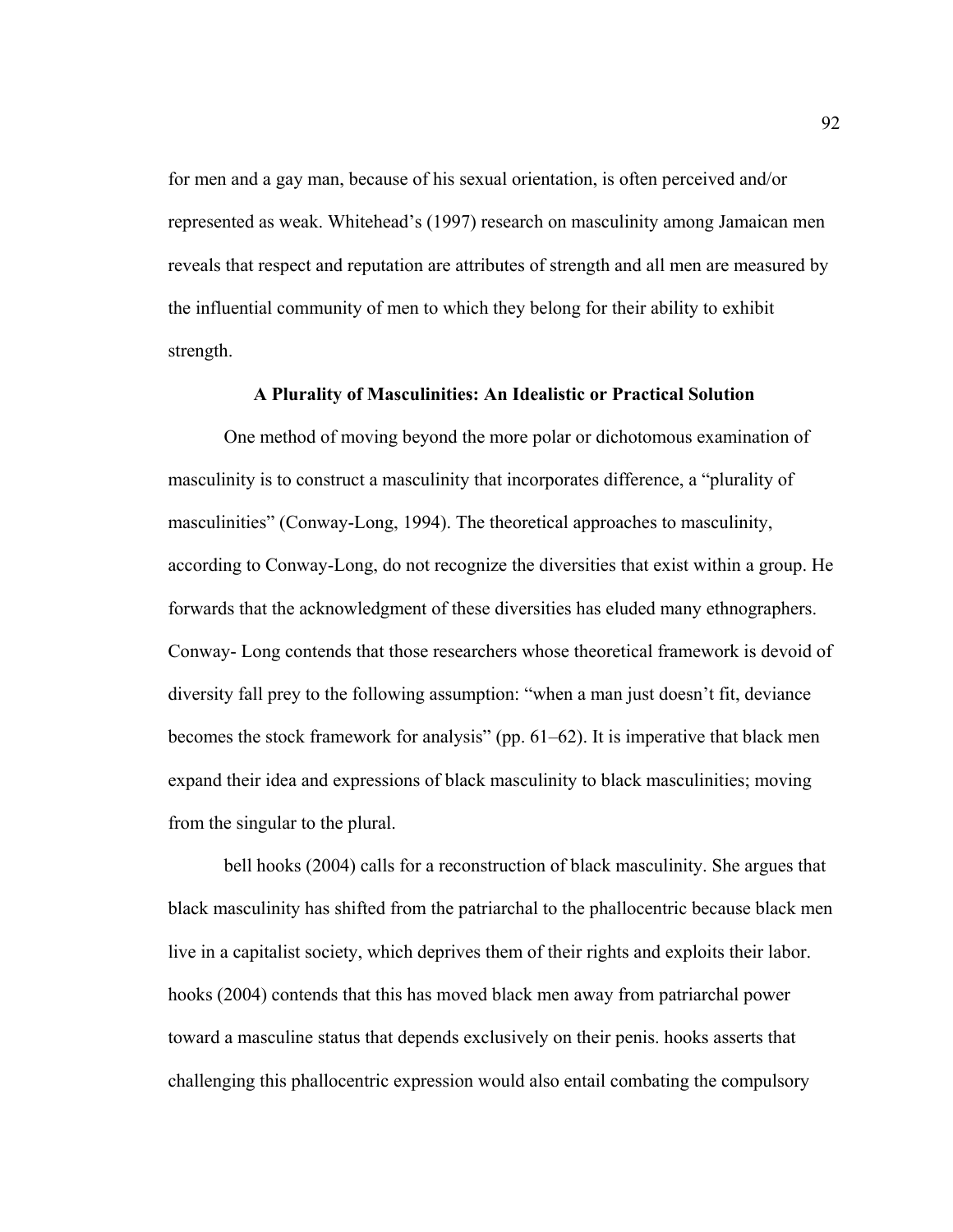heterosexuality that is embedded within it. She forwards that phallocentric masculinity undermines black solidarity. hooks (2004) adds, "If black men no longer embraced phallocentric masculinity, they would be empowered to explore their fear and hatred of other men, learning new ways to relate" (p. 87). Although hooks' proposition of shifting from phallocentric masculinity is encouraging, I think it is more easily said than done. Part of the difficulty in achieving this shift is rooted in an inherent need based on our history as black people in the U.S.—to exclude homosexuality from discussions of black masculinity because to incorporate it would somehow diminish our perceived strength in the eyes of others.

I anticipate that a pluralistic approach to masculinity will be unsettling for most black men, particularly those who are rooted in their ideas about what is a "true . . . real" and/or "correct" masculine man (Akbar, 1991; Majors & Billson, 1992). For most black men masculinity is linked, explicitly and/or implicitly, to notions of black manhood. When engaging issues of homosexuality, such ideas seem to be automatically dismissed if dealt with at all. Difference in sexuality ultimately questions the very definition and "authenticity" of traditional masculinity (Harper, 1996).

# **The Development of Black Manhood**

Black manhood and the manifestation of black masculinity in many ways have been subsumed by the ideas of American manhood (McBride, 2001). What complicates this further is that many black men, because of their unique historical circumstances, have been socialized to accept these ideals of manhood as their own, so much so that these ideas of manhood have become firmly entrenched as a part of how black men think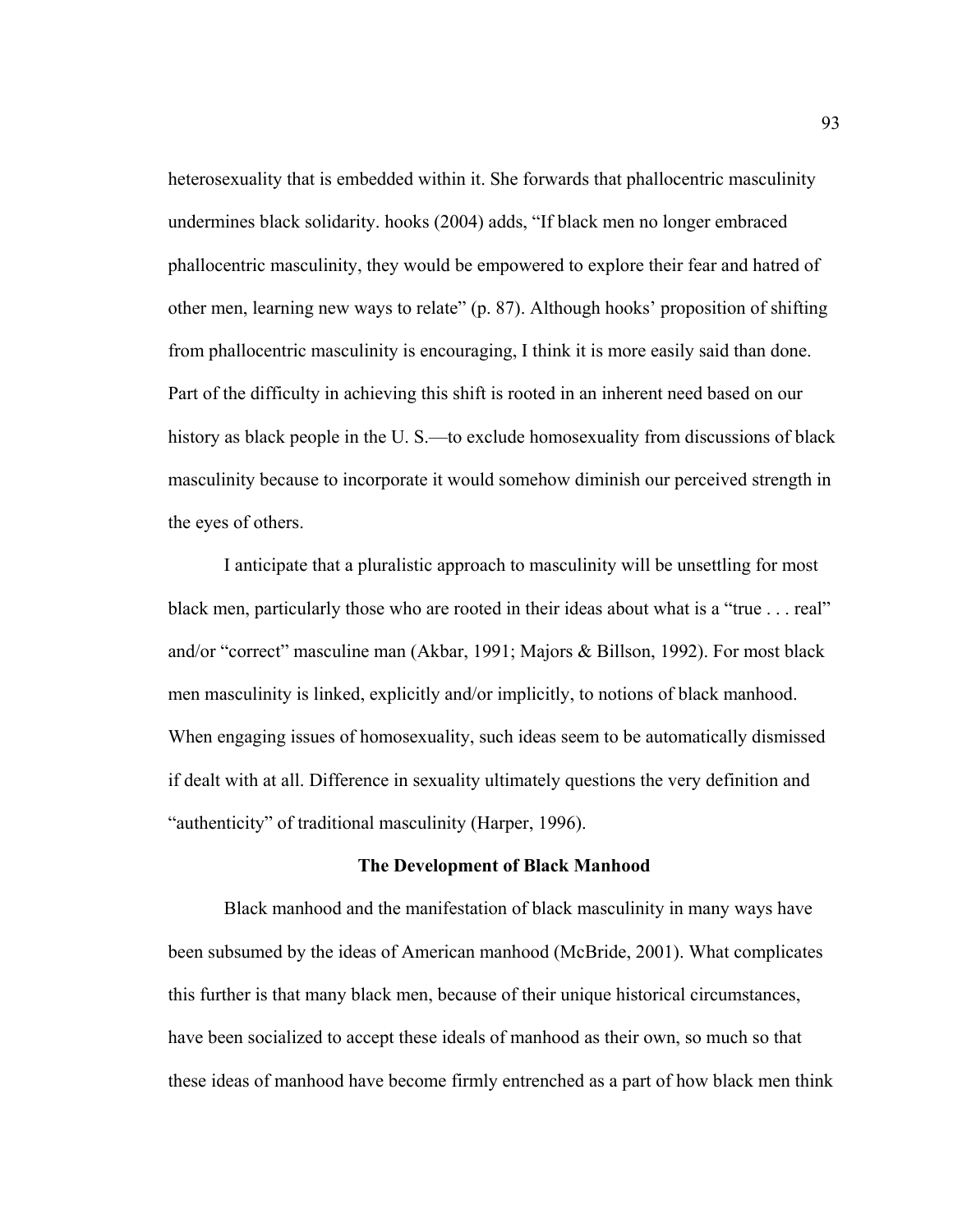about manhood and how their masculinity is expressed. I contend that black gay men, including myself, should embrace as well as resist these hegemonic notions of manhood and provide reasons why we do. From my experiences, our society, through the use of ubiquitous stereotypes and attempts at humor, depicts the homosexual man as completely lacking masculine characteristics. It is by embracing hegemonic notions of manhood that we will break down these gender stereotypes, allowing for an unbiased, more complete understanding of gender. Sharing our ideas about masculinity and manhood will also serve to deconstruct how and why we think about manhood and masculinity the way that we do.

#### **Keeping Our History in Mind**

The historical factors of enslavement and oppression are critical to understanding how views of black masculinity and manhood have been shaped. Each phase of development as black men in America produced a different type of man (Williams, 1986). I offer the following examples, enslavement: "the stud"; freedom: "patriarchal man"; segregation: the "militant" versus the "assimilationist"; integration: "the accommodationist"; and postintegration: "the buppie" versus the "afrocentric, selfdefined man." As historical events occurred, they influenced the way in which black manhood was perceived. These events also altered the criterion for how black men defined manhood. The changes or influences are based initially in racial oppression, and later in political and economic constraints.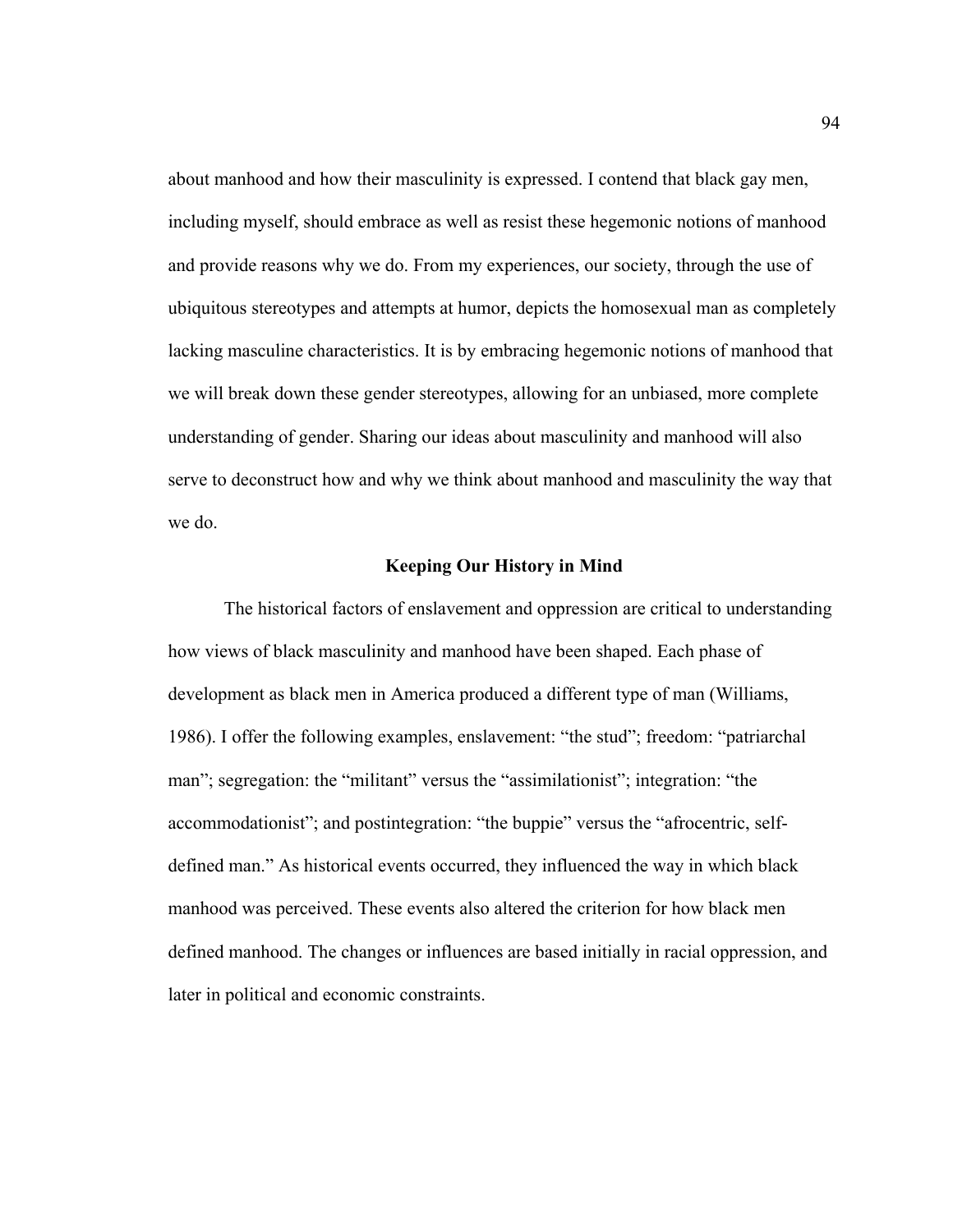## **Forms of Black Manhood**

One concept of manhood that evolved primarily during the Great Migration was known as the Race Man. Hazel Carby (1998) and St. Claire Drake and Horace Cayton (1945) note that this concept primarily served a dual purpose: (a) to serve in opposition to the white racist system that oppressed him; and (b) as a role model for other blacks. Attributes assigned to the race man were "the pursuit of race consciousness, race pride, and race solidarity" (Carby, 1998); all with the goal of "advancing The Race" (Drake  $\&$ Cayton, 1993). Drake and Cayton make distinctions between the roles of the Race Leaders, The Race Man and The Race Hero; all figured prominently in the experiences of black people in the United States, and all in very different yet integral ways. "Race Leaders are expected to put up some sort of aggressive fight against the exclusion and subordination of Negroes" (Drake & Cayton, 1993, p. 393). But at the same time they are expected to "needle, cajole, and denounce Negroes themselves for inertia, diffidence, and lack of race pride" (Drake & Cayton, 1993, p. 393). According to Drake and Cayton, "The Race Man," while in the white world, remains "proud of his race and always tries to uphold it whether it is good or bad, right or wrong," because he sees "only the good points of the race" (Drake & Cayton, 1993, p. 395). The Race Hero is described as:

If a man 'fights for The Race,' if he seems to be 'all for The Race,' if he is 'fearless in his approach to white people,' he becomes a Race Hero. Similarly any Negro becomes a hero if he beats the white man at his own game or forces the white world to recognize his talent or service or achievement. (Drake & Cayton, 1993, p. 395)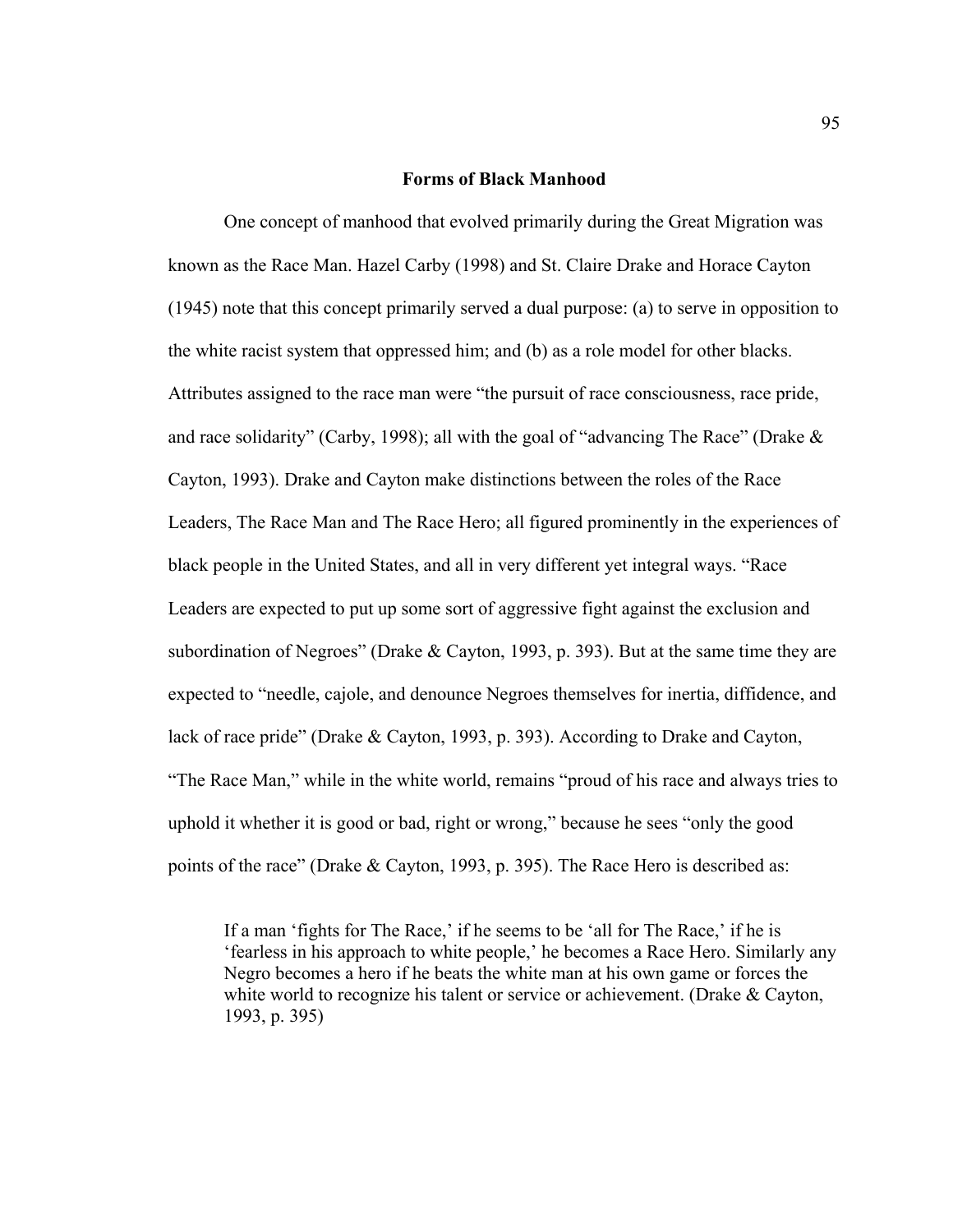A few emerging authors argue for a vision of black manhood that is self-defined (Akbar, 1991). Some of these black scholars make their point by saying that in order for the black man to understand himself he must understand the conditions and historical factors that have put him in this position, including racism and economic oppression (Akbar, 1991). The black man should also recognize African history as a means of redefining manhood in a way that is more reflective of his culture and heritage. These black authors, through their writings, are asserting that black men should develop their own criteria for what a man is and how he should act out his social responsibility (Madhubuti, 1990).

 Na'im Akbar (1991) describes the development of black men as a process. Within this process he outlines three stages. They are maleness, boyhood and manhood. Akbar asserts that the transition from maleness which is based on biology—to boyhood is marked by "discipline" and "learning to exercise control over one's self' (p. 12). He adds that the "force that transforms a person from a boy to becoming a man is knowledge" (p. 12). Through this process Akbar forwards a "self-defined" and self-maintained standard for and by black men that should be adhered to, to ensure black manhood. He states,

the process of educating our boys requires that we require of them to tackle real life problems and watch them find solutions. They should have early work responsibilities, management responsibilities, and social responsibilities. (p. 13)

These authors highlight the economic, racial and political factors that have contributed to the black man's inability to be socially responsible in the eyes of the larger society. Even still, adjectives such as "real," "true," and "correct" are incorporated into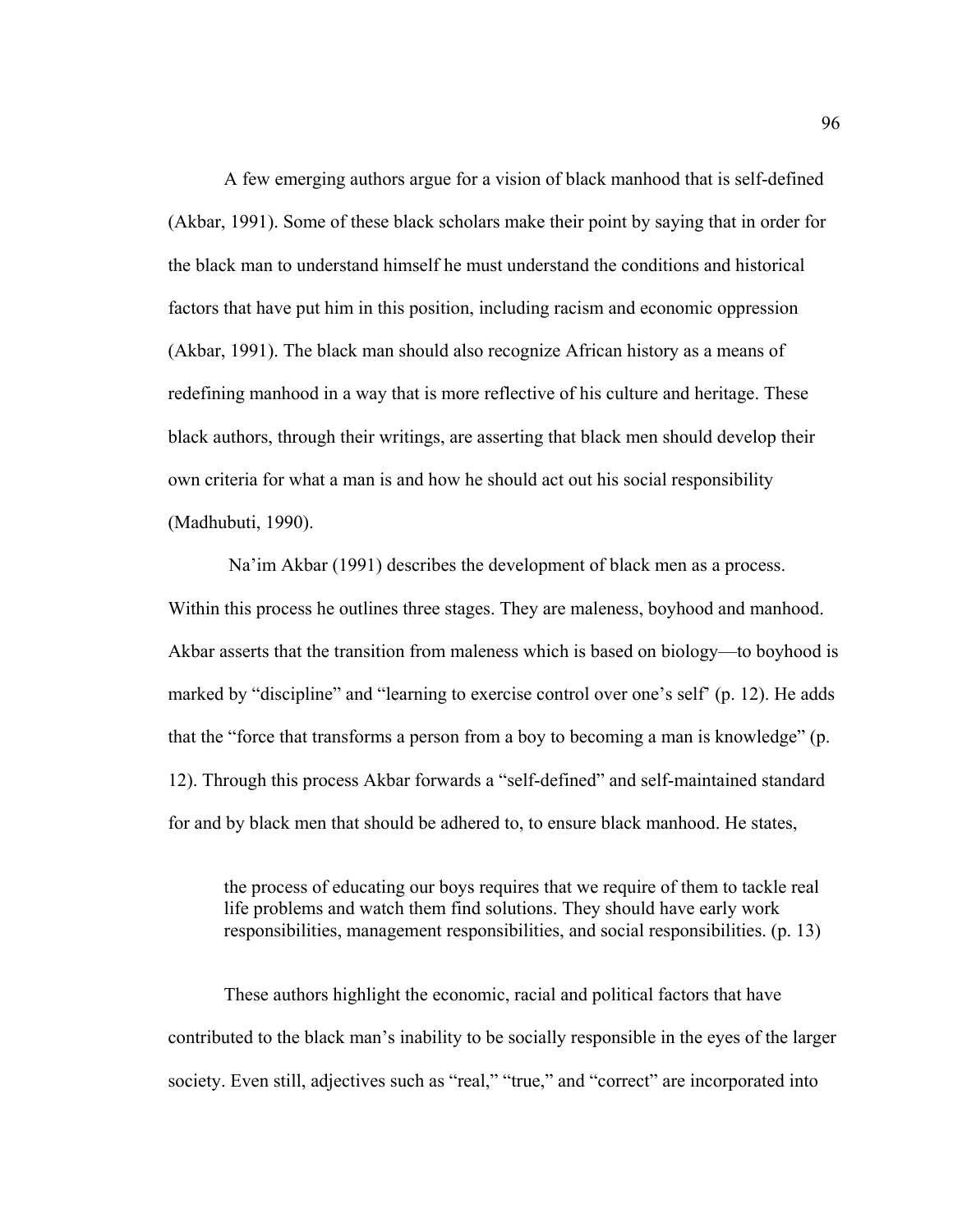their definitions of man and manhood (Akbar, 1991; Madhubuti, 1990; Majors & Billson, 1992). By doing this these authors covertly create both an authentic black man, and an authentic notion of black manhood.

I argue for new definitions of black masculinity and manhood because the current definitions are limiting, prejudiced, and oppressive. The literature on black masculinity and manhood tends to assume that the men are heterosexual. Anything written to the contrary has been primarily if not exclusively by gays or lesbians. Why is this so? There seems to be an inherent need to connect one's sexuality with gender.

The research that I have conducted will perhaps clarify that a plurality of black masculinities, which includes homosexuality, does not signify a weakening of black masculinity or an ineffectual state of black manhood. Actually, it could be seen as a creative way of achieving black solidarity. This expanded view of masculinity avoids the pitfalls of "black essentialism" (Dyson, 2004; Harper, 1996).

#### **An Absence of Sexuality**

In much of the literature on black manhood, sexuality is alluded to within the context of procreation and male/female relationships. These references imply that the black men in question are heterosexual (Madhubuti, 1990; Majors & Billson, 1992). It would appear that mostly openly gay black authors produce literature exploring the relationship of homosexuality to black manhood, and their arguments are just as distinct. Beam (1986) asserts that,

As Black gay men we have always existed in the African-American community. We have been ministers, hairdressers, entertainers, sales clerks, civil rights activists, teachers, playwrights, trash collectors, dancers, government officials,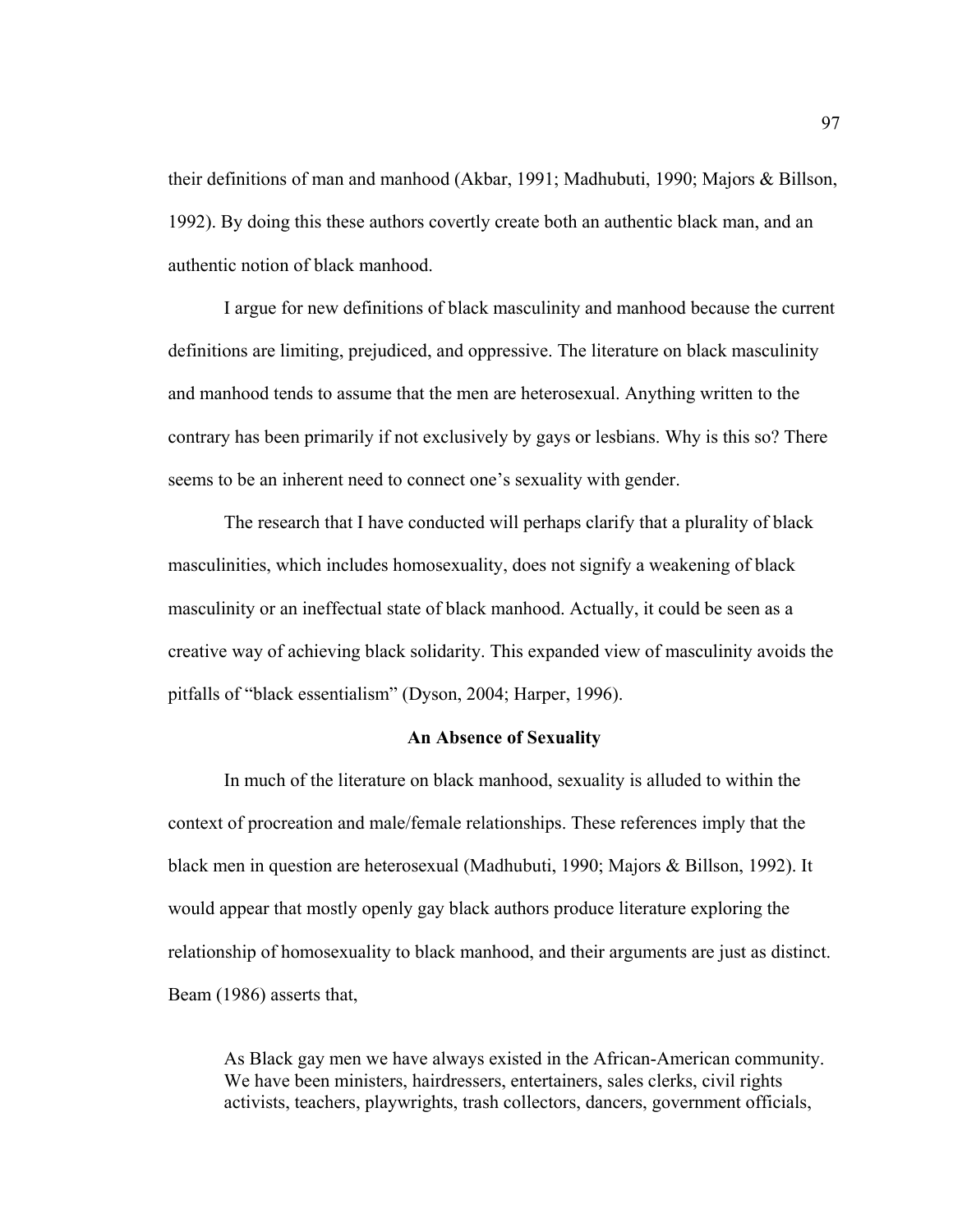choir masters, and dishwashers. You name it; we've done it—most of them with scant recognition. We have mediated family disputes, cared for and reared our siblings, and housed our sick. We have performed many and varied important roles within our community. (p. 16)

Essex Hemphill expresses the rigidity of gender within the black community. He cites the following as an example from his personal experience:

"Only sissies cry." When that was told to me, I said, "Fuck this. I'm not going to live like this." Those stories or fictions of "real" masculinity are learned early in life and then be-come ways of toughening young boys. That sort of information isn't useful to our community. I think there should be more of an investment in unlearning those codes, because they end in breeding a certain inhumanity. (Hemphill, as cited in Belton, 1995, p. 211)

Marlon Riggs, specifically through his two films *Tongues Untied* (1989) and

*Black is/Black Ain't* (1994), brings the subject of homosexuality and black manhood to the forefront. He charges that black filmmakers have avoided dealing with homosexuality, opting instead, for "safe political subjects such as racism, discrimination, Afro-American history. . ." (as cited in Belton, 1995, p. 190). Riggs asserts that these black filmmakers act as if "the subject of homosexuality within the black community didn't exist" (as cited in Belton, 1995, pp. 190–191). In *Black Is/Black Ain't*, Riggs builds on personal experiences as a black gay man by examining the historical notions of manhood. They range from the black man's "code of silence" and the feeling that "vulnerability was associated with femininity" to the "black man trying to reclaim what he has not had, the need to rehabilitate the patriarchal model" (p. 66).

An assumption based on the argument above is that homosexuality is not a part of black manhood. This restricted debate on black manhood demonstrates how gender is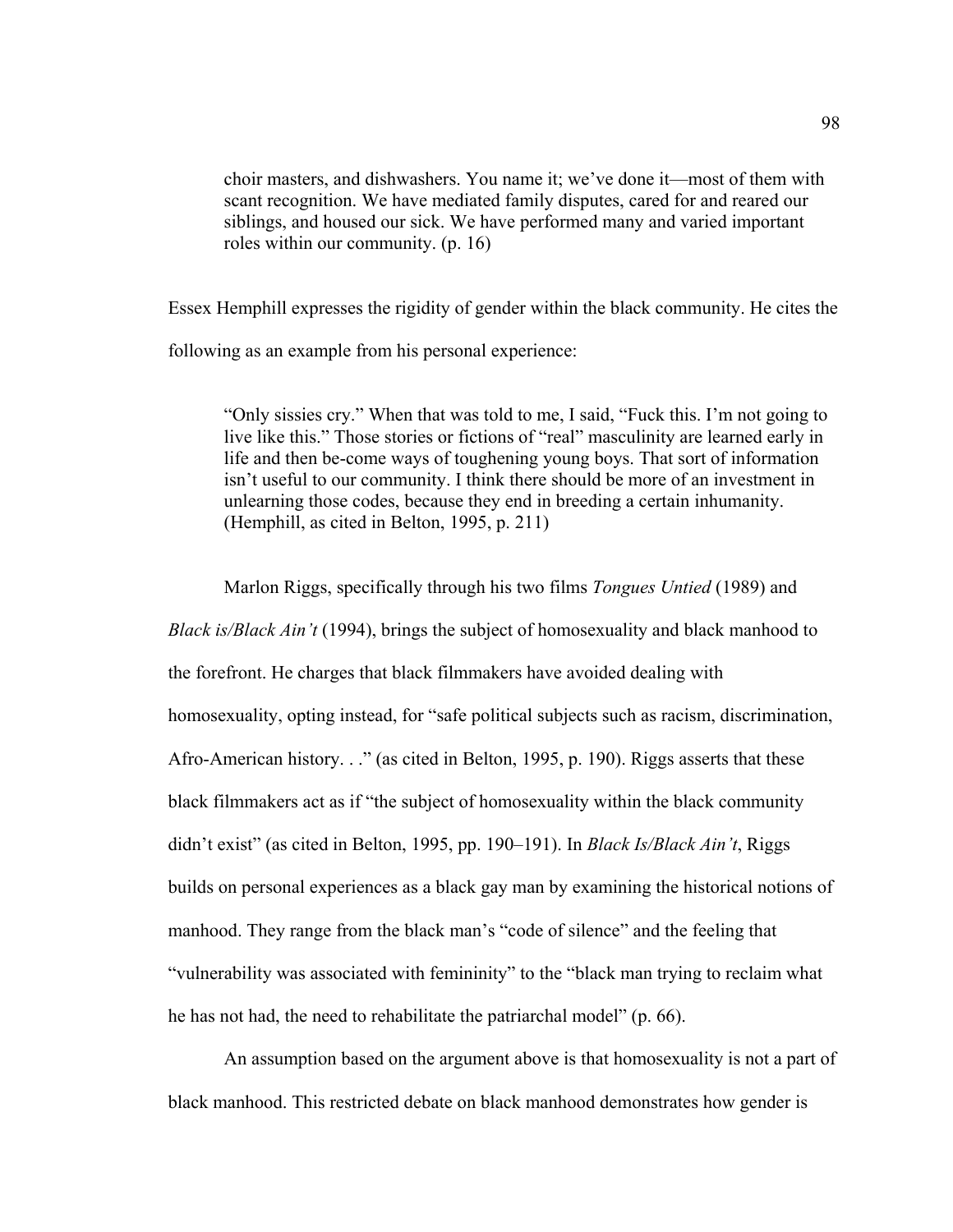highly policed in keeping "difference" in line. How could a man be a man and homosexual? It is as if the two, homosexual and man, are incongruous.

## **Conflicts and Challenges with Black Masculinity: The Obama Effect**

 As sociologist Michael Kimmel (Kimmel et al., 2005) has noted, "From the founding of the country, presidents of the United States have seen the political arena as masculine testing ground" (p. 18). It is thus appropriate that the Orlando Sentinel presented the 2008 Presidential general election as a referendum on whether we wanted masculine leadership or feminine leadership. It read,

Now that the actual Presidential campaign is under way, we have the traditionally 'masculine' style, embodied by John McCain, emphasizing experience, toughness, feistiness, stubbornness, grit, exclusivity, etc. and the newly emergent 'feminine' managerial style practiced by Obama and emphasizing communication, consensus, collegiality and inclusivity. ("The Macho Factor," p. A18)

Prior to that editorial, the New York Post ran an editorial suggesting that Obama would be "our first woman president."

 Obama was called feminine because of his restraint, calm demeanor, collaborative style, willingness to speak with enemies, and finely honed language ("Trading Places," 2008). Those characteristics of Obama as feminine, while melodramatic, did seem to capture real difference between Obama and his opponents. The media has recognized that Obama has an unusual blend of traditionally masculine and feminine skills at work in him (Valdez, 2008). Further, there is reason to believe Obama's feminization was conscious: "Barack Obama understands that real strength comes from a blending of masculine and feminine" (Valdez, 2008, p. 13).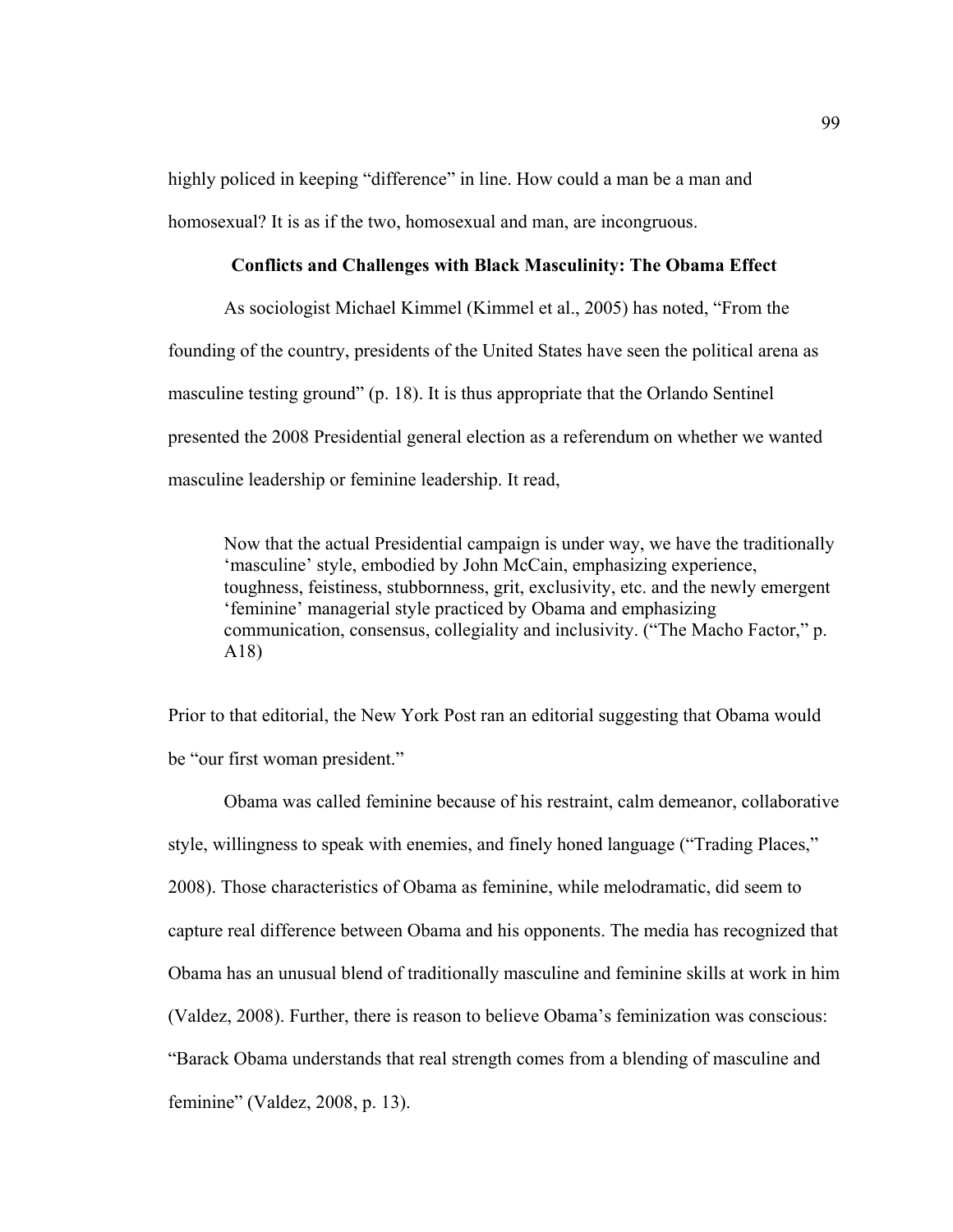The 2008 election gave us a chance to observe the processes of the social construction of the meanings of black masculinity and of femininity in action. Since the Presidency is a bully pulpit that influences how people think about themselves and others, I expect that Obama's election will influence people's expectations for performances of race and gender. In addition, we see both the multiplicity and hierarchy of masculinities in the different constraints (and privileges) placed on Obama because he is a black male. McCain could be angry, but Obama could not. (Chapman, 2008). Obama had to soften his approach or be deemed an angry black man. During the campaign, Valdez (2008) said that Obama was being called on to prove he was man enough for Presidency, but "without coming off as an angry black man." That stereotype may be related to the image of black men as overly masculine since anger is an extreme form of aggressiveness expected of men. Ironically, Obama status as a minority male may have given him more leeway to feminize himself than McCain because of the assumption that black men are already overly masculine (Kimmel et al., 2005).

## **How Will Obama Presidency Influence Perceptions of Black Masculinity?**

 In *The Daily Beast* online newspaper, African-American writer Toure' asserts that black men have believed that America closes her opportunities to them, but that Obama's election will make black men rethink their definitions of black masculinity: "This is a county in which a black man can become president and being a black man no longer needs to be about being angry with the country." ("Obama as President," 2008).

 Last Father's Day, President Obama told African-American men that too many of them have "abandoned their responsibilities, acting like boys instead of men" and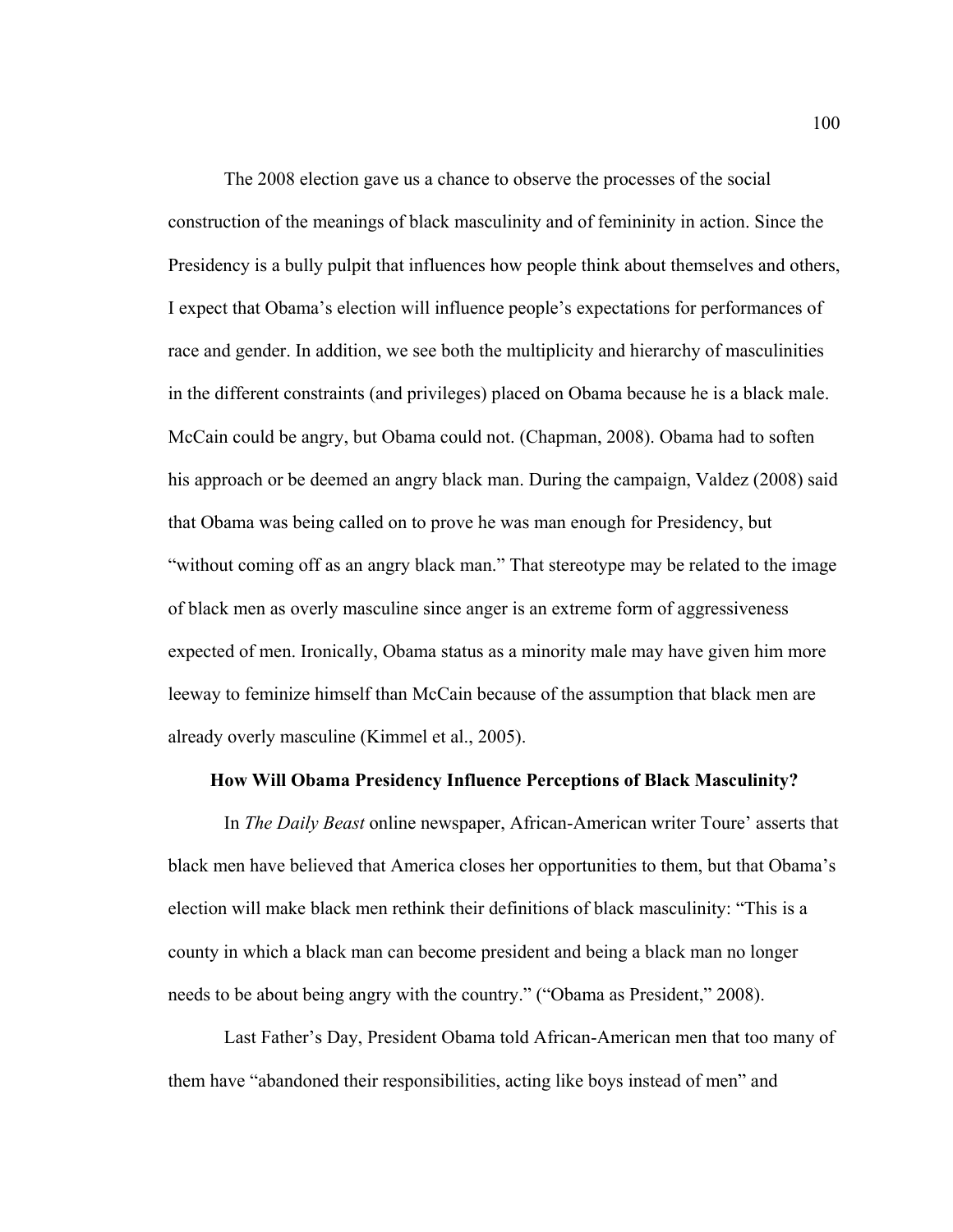weakening the foundations of the black community. In an interview with MTV just before the election he told young black guys to show some respect: "Brothers should pull up their pants. You are walking by your mother, your grandmother, your underwear is showing. What's wrong with that? Come on."

 Jesse Lee Peterson, founder and president of Brotherhood Organization of a New Destiny, said remarks like this are true but don't get at the problem: "They should pull their pants up. They should be responsible, but they've got to stop hating" ("Obama as President," 2008).

 Peterson doesn't think that Obama's election alone will make black men let go of their anger, noting that black men already have examples of success—Clarence Thomas for instance, a Yale graduate and Supreme Court Justice who grew up in poverty and without a father—but they have rejected them. "Real masculinity cannot come from another person," he said. "You can't get it by looking at some other person just because they are the president" (Peterson, as cited in "Obama as President," 2008).

 I think black male identity and masculinity as already been reconstructed by Obama's success since it is now possible to imagine a black man as president. In addition to that opening up of images of black men, there may also be a shutting down of images. After Obama, many people's dominant image of black men will be of calmness rather than anger. Those images will help to construct the future meanings of black masculinity. More importantly, I believe Obama's 'feminine' leadership style of inclusiveness, i.e. pro-homosexuality and women rights on his stance on pro-abortion, will challenge the broader community perceptions in general and the black community perception in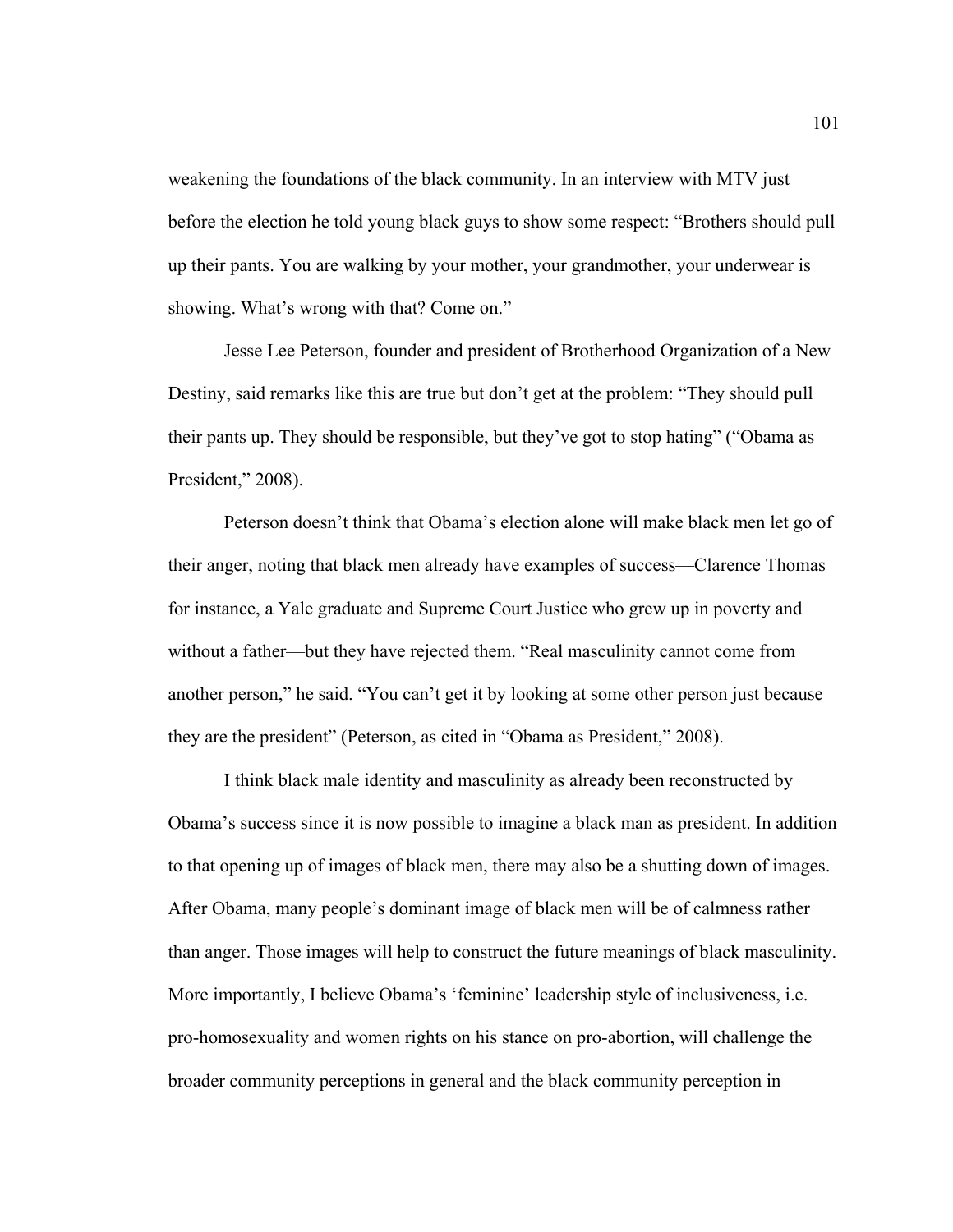specific. For black men, therefore, Obama stands as a redemptive figure for our attributed identities.

# **Conclusion**

Black experiences regarding masculinity challenge more than they confirm some of the earlier mentioned constructs. Perhaps what is most revealing is the manner in which gay black men redefine the concept of masculinity to incorporate their sexuality. Another point to reflect upon is that change in ideas about masculinity comes from not only rejection of the standard" or hegemonic attributes of masculinity but also perhaps the lack of acceptance by individuals such as black gay men who exist on the margins and therefore redefine the "standard" for themselves.

What becomes clear is that the triangular socialization process that Franklin lays out, and that I have experienced by virtue of being a gay black man, is subsequently marginalized on each of these same levels. The fact that black gay men's masculinity is undermined by stereotypes is marginalization on a more structural level which Franklin refers to as "mainstream." Franklin suggests that the black male peer group serves as a vehicle to transmit, validate and confirm ideas about masculinity. This socialization and subsequent marginalization contributes to the complex and conflictive existence of black gay men. As noted by Franklin earlier, masculinities are constructed, but for black men specifically they are constructed under oppression. Just as Franklin suggests racism and hegemony oppress black males, so too are some black gay men oppressed by other blacks in terms of their masculinity through forms of internal policing and secondary marginalization.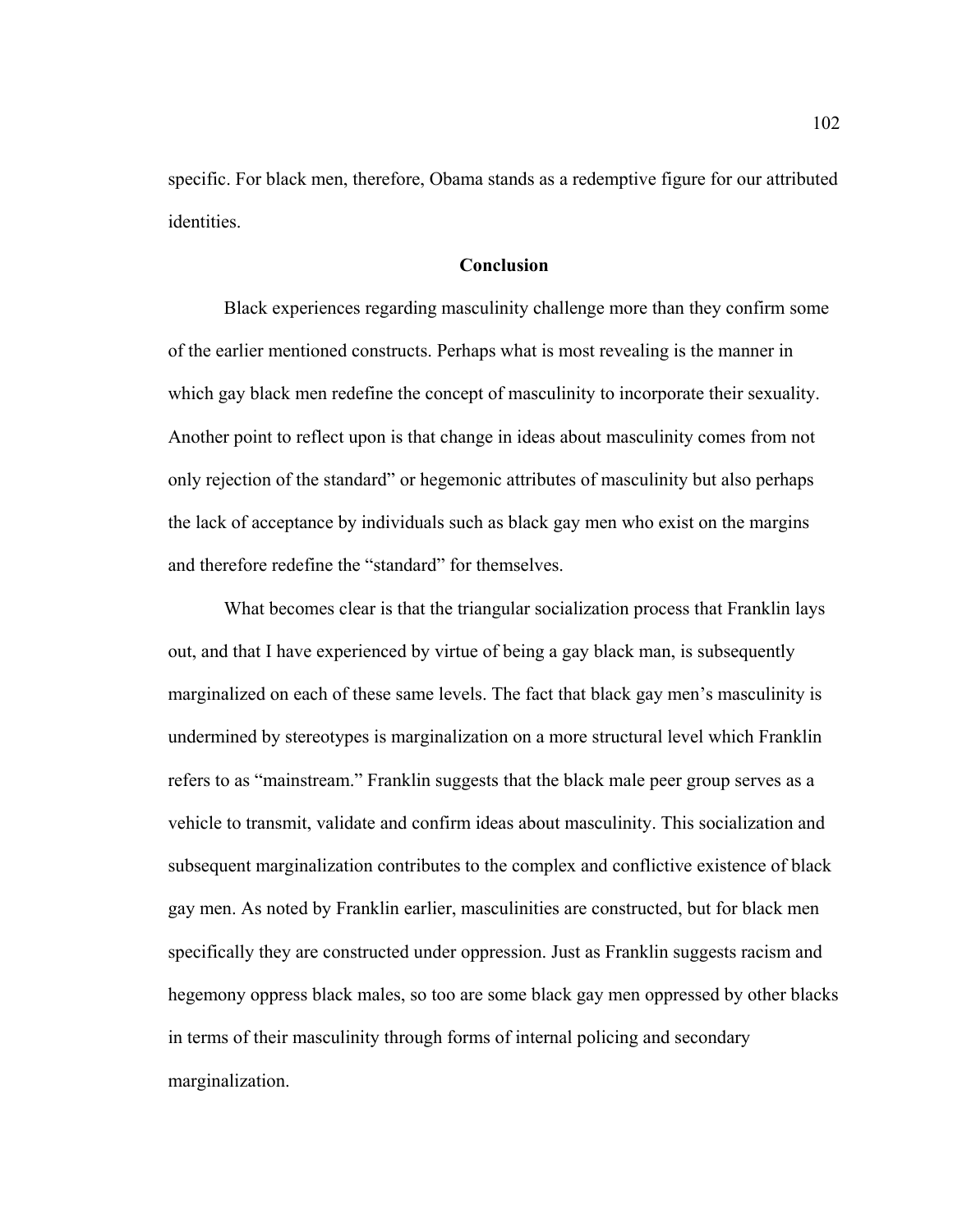Black gay men attempt to make meaning for themselves by reconciling what they have learned with what they know to be an equally important part of their lived experience, their gayness. The black gay men who outwardly reject this process risk being further alienated by others. This creates some level of turmoil and consternation for some black gay men. There is a seemingly intrinsic need to be accepted, particularly by one's own.

Lastly, Obama's success could remove some of the stigma from femininity. Men, who are clearly privileged as a group, sometimes feel dis-empowered as individuals (Kimmel et al., 2005). This creates tension in masculinity whereby masculinity is both something people expect you to demonstrate and something people might want to escape. This may be the genius of Obama's feminization: it allows us to have it both ways on masculinity. While Obama is hardly effeminate, he seems usually non-anxious about his masculinity. As Ms. Magazine recently put it on their cover, perhaps Obama is "what a feminist looks like" (2009, January). He certainly seems to be a man who is comfortable with the fact that he has a feminine side. As a result, the potential is there for Obama's example to allow all men greater movement along the gender continuum.

In the next chapter I will further the discussion of the social construction of black masculinity as it relates to sexuality, the black body and the black church. I will explore how the black church ignores conversations about the black body and sexuality. Moreover, I will explain how the black church embraces stereotypical constructions of masculinity and black self-expression to regulate and control the masculinity and sexual practices of gay men and thereby discourage all same-sex sexuality.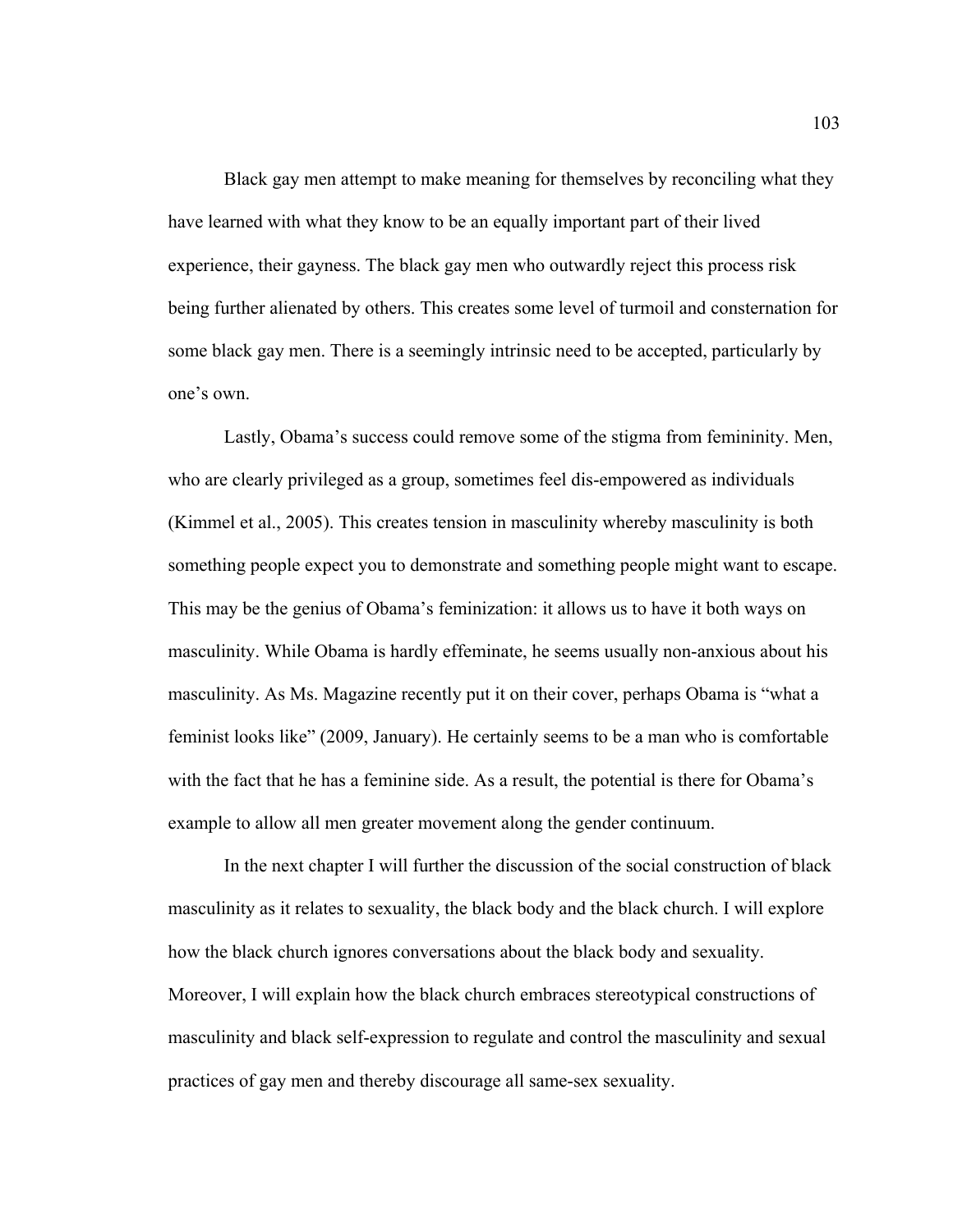# **CHAPTER IV**

## **THE BLACK CHURCH, SEXUALITY AND THE BLACK BODY**

The internalization of dark skin as ugly and in need of lightening; coarse hair as bad and in need of straightening; writhing Black bodies as nasty and in need of saving; sexual attitudes as dirty and in need of purifying; Black sexual longings as uncontrollable evil and in need of taming; and sex talk as inappropriate and in need of silencing; have made it difficult for Black people to love their bodies. Members of the Black community find it difficult to embrace themselves as sexual beings. The understanding of their own physical selves and sexual expression is often viewed as nasty (Wirth, 2002). In this chapter, as a middle class gay African American Christian, I challenge the present assumptions that Black love is uniquely heterosexual and that heterosexuals are the only ones with the capacity to love their bodies. I explore the theological perspectives that shape the present "homosexuality as immoral" view, contributing to Black Christians' mode of resistance to a different Christian understanding. I also offer a position located in the Black erotic, that loving sexual desire, in whatever form, enables the union of body and spirit, and becomes a religious undertaking, a Christian act, that allows one to feel the joy, life, wholeness, and liberation that come from God. I challenge leaders of the Black church not only to teach Black heterosexual Christian to love their bodies as they share with each other but to provide the care and empathy for Black gay Christians that will ultimately lead them to love their bodies and those with whom they share their bodies. In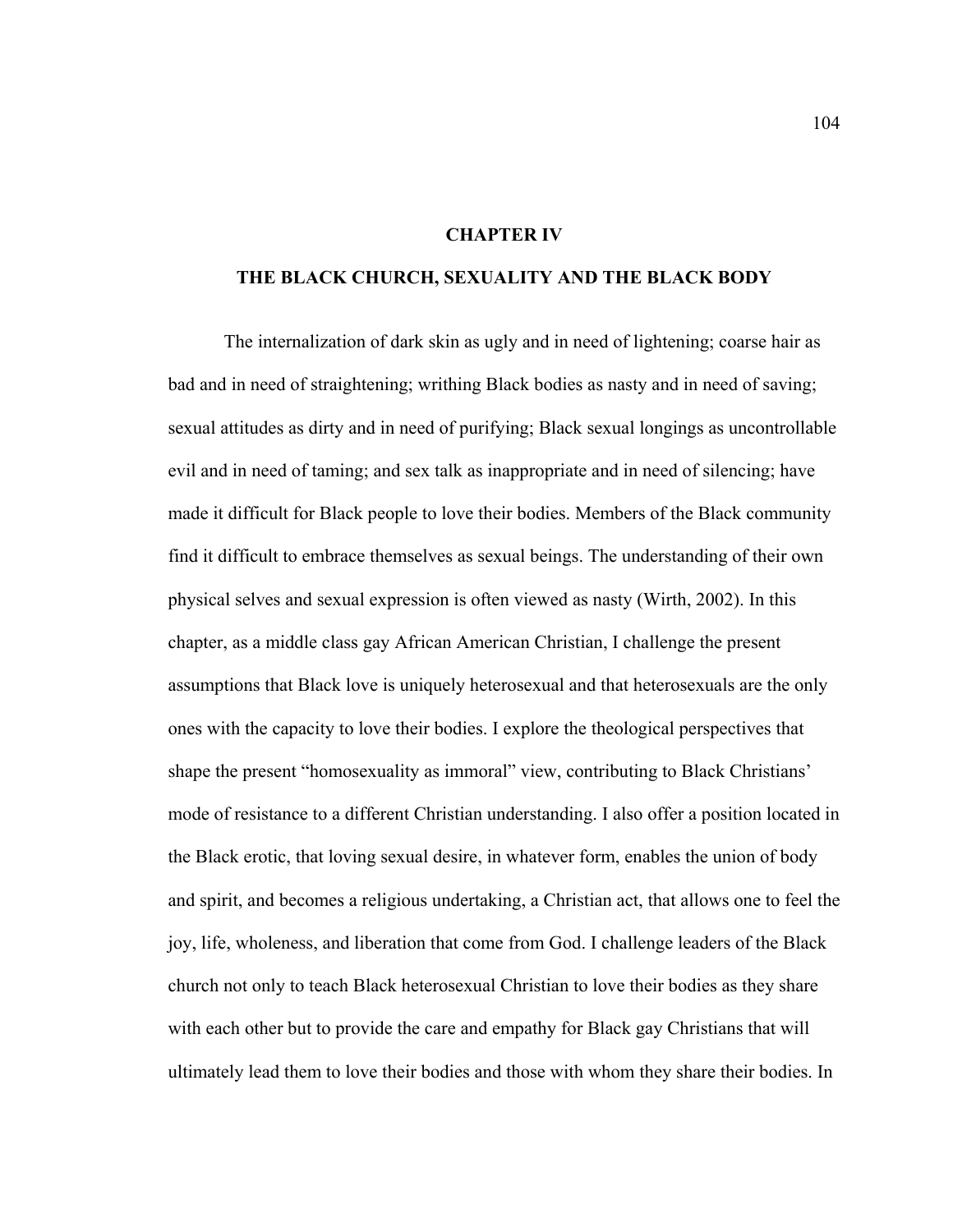such a community, heterosexuals will experience spiritual transformation on homosexuality and gays will find health from a loving community.

When Black film director Spike Lee popularized a common Black cultural understanding of sex as "doing the nasty," few African Americans may have grasped the negative implications of shame and filth that come with such a reference, even when the reference is made in a humorous manner. Negative associations about Black sexuality are familiar to both Anglo and African Americans. Since the Atlantic slave trade and the post-Enlightenment's racial classification of humans, Europeans have identified the sexuality of African peoples as debased, immoral, perverse, and generally grotesque. (Griffin, 2006) European Americans wielded their power to brand Black sexuality as everything having to do with badness: African peoples were understood to be oversexed, to have animalistic large genitals and to be characterized by predatory sexual behavior. For the past century, in the post slavery Americas and postcolonial Africa, African and African American scholars, like W. E. B. Dubois, along with political and religious leaders like E. Franklin Frazier and Dwight Hopkins have been engaged in a perpetual reaction to this past by adopting dualistic notions of sexuality and promoting conservative sexual mores in order to gain respectability from the mainstream white ruling class. (Wirth, 2002) On Black college campuses and in Black elite social clubs, Victorian sexual mores reigned supreme. Such reactions left African Americans with unresolved perspectives related to sexual thought and practice (Wirth, 2002).

 While most African Americans could hardly be considered sexually repressed to the degree of that the educated Black bourgeoisie class has been. Historical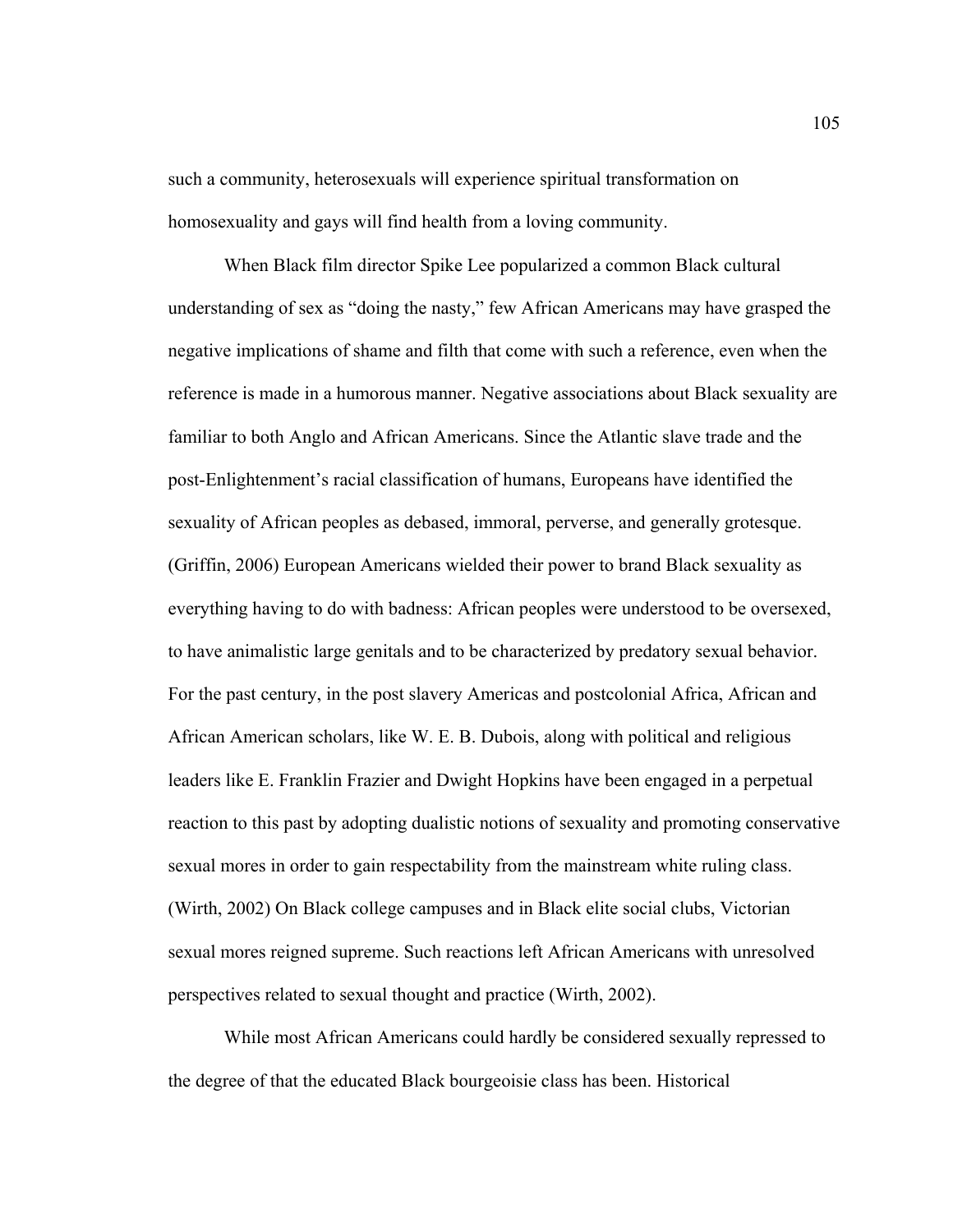circumstances that demonized Black sexuality are largely responsible for African Americans' current prudishness or public silence about sexuality (Griffin, 2006). Although African Americans engage their sexual desires with the same sense of wonderment, intensity, and angst as the rest of humanity, they also experience some particular struggles around sexuality directly related to their difficult past. Being considered the "despised sexual other," which often caused black people hardship and loss of life, Black people learned all too well to remain publicly silent about sex (Battle, 2006). The outrage that most Black people felt toward Anita Hill and their refusal to show outrage after President Bill Clinton fired Black U. S. Surgeon General Jocelyn Elders (for her statement, in response to a citizen's question, that masturbation was a healthy sexual expression) stemmed from Hill's and Elder's uncovering of a painful history that appeared to validate white's assertions about Black sexual obsessions and proclivities.

 Like heterosexuals who highlight and exaggerate the sexual misdeeds of the despised gay while ignoring heterosexual transgressions (often more common and gruesome), whites historically projected onto all Blacks the notion of being highly sexed and Black men as preying on and being sexually obsessed with white women (Hernton, 1966). This common reality reminds us that those in power have the privilege of using sex to demonize and punish the despised group while the powerful escapes ridicule and repercussion.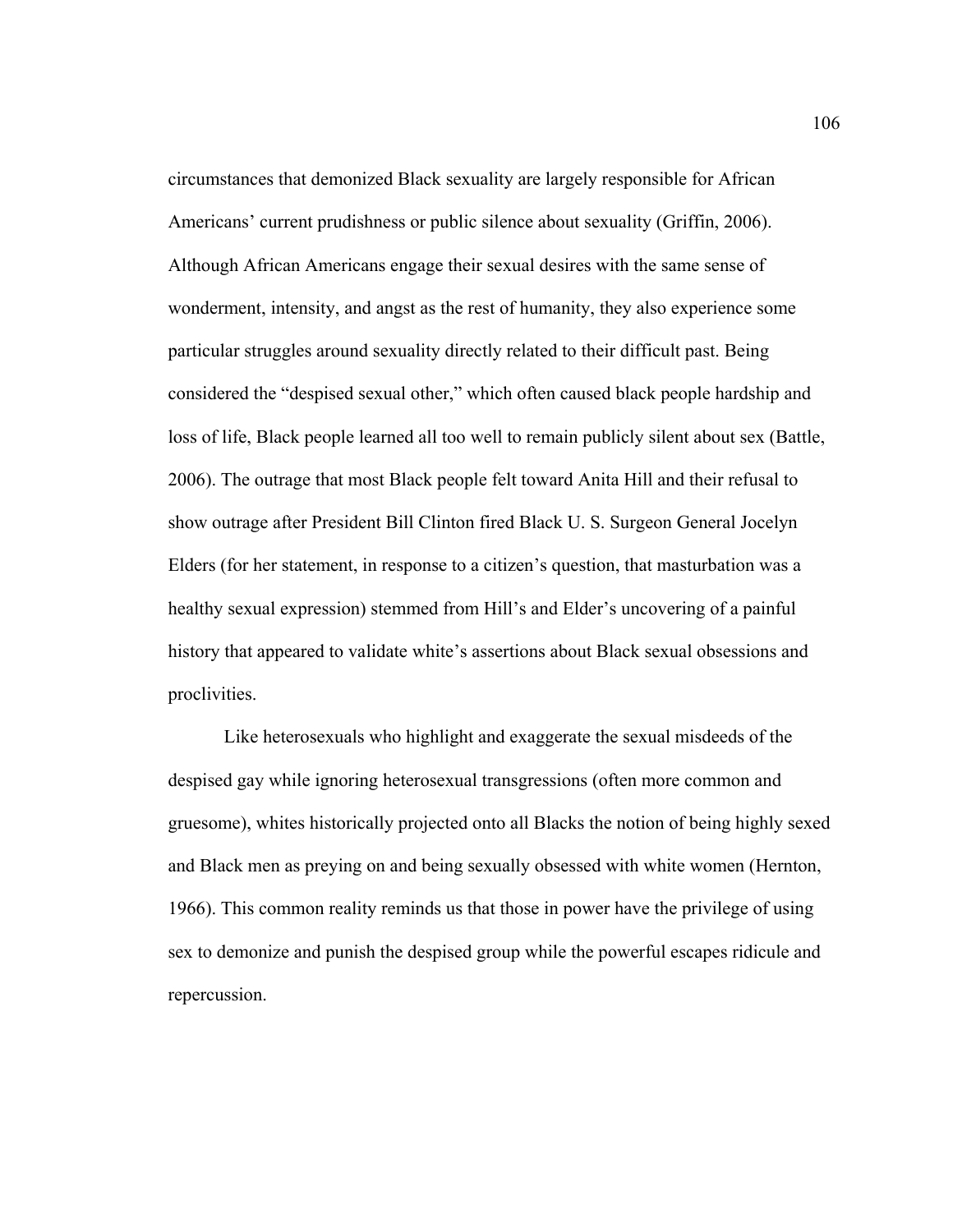# **African American and Sexual Perversions**

 Since history largely determines the present, it is understandable that African Americans, in an effort to overcome sexual demonization, would be especially disturbed about and averse to any association with contemporary understandings of sexual perversion, including homosexuality. The power of sex to control, to silence, to instill discomfort, emerges in all too familiar, yet unfortunate ways, especially for Black lesbians and gay men. It is unfortunate because a negative understanding of homosexuality cause Black people to internalize another negative understanding about themselves, about their sexual longings, their lovemaking and their capacity to appreciate sexual intimacy and orgasm. Thus, heterosexual supremacy, like white supremacy, male supremacy and so forth, further imposes bondage upon Black people, a spiritual estrangement that prevents them from loving their Black bodies.

#### **Homosexual Expression**

 Understanding and appreciating homosexuality as a legitimate sexual expression continues to be a challenge for many people, especially Africans Americans. Even amid the significant number of gays, lesbians, and bisexuals in Black families and communities, the ever-growing number of openly gay and lesbian African Americans, like Black icon, Angela Davis; and the awareness of prominent and revered Black gay and lesbian Christians from the past such as George Washington Carver, James Cleveland, Barbara Jordan, Blacks continue to view homosexuality as negative, white aberration, and often dismissing its relevance to Black people (Sears, 1991).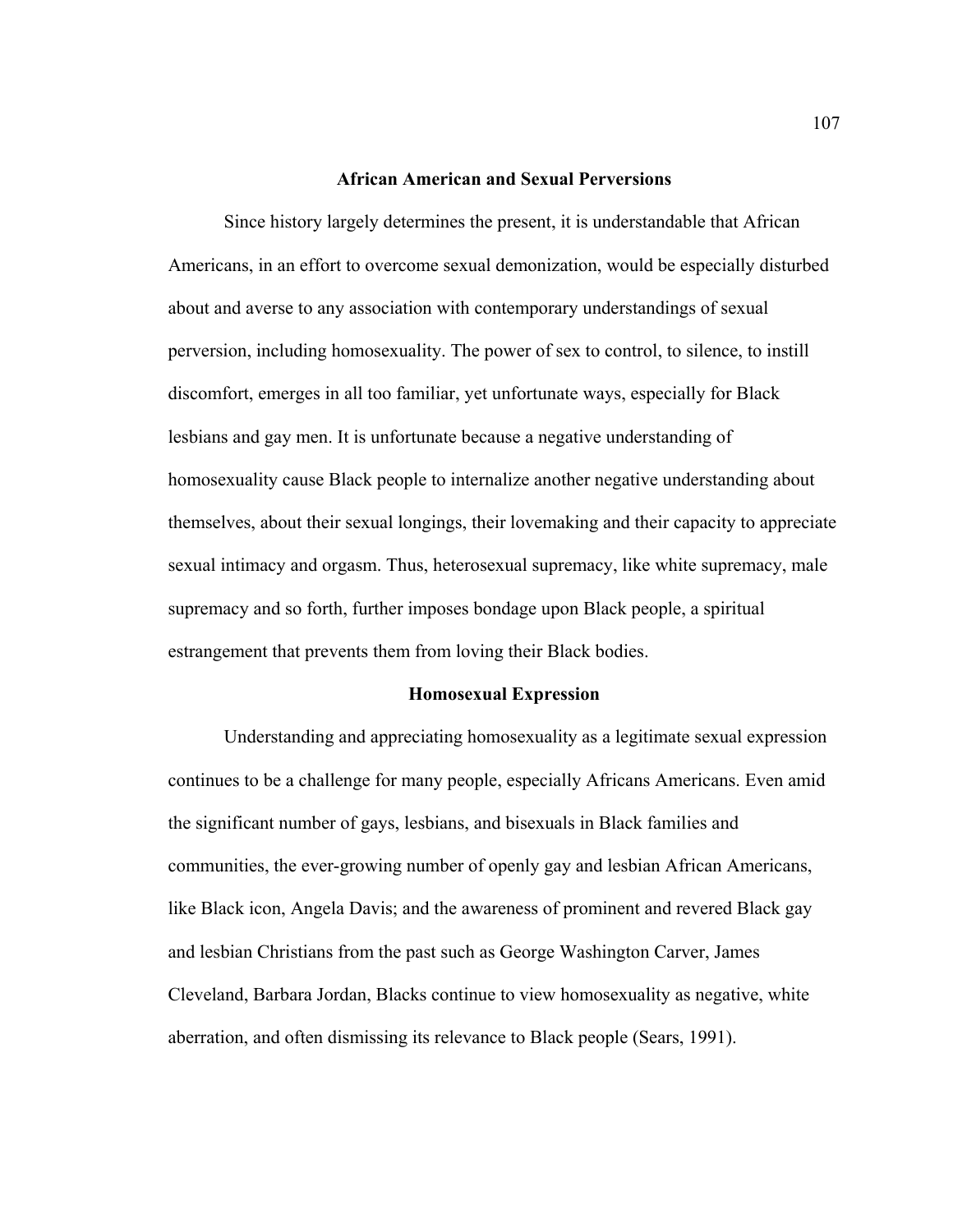It is difficult to determine exactly when Africans and African Americans integrated negative views about homosexual expression into their theology and espoused anti-homosexual pronouncements in Black religion and social communities. One of the first recorded accounts of a Black minister leading an organized protest against homosexuality and Black gays can be traced to the early twentieth century. In 1929, during the Harlem Renaissance a time which gave birth to a number of gay African American artists, including Richard Bruce Nugent, Claude McKay, Countee Cullen, Alain Locke, and Wallace Thurmond, the African American pastor, Adam Clayton Powell Sr., of the famous Abyssinian Baptist Church in Harlem, New York "initiated a vigorous crusade against homosexuality" (Wirth, 2002). Powell's "crusade' reflects a rather common response made by African American ministers regarding homosexuality and gay people.

 As Black gays gain more visibility in the latter twentieth century and early twenty-first century, African American ministers continue to play an active role in condemning the love relationships of Black gays in their sermons, conversations, and political activism. African American ministers were some of the first voices to decry AIDS as "God's punishment to homosexuals" and actively participated in supporting discrimination against Black gay citizens at the federal, state and local levels (Boykin, 1996).

 While generally Black Church leaders and their denominational positions are not monolithic, on the issue of homosexuality, there is little variance. All of the Black denominations define homosexuality as sin to include the seven national black church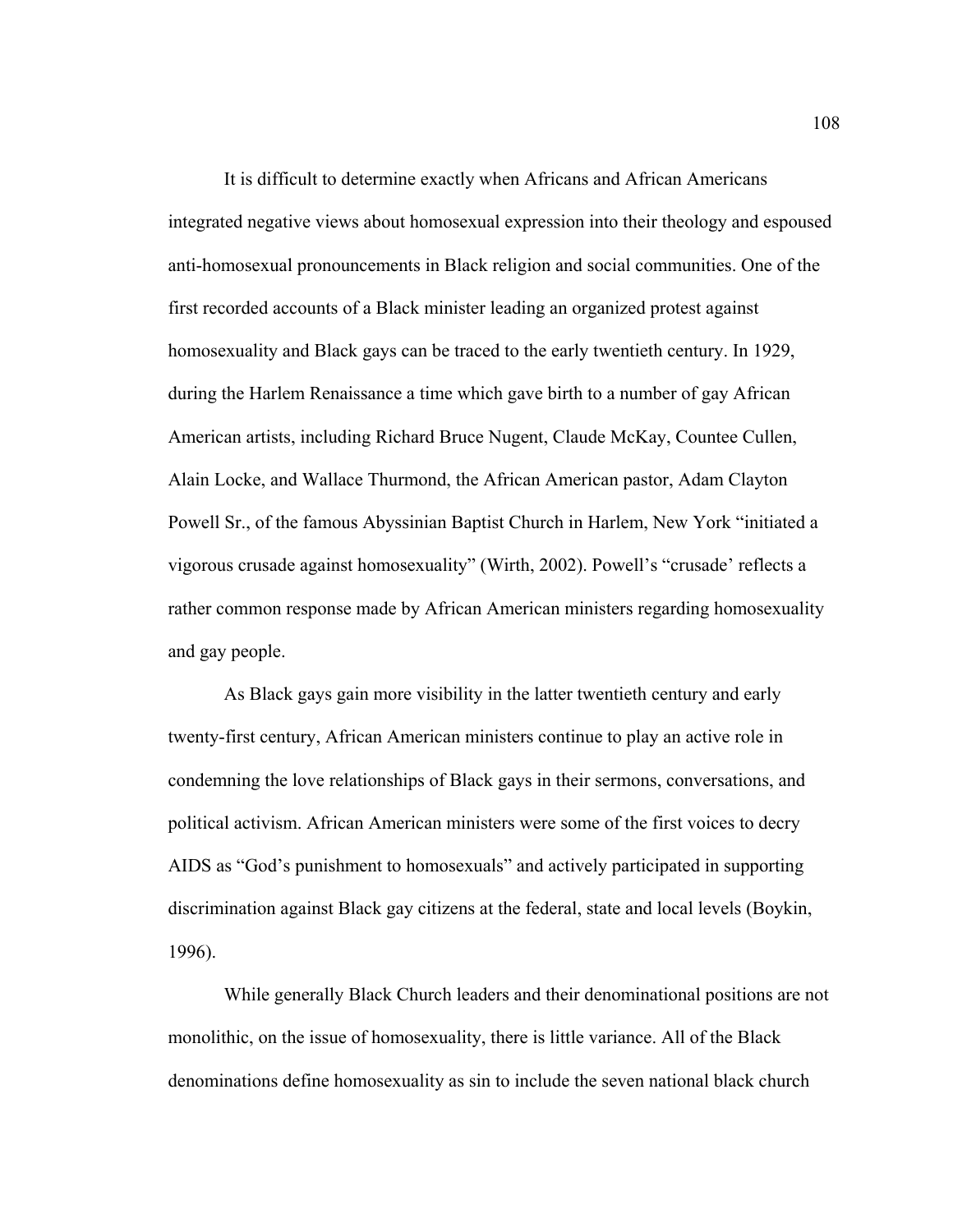organizations I interrogate. For most Black Christians, viewing homosexuality as anything other than immoral, sinful, and a sexual expression contrary to God's will, would be considered eternal damnation. Many fear that believing homosexuality not to be a sin strays away from God's intention for humankind and that they will suffer God's punishment for their change of belief and practice. My experiences have been that most Black Christians believe that the Bible commands them to respond in such a manner, even when they fail to adhere to other passages alongside the few opposing homosexuality activity. This Christian position that identifies gay Black people as sinful because of their sexual difference and consequently deserving of the discrimination and oppression imposed on them by a heterosexual majority flies in the face of the claim that defines the Black church and more generally Black people, according to Black theologian Dwight Hopkins, as in the "spirit of liberation" (Hopkins, 1999). What causes many Black Christians to hold such an unbending and negative response to homosexual expression and ultimately to Black gay people? The answer lies in history. The apostle Paul is often blamed for the gender and sexual restrictions practiced in some form or another in every Christian denomination. While it is true that Paul's invoking a host of teachings about "sexual sin" contributes to the present difficulty in seeing other moral sexual responses, Paul's ambivalence is also present in scripture; he asserts that in Christ there is no male or female as he calls for women's subordination in church and family structures, for example. Whatever ambivalence can be attributed to Paul, "the Church Fathers in the first five centuries . . . were far less ambivalent about the sexual body . . . By and large, they were simply negative" (Nelson, 1978, pp. 82-83).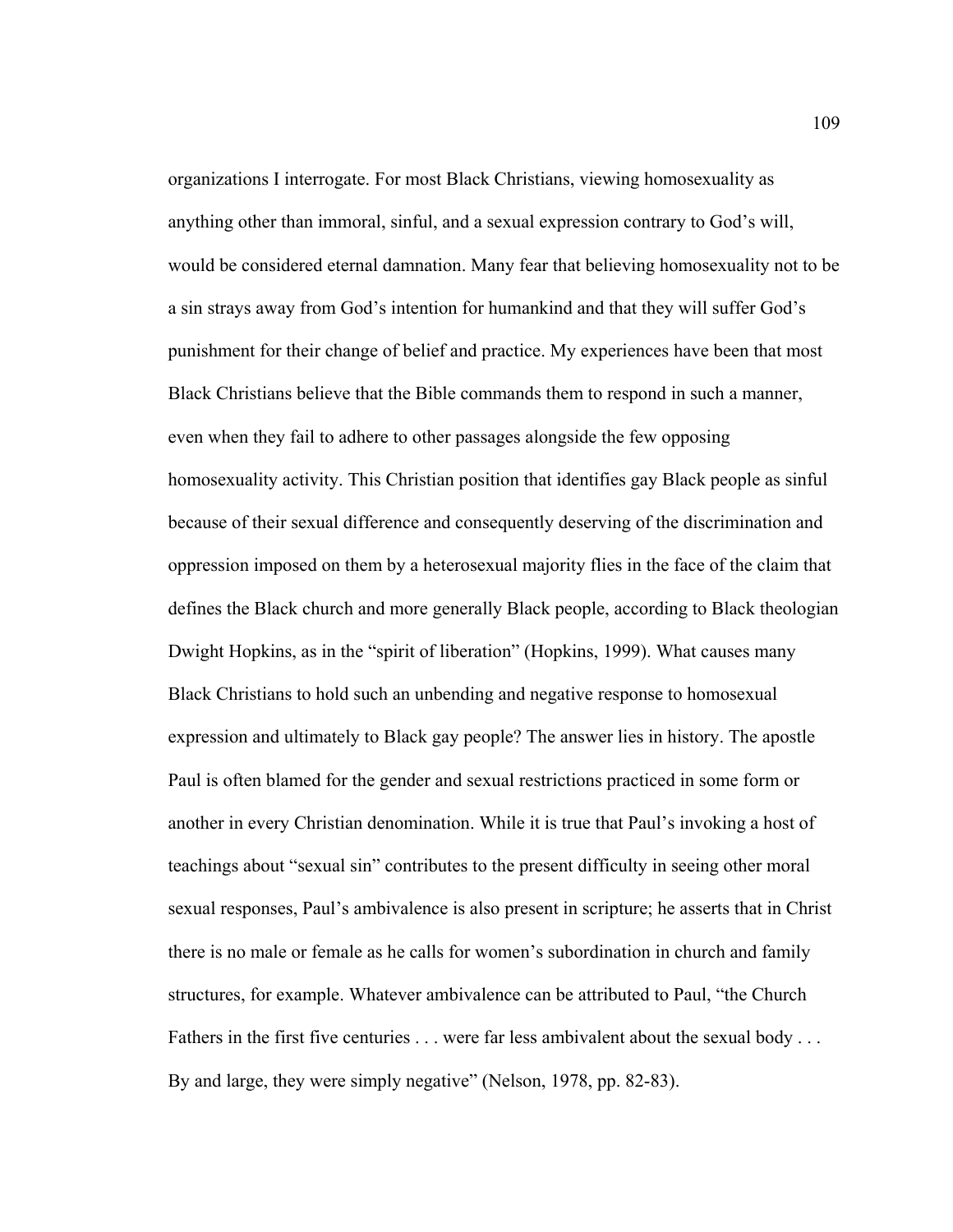The stricter sexual positions of Paul and the mind-body dualisms of the Gnostics became standard within Christian teachings. In her important work, *Body, Sex, and Pleasure,* Christian Gudorf (1994) identifies why so many Christian approach sex and the body with an enormous amount of discomfort.

St. Augustine is often used to exemplify an understanding of sexual pleasure that was predominant in the early church. He saw sexual pleasure as dangerous because it is virtually irresistible. St. Jerome agreed, and one of his strongest arguments for virginity was that only those who have never experienced sexual pleasure can be freed of its dangerous tentacles. Pleasure which is irresistible causes loss of control over our activity, makes us irresponsible and, therefore, causes us to neglect our moral duties. Aquinas . . . maintained that sexual pleasure is something that humans have in common with animals. It is part of our lower animal nature, and not part of the higher rational nature which links us to the Almighty and which is characteristically good . . . [sex] is not a truly human good. (pp. 82-83)

 Likewise, the enormous amount of disdain that church leaders expressed over the course of history regarding homosexuality, significantly contributes to the ongoing unease and outright disdain of many heterosexual Christians today. Augustine states that homosexual practices are transgressions of the command to love God and one's neighbors and declares that those shameful acts against nature, such as were committed in Sodom ought to be detested and punished, for example (Bailey, 1955). While Aquinas did not celebrate sex between men and women, he, nonetheless argues, "it is not evil, for it is part of our God-given nature" (Gudorf, 1994); he does not feel the same way about homosexual expression. In Aquinas' opinion, homosexuality is not only evil, but it is the "unnatural vice," the "gravest of all" vices, the worst abomination that a human can commit with another human being (Aquinas, translated by the fathers of the Dominican,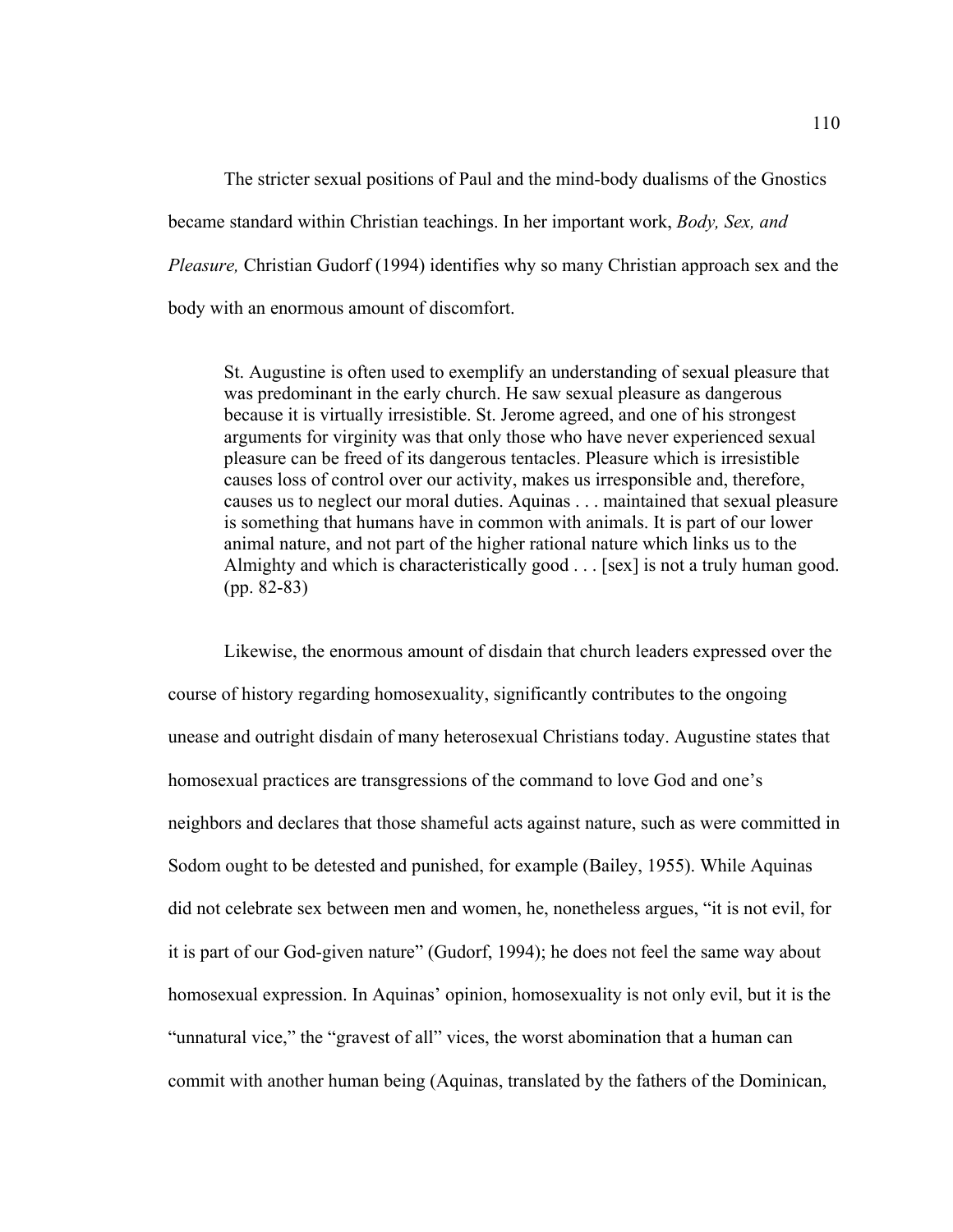1932). In Europe and the Americas, Catholic and later Protestant missionaries and ministers followed suit, preaching sex negative views as they converted Africans into the Christian body. Puritans were no less committed to a theology of sexual sin than the church fathers, and they identified homosexuality as "wicked," "disgusting," "vile," and "horrible" (Katz, 1983). Whatever their earlier beliefs might have been, Africans exposed to missionary teaching learned that homosexuality was to be feared. They discovered that European Americans would enact the ultimate punishment of death for homosexual practice. As early as 1646, an African American, Jan Creoli, "was sentenced to be 'choked to death and then burned to ashes' for a second sodomy offense" (Katz, 1983, p. 61). Although African American Christians usually rejected the white racist uses of the Bible, which commanded them to be obedient slaves, there is no evidence, especially regarding sexual theology about the body, that these Christians rejected other white Christian teachings (Douglas, 1999). Thus, African American Christians generally take on sexually restrictive and negative position, in large part due to sex negative teachings from the Catholic and Protestant missionaries and ministers who converted them during slavery.

## **Christian Denominational Issues**

Throughout history, Christians differed on a number of issues while maintaining their claim of being Christian. Christians, for example, supported and opposed slavery using the same Bible. By the same token, being Christian, white, Black, or other, does not necessitate opposition to homoeroticism. To be sure, the dominant Christian position, from its origins, has identified sex generally as negative, dangerous, and sinful, but there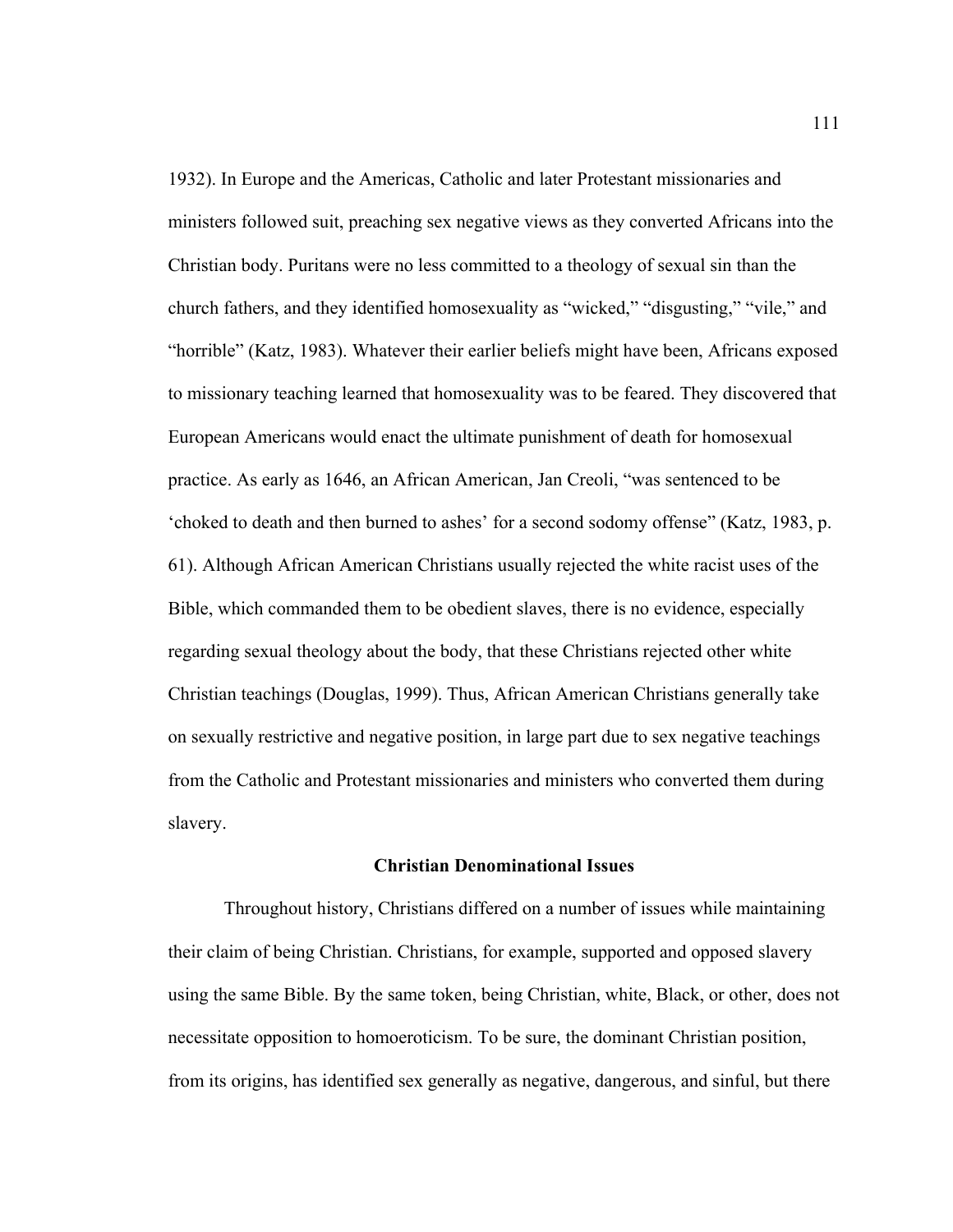have also been Christian sects resisting these restrictive and oppressive responses to sexuality (Douglas, 1999).

 During the nineteenth century, Christian groups like the Quakers and the Oneida community both stressed female and male equality with the later opposing the dominant Christian repressive sexual attitudes and practices. Even in nineteenth Mormonism, "in almost every instance Mormon leaders who served . . . were more tolerant of homoerotic behaviors than they were of every other non-marital sexual activity" (Quinn, 1996, p. 265). The increased anti-homosexual sentiments of today's Mormon leaders, like those of African American church leaders and Black college administrators (demonstrated in their resistance to address homosexuality in progressive ways, if at all), perhaps is related to the long held desire to be viewed as morally fit by the dominant religious culture. Following slavery, many of the African American leaders received their own education about the body from "Puritan" New England missionaries (founders of the first Black colleges); later Black educators instilled in young Black minds negative messages about the sexual expression of Black bodies stressing that "it was only 'common' Negroes who engaged in premarital and unconventional sex relations . . ." (Frazier, 1957, p. 71). As famed Black sociologist E. Franklin Frazier notes in *Black Bourgeoisie,* Black educators on Black college campuses put forth this image of the "chaste" Black body as "proof of respectability in the eyes of the white man, who had constantly argued that the Negro's 'savage instincts' prevented him from conforming to puritanical standards of sex behavior" (Frazier, 1957, p. 71).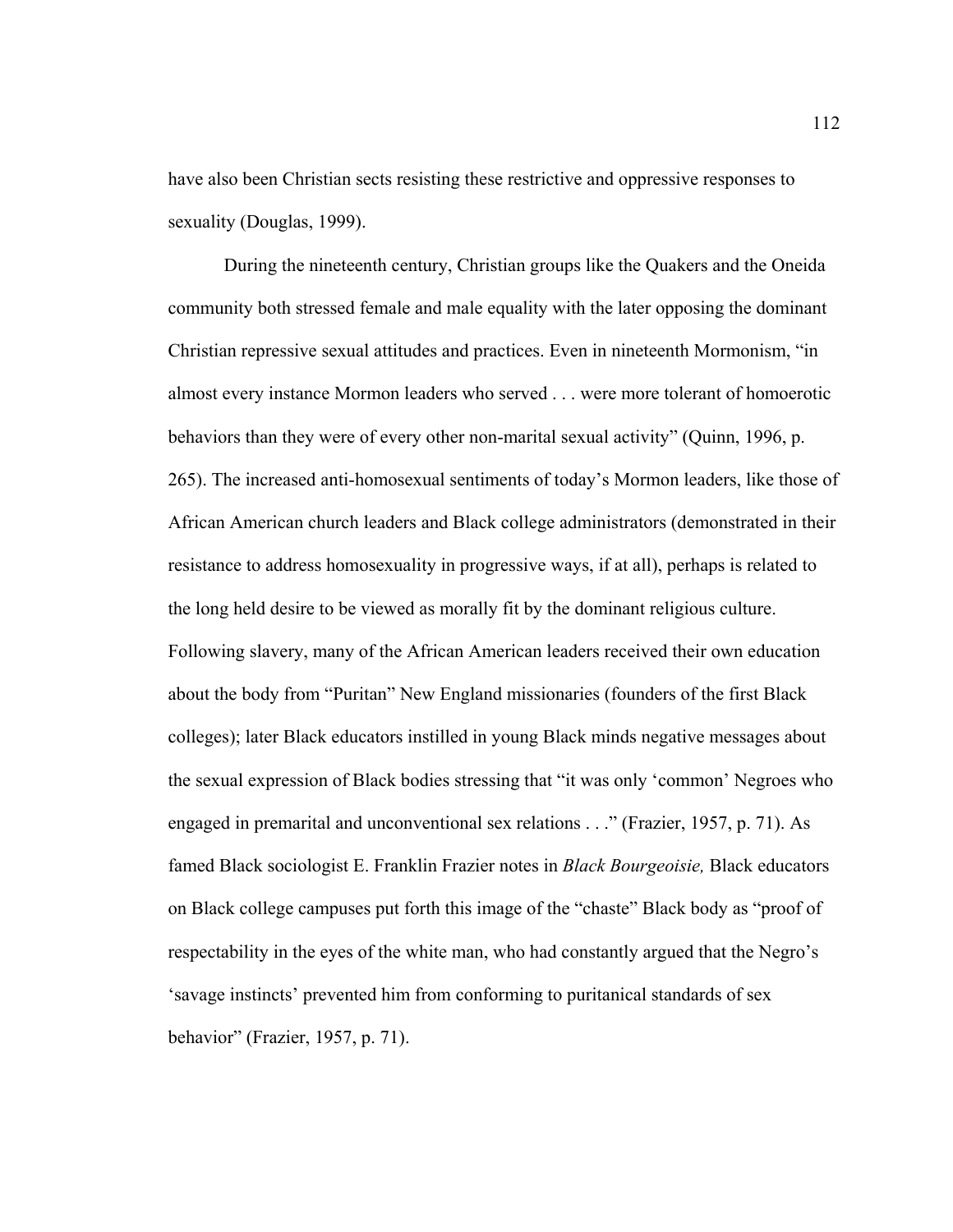Black feminist Paula Giddings correctly asserts that The Clarence Thomas/Anita Hill hearing was a reminder of African Americans that there is a price to be paid for being perceived by society as sexually deviant, perverse, and wanton. Thomas cleverly imposed the word "lynching," helping everyone in the nation make the connection with a shameful racist history of sexually demonizing Blacks that "got black men lynched and black women raped" (Douglas, 1999, p. 48). Many African Americans watched the Thomas/Hill hearing with Emmett Till's story seared in their memory, knowing that any sexual misstep, regardless of how small, could rain down sexual shame and even death to Black people (Douglas, 1999).

 The internalizing of these experiences have had a major negative effect on Black people and can be seen in the ongoing devaluing of Black bodies as Black people impose violence and death upon Black women and men every day. Womanist theologian Kelly Brown Douglas (1999) argues in her groundbreaking work, *Sexuality and the Black Church,* that this internalized negativity related to Black bodies can still be observed in behavior expressed by Black church members such as the women covering their legs when sitting in the pew. While the Till case raised perhaps the greatest offense to white society (white heterosexual men), a Black man with a white woman, this cultural hostility toward Black men with white women is quite similar to its hostility toward love between two men or two women. In *Queering the Color Line,* Siobhan Somerville (2000) writes about the nineteenth-century race and sex categories that pathologized Blackness and homosexuality, "whereas previously two bodies, the mulatto and the invert, had been linked together in a visual economy, now two tabooed types of desire—interracial and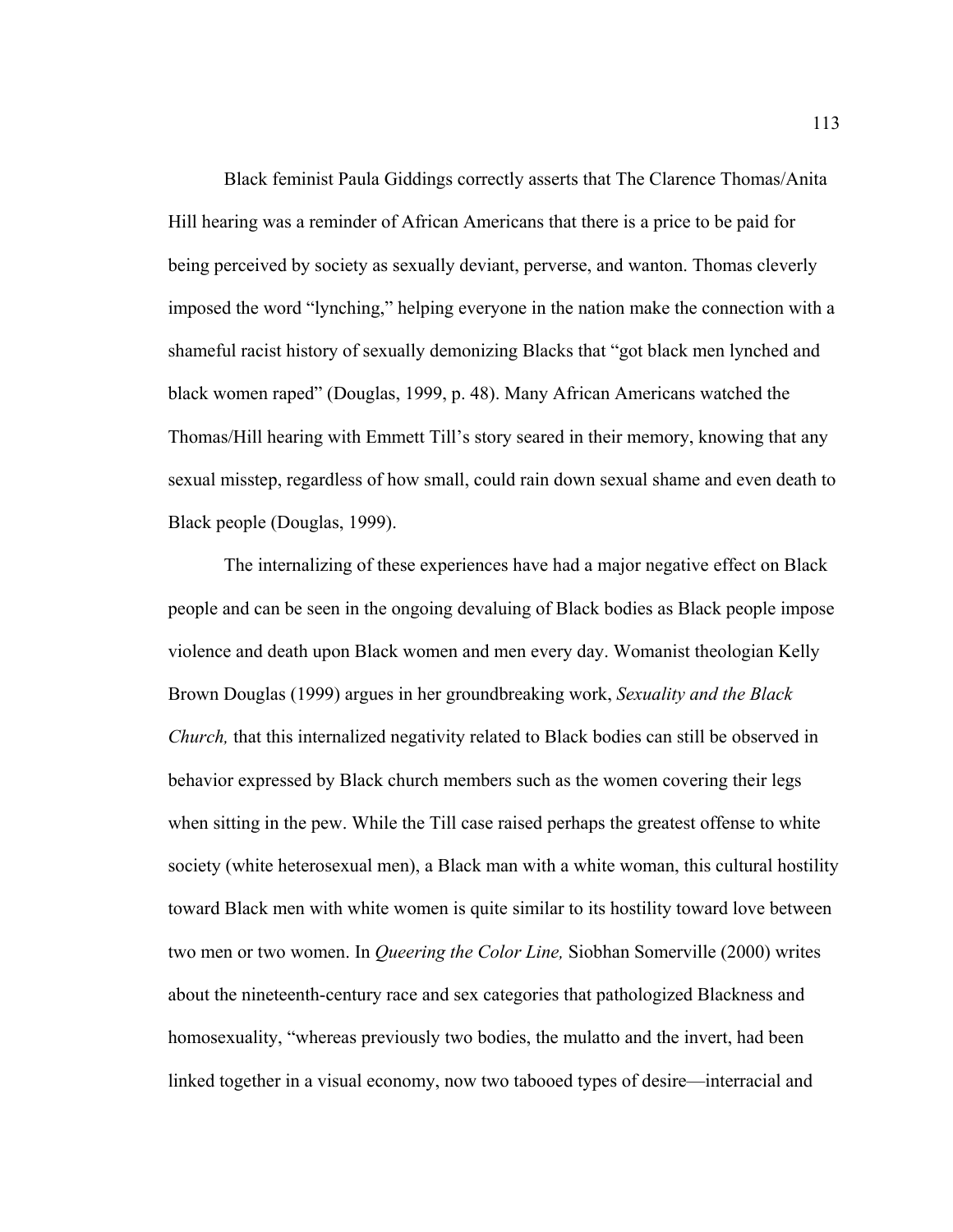homosexual—became linked in sexological and psychological discourse through the model of abnormal sexual object choice" (p. 34).

African Americans strongly oppose homosexuality and lesbian and gay equality within churches and often dismiss the relevance of homosexuality and gay issues within Black settings by identifying same-sex love making as having been imposed on them by Europeans (Boykin, 1996). This perspective prevents not only gays and bisexuals from expressing their erotic feelings toward the same sex but inhibits heterosexual men in particular from being close or affectionate with other males or simply saying that another man is nice looking.

 In their brilliant work, *Boy Wives and Female Husbands: Studies of African Homosexualities,* anthropologists Stephen Murray and Will Roscoe (1998) simply refute the latter claim by stating that "although contact between African and non-Africans has sometimes influenced both groups sexual patterns, there is no evidence that one group ever 'introduced' homosexuality to another" (p. 267). Considering the prevalence of homosexual practices or homosexualities throughout time and space in nature and the world (see Arlene Swidler's (1993) *Homosexuality and World Religions*), and since homosexuality is a part of human sexuality and nature, identified in various forms on all continents by anthropologists and sociologists, it is arguably a racist claim to state that Africans do not express themselves with same sex love or sexual activity like the rest of God's creation (Murray & Roscoe, 1998). Despite Zimbabwean leader Robert Mugawbe's and Temple University Africentric professor Molefi Asante's position that the present anti-homosexual attitude of many Africans and African Americans in keeping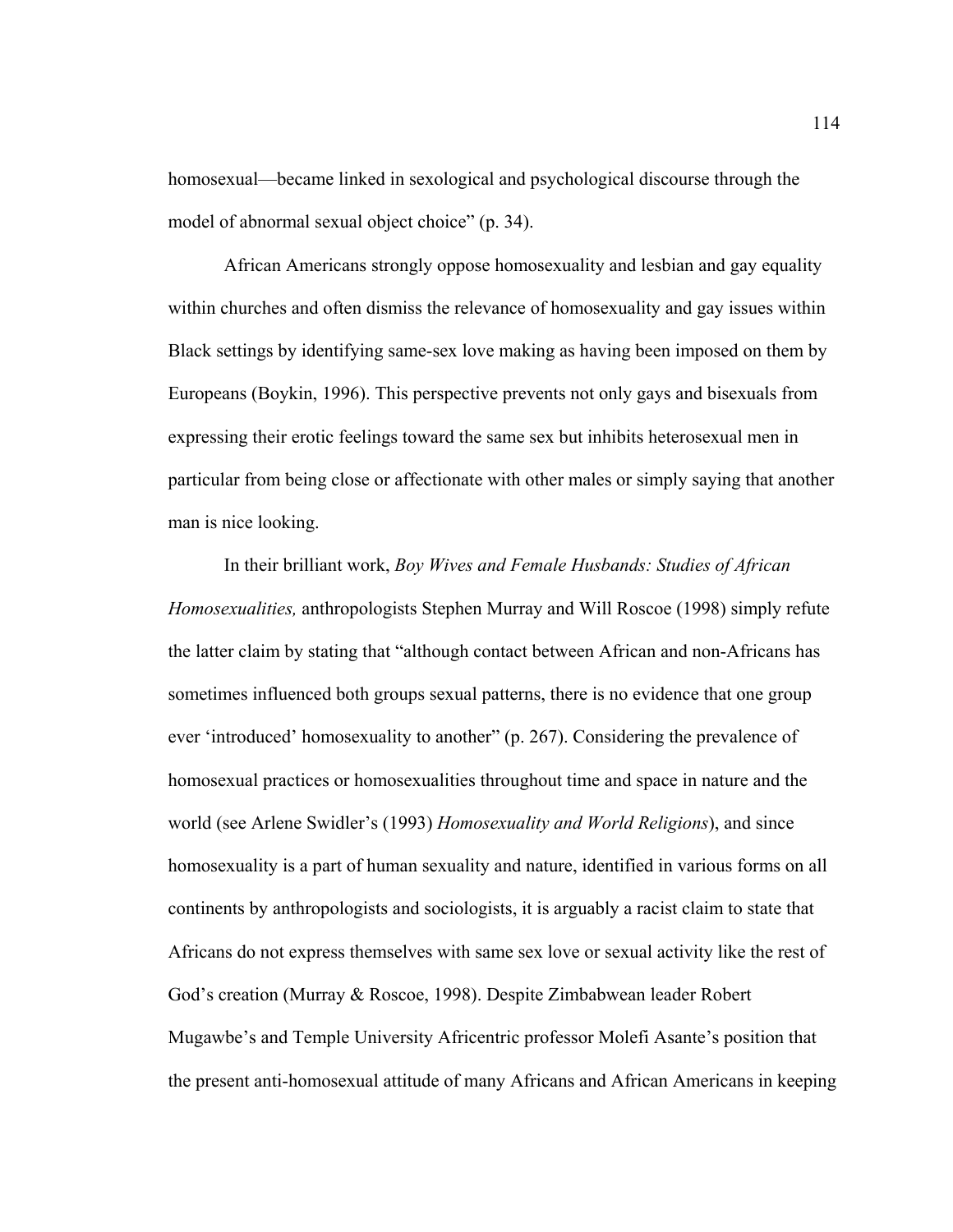with their African tradition, there is no record that Africans castigated and killed African homosexuals, like their European counterparts, prior to the slave trade. In spite of their denial that homosexuality is authentically Black, history supports the notion that Africans, like other cultures throughout the world, engaged in homosexual expression (Murray & Roscoe, 1998).

 The corresponding implication that homosexuality was widely accepted in Europe prior to the Atlantic slave trade is also inaccurate; most of Europe held rather negative views about homosexuality in any form. Ironically, Africans who, like some Native Americans, expressed themselves sexually with the same sex, frequently in transgendered homosexuality, actually experienced condemnation rather than a condoning or encouraging of their homosexual expression by European Christian missionaries (Williams, 1986). Early documents containing "African men's own testimony also shows that they generally expected and often feared the stern disapproval of whites and sought, for that reason, to keep their homosexual practices secret" (Murray & Roscoe, 1998).

 As African Americans become more informed about historical homosexualities in African cultures, one wonders why so many African Americans still resist the suggestion that there has been a homosexual presence in Africa. But in a world that continues to view Africans and African descendants as less developed, less moral and perhaps less human, and given the stigma of homosexuality as a sexual taboo, an immoral expression, the myth that homosexuality did not exist in Africa satisfies a Black cultural need for validation (Williams, 1986). Hence, the view that homosexuality is an outside aberration imposed on sacred African people. The lack of social power held by Blacks does not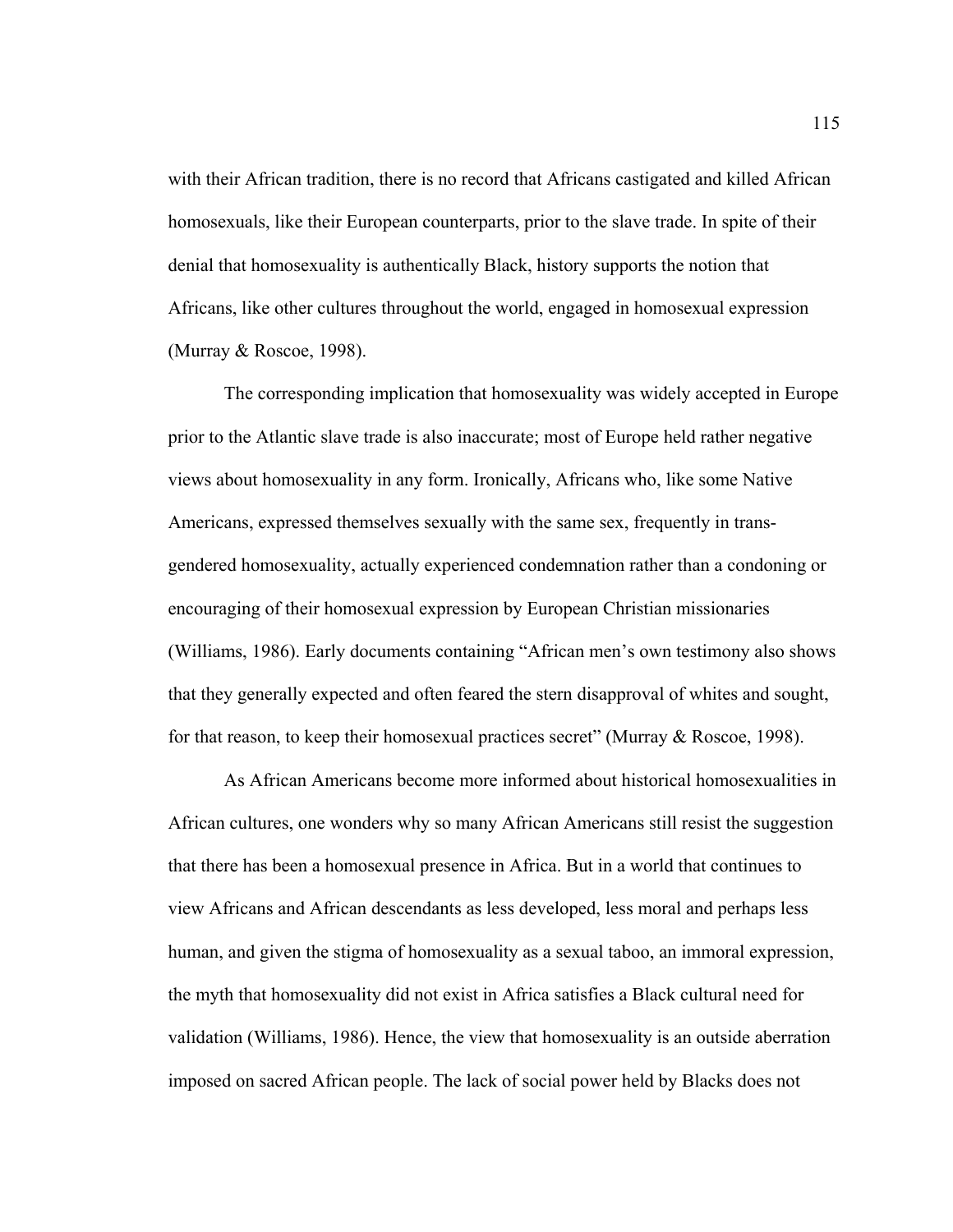prevent them from also demonizing white sexuality. Like whites who cast their own insatiable sexual desires and practices onto despised Blacks, this assertion, that homosexuality is a perverse sexual practice of Europeans imposed on Africans, is another example of the human tendency to attribute one's stigmatized sexual behavior onto the "sexuality of the despised other" (Williams, 1986).

 Ultimately, it is irrelevant as to how Africans view or respond to homosexuality. Even if Africans uniformly opposed homosexuality (and it is clear that Africans are not monolithic in their views on this or any issue), African Americans do not adopt African cultural practices just because they are practiced by many Africans. African Americans tend not to become Islamic or a part of traditional African religions, do not practice polygamy and rightfully oppose the more common African practice of clitorectomy. Many African Americans are using "Africa" in the same way they use the Bible: worthy of citing as a justification for their resistance to homosexuality and unjust treatment of Black gays, but something that they can ignore when it goes against their other views.

 A number of gay African American Christian scholars and ministers such as Kelly Brown Douglas, Michael Dyson, Jeremiah Wright, and Dwight Hopkins are responding to African Americans using the Bible as justification for Black church homophobia and heterosexual supremacy. Hopkins (2002) agrees, "the Bible is brought into conversation as a justification to oppress lesbians and gays . . . as condemning homosexuals to hell without salvation unless they become heterosexuals" (p. 187). He further asserts that these Christians call for this theological response to gays while at the same time stating that "the [Biblical] stories are wrong when they call on slaves to obey your masters, and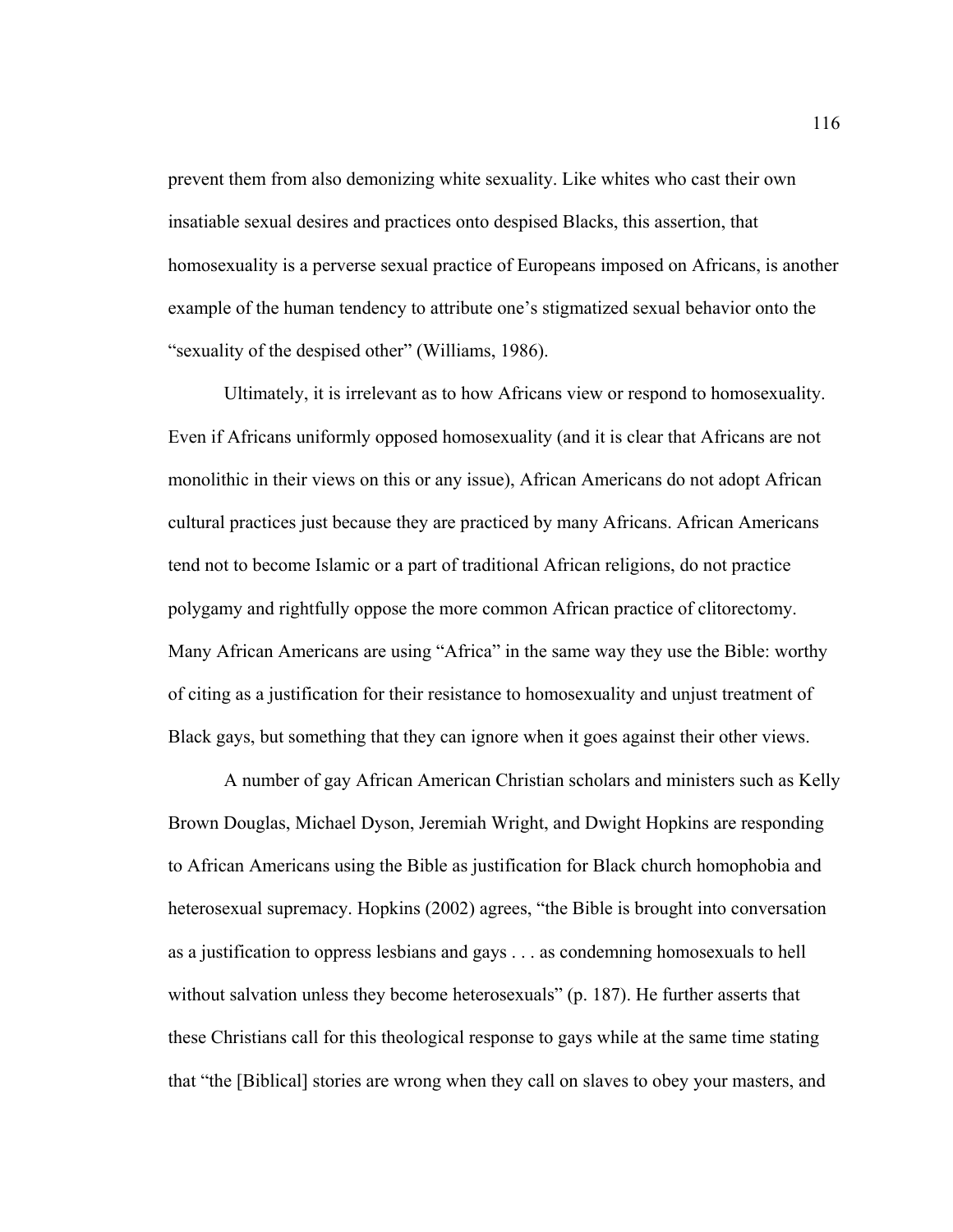Black heterosexual women argue that the passages proclaiming women should obey men are sinful" (Hopkins, 2002, p. ??). Although this point is not new, African Americans express much resistance to the slavery parallel. Hopkins and other heterosexual Christian allies recognize this paradox and argue that if Black Liberation Theology, and more importantly Black Christians, expect to maintain credibility when asserting that God sides with oppressed people and is opposed to unjust attitudes and practices enacted on any people, then there must be opposition to a Christianity that embraces the sin and evil of homophobia and heterosexual supremacy (Hopkins, 2002).

 Why do so many Black Christians use the Bible frequently as an injunction against Black gays, Christians and otherwise, while entertaining a variety of Christian responses on other issues? Since African American Christians (like other Christians) demonstrate the ability to choose selectively parts of the Bible as authoritative while not adhering to other parts, it is becoming more and more difficult for Black ministers, seminarians, and scholars who advocate Black liberation theology for Black people to resist liberation in Black churches and communities for *all* Black people, including lesbians and gays.

# **Toward a True Liberation Theology: Affirming the Homoerotic and Lesbian and Gay Christians**

 As previously mentioned in Chapter II, more than 55 years after Adam Clayton Powell Sr. led his crusade against Black gays in New York City, another famous New York City church, the Riverside Church, Dr. Channing Phillips, an African American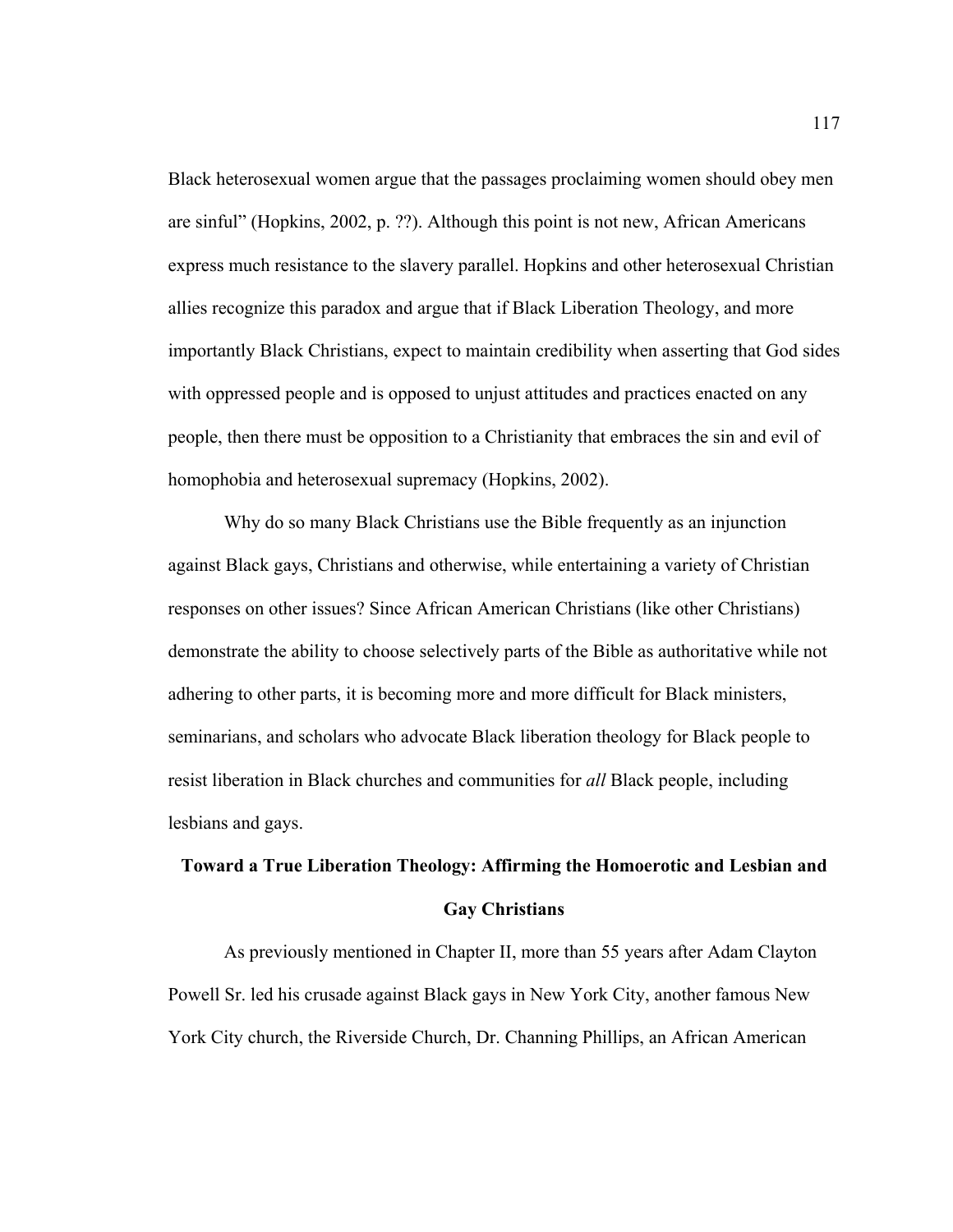heterosexual supremacist, had these demeaning words to say to gays and their love relationships on May 5, 1985 in his sermon, taken from the Gen. 1:27 passage:

Male and female God created them . . . it is difficult to avoid the conclusion that heterosexuality... is being lifted up as the model of human sexuality.... Those are hard words . . . that imply that deviation from the parable of heterosexual relationship ordained by marriage is contrary to God's will—is sin . . . And not theological or exegetical sleight of hand can erase that word of the Lord. (Nelson, 1992, p. 55)

Reminiscent of the time a century and a half earlier when Christians stood divided

on whether to honor Biblical passages that validated slavery, many at the Riverside

congregation, led by a heterosexual man, stood that Sunday in opposition to this use of

the Bible to justify oppressive treatment of God's people and their relationships.

According to the progenitor of Black Liberation Theology, James Cone (1969), Black

Liberation Theology

must take seriously the reality of Black people—their life of suffering and humiliation . . . When Black people affirm their freedom in God, they know that they cannot obey laws of oppression. [And in light of] the Biblical emphasis on the freedom of [humans], one cannot allow another to define his [or her] existence" (pp. 137-138)

If liberation is at the heart of the historical Black church as Cone and others claim and if it is to be consistent with Jesus' gospel mandate "to liberate the oppressed." As in Luke 4:18-19:

The spirit of the Lord is upon me, because he hath anointed me to preach the gospel to the poor; he hath sent me to heal the broken hearted, to preach deliverance to the captives, and recovering of sight to the blind, to set at liberty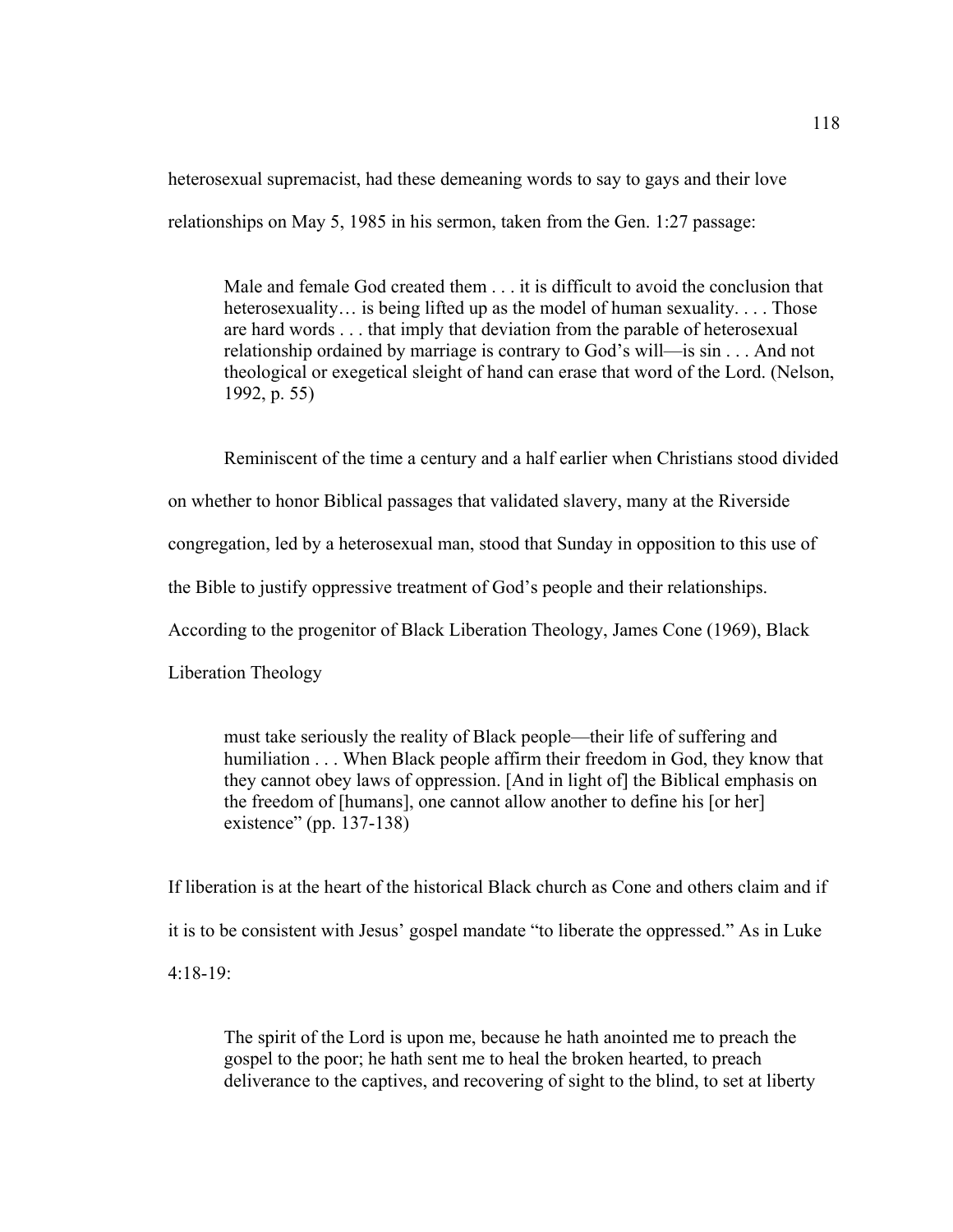them that are bruised. To preach the acceptable year of the lord. (The King James Version of The New Open Bible Nelson 1990, p. 1142)

Then, Black heterosexual Christians must ultimately work to end the immorality of laws that allow police in a number of states to arrest gays anytime they make love in the privacy of their homes; legal discrimination against and firing of gays in employment that permits the government to remove children against their will from the homes of their gay parents; and church teachings and practices that are demeaning to Black gays and contribute to their suffering and death.

 Only a relatively few African American Christians presently concur with Hopkins and accept the ethic of Black Christian liberation and equality for gays and their relationships. Instead most African Americans are like Channings Phillips, selectively choosing parts of the Bible to support an anti-homosexual position and identifying gay lovemaking as nasty, filthy, disgusting, and an immoral expression outside of God's will. African Americans like Alveda King, gospel music artists Debbie and Angie Wynans, and misters Reggie White, Calvin Butts, and James Sykes go farther than local congregation of any social of religious effort to recognize gay oppression or validate gay sexual relationships as moral equivalents to heterosexual ones. They use the Bible as a tool for imposing oppression on gays, superimposing irrelevant hostile texts onto those with loving same sex sexual desires, expressions and relationships.

 This is why no prominent African American heterosexual condemned the comments of Rick Santorum, on April 7, 2003. Responding to the Supreme Court case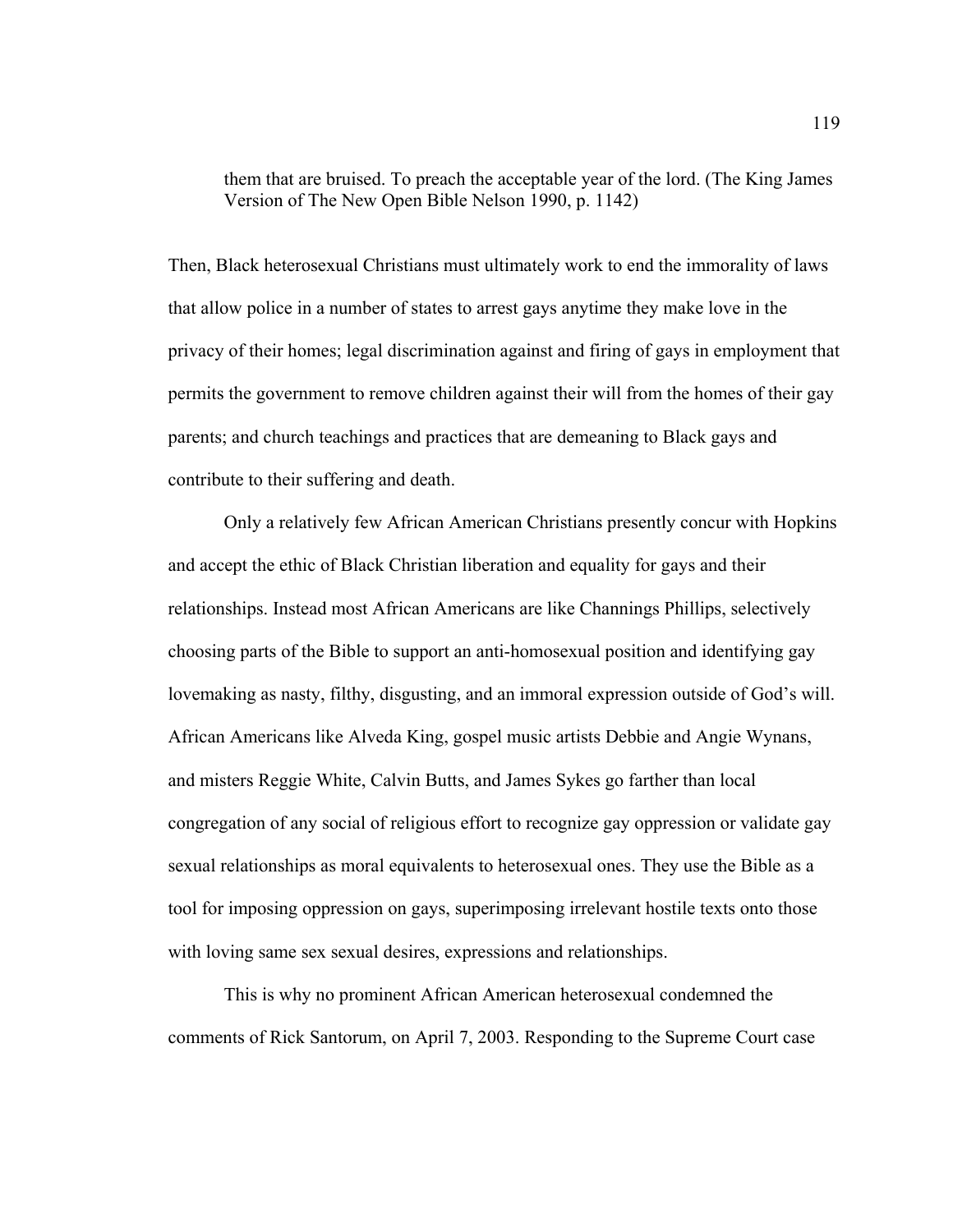that will abolish or uphold the criminalizing of gay lovemaking at the state level, Santorum asserted,

If the Supreme Court says that you have the right to consensual sex within your home, then you have the right to bigamy, you have the right to polygamy, you have the right to incest, you have the right to adultery. You have the right to anything. (Neff, 2003, p. 1)

 Since African Americans have encountered similar discrimination based on religious or moral reasoning, one might question why they did not condemn Santorum's comments. The reason why there was no African Americans speaking out reflects a sad reality: most African American heterosexuals agree with Santorum.

 While it is true slightly more Black heterosexuals than white heterosexuals support the civil rights of gays, that support should not be overstated (Boykin, 1996). Based on a study conducted by Dr. Robert Franklin, the majority of Black heterosexual Christians perceive homosexuality to be immoral (Franklin, 1997). White heterosexual Christians are more varied, with more white Christians than Black viewing homosexuality as moral. This different moral understanding and response can be observed by the implementing of nondiscrimination policy changes, theological statements, open and affirming congregations, gay-lesbian support groups, and antihomophobia workshops, teaching and training in many white educational institutions, places of employment, theological seminaries, and some denominations throughout the country. The lack of similar progress in Black settings seriously challenges the claim put forth by some Blacks that Black heterosexuals may be more accepting of gays than their white counterparts.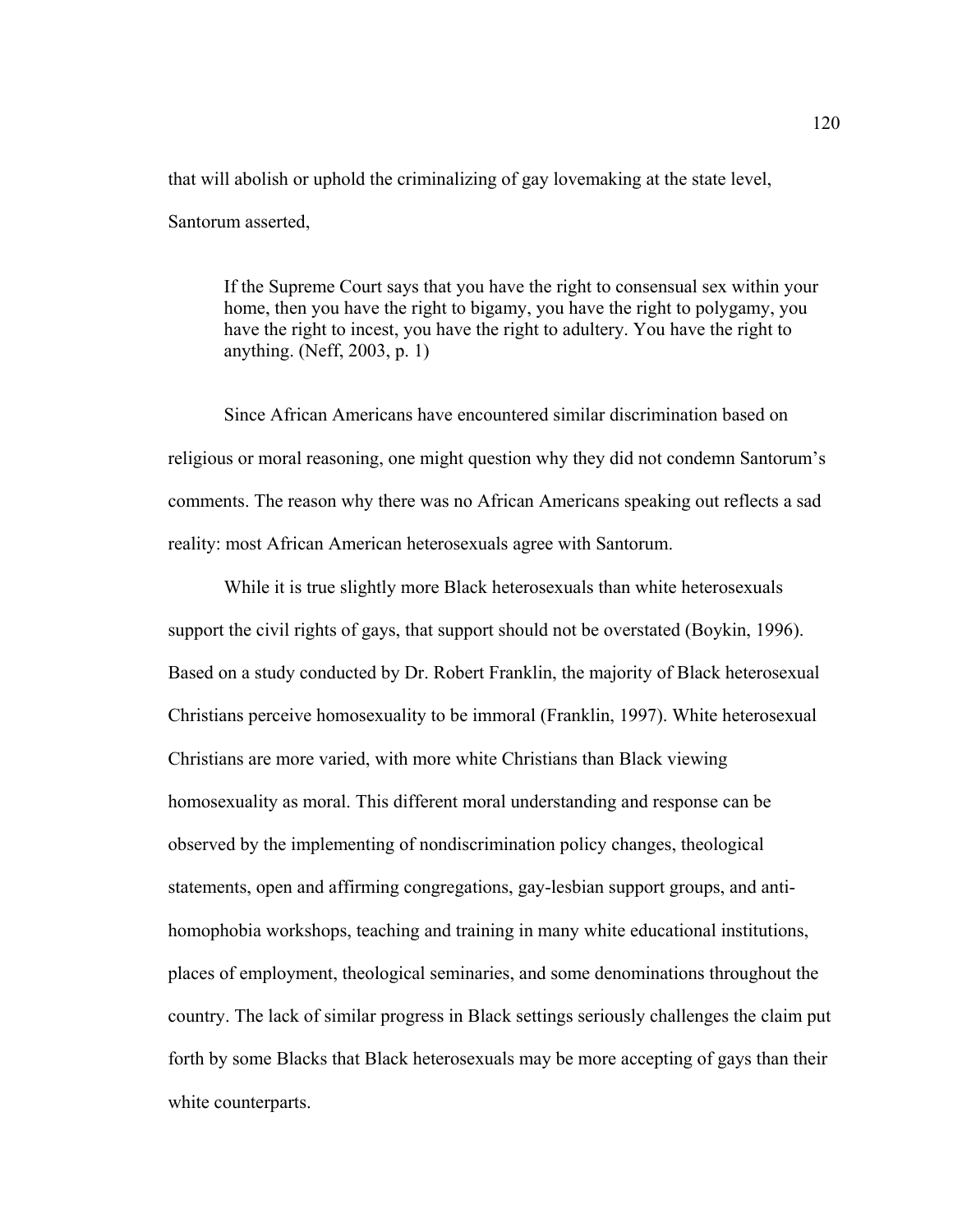Even when Black heterosexuals in theory should support civil rights for gay citizens, their understanding of homosexuality as immoral precludes such support and complicates their stand against oppression. Although most white heterosexuals, like Black heterosexuals, are homophobic and supremacist in their attitudes and practices, it is especially disturbing to find African American heterosexuals using arguments of morality similar to those used against them to oppress gays. There is no evidence that African American heterosexuals would accept discrimination against themselves and their sexual relationships. Such practices send forth a message, rightly or wrongly, that concern for oppression is only a concern when the oppression is against Black heterosexuals. It is indeed ironic that when it comes to issues of sexual justice and equality within the church, many of the proponents are white and many of the opponents are Black, with few Black heterosexuals advocating for gay quality in Black churches.

More than occasionally, I am struck by the fact that heterosexual Christians in general feel that when they are asked to change their understanding of homosexuality as immoral, they are being asked to do something that Christians in the past never had do: admit that a "Christian" view was wrong and change it. Christians today express difficulty in understanding that Christians in the past were just as convinced that slavery was a moral practice as they presently feel that homosexuality is an immoral practice. For the most part, it was not until whites experienced African Americans in a way that challenged and disproved long held racist views and theories that white pastoral persons were compelled to reconsider traditional understandings of scripture related to slavery and to the people they thought to be subhuman, African Americans. If slavery, which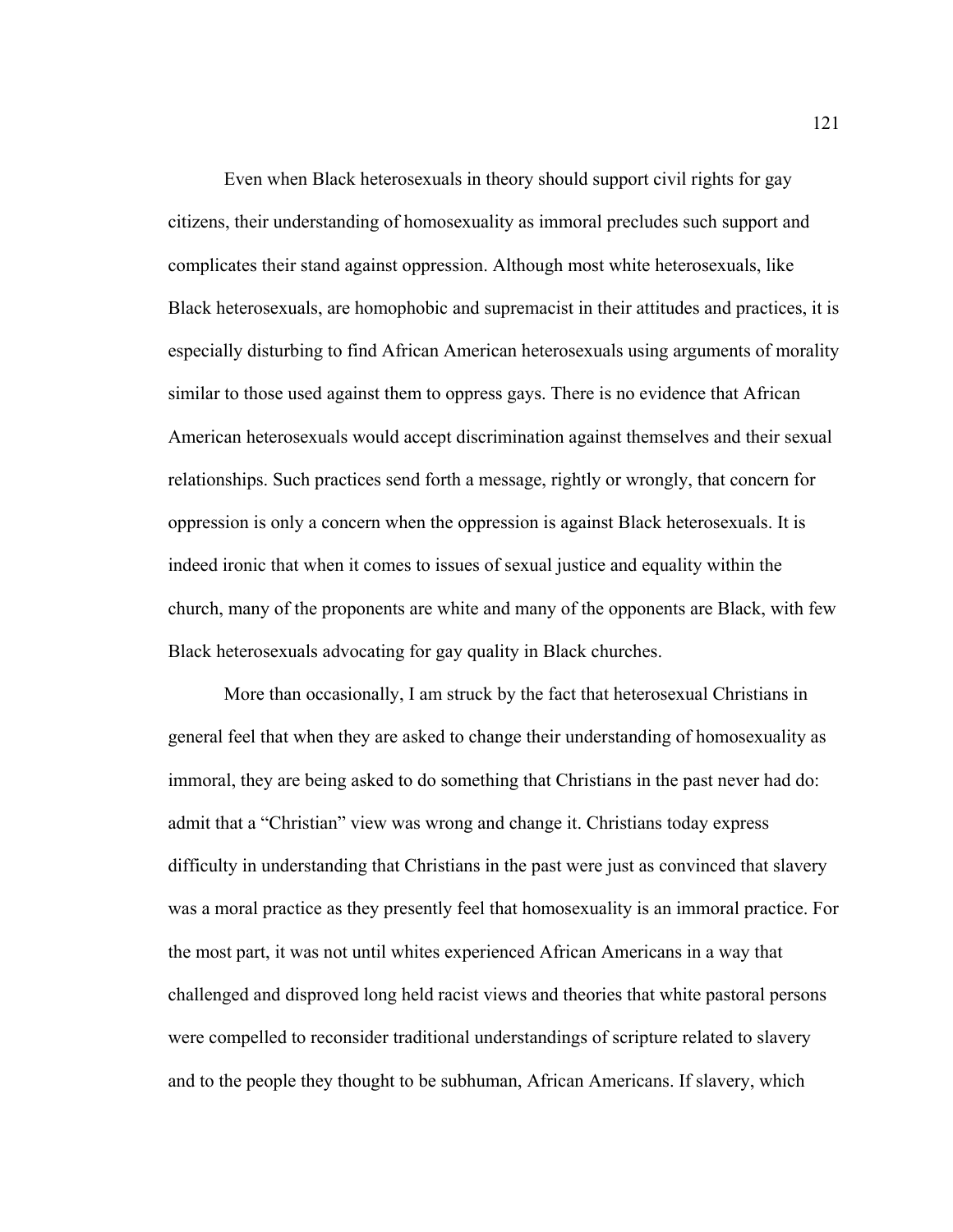after all can be supported biblically, nevertheless can also be opposed on the grounds that its oppressive nature is not out of the will of a just and liberating God, then it is impossible to justify another set of scriptures that imposes oppressive treatment onto a group, whether it be women or gays.

 Nineteenth-century African American Christian leaders such as Daniel Payne, David Walker, Nathaniel Paul, and Sojourner Truth, declared that they were also Christian, while at the same time, as African American New Testament scholar Vincent Wimbush (2001) notes, "interpreted the Bible differently from those who introduced them to it" (p. 17). This point informs us that it is too simplistic to say that African Americans are Bible Christians. African American Christians have always resisted certain Bible passages and, as a result, already do what I have suggest they do in relation to passages related to homosexual activity: engage in a prayerful and critical reflection on those passages, resisting the oppressive nature of scripture that runs counter to the just and liberating God also testified in scripture. The rejection of these scriptures that defined God as accepting slavery by Howard Thurman's grandmother, Nancy Ambrose, is just one example dispelling the myth that African Americans are bound to all scripture as authoritative (Thurman, 1949). While there are still references by some heterosexual Christians to non procreative heterosexual couples (through their choice or infertility) informs us that they can recognize that certain scriptures are limited and inapplicable. Black women church leaders as ministers in the Methodist and Pentecostal traditions and the contemporary reality for African American women cutting their hair without wearing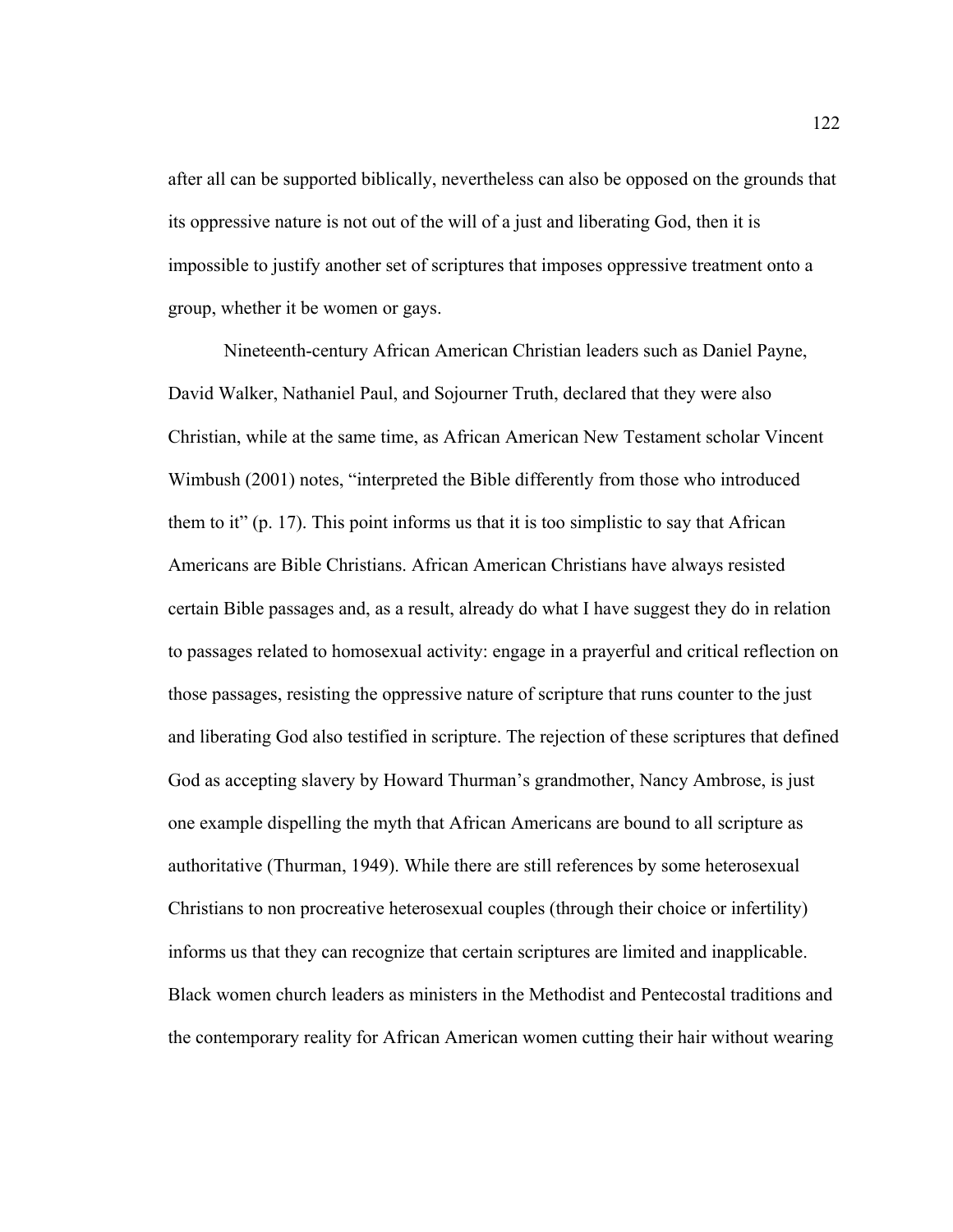head coverings are other examples of ways in which African Americans are

unencumbered by some portions of scripture.

In *Heterosexism: An Ethical Challenge,* Patricia Jung and Ralph Smith argue that

Paul's writing in Romans 1:26-32, often cited to justify a common Christian

condemnation of homosexuality, must be placed in context.

For this cause God gave them up unto vile affections: for even their women did change the natural use into that which is against nature: And likewise also the men, leaving the natural use of the woman, burned in their lust one toward another; men with men working that which is unseemly, and receiving in themselves that recompense of their error which was meet. And even as they did not like to retain God in their knowledge, God gave them over to a reprobate mind, to do these things which are convenient; Being filled with all unrighteousness, fornication, wickedness, covetousness, maliciousness; full of envy, murder, debate, deceit, malignity; whisperers, Backbiters, haters of God, despiteful, proud, boasters, inventors of evil things, disobedient to parents, Without understanding, covenant-breakers, without natural affection, implacable, unmerciful: Who knowing the judgment of God, that they which commit such things are worthy of death, not only do the same, but have pleasure in them that do them. (The King James Version Of the Open Bible, Nelson 1990, p. 1265)

It is important to note that "Paul presupposed that all same-sex desires and behaviors among the Gentiles resulted from their insatiable lust for sexual variety, rooted intimately in their idolatry" (Jung  $&$  Smith, 1993). Given that there is no scriptural reference that addresses loving same sex sexual relationship characterized by long-term care and commitment, many argue with good reason that this is inappropriate to use the Bible, when responding to the very different reality of lesbians and gays within the twenty-first century world. In fact, in the first century world that Paul lived in, there was no understanding that someone's sexual attraction toward persons of the same sex might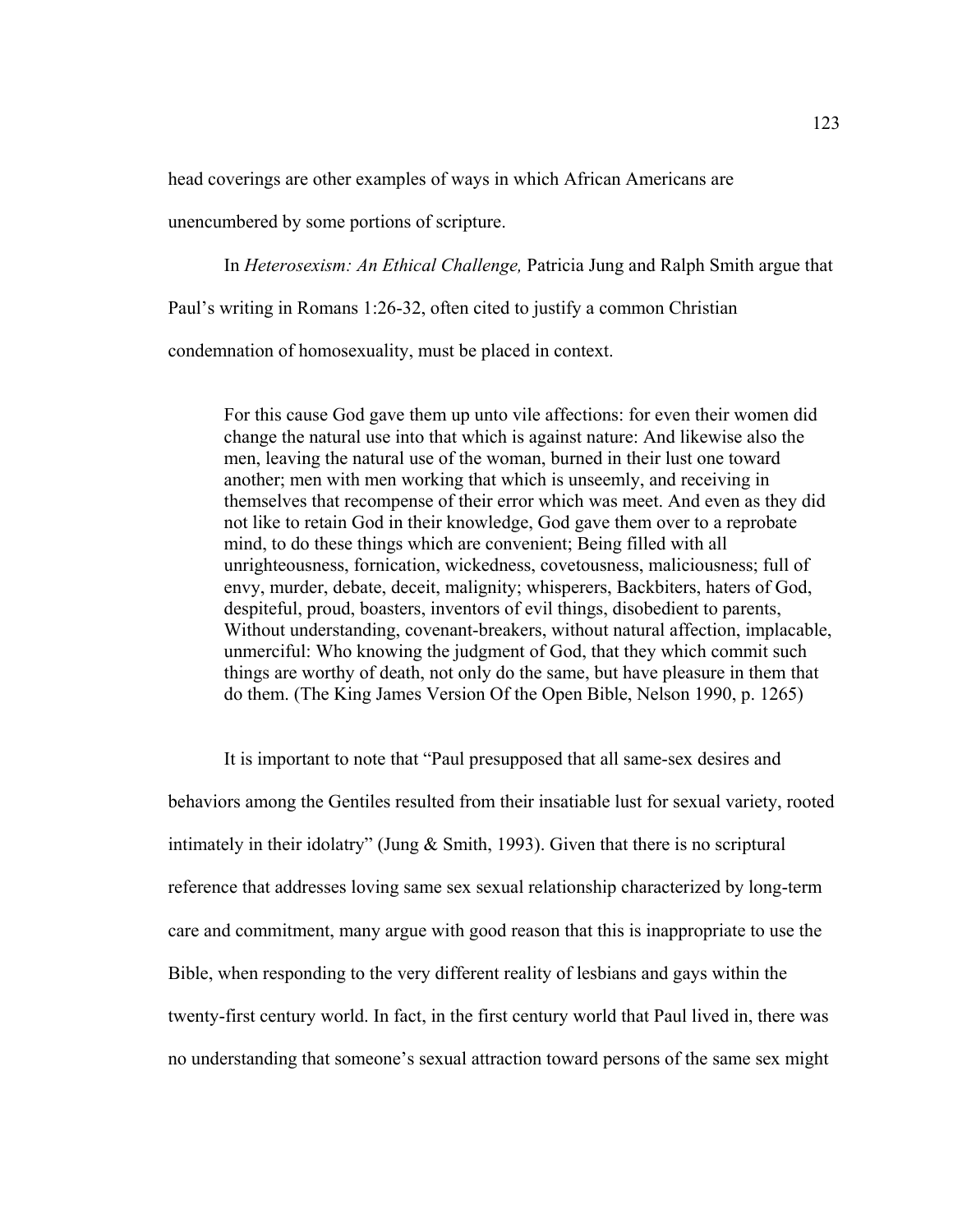be deeply ingrained, in the way that we imply today when we use the phrase "sexual orientation." Jung and Smith (1993) argue,

Paul might well conclude that the fall results in both the sexual disordering of desires and behaviors and sexual disorienting of some of us. However, were he part of our world, it is also possible, and we think theologically consistent, for Paul to conclude that although sin has disordered everyone's sexuality, it has disoriented no one's. (p. 82)

This approach to Paul's writing does not mean, however, that Black gay and heterosexual Christians disregard scripture altogether or refrain from judging right or wrong behaviors. Like other Christians, I understand sin as those behaviors that violate, destroy, and abuse our fellow human beings and our relationships with them. Homosexuality, in and of itself, does not belong in the category of sin anymore than heterosexuality, in and of itself. Abusive and destructive sexual relationships between two men or two women are just as wrong, but no more wrong, as abusive and destructive sexual relationships between a man and a woman. Loving heterosexual relationships that mutually value the body should be honored alongside loving mutual homosexual relationships that mutually value the body. The affirmation of gay relationships is in no way intended to disregard or diminish heterosexual relationships but rather broaden the concept of family in Black faith and social communities.

 If Black heterosexual church leaders and Christians continue to resist changing their treatment of scripture and understanding of gays, however, they will continue fostering dishonesty among their gay relatives and fellow congregants. I encounter many Black gay men in particular who marry heterosexual women simply to avoid the harsh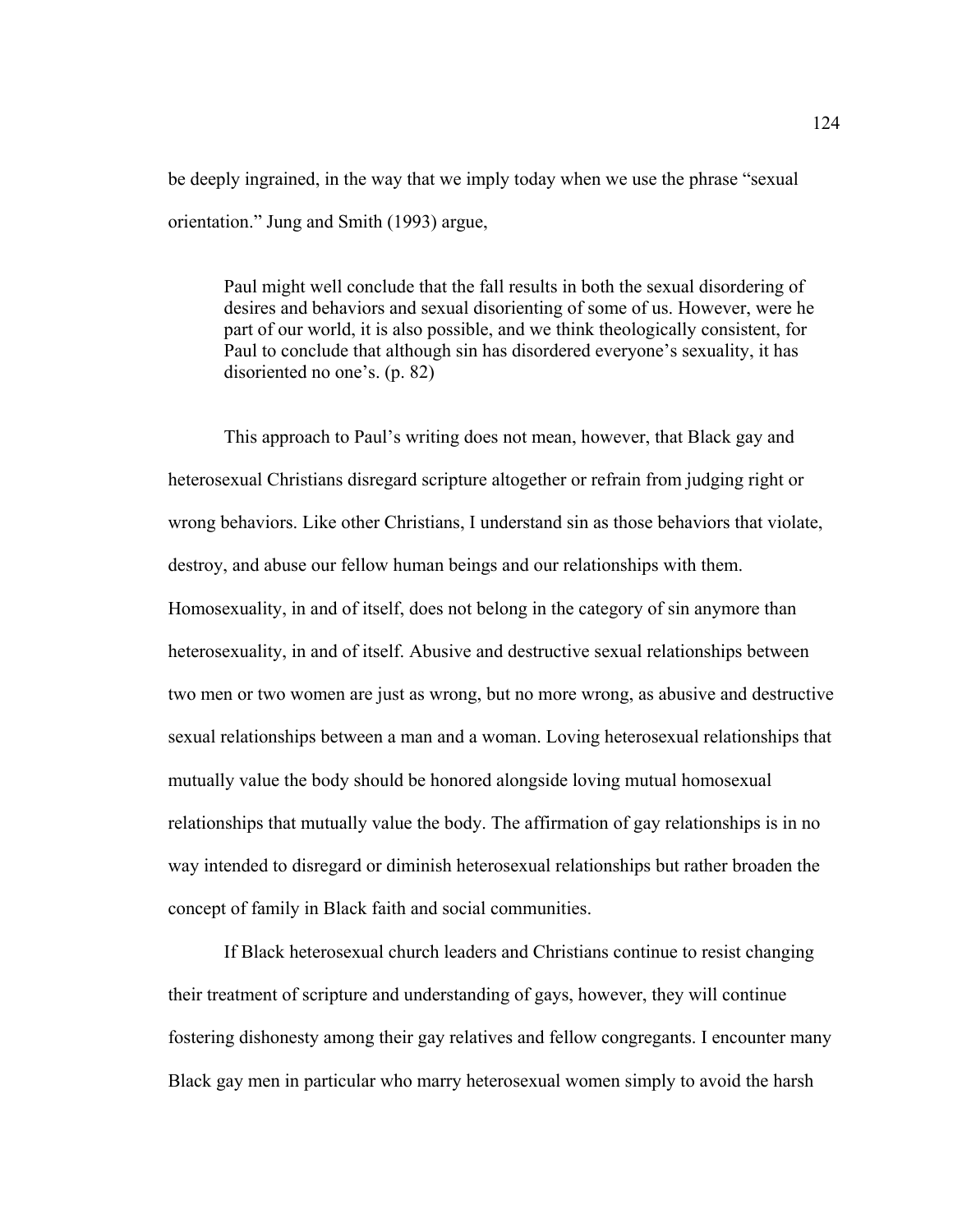condemnation they would experience as gay, or as a result of the coercion they receive to marry the opposite sex. Many of the heterosexuals condemn these gays for "living a lie" when it was heterosexuals' homophobic attitudes that led these gays to marry in the first place.

#### **Gay Christian Congregations**

It is rare to find a Black church that affirms Black gays and their love relationships. The progress that has been made on gay equality is some predominantly white environments, including some Christian denominations, for example, the United Church of Christ and the Episcopal Church, leads many Black gays to such places. If Black heterosexuals are "less homophobic than whites," as some suggest, it is indeed curious as to why a significant lower percentage of Black gays come out in Black settings and churches than their white counterparts.

 While only "29 percent of Blacks surveyed said that homosexuals should remain in the closet, while 65 percent disagreed" many Blacks continue to argue that they "do not object to homosexuality [but] object to *open* [emphasis mine] expressions of it" (Boykin, 1996, p. 188). Such a position is necessarily contradictory. To say that a gay person is accepted as long as she/he does not demonstrate the very thing that makes her/him gay is no acceptance at all. This attitude is strikingly similar to that of white racists who feigned acceptance of Blacks as longs as Blacks stayed in their place or exhibited behaviors that did not reflect Black cultural thoughts or practices. The expectation for gays to be visible, even when there is a simultaneous claim for them to be out of the closet, reflects the shame and embarrassment that African Americans harbor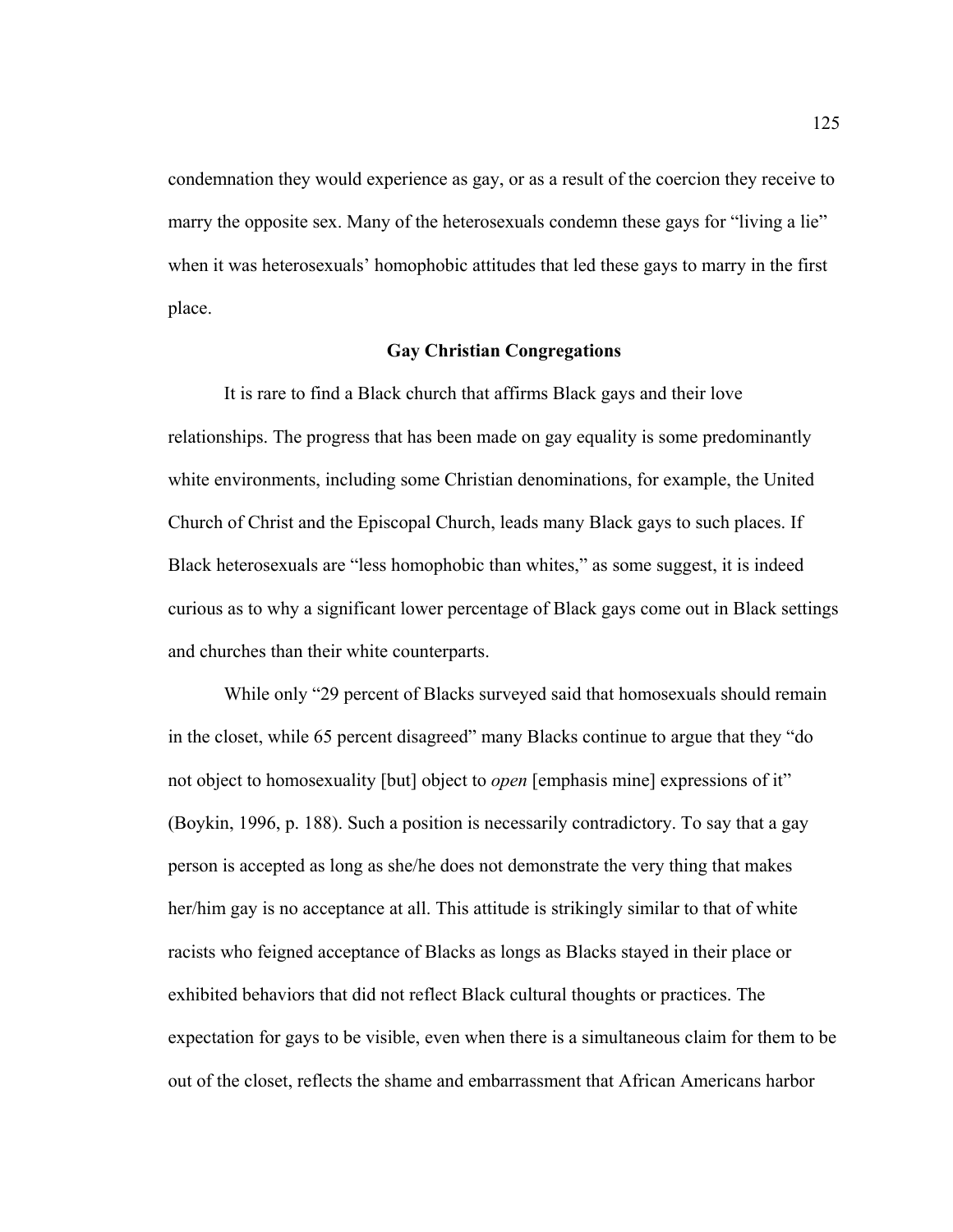about bodily expressions between the same sex. Given that no heterosexual is saying that heterosexuals should not be open about their heterosexuality, this reaction is more than cultural modesty of sexual relationships. Rather, this kind of silencing is a means of control over gays and, like all silencing, works toward the death of a people.

 Historically, the Black Church has been a place attentive to the spiritual, political, social and emotional needs of Black people. It has sought to provide holistic ministry, affirming and offering liberation from society's definition of them as immoral and inferior. As Womanist scholars (Douglas, 1999; Gurdof, 1994; McClintock, 2001) have already pointed out, just as Black theology consistently identifies whites' oppressive action against Black people, it "must also unmask oppression or domination within its own tradition as well" (Andrews, 2002, p. 109). Church leaders should continue to embrace scriptures that offer life, love, and liberation. Jesus' command in Luke 6:31 that we "treat each other as we want to be treated" (Nelson, 1990, p. 1146) is a scripture that should be maintained in that it reminds us to be just and loving people of God. When we do this, we honor the gospel and the Black tradition of liberation.

 There is no need to impose a theological view that unfairly and significantly harms gay Christians. As African Americans eventually spoke out and resisted the injustice, pain and suffering that racist whites in the church as well as society inflicted on them, Black gays and lesbians must also oppose oppression directed toward them by "coming out" and telling their stories of pain that heterosexuals constantly inflict on gays through heterosexuals' "theological construction of the imago Dei, that pervasively insist that lesbian and gay people are inferior and evil" (Graham 1997, p. 172). Gay Christians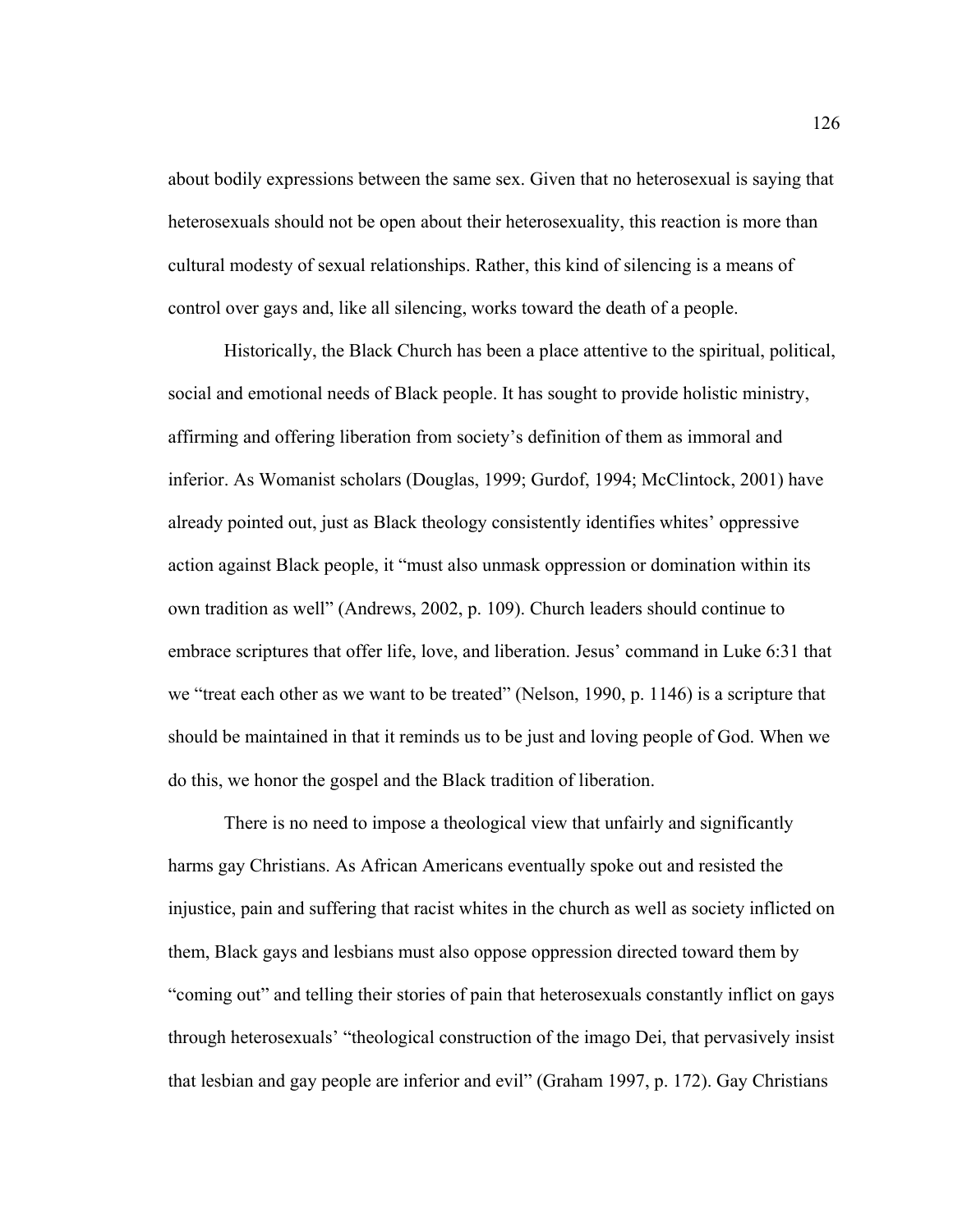must do this for their own survival and health. I agree with gay therapist Richard Isay (1996) that "any gay man or lesbian who does not oppose the prejudice and discrimination of organizations [and I would add churches] to which he or she may belong remains enslaved by the self-hatred such institutions engender" (p. 159).

 The "coming out" and sharing of Black gay Christian narratives—stories that reflect a Christian witness and faith comparable to that of God's people within scripture—will do two things: (a) demonstrate that "all human beings are capable of reflecting the imago Dei—when their concrete and everyday lives and relationships are truthful, loving, creative, just and diverse"; and consequently, (b) assist in transforming the understanding of many Black heterosexuals so they will come to recognize that Black gays and their loving sexual relationships are also moral. As Pastoral Theologian Larry Kent Graham (1997) notes, when this occurs, "the imago Dei becomes embodied communally within a web of just diverse and creative [Black] relationship characterized by honest and loving communion" (p. 172).

In light of Black Christians liberation and Black Christian resistance to oppressive scripture, there is no reason why Black heterosexual church leaders cannot move toward a true Black liberation theology that affirms all loving sexual relationships and commitments as reflecting God's purpose in creation. Black pastoral persons can offer healing to lives that are broken by homophobia and reconcile those lives with family members, gay and heterosexual alike. The visibility of gays and of their relationships in Black church settings sheds more light into our capacity to see God's love and presence in community in a variety of ways. Black church leaders must move toward celebrating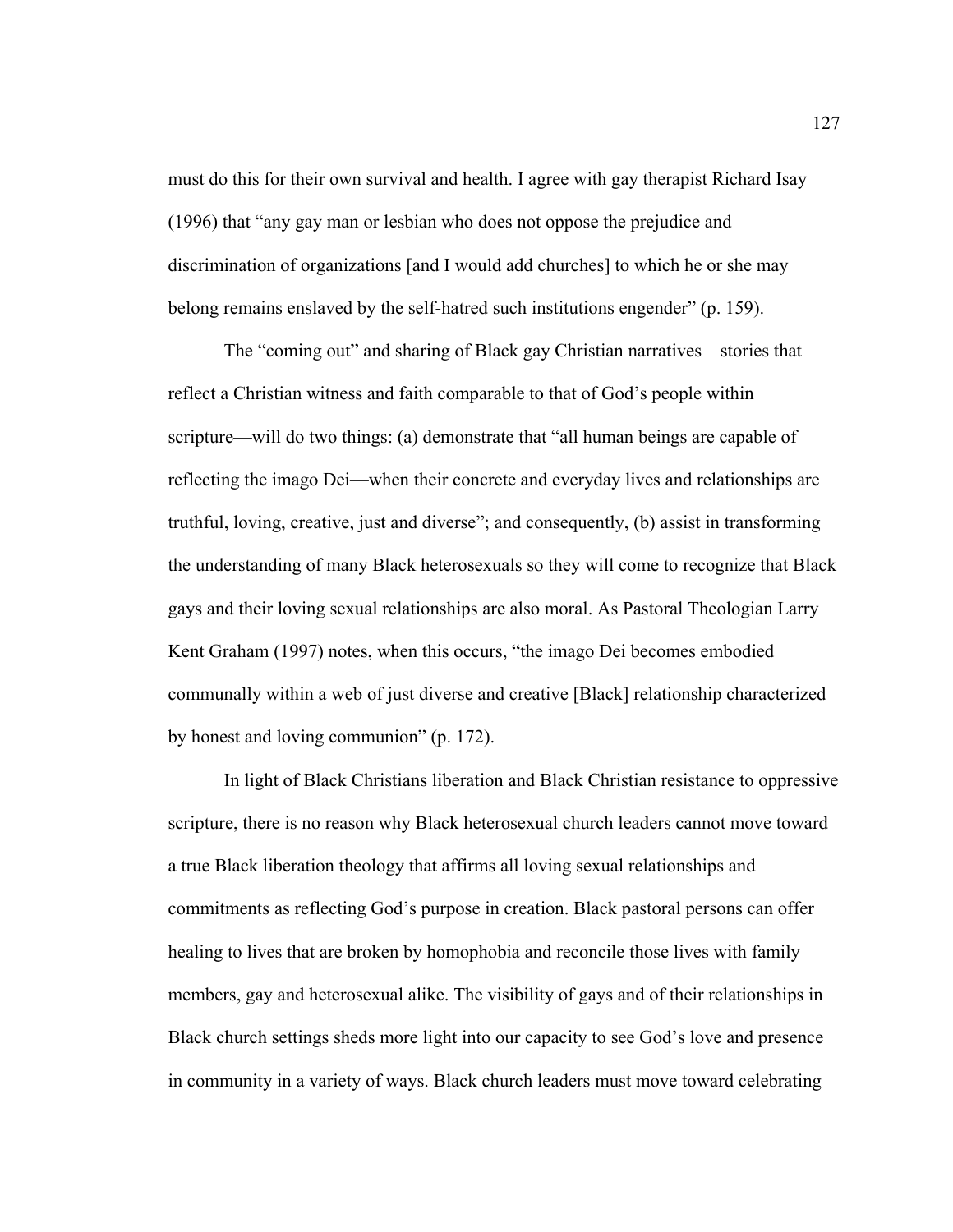all loving sexual relationships within church communities, for it is in such relationships that we find intimacy, health, and wholeness. This embrace allows us not only to appreciate our sexuality, whether we express those sexual yearnings in a mutual way with persons of the same or opposite sex, but also to experience God's goodness within that sexual expression. In that this connection makes us whole beings, we can become better stewards, providing care in our communities and opposing the violence and injustice that seek to abuse and destroy us.

 In the twenty-first century, we have an opportunity to love our bodies more than ever. We must bring the spirit and flesh together in healthy ways as opposed to seeing them in dualistic ways and a never-ending tension. History allows us to learn better ways of being and relating in the world. I agree with Douglas that as Black people, much of our present negative attitudes toward our bodies and many times, sex itself, stem from this country's Puritan past and Victorian influence and "the way Black sexuality has been impugned by white culture" (Douglas, 1999, p. 7). However, I hastened to add, along with Douglas, that

there is an individual and communal responsibility for violating the humanity of another and precluding her or him from full experiencing what it means to be create in the image of God . . . A Black sexual discourse of resistance is also constrained to make clear that homophobia and concomitant heterosexist structures and systems (those structures and systems that privilege heterosexuals while discriminating against non-heterosexuals) are sin . . . [Black and Womanist] theologies] should reveal the basic contradiction between homophobia and the church's belief in a God of justice. (p. 7)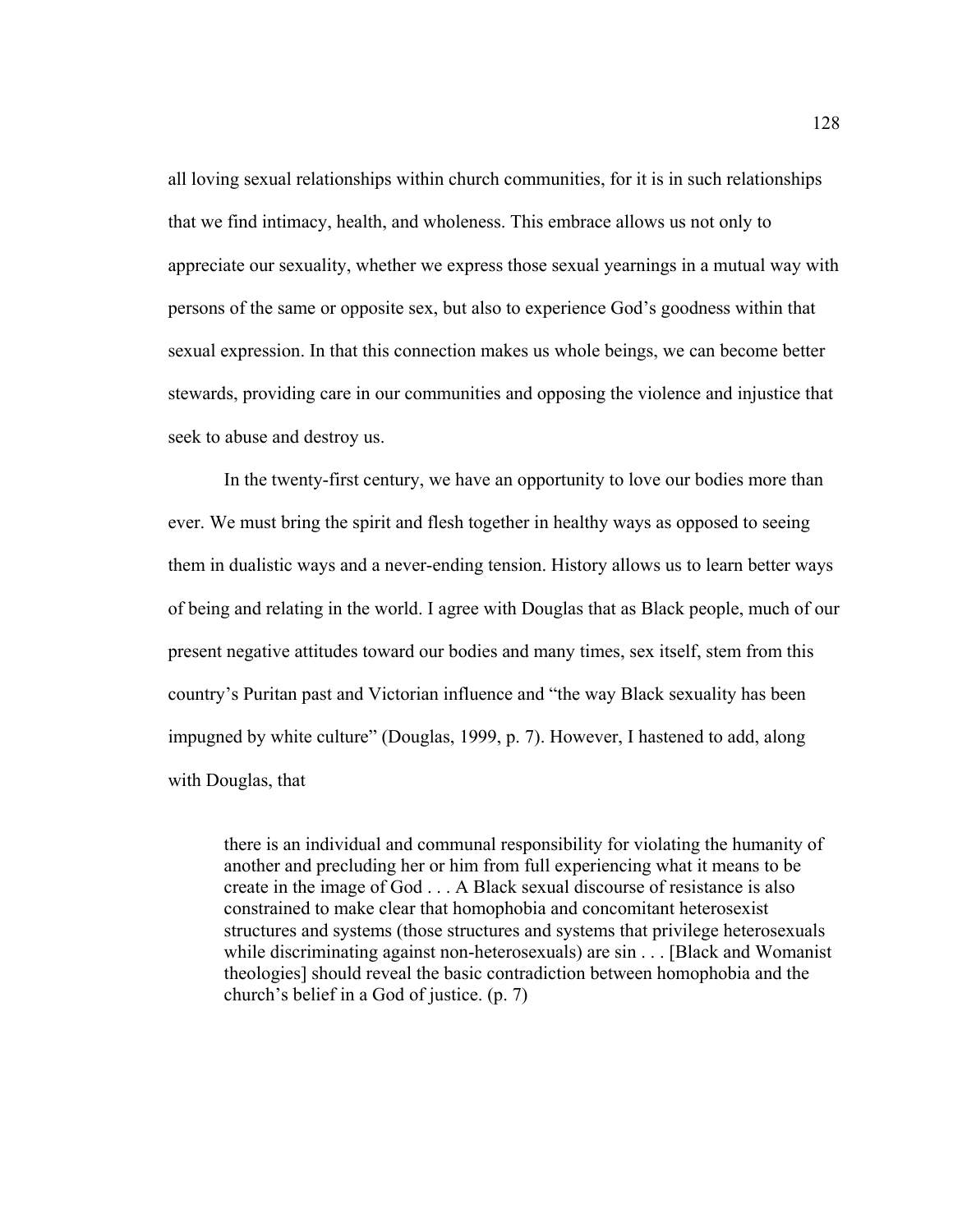My challenge to African Americans is to engage seriously and critically the relationship between Christianity and homosexuality in the same faithful way that we have typically offered a critical engagement of Christianity and race.

 As African American Christians, we now have an opportunity to reject the unfortunate sex negative messages, shedding the past about our sexuality as nasty and loving our bodies as God's gift to us. Our acceptance of lesbians and gays and their relationships, as we celebrate heterosexuals and their relationships, will welcome and affirm our sisters and brothers who, in their faithful commitment to their sexual gifts, allow us to appreciate the beauty of God's diverse creation. In doing this, in affirm the erotic in all of us, we will proclaim a true Black liberation theology, and in so doing, we will honor God.

 There is a crucial challenge that awaits those of us who are teachers, students, ministers, and lay women and men; namely, to discover anew how best to help Black religious bodies establish beliefs and behaviors that celebrate and affirm the sacredness of Black embodiment—inclusive of race, gender, social location, sex, and sexuality—that will prove healing and empowering for our collective souls.

 This next chapter will discuss the implications and possibilities for a sexual discourse of resistance in the Black church. I will explore ways the Black church can address Black sexuality without alienating its gay and Lesbians members. I will offer creative suggestions on how Black churches can begin to provide an atmosphere conducive to engaging in a sexual discourse of resistance.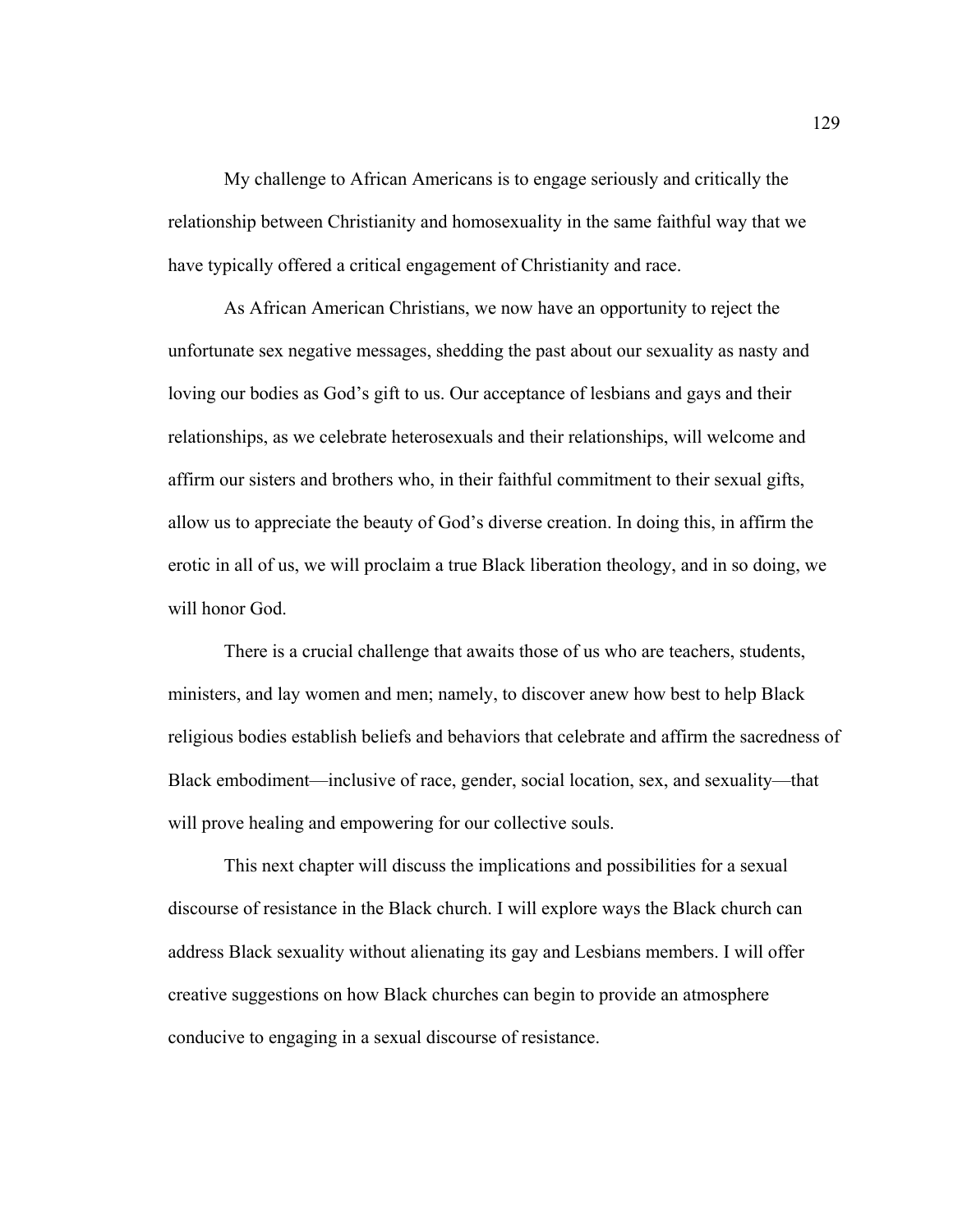# **CHAPTER V**

# **HOMOPHOBIA AND THE HEALING OF SOCIETY**

 According to the 2000 U. S. Census, the United States population on April 1, 2000 was 281.4 million. Of the total, 36.4 million, or 12.9%, reported Black or African American (McKinnon, 2001). According to the Human Rights campaign, 601,209 total gay and lesbian families living in 99.3% of all counties in the United States were reported by the 2000 U. S. Census (Smith & Gates, 2001). Though the two communities have very different histories, as minorities in America both groups face some similar challenges. It has always seemed to me that we have much to learn from each other and much to gain from working together; however we must first learn how to talk to one other. Given the history of Civil Rights and Gay Rights in the United States both groups must share a common vision: a fulfillment of guaranteed rights of all citizens granted through the Declaration of Independence, the United States Constitution and the Bill of Rights. I believe the writing of this dissertation provided a platform for the beginnings of such needed conversation.

 The experience of African Americans and the lesbian/gay/bisexual/transgendered community overlap in a number of areas; there are especially clear parallels between the oppression of blacks and gays. However, the interaction of racism, religion, heterosexism, and homophobia within and between the two communities complicates the groups' relationship. The issues have many faces. The following come to mind: (a) the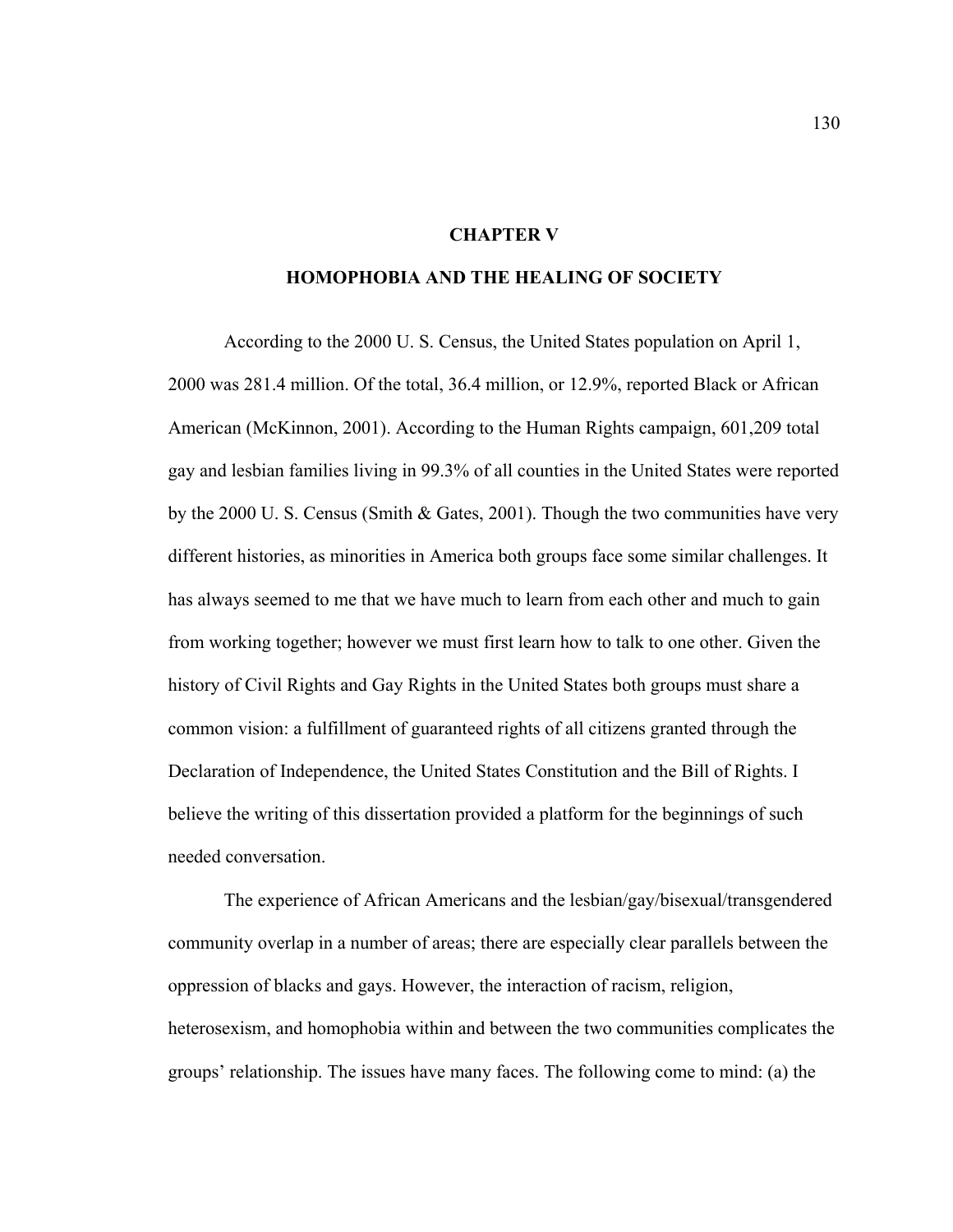existence of a hierarchy of oppression, (b) the different forms of oppression that unites or divides the groups, and finally (c) the inclusion of the gay rights movement into the civil rights movement. The crisis is not in the issues facing the groups, but within the institutions that govern how individuals see the work of these groups within their own belief systems. The Black Church's Teaching that homosexuality is immoral has created a crisis for both groups. The chapters in this dissertation addressed many of such topics and I attempted to address them from a wide variety of perspectives.

 In this final chapter, I consider healing of homophobia (in the African American communities) and the pastoral theological issues that surround the present moral discussion on homosexuality and African American gays in black churches and the implications for further research in this area.

*I was empowered to minister the sacrament of One in whom there is no north or south, no black or white, no male or female, only the spirit of love and reconciliation drawing us all toward the goal of human wholeness.* 

—The Reverend Dr. Pauli Murray (as cited in Madigan, 2004, p. 398.)

 A majority of Black Church Families live in conflict about the homosexuality of their loved ones. African American gays and heterosexuals typically either disagree about the morality of homosexuality or agree that homosexuality is an illness, a sinful behavior that must be removed from the family member's life. Few African American families in the church accept their lesbian or gay family members in the same way as they receive their heterosexual family members. In his groundbreaking work *One More River to*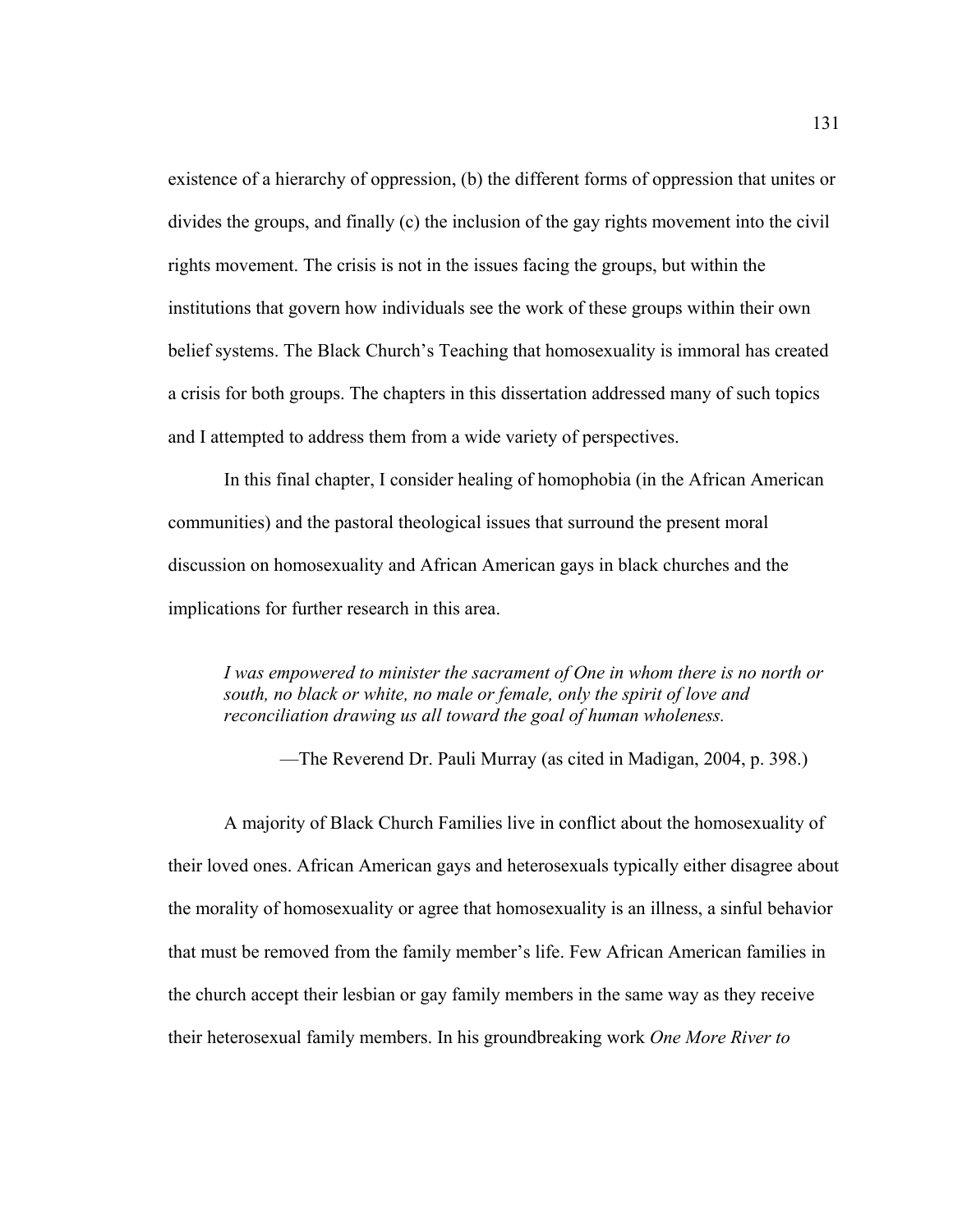*Cross*, Boykin (1996) offers a classic example of what the few openly gay African

American Christians often encounter:

Malik . . . considers himself a good Christian. Malik's parents, however, have been so influenced by their miniter that they have challenged his faith. "You cannot be homosexual and be a Christian," they told him. A few weeks after I met Malik, he began moving out of his parents' suburban Maryland home and into an apartment of his own in Washington, DC. During the first two trips to help him move his belongings, I met his mother, who greeted me graciously. By the time of the next trip, however, Malik had admitted to her that I, too, was gay. When I arrived the second time, I was banned from entering the house. I waited for thirty minutes outside in the car while Malik, inside, packed his belongings on his own and argued with his family. "God doesn't want homosexuals in his kingdom," Malik's mother insisted. (p. 155)

 Unfortunately, Malik's story is more the rule and not the exception. Lesbian and gay family members bear the brunt of homophobia in families. Even though many families may truthfully claim that they are not battling like Malik and his mother, the false sense of peace is largely a result of many lesbians and gays remaining closeted in their families in order to avoid ridicule, ostracism, and psychic pain and fights such as Malik experienced. I think this is why so many of us remain in the closet for many years with our family and friends.

## **Church Ostracism**

 I have attended very few black churches that affirm black gays and their love relationships. If (black) heterosexuals are "less homophobic than whites," as some suggests, it is indeed curious as to why a significantly lower percentage of black gays come out in black settings and churches than their white counterparts. Although only "29 percent of blacks surveyed said that homosexuals should remain in the closet, while 65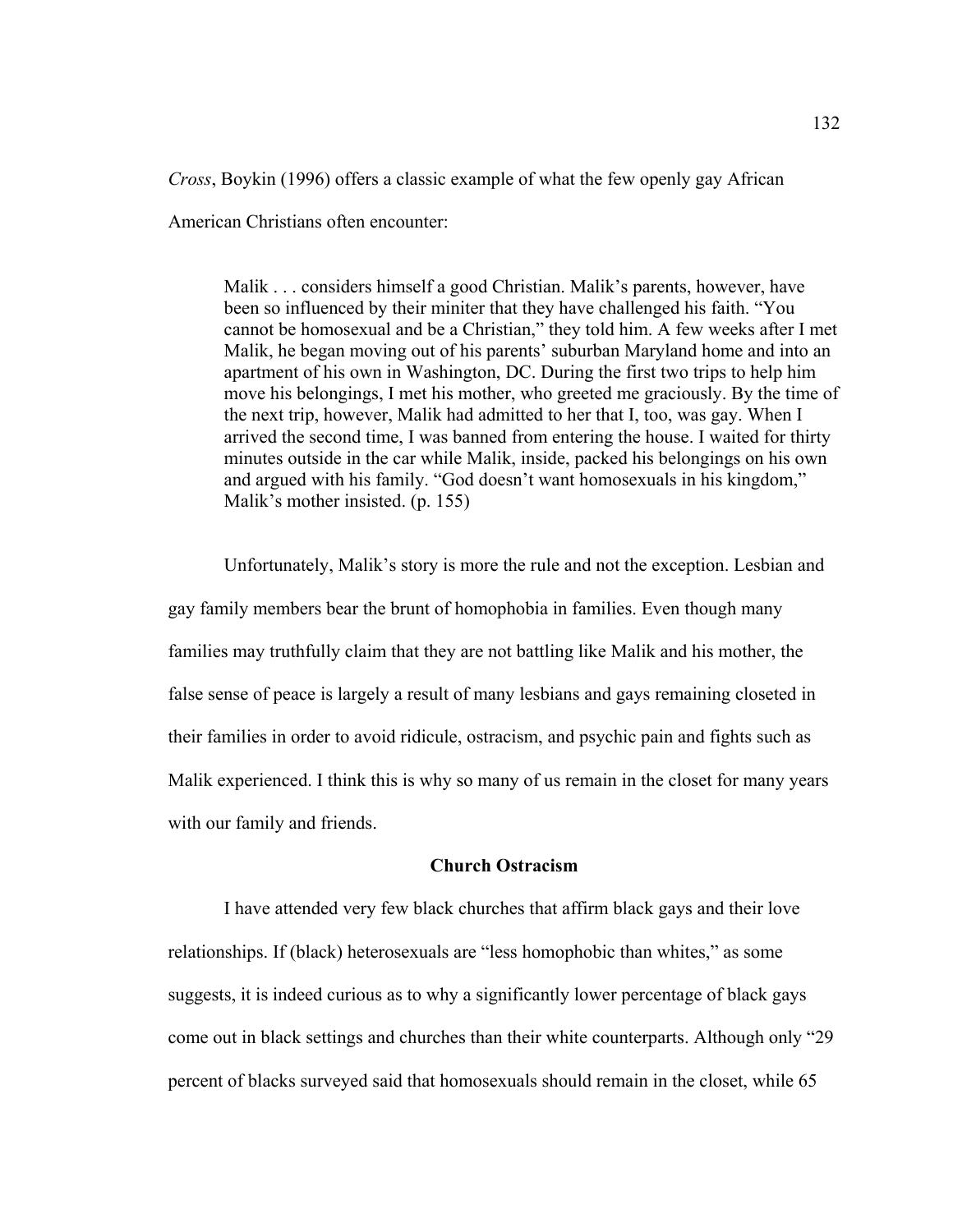percent disagreed," many blacks continue to argue that they "do not object to homosexuality (but) object to *open* expressions of it [emphasis added] (Boykin 1996) Such a position points to mere toleration of gays or may even appear contradictory, in contrast with full acceptance afforded to heterosexuals. This attitude is strikingly is strikingly similar to that of white racists who feigned acceptance of blacks as longs as blacks stayed in their place and exhibited behaviors that did not reflect black cultural expressions. The expectation that gays refrain from a visibility of their love relationships is a reflection of the shame, discomfort, and embarrassment that African Americans still harbor about same-sex affection. Given that no heterosexual is saying that heterosexuals should not be open about their heterosexuality, this reaction is more than cultural modesty about sexual relationships. I believe this kind of silencing is a means of control over gays and, like all silencing, works toward the death of a people.

 The reported tolerance that many black church Christians and even gays claim about black churches is perhaps self-serving. Since it is generally known and accepted that gay men typically provide music ministry for black churches, an argument could be make that heterosexuals largely benefit from this gay-led ministry. Like other majority cultures reap benefits from a subordinate minority class, black heterosexuals perhaps realize that banishing gays from black churches would significantly diminish their church experience and the quality church worship.

 Some heterosexuals may challenge the claim that gays experience oppression in black churches since gays do not experience "Jim Crow" discrimination, restricted to separate water fountains and segregated seating. Iris Marion Young's (1990) discussion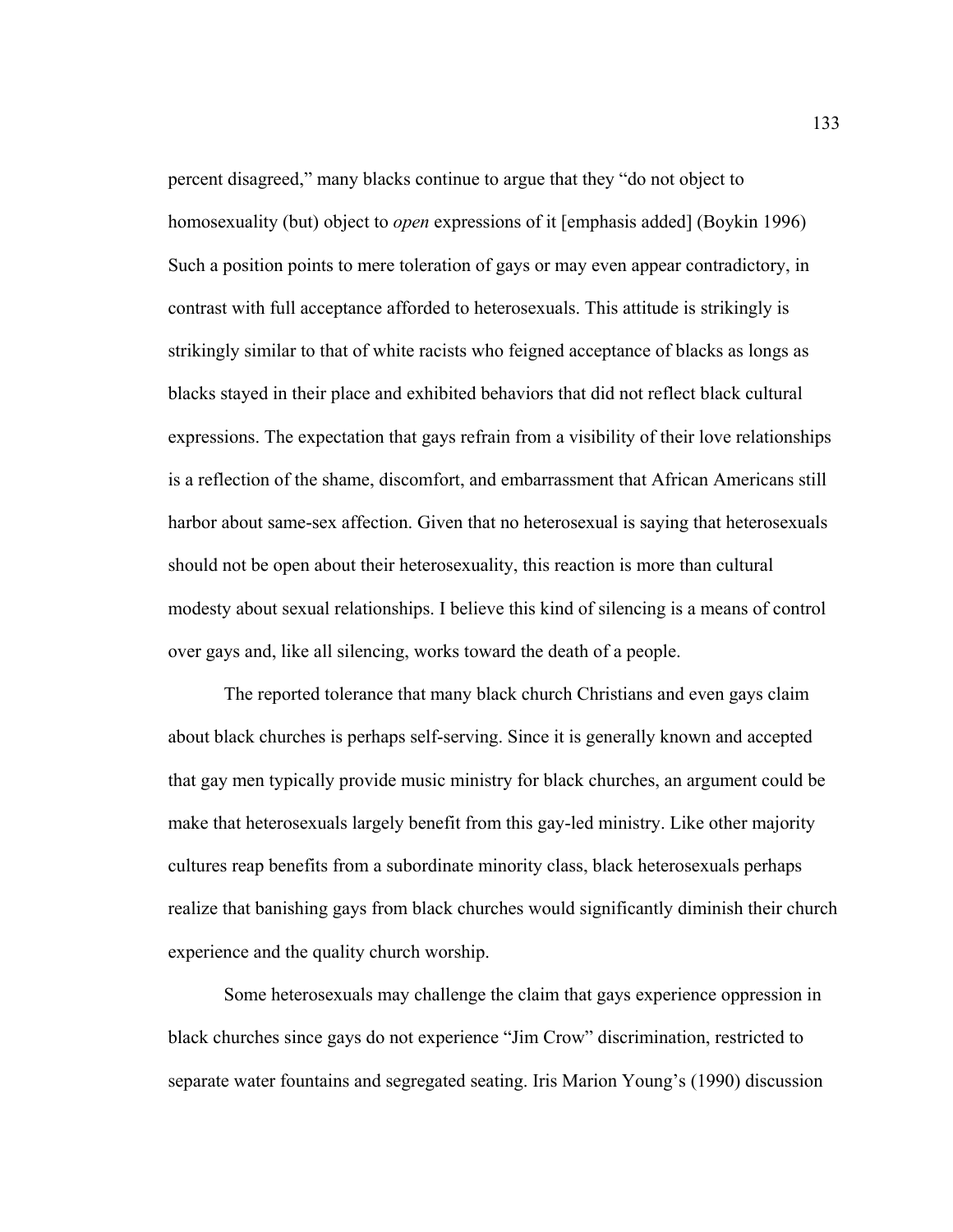of various discriminations helps us understand that African American lesbians and gays do experience unjust discrimination in their own churches:

Oppression is how the system is rigged against certain classification of people women, homosexuals, working class people, people of color, people with disabilities, youth, the elderly, people with mental illnesses, etc.

While it may be generally true that presumed gays are not banned from black churches, lesbians and gays always have had to stay in their place. My experiences have been that heterosexuals allow stereotypical gays some levels of power in their liturgical leadership as musicians and even as clergy, heterosexuals in these same churches, however, make clear in their sermons or comments that they still find their sexual expression sinful or even evil.

 This type of message led me to feel that I was not viewed equally with fellow heterosexuals, and if I were open about my sexuality I would receive neither affirmation of my relationship nor support in my struggles as homosexual.

#### **Silence and Anger**

For many years, I existed in my family unit with dread and fear. Why? Because I knew that at any given moment my family members could express offensive comments and/or fits of anger because of my homosexuality and I would give no to little response. It is often suggested individuals should seek advice from a counselor or pastor. What is typical in black congregations the pastor is leading the charge against homosexuality; therefore creating a chasm of disconnect for the congregant who needs emotional, spiritual and at times physical healing from their battle with sexual identity acceptance.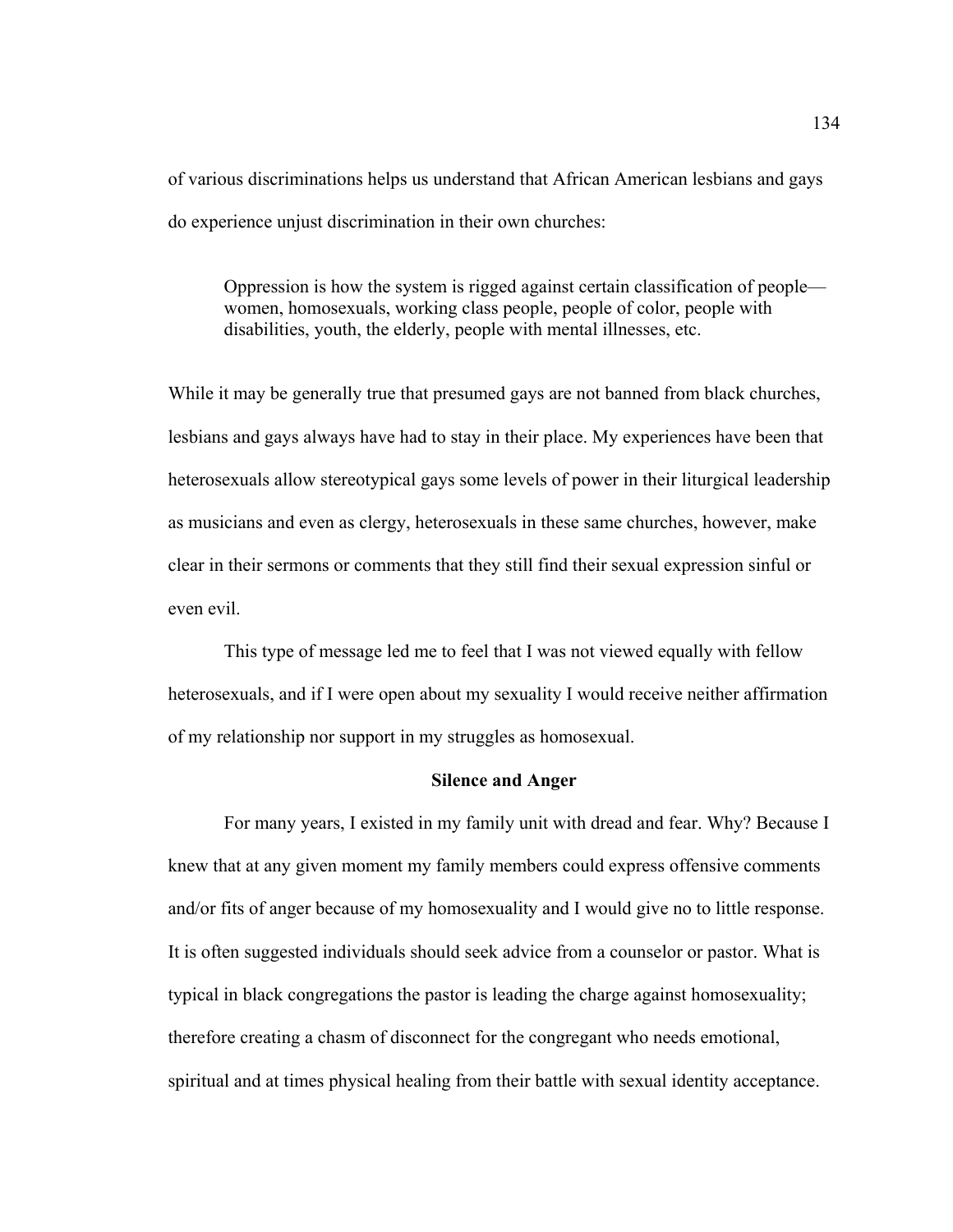Black pastoral persons are in a position to help heterosexual church members look at their behavior toward gays as unnecessary and inconsistent with the gospel message to treat others as they desire to be treated. Considering the problem of anger and violent emotion over homosexuality often expressed by black family members and congregants, Christian theologian and ethicist Lewis Smedes raises some questions that pastors may use in helping heterosexual Christians reform such behavior. He asserts that it remains a curious phenomenon as to why

heterosexual people get as fevered as they do about homosexuality . . . What danger to [heterosexuals] is posed by homosexuals? Some say that they are a threat to the [black] family, but none tell us how. Some fear that they might abuse our children, but no facts have ever adduced to show that they are any more likely to do so than heterosexuals. Do homosexuals threaten to invade our homes, steal our property, rape our daughters? What we know is that homosexual men are murdered by heterosexual people just for being gay, what we also know is that there is no record of a heterosexual being murdered for not being gay. Why, then, I wonder in a world of violence, starving children, cruel tyrannies and natural disasters, are Christian people so steamed up about the harmless and often beneficent presence of gays and lesbians among us. (Smedes, 1999, p. 77)

Black pastors must begin talking about homosexuality in different ways in order to shift the conversation from simple condemnation to a thoughtful dialogue about the complexities of human sexuality and expressing gay sexuality in faithful and responsible ways. I believe this action is the first step in moving black families from rage and silence about homosexuality to a creative space for constructive dialogue.

 Pastoral theologian Archie Smith (1997) has identified the denigrating black pastoral attitude toward lesbian and gay people as false consciousness, the unwillingness to critique the oppressive treatment of lesbians and gays in the same way African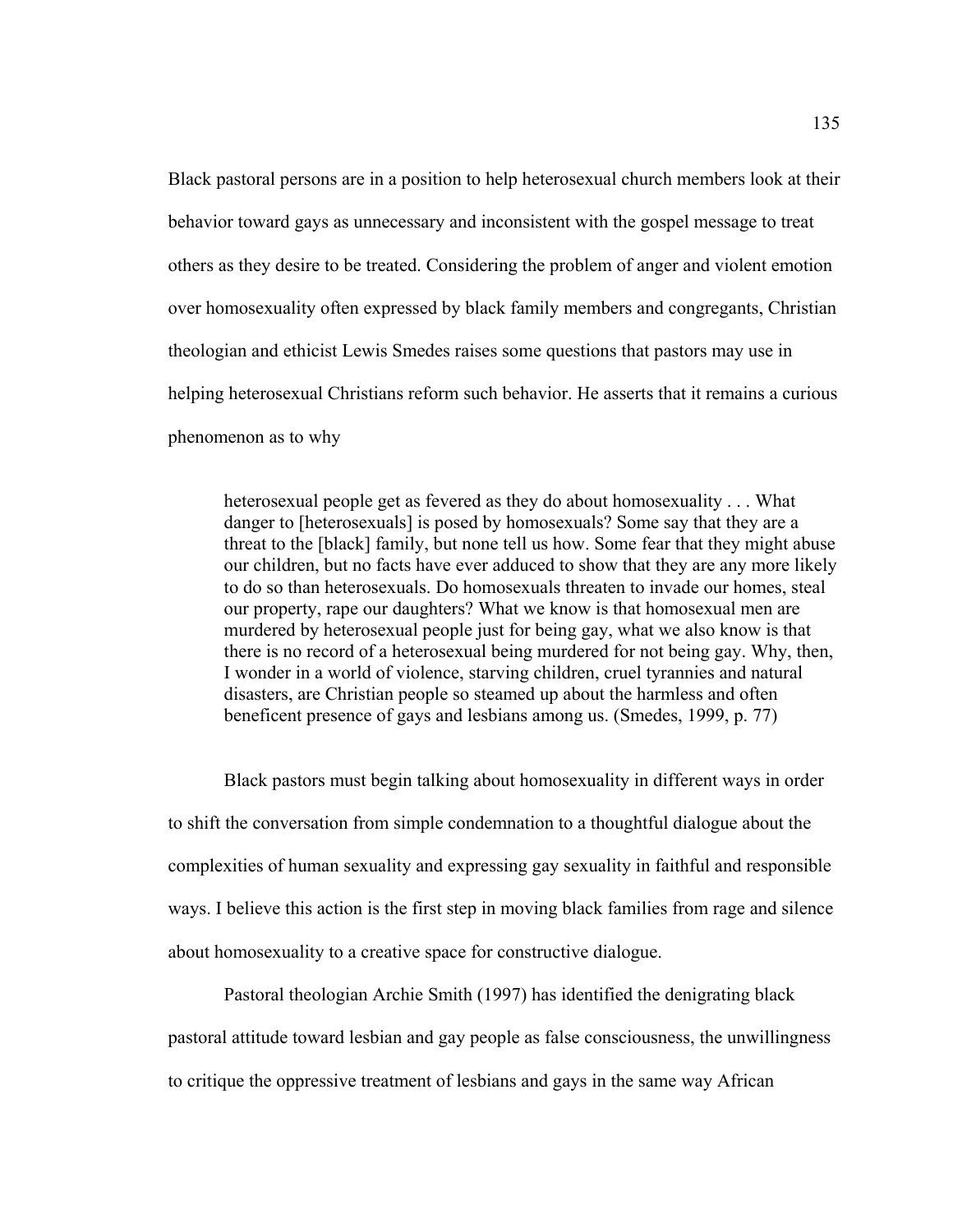American have critiqued racist oppression. Black liberation theology has the potential of assisting black pastoral caregivers in a way that helps gay and heterosexual family members.

# **Black Liberation Theology and Black Gay Christians**

 According to it progenitor, James Cone (1969), black liberation theology "must take seriously the reality of black people—their life of suffering and humiliation…When black people affirm their freedom in God, they know that they cannot obey laws of oppression. [And in light of] the biblical emphasis on the freedom of [humans], one cannot allow another to define his [or her] existence." If liberation is at the heart of the historical black church as Cone claims and if it is to be consistent with Jesus' gospel mandate to "liberate the oppressed":

The Spirit of the Lord is upon me, because he hath anointed me to preach the gospel to the poor; he hath sent me to heal the brokenhearted, to preach deliverance to the captives, and recovering of sight to the blind, to set at liberty them that are bruised. To preach the acceptable year of The Lord. (Luke 4:18-19, The King James Version of the Open Bible, Nelson 1990)

Then black heterosexual Christians must work to end legal discrimination against gays in marriage, employment, and the military; legal discrimination that permits the government to remove children against their will from their homes of their lesbian and gay parents and denies lesbians and gays the right to adopt regardless of the quality of their parenting; and church teachings and practices that are demeaning to black gays and which contribute to their suffering and death. The continued opposition by black clergy toward marriage of African American lesbians and gays is the latest of many actions that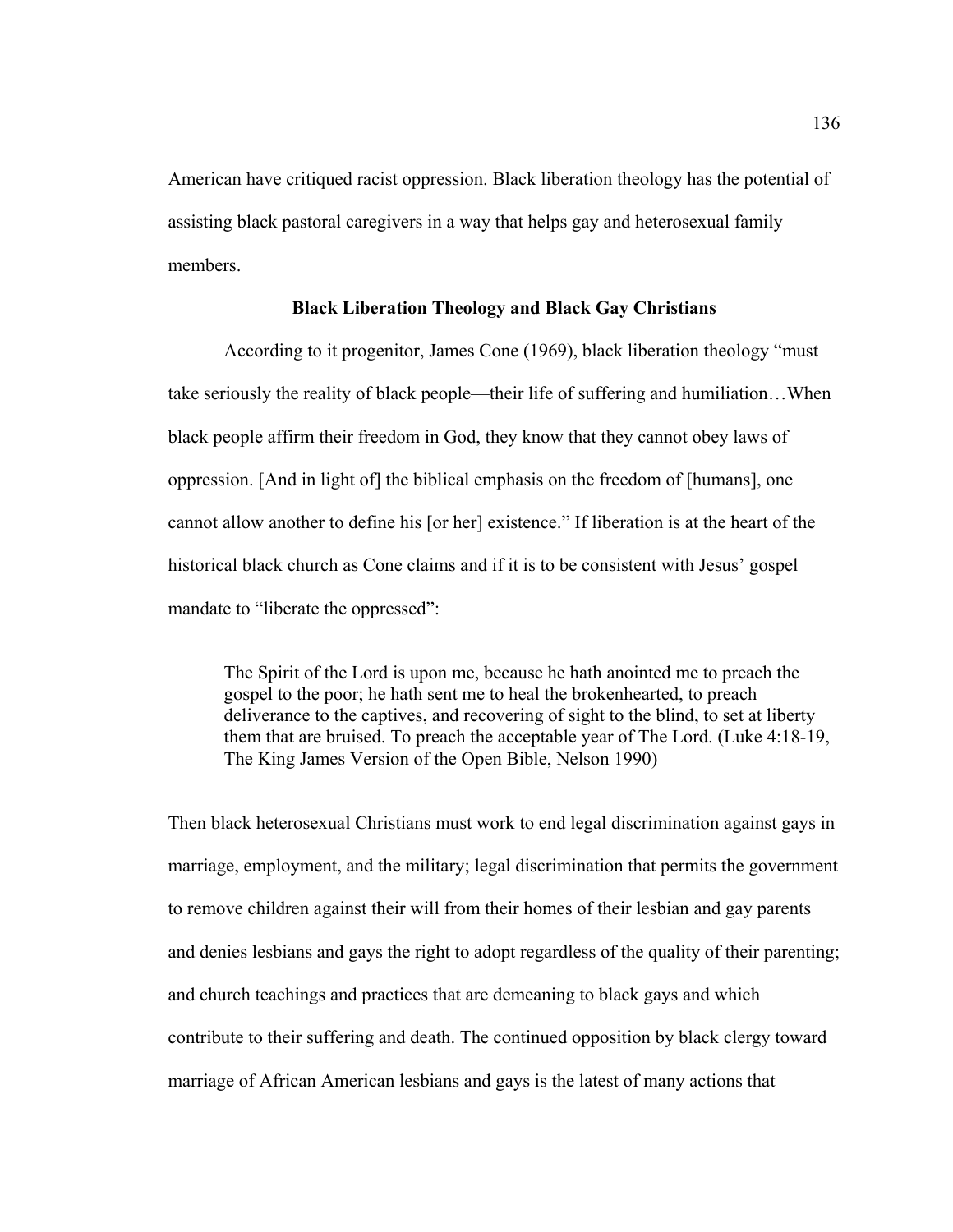seriously challenge the validity of the claim that the black church is on the side of liberation of black people and others.

 Dwight Hopkins (2002), an African American heterosexual theology professor specializing in black liberation theology at the University of Chicago, has argued that any teachings or practice that does not support the full equality of lesbians and gays is inconsistent with Christian black liberation theology. He suggests that "the Bible is brought into conversation as justification to oppress lesbians and gays . . . as condemning homosexuals to hell without salvation unless they become heterosexuals" (p. 187). He further asserts that these Christians call for this theological response to gays while at the same time stating that "the [biblical] stories are wrong when they call on slaves to obey your masters, and black heterosexual women argue that the passages proclaiming women should obey men are sinful" (p. 187).

 Since the black church has been a place attentive to the spiritual, political, social, and emotional needs of black people, it should also be a space for black families in crisis over their lesbians or gay family member. In his work *Practical Theology for Black Churches,* Andrews (2002) states that just as black theology consistently identifies whites' oppressive actions against black people, it "must also unmask oppression or domination within its own tradition as well" (p. 109). Church leaders should continue to embrace scriptures that offer life, love, and liberation.

# **Reconciling and Healing for Lesbians and Gays**

 There is no need to impose a theological view that unfairly and significantly harms gay Christians. African Americans eventually spoke out and resisted the injustice,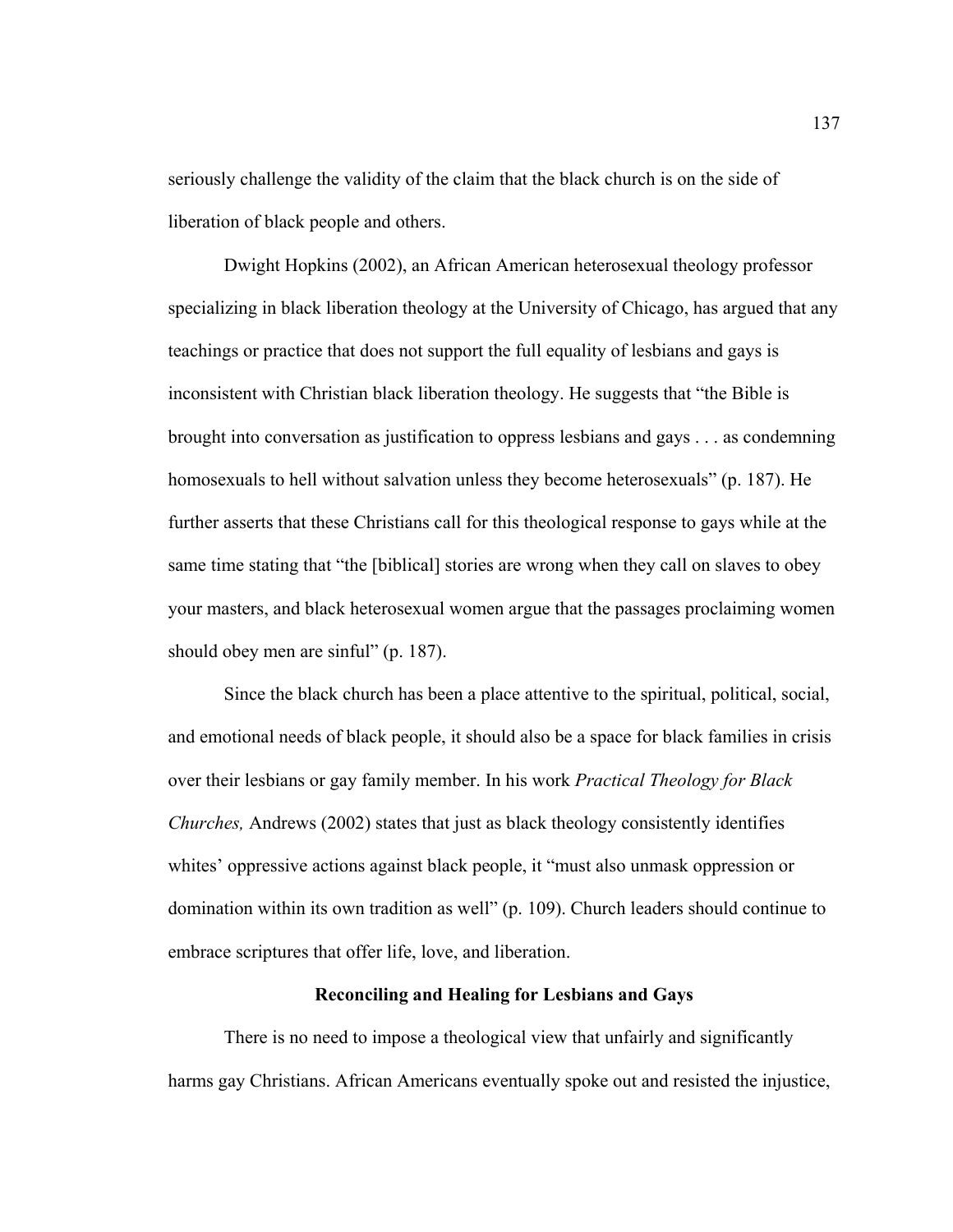pain, and suffering racist whites in the church and society inflicted on them. Black gays and lesbians must also resist oppression directed toward them by coming out and telling their stories of pain that heterosexuals constantly inflict on gays through heterosexuals' "theological constructions of the imago Dei, that pervasively insist that lesbian and gay people are inferior and evil." (Graham 1997) Gay Christians must do this for their own survival and health. I agree with gay therapist Richard Isay that "any gay man or lesbian who does not oppose the prejudice and discrimination of organizations to which he or she may belong, remains enslaved by the self-hatred such institutions engender." (Isay 1996)

 The coming out and sharing of black gay Christian narratives—stories that reflect a Christian witness comparable to that of God's people within scripture—will demonstrate that "all human beings are capable of reflecting the imago Dei when their concrete and everyday lives and relationships are truthful, loving, creative, just, and diverse," and consequently will transform others to recognize that black gays and their loving sexual relationships are also moral. (Graham 1997, p. 169)

 In light of black Christian liberation and black Christian resistance to oppressive scripture, there is no reason that black heterosexual church leaders cannot move toward a true black liberation theology that affirms all loving sexual relationships and commitments as reflecting God's purpose in creation. In his book *Using Scripture in Pastoral Counseling,* Wimberly points out that he has found scripture, "a particular helpful resource." (1994, p. 12) I am particularly interested in knowing how many gay clients he has had since I have an ambivalent relationship with the Bible because so many black pastors have used the Bible against me as a homosexual. Still, my black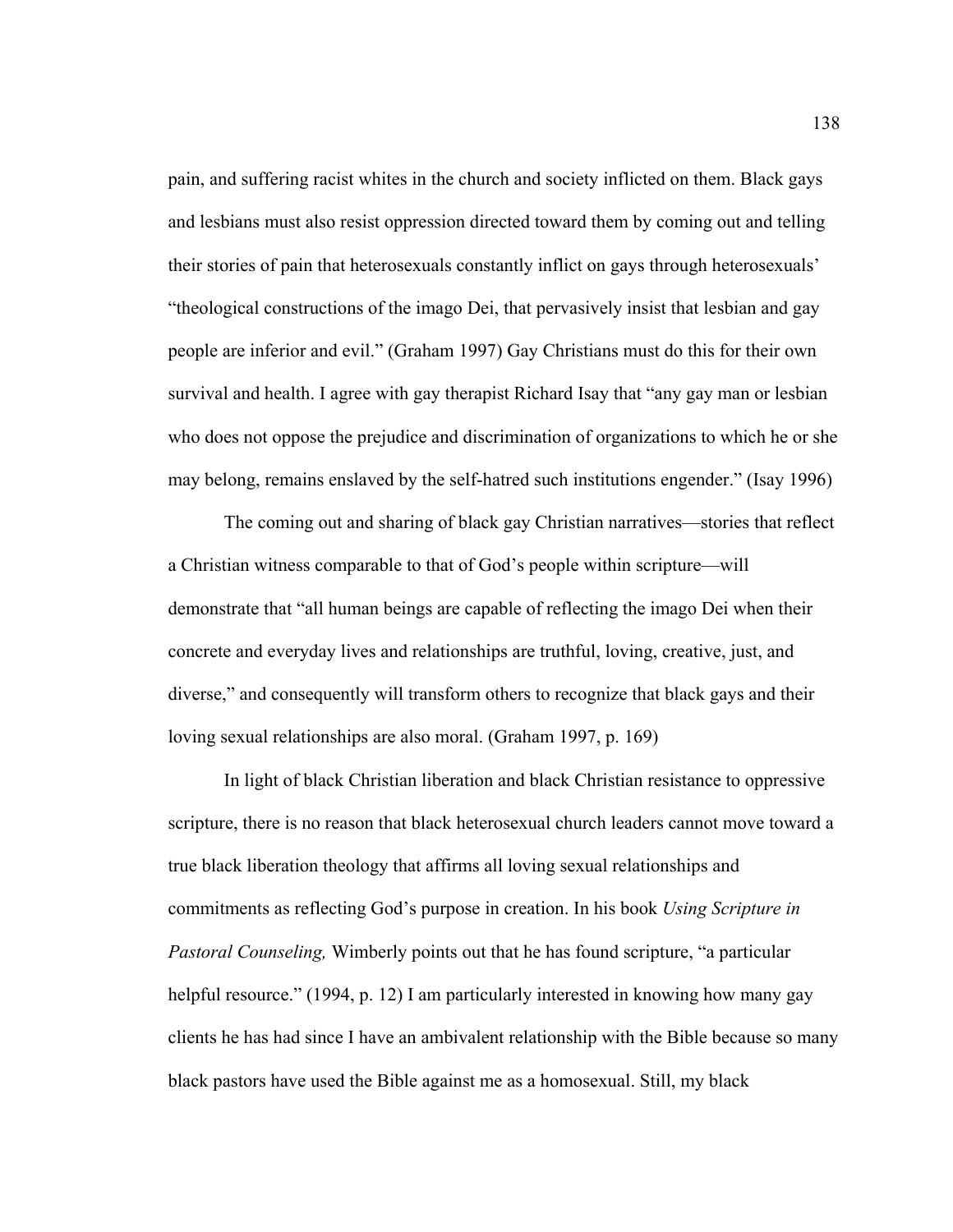inculturation perhaps gives me an appreciation of the Bible that is not as easily dismissed by me as it may be by members of other cultures. They may find their response to the Bible similar to responses to the slavery passages, rejecting anti-homosexual activity passages and appreciating others.

 Wimberly finds that scripture can draw "readers and hearers into the story based on the story's own narrative power. Biblical stories often contain an invitation to the reader to adopt the perspective, feelings, and attitudes of the character." (1994). I agree that such a use of the scripture can inspire a person to take control of life and find God present in the midst of daily struggles. In addition the powerful example that Jesus provides as an estranged member of his community--overcoming suffering may resonate with black gay Christians as they find voice in an intimidating black community. It is important that such passages are raised for gays while others need to be avoided.

 The way black pastors have often used the Bible regarding homosexuality is problematic for gays in black churches. In his helpful book *Pastoral Care of Gays, Lesbians, and Their Families,* pastoral theologian David Switzer (1999) notes that when counseling gays, pastors often provide an authentic and perhaps well-meaning response about homosexuality without recognizing its harmful effects. Having been indoctrinated in a homophobic church culture, many pastors generally believe that all homosexual expression is forbidden by God and that anything short of condemning such expressions will lead the parishioners deeper into a sinful spiral. Thus, it is the pastor's job to straighten this homosexual's life out. In this respect, black pastoral homophobia can be understood. What might occur if the pastor allows himself or herself to think that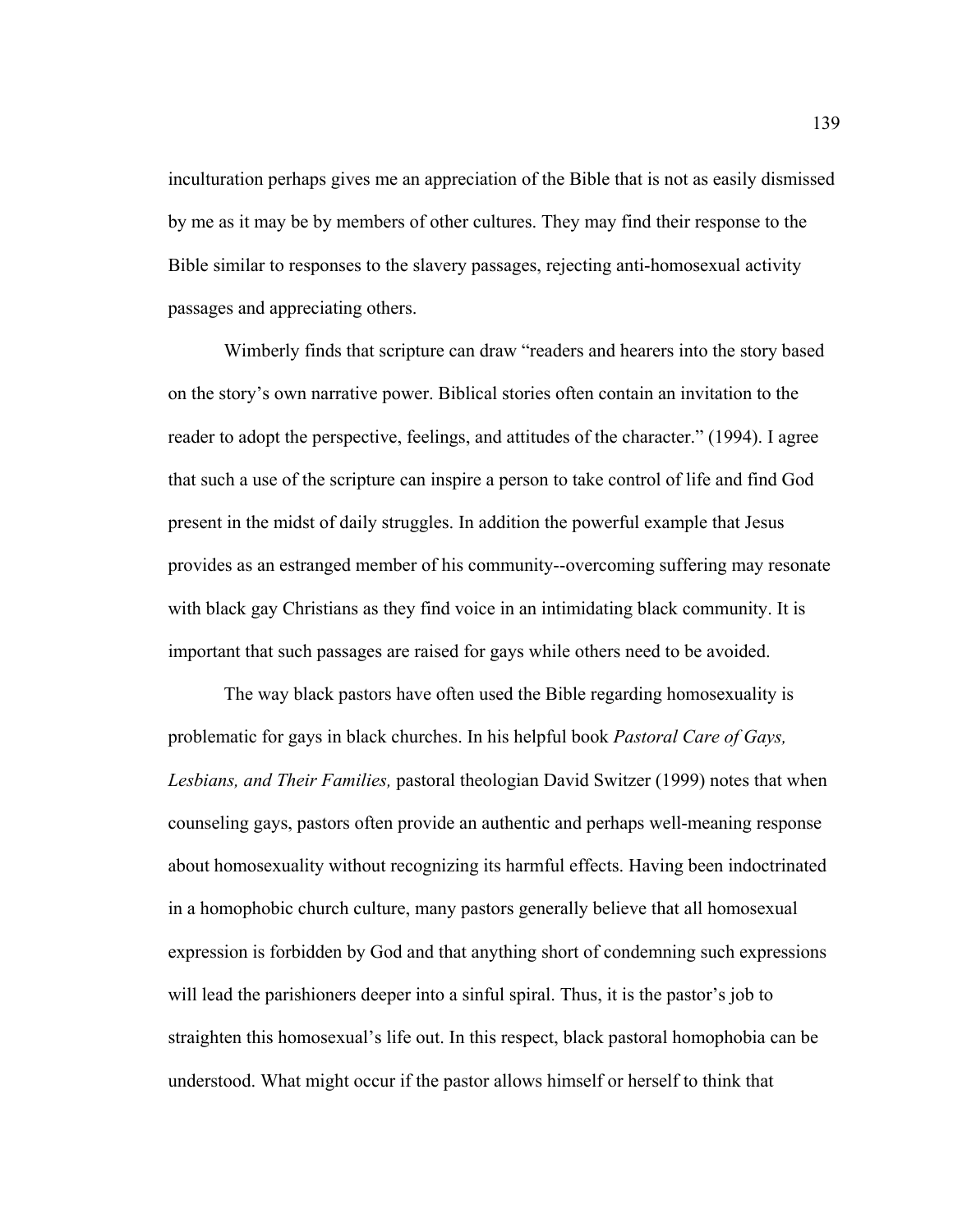homosexual relations are another loving expression but, like heterosexual practice, can be sinful acts if expressed in uncaring and hostile ways? This perspective could allow for the pastor to discuss the homosexual parishioner coming out and living within a committed sexual relationship of nurture, care, and devotion that can be celebrated by the Christian church. Switzer (1999) recognizes that while such an awareness and approval may take time,

if a pastor can be a trusted friend . . . relate to [gays] in such a way that [will] facilitate their exploration and talking about the advantages and disadvantages of coming out and assessing possible values to be gained over the risks of loss, them [such a pastor has] performed an act of mercy in the name of Christ. (p. 106)

 In the pastoral relationship, I believe that black pastoral persons can offer healing to lives that are broken by homophobia and can help reconcile those lives with family members, gay, and heterosexual alike. The visibility of gays and their relationships in black church settings expands our capacity to see God's love and presence in community in a variety of ways. In the pastoral ministry of saving black families, black pastoral caregivers and leaders must move toward celebrating all loving sexual relationships in church communities. This bold act of leadership assists black people and all people in finding intimacy, health, and wholeness. This embrace allows us not only to appreciate our sexuality, whether with persons of the same or the opposite sex, but also to experience God's goodness within that sexual expression. This connection makes us whole beings so that we can become better stewards, providing care in our communities and opposing the violence and injustice that seek to abuse and destroy us.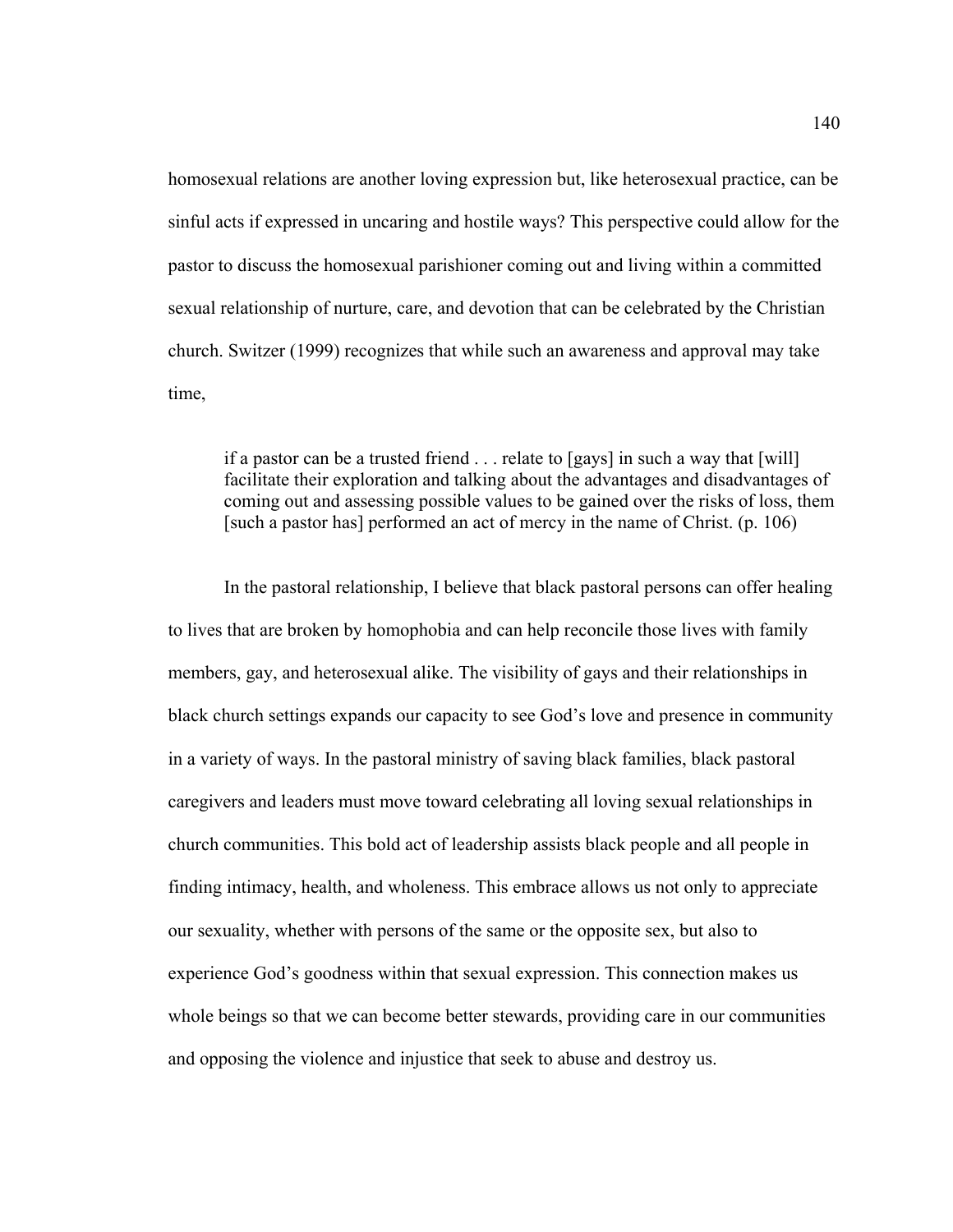Some African American pastors are reassessing their stance against lesbian and gay Christians. They are beginning to see that homophobia and heterosexual supremacy are oppressive and violate black liberation theology and the Christian gospel. At the heart of this transformation is learning a different response to passages that have been used for the condemnation of homosexuality. In his book a *Whosoever Church,* Gary David Comstock (2001) shares a glimpse of what the black church can be for gays and their families. Numerous accounts show the prophetic Christian witness of black heterosexuals in particular as they take on the sinful homophobic tradition of black churches. This is an important resource for black church leaders as they begin the important work of dismantling homophobic and heterosexual supremacy in black faith communities.

 The title, *A Whosoever Church*, comes out of the cultural vernacular, and while I heard this phrase almost every Sunday in several black churches, full participation of gays has yet to be realized. Rev. Edwin Sanders is one black pastor living the prophetic Christian witness of inclusion for his parishioners. Referring to his church as a "whosoever church," Sanders asserts that his church tries "to be inclusive of all and alienating to none," (as cited in Comstock, 2001) Sanders and other pastors offer hope for those committed to black church reform for liberation. As black pastoral persons engage family members and parishioners in other ways of understanding homosexuality, they also recognize the importance of responding to biblical passages used in the continuation of homophobia.

 Rev. Dr. Arnold Thomas, an African American heterosexual conference UCC minister, states, "We read what we have been directed to read in scripture, and we don't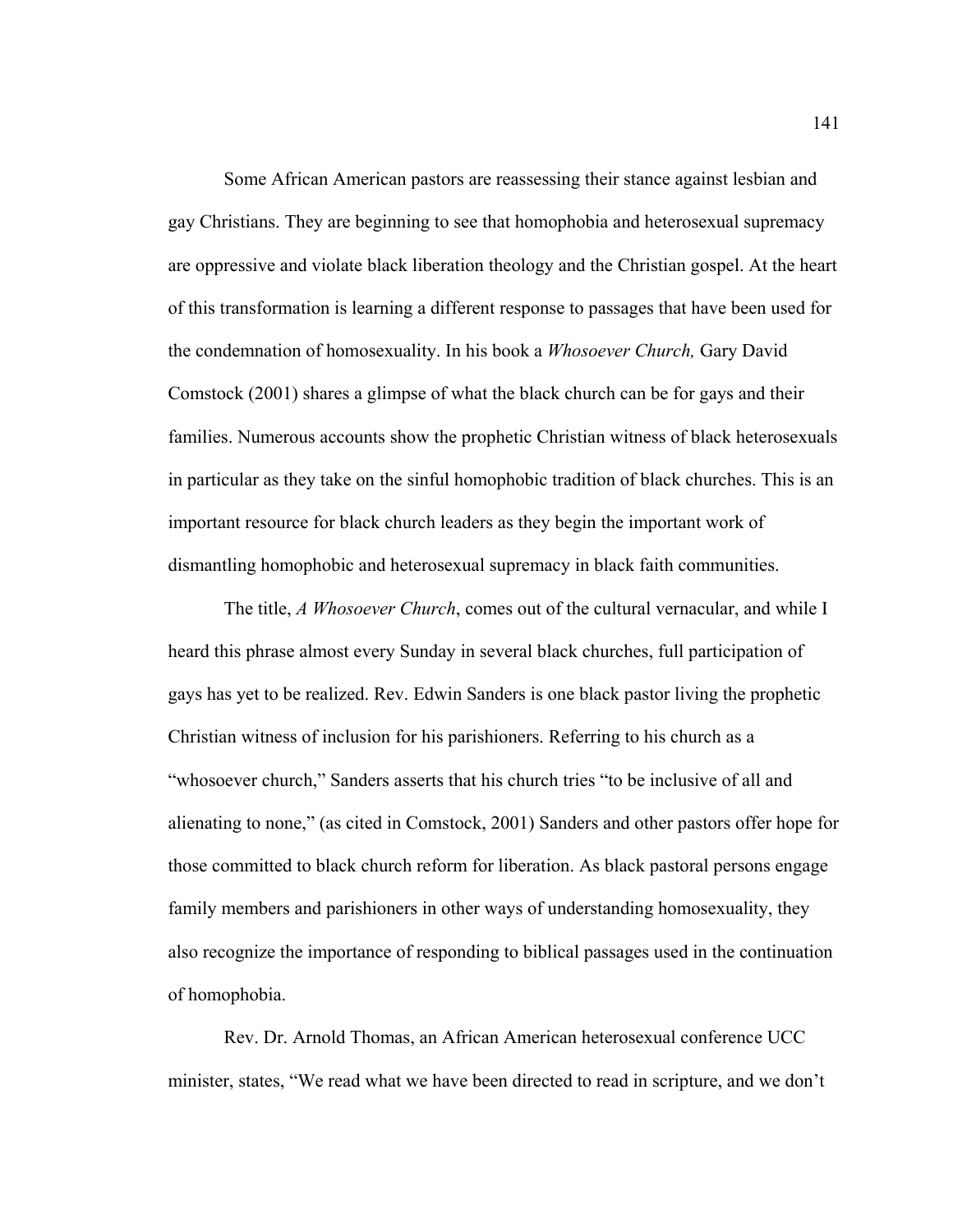look at the complicated nature of scripture." He believes that "all you have to do is direct [congregants] to those passages and to the context in which they were given. And when that happens . . . another important journey in their faith journey has been accomplished." (as cited in Comstock 2001, p. 51) As scriptures perpetuating slavery were eventually replaced with liberationist passages emphasizing freedom and oneness in Christ:

There is neither Jew nor Greek, there is neither bond nor free, there is neither male nor female: for ye all al one in Christ Jesus. And if ye be Christ's then are ye Abraham's seed, and heirs according to the promise. (Galatians 3: 28-29 of The King James Version of the New Open Bible, Nelson 1990, p. 1324)

Pastors can respond with scriptures reflecting loving neighbor as self, treating all people

in the same way as we desire to be treated and loving one another:

Therefore all things whatsoever ye would that men should do to you, do ye even so to them: for this is the law and the prophets. (Matt. 7:12 of The King James Version of the New Open Bible, Nelson, 1990, p. 1440)

Beloved, let us love one another: for love is of God; and every one that loveth is born of god, and knoweth God. And we have known and believe that the love that God hath to us. God is love; and he that dwelleth in love dwelleth in God, and God in him. (1 John 4:7, 16 of The King James Version of the New Open Bible, Nelson, 1990, p. 1440)

In a prophetic voice within the second-oldest black denomination, the African

Methodist Episcopal Church, Dr. Mozella Mitchell "speaks against those in the black

community and black church who try to deny gay rights or discriminate against gay

people" (Comstock, 2001, p. 151). Reflecting the animus that black gay pastors have

toward treating gays as equal members of the community, her bishop tried to subpoena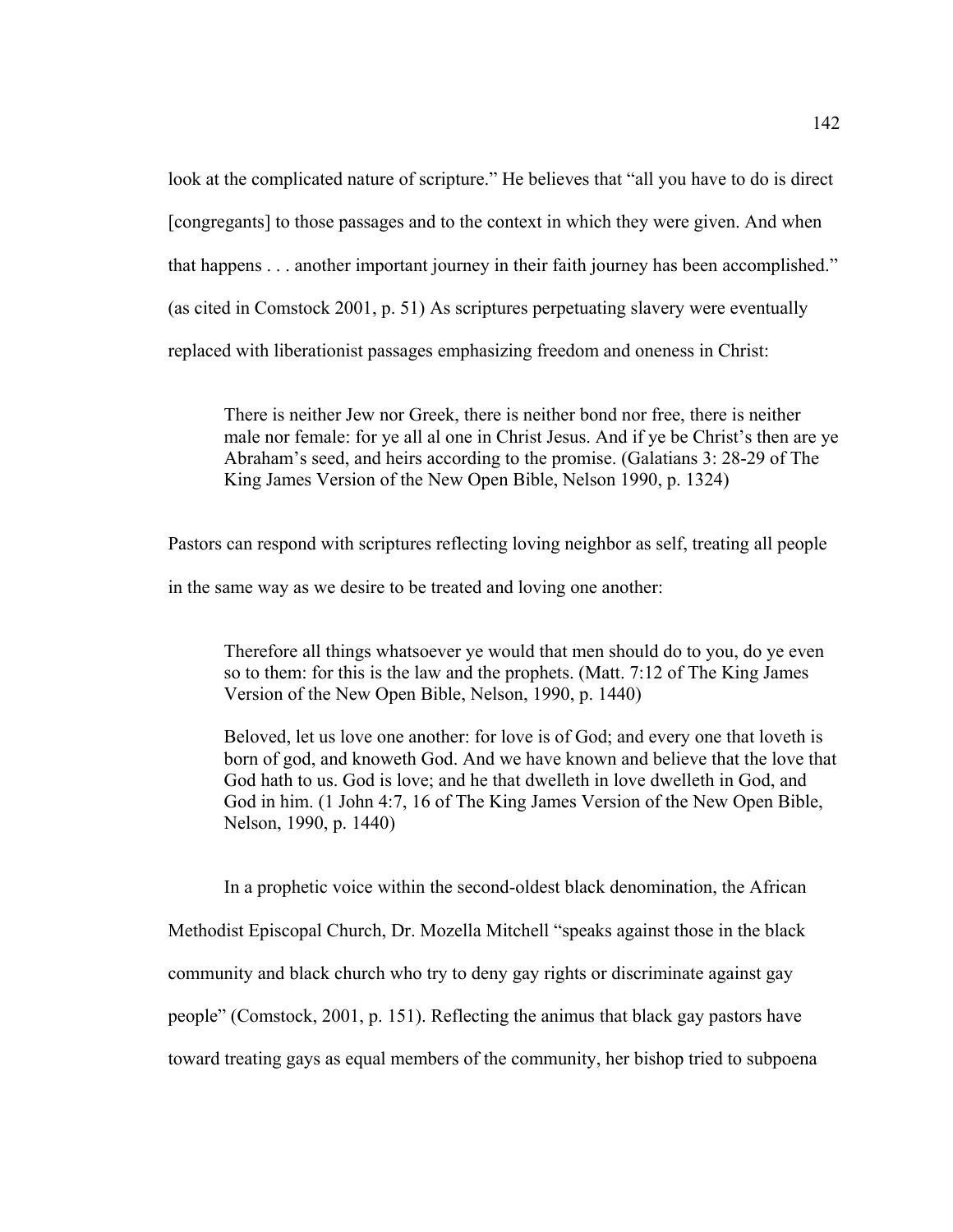her, but did not have the authority to do so. The gospel calls us to a response like Mitchell's an action celebrating all people in loving and nurturing relationships.

 As we begin the twenty-first century, I suggest we called to bring the spirit and flesh together in healthy ways rather than seeing them in a dualistic ways and in a neverending tension. History allows us to learn better ways of being and relating in the world. Kelly Brown Douglas (1999) argues that, for black people, many of our present negative attitudes toward our bodies and sex stem from this country's Puritan and Victorian past and "the way black sexuality has been impugned by white culture" (p. 7). However, I hasten to add Douglas's view that

There is an individual and communal responsibility for violating the humanity of another and precluding her or him from fully experiencing what it means to be created in the image of God . . . A black sexual discourse of resistance is also constrained to make clear that homophobia and concomitant heterosexist structures and systems (those structures and systems that privilege heterosexuals while discriminating against non-heterosexuals) are sin . . . [Black and womanist] theologies] should reveal the basic contradiction between homophobia and the church's belief in a God of justice. (p. 7)

 My challenge to African Americans is to critically engage the relationship between Christianity and homosexuality in the same faithful way that a crucial engagement of Christianity and race is offered. In the inheritance of the black church as the center of black people's lives, black pastors as heirs and keepers of this sacred canopy can lead others in dismantling its sin of homophobia and heterosexual supremacy.

 African American Christians now have an opportunity to reject the sex-negative messages and instead love our bodies and sexuality as God's gift to us. These gifts of sexuality must be appreciated and honored within mutual spiritual relationships for the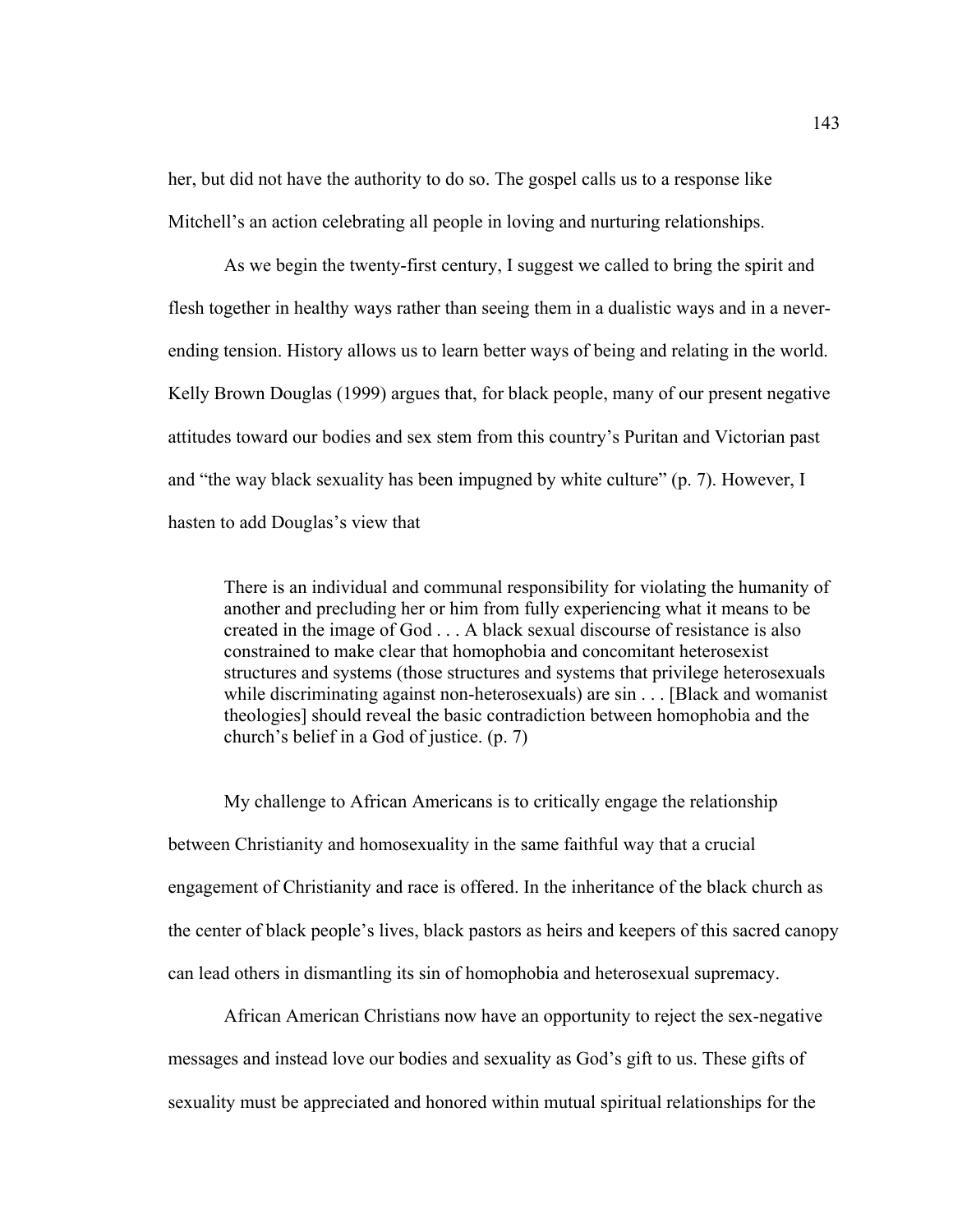community. Like heterosexuals, lesbians and gays do not need to deny their God given capacity for sexual sharing and wholeness, but rather should embrace this gift as lifegiving.

 The black pastoral response recognizes the struggle of those with a traditional use of scripture and invites them to look as the historical context of the writings. This response considers a variety of ways to educate and engage lesbians and gays and their heterosexual family members, fellow congregants, and leaders and members of communities. This movement that is occurring in black churches and communities is consistent with other Christian movements of change, including change that occurred after the 1950s in white churches regarding traditional racist attitudes and practices toward black people. A significant part of that change happened when whites observed other whites speaking out against racial injustice and dying for the cause of justice.

 I don't think that many black heterosexuals have not heard the stories of the pain and discrimination that their own fellow black lesbians and gays experience because of black homophobia in church families. If there is any possible change to occur, that change must begin with the voices of black gays and their heterosexual allies. When this is realized in black houses of worship—whether in urban sanctuaries, storefronts of the North, the suburban mega-churches or rural one-room churches of the South—perhaps black heterosexual Christians will also hear the pain of gays and begin to claim the gospel in new and profound ways. In such a movement, black Christians will recognize that the mire of homosexuality debates threaten our measure to be faithful Christians for the poor, the infirm, the imprisoned, and those suffering from violence.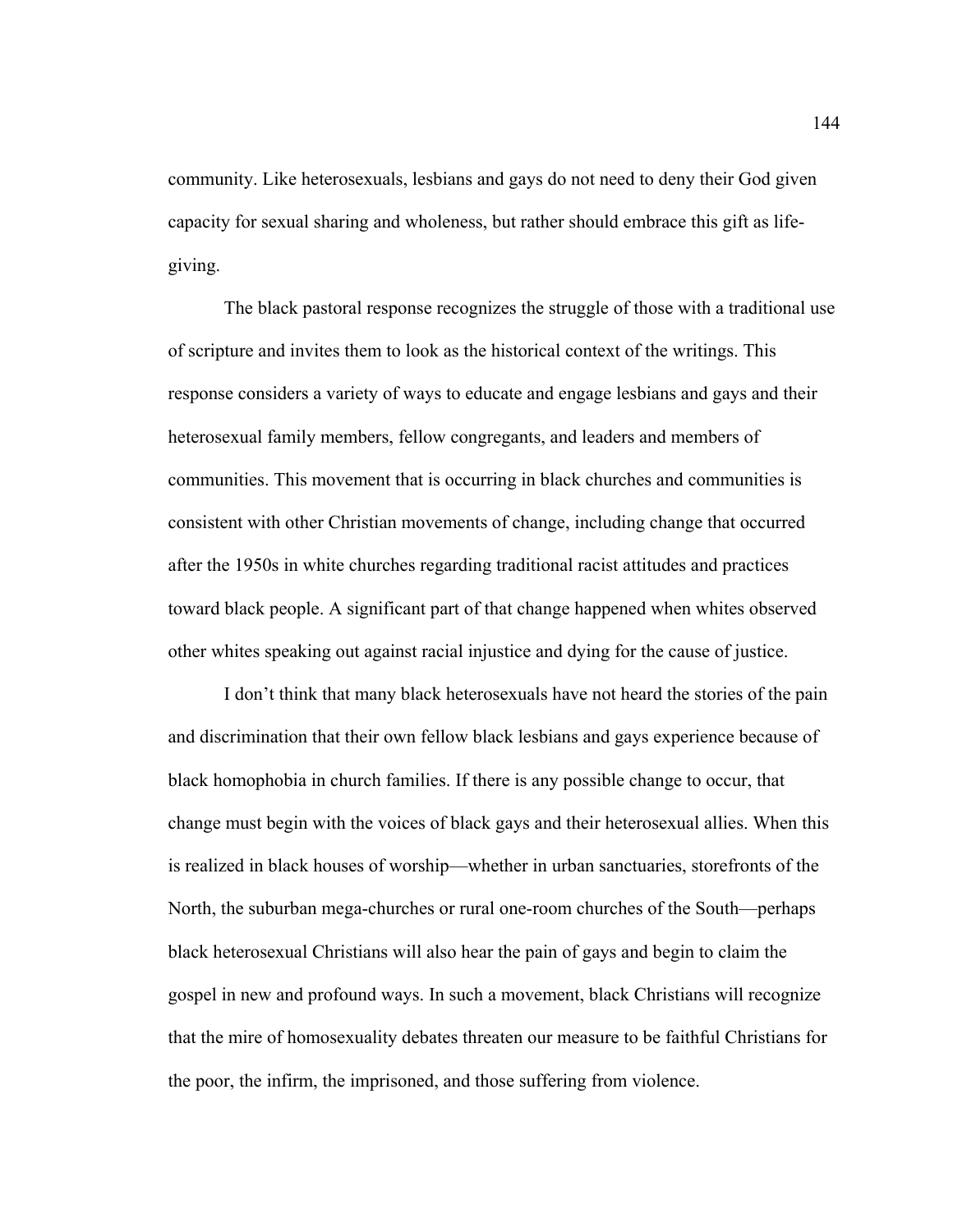The black church has stood as a model of the gospel, opposing slavery and emphasizing black liberation. If Christians today in the black church ever plan to live into this historical witness as a Christian body committed to black people's liberation and the liberation of all oppressed people, I believe they must ultimately stand with lesbians and gays as equal members in God's church and world. Homosexuality is part of human sexuality, just as African Americans are part of the human race. Thus, there will always be African American lesbians, gays, bisexuals, and transgendered persons within and outside our faith communities. The question then becomes whether African American heterosexuals are going to do justice toward their sons and daughters, sisters, and brothers, mothers, and fathers, and other relatives, friends, colleagues, and fellow Christians who are lesbian and gay.

 Our acceptance and celebration of lesbians and gays and their relationships with those of heterosexuals will allow us to appreciate the beauty of God's diverse creation. In doing this, in affirming the erotic in all of us, we will proclaim a true black liberation theology, and in so doing, we will honor God.

## **Implications for Further Research**

In this final chapter, I consider issues that surround the present moral discussion on homosexuality and African American gays in black churches. While many grieving black families remain convinced that they gay male relatives contracted AIDS as God's punishment for their homosexuality, others pray that they gay family member will become heterosexual. Numerous gays remain silent in their black families, living in a silent agony about their life and relationships unknown to their heterosexual family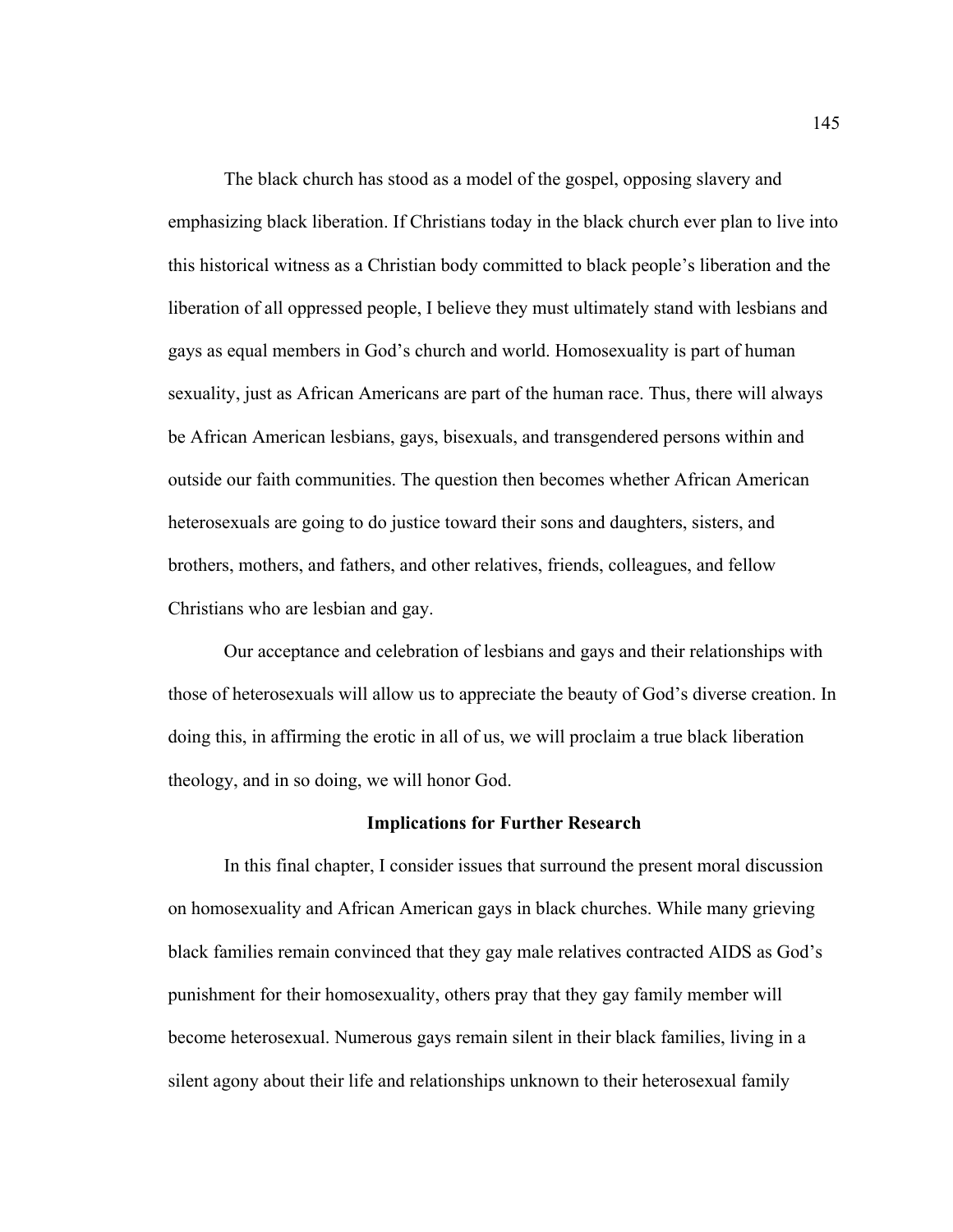members. In this landscape, some prophetic heterosexual black church leaders are beginning to lead their congregations in becoming open and affirming houses of worship for gay congregants. It is here that black churches have the greatest potential for being true to their claim as well as being faithful to the gospel message of love, liberation and inclusion.

This implies several questions for further research:

- 1. What does this new presence of open gay African American lesbian and gay Christians offer the larger black Christian Church?
- 2. How can mainline black church leaders learn from the ministry of openly gay and lesbian black Christians?
- 3. How can black church organizations align their doctrine with social justice teachings to transform not just black communities but all communities?
- 4. What is the historical significance of black church leadership and the Civil Rights movement impact on how policies regarding healthcare and sexual education; particularly in public schools?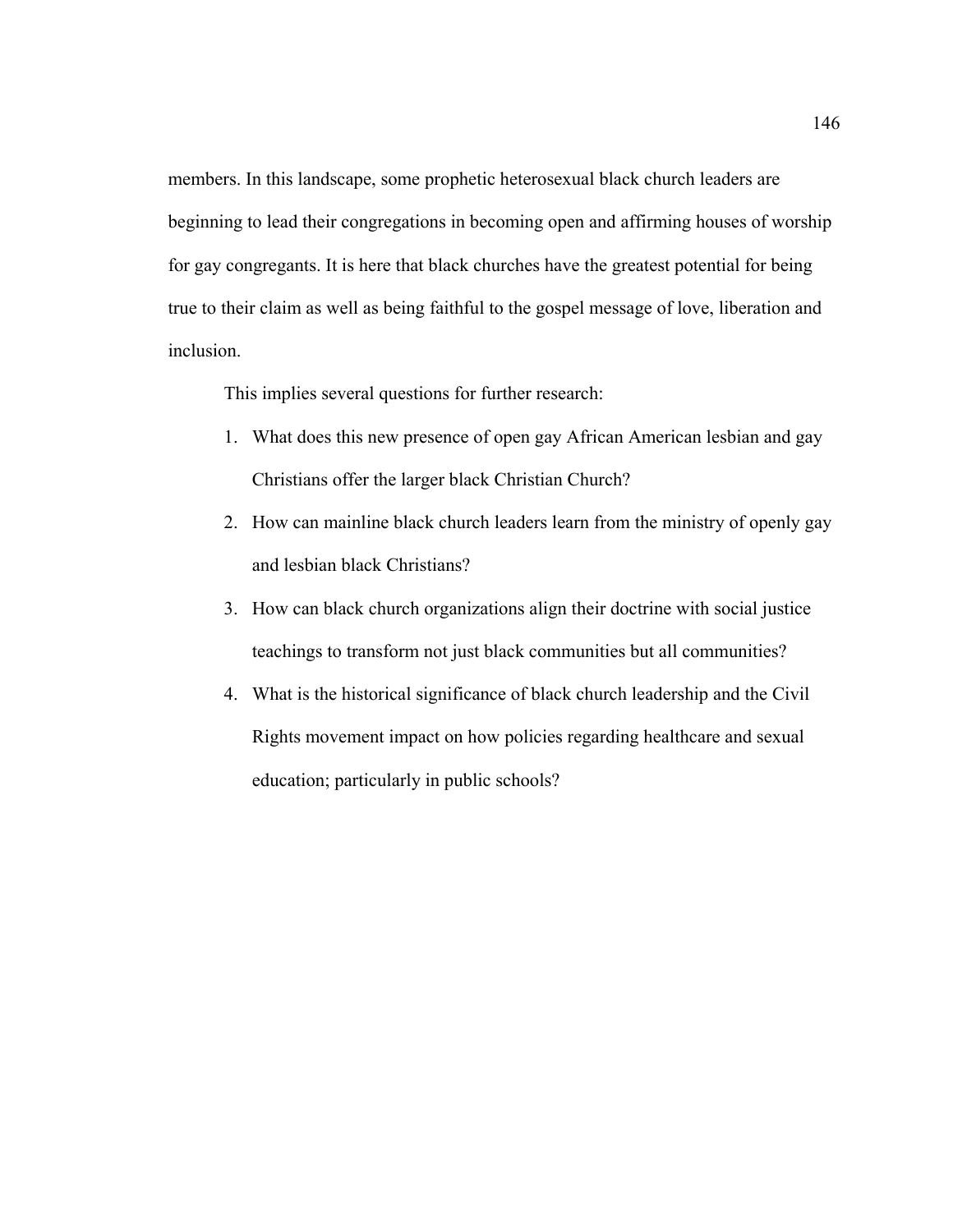## **EPILOGUE**

Homosexuality is in and of itself not pathological; like heterosexuality, it is a complex expression of multiple personal and historical meanings. For me, growing up gay meant being ostracized, shamed, ridiculed and subsequently hidden. Because of these actions by I developed a negative self-esteem. After thirty five years . . . and with the help of a therapist for eight years . . . did I begin to learn how to "manage" my homosexuality and grow into some kind of acceptable me!

Not being a "queer, or a faggot" is still a central, organizing principle in our cultures. It was also the central, defining force in the world of my gay childhood, puberty, adolescence and adulthood. Every young boy, who later identifies himself as gay, begins his life within a reality that speaks, "something is wrong with me." It has potent implications for the development of his-own sexual identity; and it offers some explanation for today's seemingly never-ending epidemic of gay youth-suicides.

As a black gay man, I had complete awareness of being "different" from fairly early on in my life . . . well before puberty . . . as early as when I was five-years-of-age. Looking back, I can appreciate and tie this feeling into my currently differentiated and formed gay identity. But, I have, only now, begun to grasp the nature of my childhood experiences. Many more complex processes, within me, were also going on in more subtle, less conscious ways. One such process was the lack of any mirrored responses to my early, emerging, sexual and affectionate expressions. It was my same-sex, erotic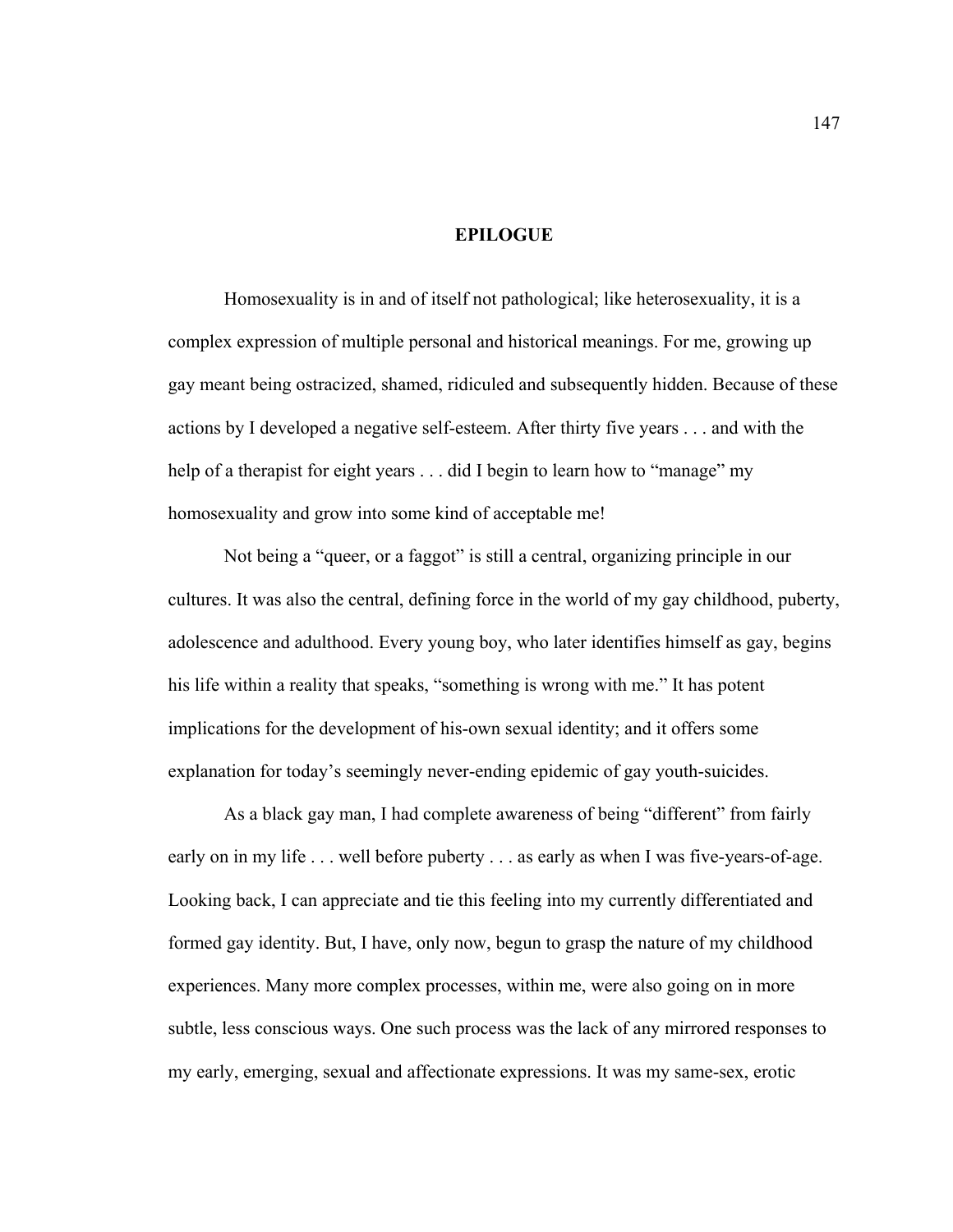fantasies and dreams, centering solely upon the male form, that initially made me feel so different and reprehensible.

Every genetically-designed gay boy . . . as I was . . . has some dawning awareness of being different, from an early age. To varying degrees, he begins to connect this different-ness with something forbidden, terrible and unthinkable. This may come in a momentary flash or it may be a continual fear; it can be conscious or unconscious. The hatred and hostility, which people around him manifest when using words like faggot, sissy or queer . . . whether directed at him or at others . . . coupled with his own undeveloped, distorted understanding of these terms, is unique. Unlike just being black, the gay child is both alone with his different-ness and is often confused, conflicted and horrified by "it." Unlike the black child, whose parents are typically also black, the gay child not only doesn't have gay parents, but also doesn't even know what "gay" is, except as something dreadful about him, very nebulous and very negative. His "gayness" might remain unobvious to the outside world and he might try to manage it internally alone . . . as I did . . . with varying degrees of consciousness and unconsciousness. Alternatively, it might become obvious to the external world and be met with intense disapproval and ridicule; further increasing his shame and fear. Whatever his development, all of this must be handled alone. Unable to react emotionally or thoughtfully to the traumatic events of his early life, he is forced to keep the presence of his gayness undigested, but still powerfully influential, albeit outside of his consciousness.

In my case, there was no sympathetic person, with whom I could share my feelings; and I had no ability to appreciate the injustice of my situation. The numerous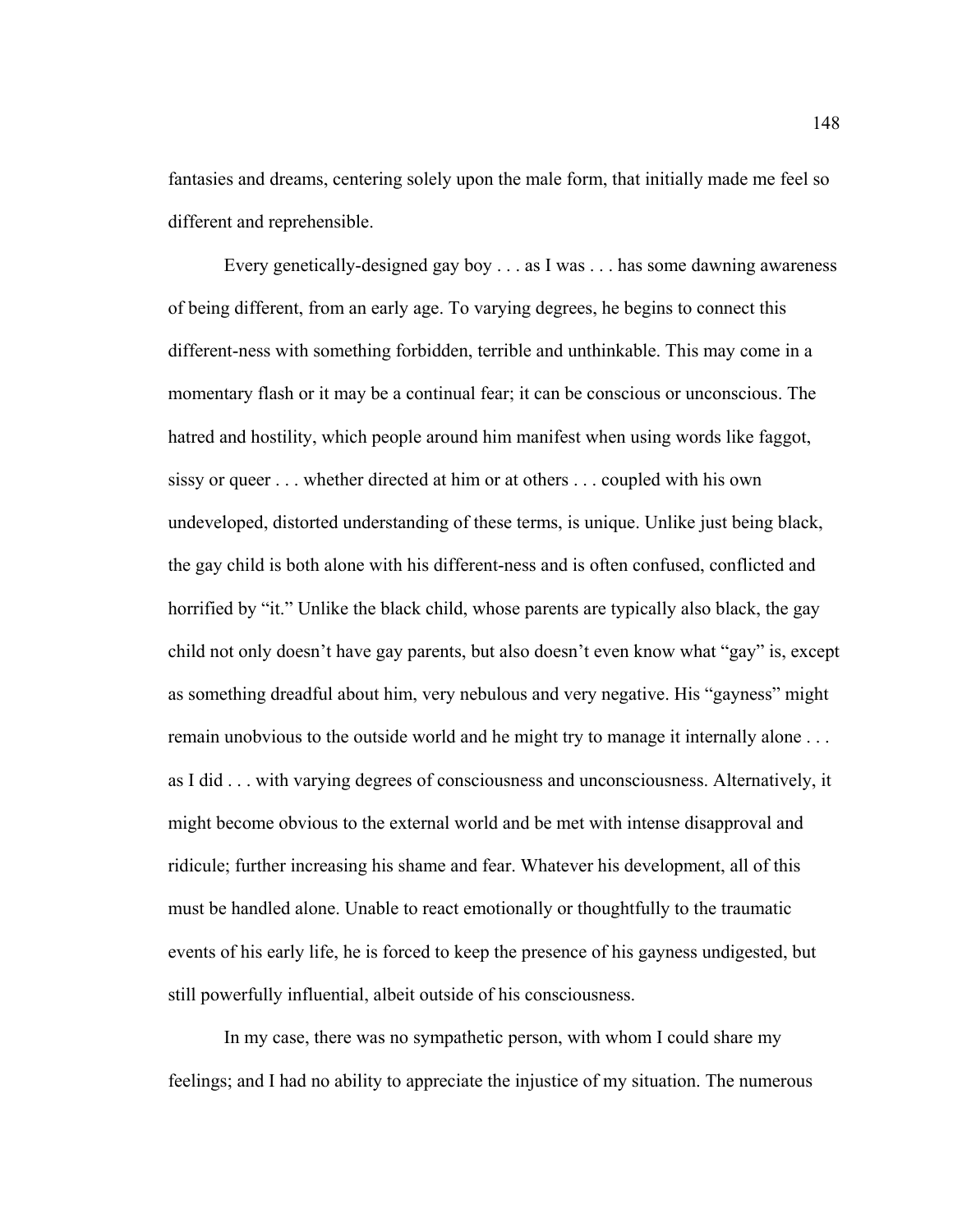injuries, overt or covert, that happened to me on a daily basis, were to be suffered by me in silence. That was God's will for me, I thought. Whether I was overtly ridiculed, or whether I covertly endured ridicule and rejection for being different in the way I suspected and feared I might be, or if I tried to prove to myself that I wasn't different, these were all injuries that I was called to suffer alone and in silence. Sometimes, my suffering was conscious, but more often than not it was unconscious. I could never voice my tormenting secret . . . not even to my (trusted) pastor or closest friend. Certainly, as a child, my deadly secret was a secret only unto myself. It remained poorly understood, dimly realized, fearfully avoided, rationalized and reacted against by me. Even my private emotional reactions were often aborted; never could I experience the luxury of tears, rage, blowing off steam or thoughts of revenge. As a black gay male, I never knew whether I could repair my injury or whether I should just accept it. So, I just accepted it . . . with about as much success as any other deformed boy ever accepts his deformity!

I didn't begin to learn, not until I was in my thirties, that I might be able to correct my memory of humiliation by appreciating my own worth. Appreciating my own worth required very complex and highly developed healing-capabilities . . . clearly beyond my capacities as a five-year-old. I had no ability to empathize with myself or appreciate that the world's rejection and ridicule was wrong, unfair and unjust. Hence, I never experienced tears of sympathy or rage, or the joy of maintaining a consistent and reliable sense of my own self-esteem: after all, who could expect a five-year-old to accomplish this, without enormous external support? As a result of my inability to react, these traumatic events then become the cause of a splitting or disassociation between my public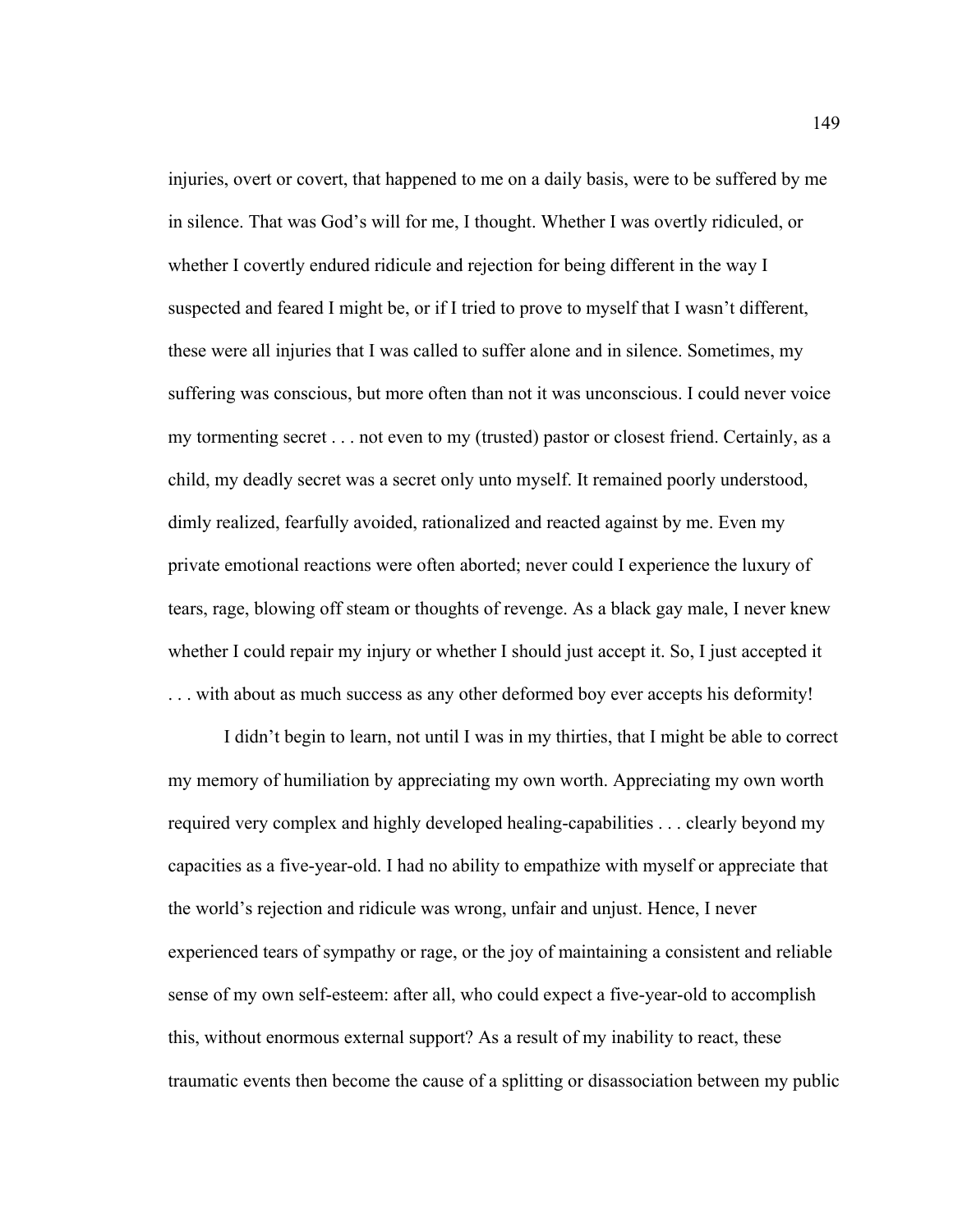and private personae. They are still deep within me, as unconscious, yet powerfully influential, memory-traces, reactivated much later in my life: I mean, if they are not, why am I still thinking and writing about them, today, at thirty nine-years-of-age?

My sense of being "different" was difficult enough; but, when I sensed intuitively, at a very early age, that it was related to some of the most taboo, frightening and despised images in my culture, as well as in my family and . . . heaven help me . . . in my beloved Black National Baptist Church, then this was all too emotionally overwhelming and confusing for me, the young, black gay boy. Any boy . . . even a boy who feels generally valued and approved of by his family . . . who hears his parents decrying sissies, or faggots, receives in-articulated trauma that becomes internally structured. How much more, then, can a black gay boy, like me, become a suicidal, gay adolescent and disaffected adult, later on in life.

"Coming-out" . . . the process of beginning to identify myself as gay, to slowly accepting myself as gay and disclosing this identity to others . . . was, for me, an enormously complex process that touched and hurt me to the core. Not for me a series of discrete events leading to increasing self-disclosure as gay, leading to reduced isolation and emergent support!

The sophisticated gay adult within a large urban gay community, who is "out" to himself and others, has a very rich developmental history. But still, he has laid down internal structures that do not easily vanish or change, even with the more overt support from his community. And overt support from his family of origin does not always completely make up for early deprivation . . . but, it sure does help.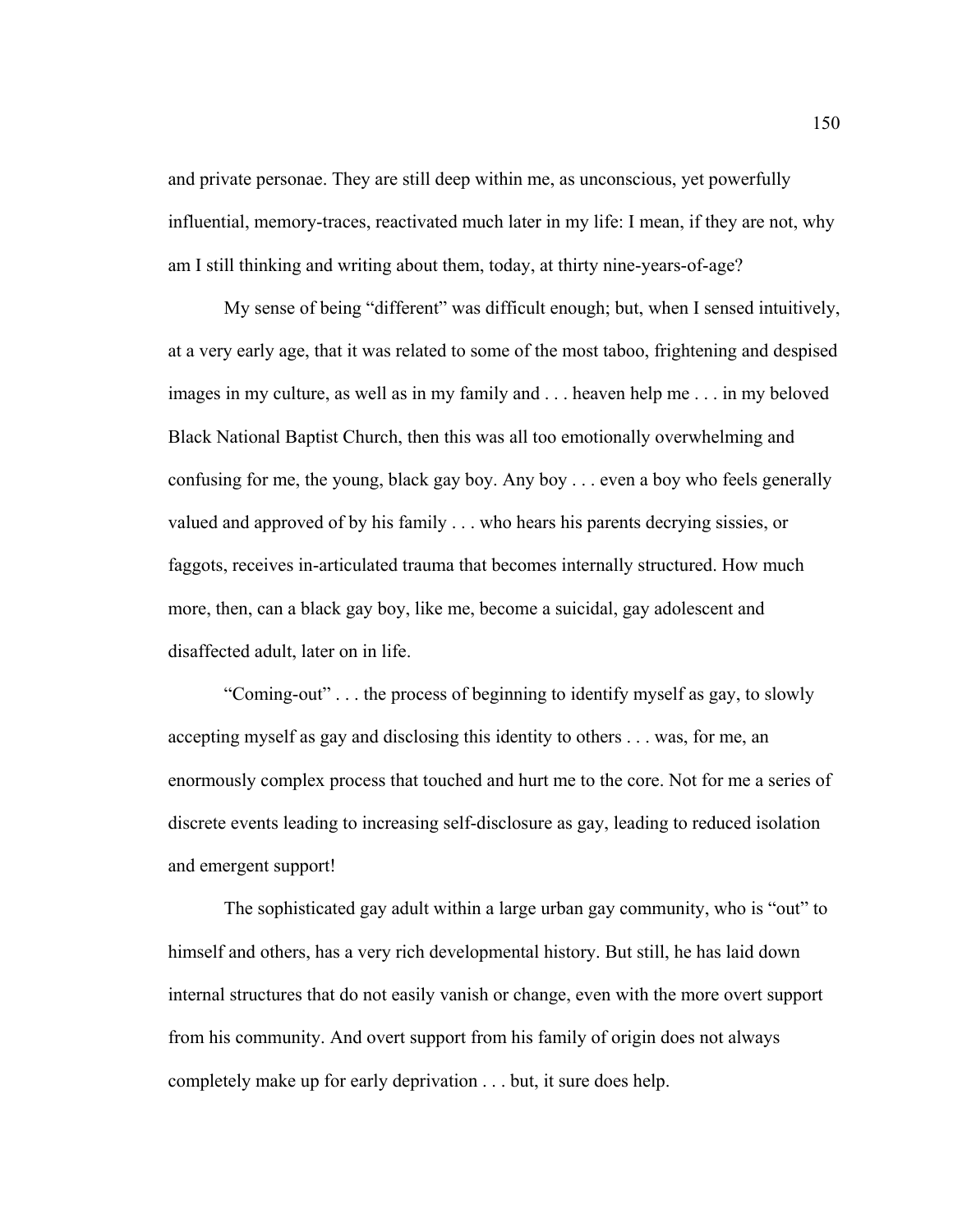But, for me, the total opposite of overt support from my family of origin . . . in fact, the heightened discrimination against me by both my father, mother and paternal grandmother and the covert, yet intensely unwelcoming, disapproval from most of my siblings . . . made my desire for acceptance of exactly who I am, from those whom I loved and, therefore, whose approval I sought, a completely futile exercise. This treatment ironically caused me to run to the church for refuge and acceptance; only to find more discrimination and oppression. But FINALLY—an acceptance of myself by myself, a lifelong struggle! I can say this, now, with no resentment, just with acknowledgment of my reality. For me, resentment has always been the most damaging of all the emotions, with which I have any experience.

In other words, I still have much internal work to do: I have found that the emotional segues from a lifetime of discrimination, isolation and humiliation, do not resolve themselves through social interventions, alone. Only now, am I beginning to heal and hope . . . and that healing hope has only really taken hold of me after God's loving and totally accepting intervention into my life, mostly through attending church outside of my cultural tradition and interpreting the Bible differently. For that intervention alone, I shall say daily, for the rest of my life: "Thank you, God!"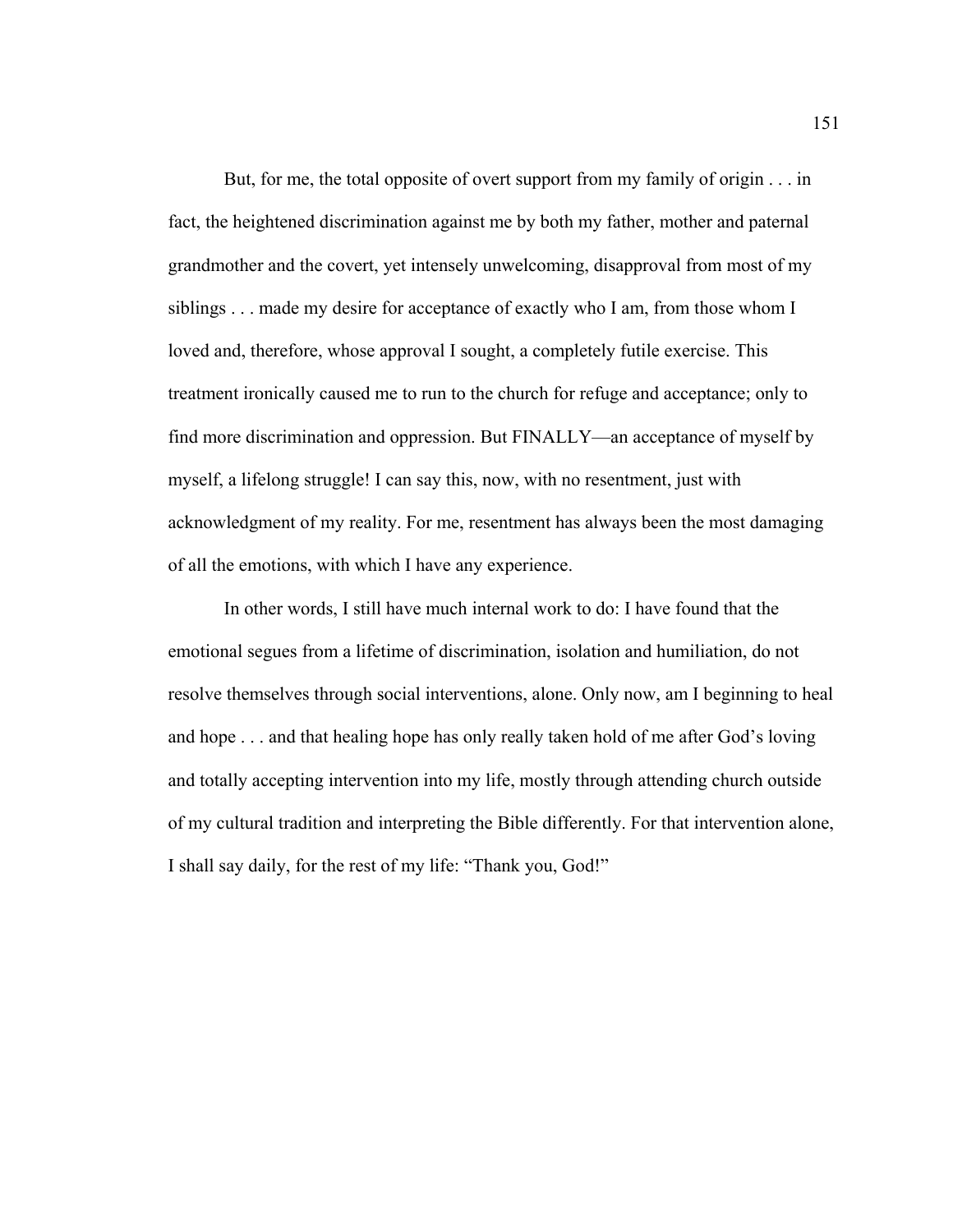## **REFERENCES**

- Akbar, N. (1991). *Visions for black men.* Tallahassee, FL: Mind Productions and **Associates**
- Altman, D. (1971). *Homosexual: Oppression and liberation.* New York University Press.
- Americans Less Tolerant on Gay Issues. (2003, July 29). *USA Today poll*.
- Angelides, S. (2001). *A history of bisexuality.* Chicago: The University of Chicago.
- Aquinas, T. (1932). *Translated by fathers of Dominican. The Summa theological' of St. Thomas Aquinas.* London: Burns, Oates, and Washbourne, Ltd.
- Andrews, D. (2002). *Practical theology for black churches.* Louisville: Westminister John Knox Press.
- Bailey, D. S. (1955). *Homosexuality and the western tradition.* New York: Longmans Green.
- Baker-Miller, J. (1976). *Toward a new psychology of women*. Boston: Beacon Press,
- Baldwin, J. (1962). *Another Country.* The Dial Press.
- Baldwin, J. (1993). *The fire next time.* First Vintage International Edition.
- Bartky, S. (1990). *Femininity and domination*. New York: Routledge.
- Battle, M. (2006). *The black church in America: African American Christian spirituality.*  Blackwell Publishing.
- Beam, J. (1986). *In the Life.* Boston: Alyson Publications.
- Bell, L. (1997). Theoretical foundations for social justice education. In M. Adams, L. A. Bell, & P. Griffin (Eds.), *Teaching for diversity and social justice: A sourcebook*  (pp. 3-15). New York: Routledge.
- Belton, D. (1995). *Speak my name: Black men on masculinity and the American dream.*  Boston: Beacon Press.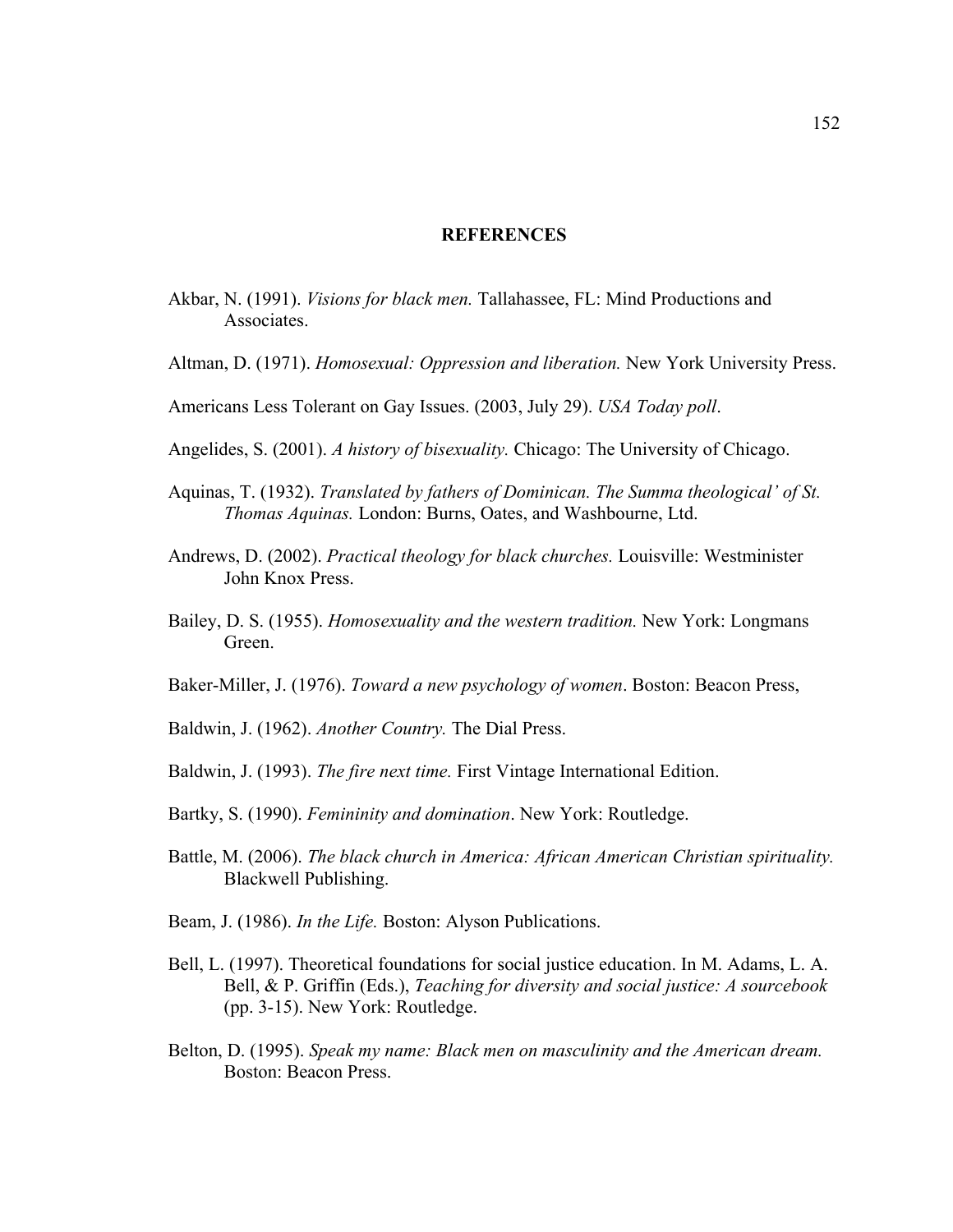- Bieber, I. (1963). *Homosexuality: A psychoanalytical view of male homosexuals.* Basic Books.
- Blasius, M. (1997). *We are everywhere: A historical sourcebook of gay and lesbian politics.* Routledge.
- Blount, M., & Cunningham, G. P. (1996). *Representing black men.* New York and London: Routledge.
- Boyd, S., Longwood, W. M., & Muesse, M. W. (1996). *Redeeming men: Religion and masculinities.* Westminister John Knox Press.
- Boykin, K. (2005). *Beyond the down low: Sex, lies, and denial in black America.*  New York: Carroll & Graff Publishing.
- Boykin, K. (2002). *Confessions of Donnie McClurkin.* [Online]. Available: http://www.keithboykin.com.
- Boykin, K. (1996). *One more river to cross: Black and gay in America.* New York: Anchor Books/Doubleday.
- Brandt, Eric. (1999). *Dangerous liaisons: Black gays and the struggle for equality.* New York: The New York Press.
- Britzman, D. P. (1998). *Lost subjects, contested objects: Toward a psychoanalytic inquiry of learning.* New York: State University of New York Press.
- Butler, J. (1990). *Gender Trouble: Feminism and the subversion of identity.*  Routledge.
- Carbado, D. (1999). *Black men on race, gender, and sexuality.* New York University Press.
- Carby, H. (1998). *Race men.* Harvard University Press.
- Chapman, S. (2008, October 14). John McCain reveling in anger. *The Chicago Tribune,*  p. C33.
- Clandinin, D. J., & Connelly, F. M. Personal experience methods. (1998). In N. K. Denzin &Y. S. Lincoln (Eds.), *Collecting and Interpreting Qualitative Materials*  (pp. 150-178). Thousand Oaks, CA: Sage Publications.
- Cohen, C. (1999). *The boundaries of blackness: Aids and the breakdown of black politics*. Chicago: University of Chicago Press.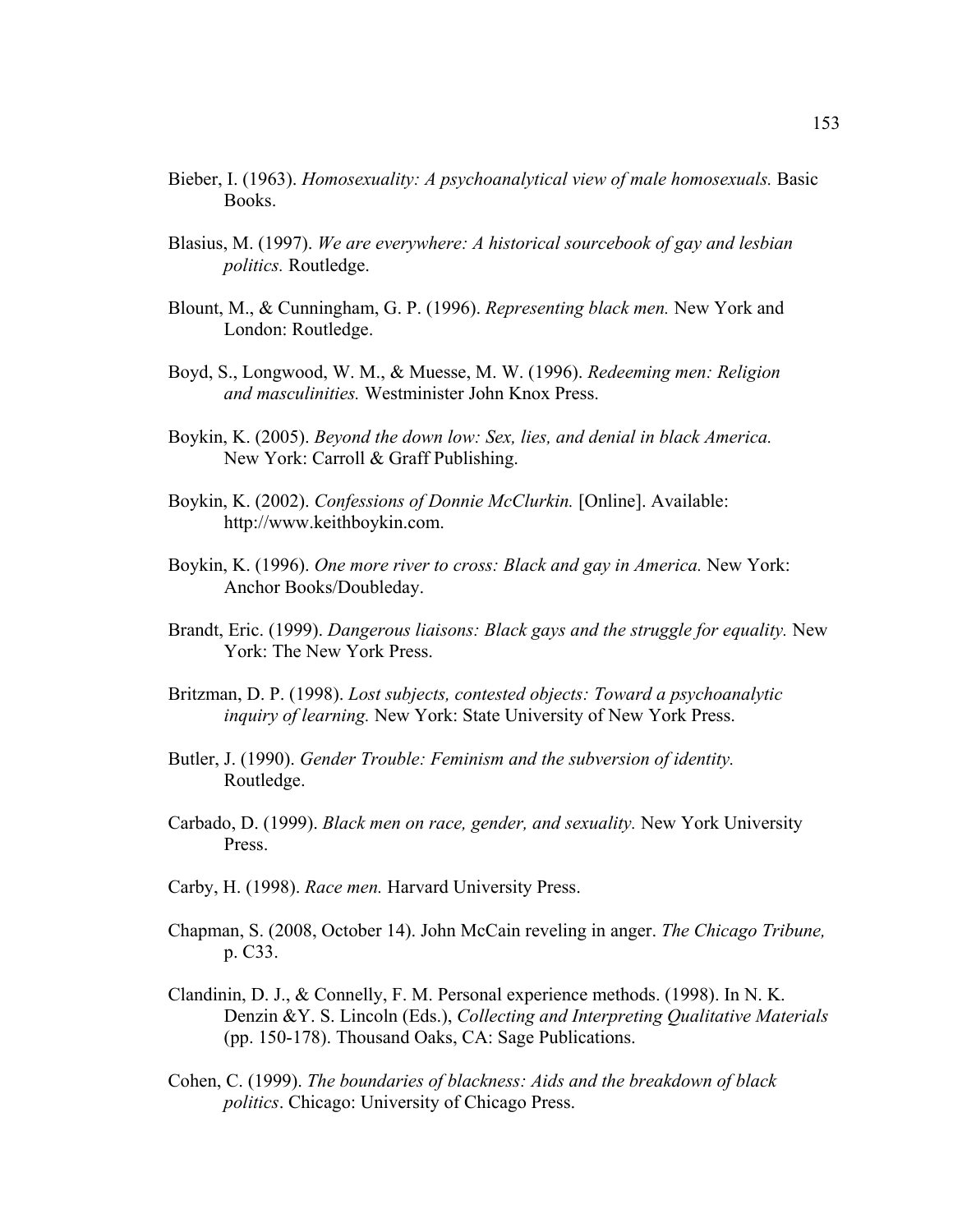- Cole, J. B., & Guy-Sheftall, B. (2003). *Gender talk: The struggle for women's equality in African American communities.* Random House Publishing Group.
- Cole, S. (2006). *The black church: The root of the problems of the black community.*  Memphis, TN: M2N Publishing.
- Collins, P. H. (2004). *Black sexual politics.* New York and London: Routledge.
- Comstock, G. D. (2001). *A whosoever church.* Louisville: Westminister John Knox Press.
- Cone, J. (1969). *Black Theology and Black Power.* New York: The Seabury Press.
- Cone, J. (1975). *God of the oppressed.* New York: Seabury Press.
- Connell, R.W. (1993). Disruptions: Improper Masculinities. In *Beyond silenced voices.*  Albany: State University of New York Press.
- Connell, R.W. (2000). *The men and the boys.* Berkeley and Los Angeles: University of California Press.
- Conway-Long, D. (1994). *Ethnographies and masculinities: In theorizing masculinities*  Thousands Oaks, CA.
- Cornish, S. (2007). *Faith doing justice.* Australian Jesuits.
- Cory, D. (1964). *The lesbian in America.* Citadel.
- De Beauvoir, S. (1972). *The second sex.* Penguin.
- D'emilio, J. (2003). *Lost prophet: The life and times of Bayard Rustin.* Chicago: University of Chicago Press.
- Douglas, K. B. (1999). *Sexuality and the black church: A womanist perspective.*  Maryknoll, NY: Orbis Books.
- Donald, C. (1970). *The movement towards a new America.* Knopf.
- Drake, St. C., & Cayton, H. (1945/1993). *Black metropolis: A study of negro life in a northern city.* University of Chicago Press.

DuBois, W. E. B. (1903). *The souls of black folks.* New York: Signet Classics.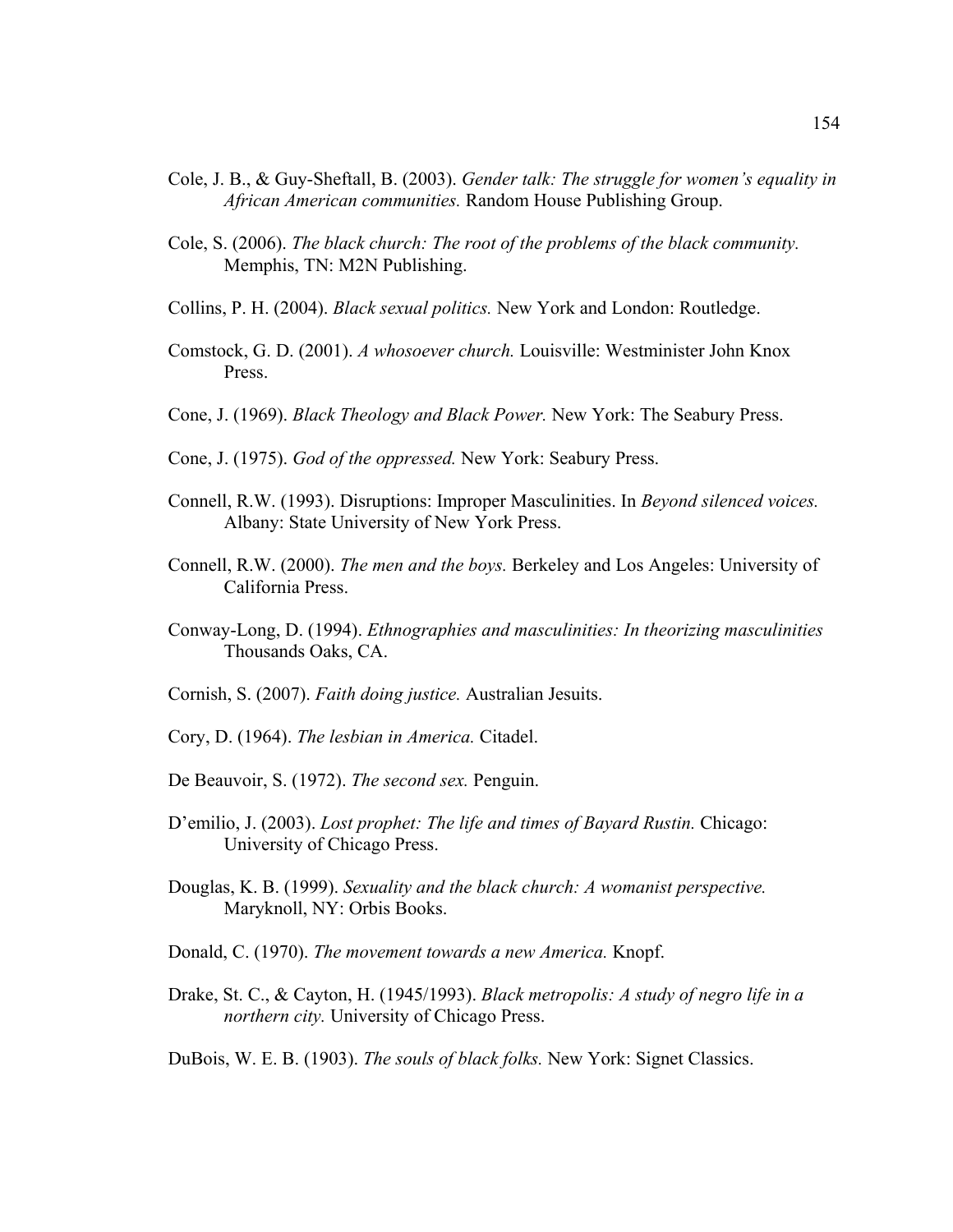- Dyson, M. E. (2004). *The Michael Eric Dyson reader.* Cambridge, MA: Perseus Books Group.
- Elliott, N. (1994). *Liberating Paul: The justice of God and the politics of the apostle.*  Maryknoll, NY: Orbis Books.
- Enroth, R., & Jamison, G. (1974). *The Gay Church.* Grand Rapids, MI: Eerdmans.
- Epstein, J. (1970). Homo/Hetero: The Struggle for Sexual Identity. *Harper's Magazine.*
- Felder, C. H. (1989). *Troubling Biblical waters: Race, class, and family.* Maryknoll, NY: Orbis Books.
- Foster, D. (1993). The Mark of Oppression? Racism and psychology reconsidered. In L. Nicholas (Ed.), *Psychology and oppression: Critiques and proposals* (pp. 129- 141). Johannesburg: Scotaville Publishers.
- Franklin, C. (1984). *The changing definition of masculinity.* New York: Plenum Press.
- Franklin, R. (1997). *Another day's journey: Black churches confronting the American crisis.* Minneapolis, MN: Fortress Press.
- Frazier, E. F. (1957). *Black bourgeoisie: The rise of a new middle class in the United States.* New York: Collier Books.
- Freedman, S. (1993). *Upon this rock: The miracles of a black church*. HarperCollins, 1993.
- Freire, P. (1990). *Pedagogy of the oppressed*. New York: Continuum.
- Friedkin, W. (Director), & Crowley, M. (Writer). (1970). The Boys in the Band. [Motion Picture].
- Freud, S. (1922). *Group psychology and ego.* International Psychoanalytic Library.
- Fullilove, M. E., & Fullilove, R. E. (1999). Stigma as an obstacle to AIDS action: The case of the African American community. *American Behavioral Scientist, 42*(7), 1117-1129.
- Gause, C. P. (2008). *Integration matters: Navigating identity, culture, and resistance.*  New York: Peter Lang Publishing.
- Gerschick, T. (2000). Toward a theory of disability and gender. *Journal of Women and Culture in Society, 25*(4), 1263-1268.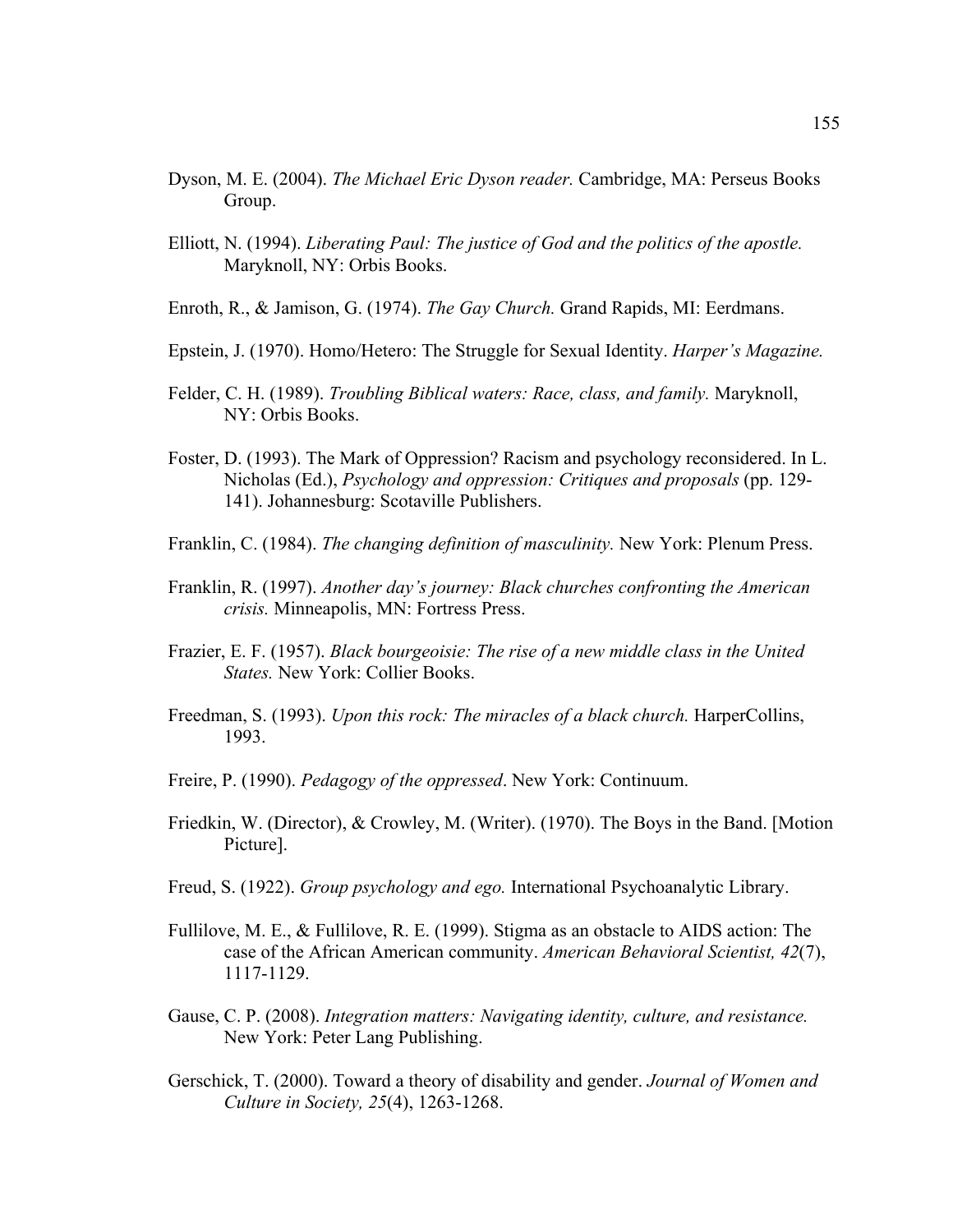Goodman, P. (1969, November). Memoirs of an ancient activist. *WIN Magazine.* 

- Gilman, S. L. (1985). *Difference and pathology: Stereotypes of sexuality, race and madness.* Ithaca, NY: Cornell University Press.
- Glave, T. (Ed.). (2008). *Our Carribbean: A gathering of lesbian and gay writing from Antilles.* Durham, NC: Duke University Press.
- Grace, P. P., & Benson, F. J. (2000). Using autobiographical queer life narratives of teachers to connect personal, political and pedagogical spaces. *International Journal of Inclusive Education, 4*(2), 89-109.
- Graham, L. K. (1997). *Discovering images of God: Narratives of care among lesbians and gays.* Louisville, KY: Westminister John Knox Press.
- Graham, L. K. (1999). *Our kind of people: Inside America's black upper class.* New York: HarperCollins.
- Greenburg, D. F. (1988). *The construction of homosexuality.* Chicago: University of Chicago Press.
- Greer, G. (1971). *The female eunuch.* Paladin.
- Grier, W., & Cobbs, P. (1969). *Black rage.* Cape.
- Griffin, H. L. (2006). *Their own received them not.* The Pilgrim Press.
- Gudorf, C. (1994). *Body, sex and pleasure: Reconstructing Christian sexual ethics.*  Cleveland, OH: The Pilgrim Press.
- Gutman, M. C. (2002). *The romance of democracy: Compliant defiance in contemporary Mexico.* University of California Press.
- Hacker, A. (1971). *The end of the American era.* Sidgwick and Jackson.
- Hall, R. (1990). *The well of loneliness.* Anchor.
- Hardiman, R., & Jackson, B. (1997). Conceptual Foundations for Social Justice Courses. In M. Adams, L. A. Bell, & P. Griffin (Eds.), *Teaching for diversity and social justice: A sourcebook* (pp. 16-29). New York: Routledge.
- Harper, P. B. (1996). *Are we not men?* New York: Oxford University Press.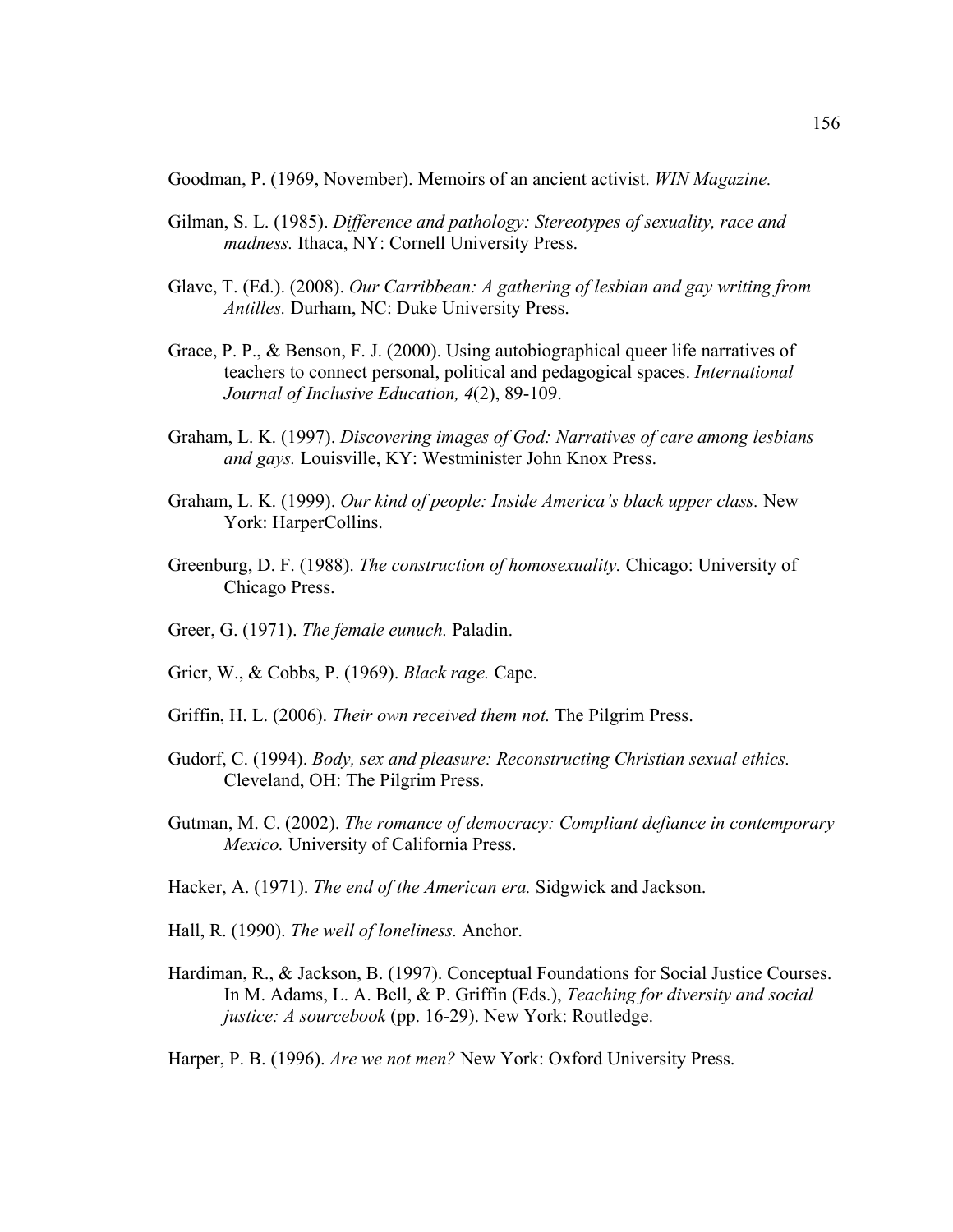- Hunter, A. G., & Davis, J. E. (1994). Hidden voices of black men: The meaning, structure, and complexity of manhood. *Journal of Black Studies, 25*(1), 20-40.
- Harris, E. L. (2005). *Freedom in this village: Twenty-five years of black gay men's writing.* New York: Carroll and Graf Publishers.
- Harris, E. L. (1999). *Invisible life.* Doubleday.
- Harris, S. M. (1992). Black male masculinity and same-sex friendships. *Western Journal of Black Studies, 16*(2), 74-81
- Harvey, I. (1971). *The homosexual plight.* New Statesman.
- Harvey, J. (1999). *Civilized oppression*. New York: Routledge.
- Hawkeswood, W. G. (1996). *One of the children: Gay black men in Harlem.* Berkeley: University of California Press.
- Hemphill, E., & Beam, J. (1991). *Brother to brother: New writings by black gay men.* Washington, DC: Red Bones Press.
- Hernton, C. (1965). *Sex and racism in America*. New York: Grove Press, Inc.
- Hodes, M. (1997). *White women, black men: Illicit sex in the nineteenth-century south.* New Haven, CT: Yale University Press.
- Hoffman, M. (1968). *The gay world.* Basic Books.
- hooks, b. (1994). *Outlaw culture: Resisting representations.* New York: Routledge
- hooks, bell. (1994). *Teaching to transgress: Education as the practice of freedom.* New York: Routledge.
- hooks, b. (2004). *We real cool: Black men and masculinity.* New York and London: Routledge.
- Hopkins, D. (1999). *Introducing black theology of liberation.* Maryknoll, NY: Orbis Press.
- Hopkins, D. (2002). *Heart and head: Black theology past, present, and future.* New York: Palgrave.
- Isay, R. (1996). *Becoming gay: The journey of self acceptance.* New York: Henry Holt and Company.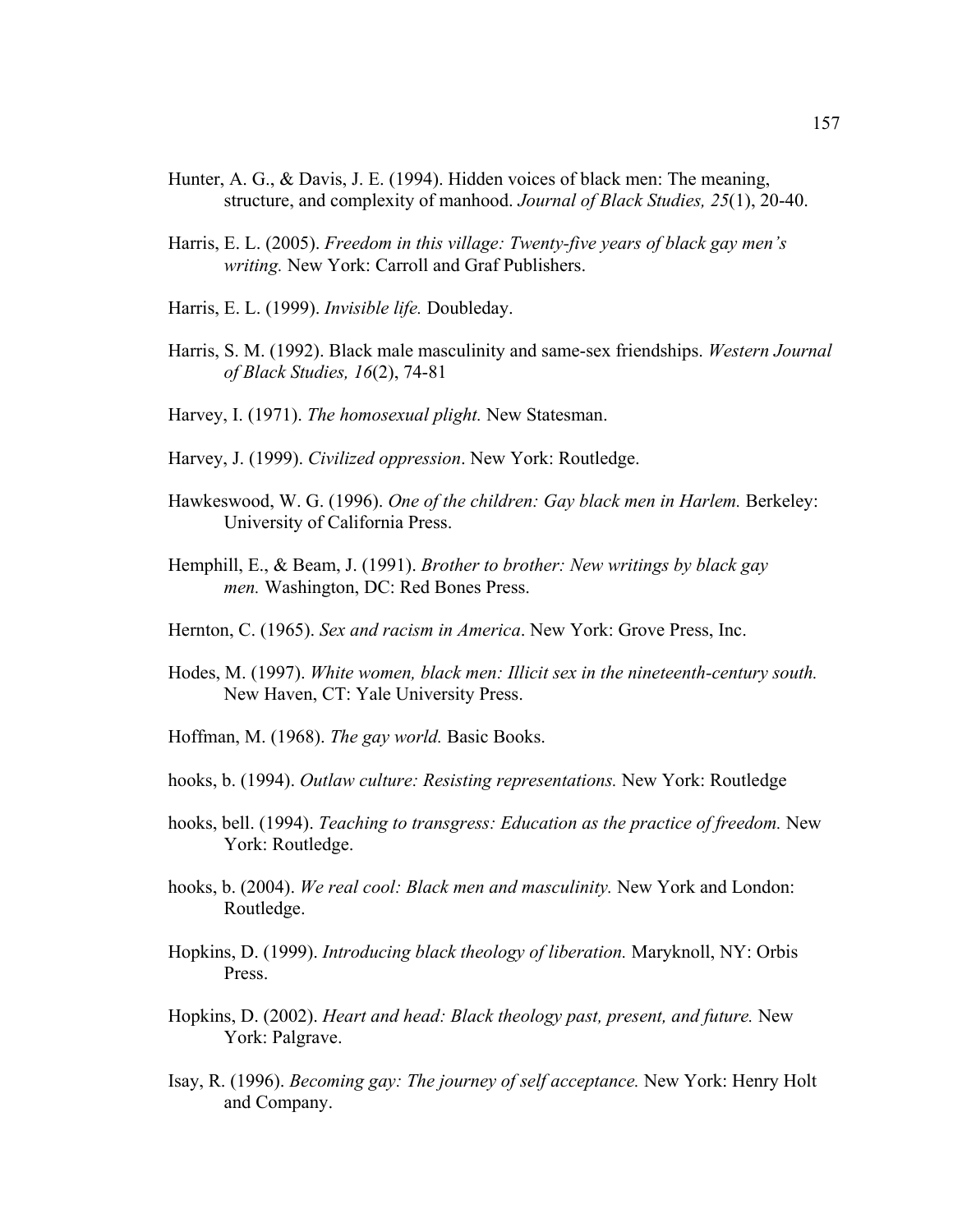Isherwood, C. (1968). *Down there on a visit.* Signet Books.

- Jackson, R. L. (1997). Black manhood as xenophobe: An ontological exploration of the Hegelian dialectic. *Journal of Black Studies, 27*(6), 731-750.
- Jackson, R. L. (2006). *Scripting the black masculine body: Identity, discourse, and racial politics in popular media.* State University of New York Press.
- Jakobsen, J. R., & Pellegrini, A. (2003). *Love the sin: Sexual regulation and the limits of religious tolerance.* New York: New York University Press.
- Johnson, E. P. (2003). *The specter of the black fag: Parody, blackness and hetero/homosexual brothers.* Journal of Homosexuality, 45, 217-234
- Jung, P. B., & Smith, R. F. (1993). *Heterosexism: An ethical challenge.* Albany: State University of New York Press,
- Kardiner, A., & Ovesey, L. (1951). *The Mark of Oppression: A psychological study of the American negro*. Cleveland: World Publishing.
- Katz, J. (1983). *Gay and Lesbian Almanac: A New Documentary.* New York: Carroll and Graf Publishers, Inc.
- Kimmel, M. S., Hearn, J., & Connell, R. W. (Eds.). (2005). *Handbook of studies on men and masculinities.* Thousand Oaks, CA: Sage.
- King, J. L. (2004). *On the down low: A journey into the lives of "straight" black men who sleep with men.* New York: Broadway Books.
- Laing, R. D., & Cooper, D. (1971). *Reason and violence.* Tavistock Publication.
- Lancaster, R. (1994). *Life is hard: Machismo, danger and intimacy of power in Nicaragua.* University of California Press.
- Lewis, J. J. (2009). *Audre Lord quotes.* [Online]. Available: http://womenshistory.about.com/od/quotes/a/audre\_lorde.htm. The New York Times Company: About.com.
- Lewis, D. L., & DuBois, W. E. B. (2000). *The fight for equality and the American century,* 1919-1963. New York: Henry Holt.
- Lincoln, C. E., & Mamiya, L. (1990). *The black church in the African-American experience.* Durham, NC: Duke University Press.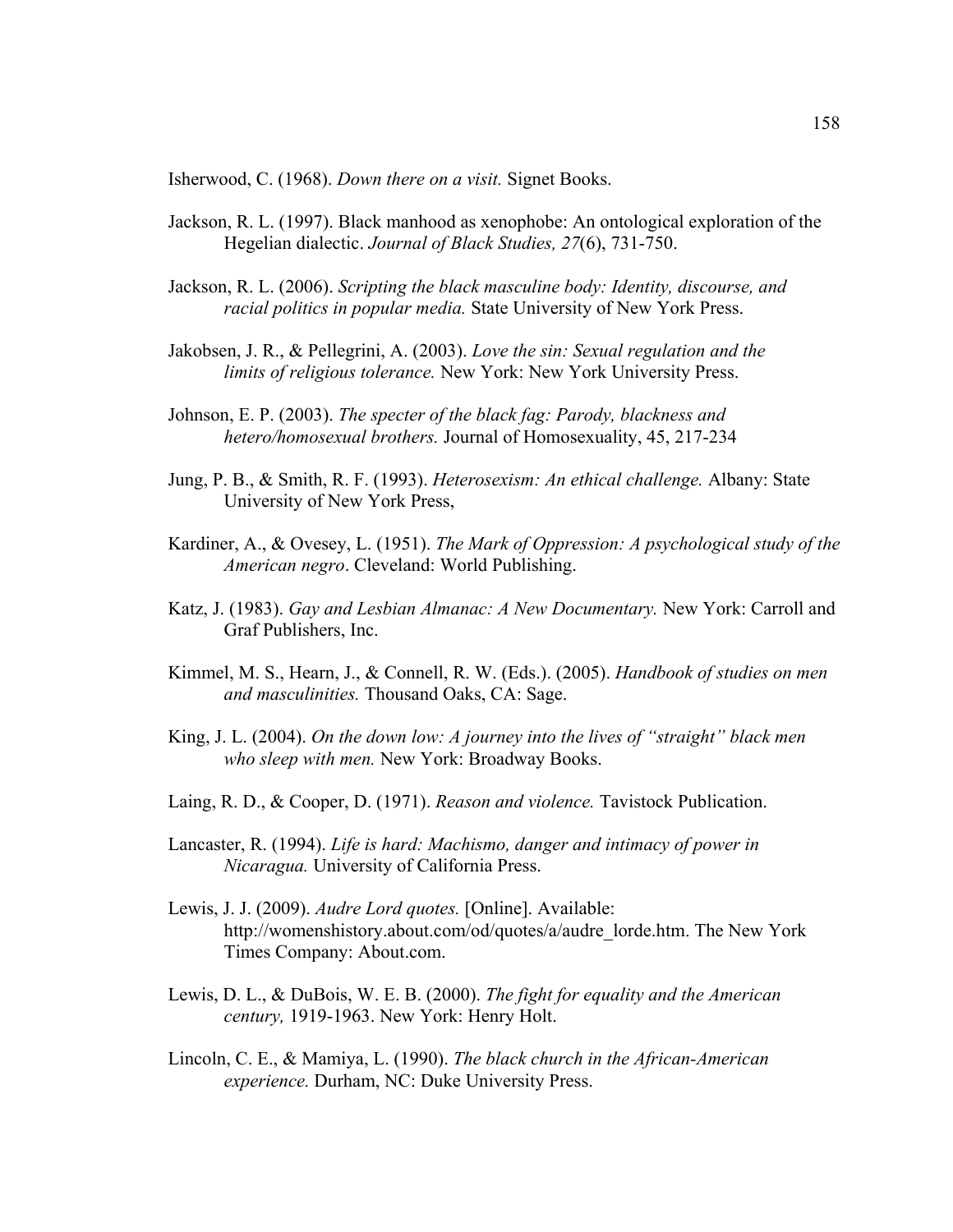- Lindner, R. M. (1956). Homosexuality and the contemporary scene. In R. M. Lindner, *Must you conform.* Holt.
- Lipsky, S. (1987). *Internalized racism*. Seattle: Rational Island Publishers,
- Lyon, P., & Martin, D. (1972). *Lesbian women.* Bantam.
- Madhubuti, H. R. (1990). *Black men—obsolete, single, dangerous?: African American families in transition: Essays in discovery, solution and hope* (1st ed.). Chicago Third World Press.
- Madigan, S. (2004). *Mystics, visionaries, and prophets: A historical anthology of women's spiritual writing.* Augsburg Fortress Publishers.
- Madison, D. S. (2005). *Critical ethnography: Methods, ethics, and performance.* Sage Publications.
- Majors, R., & Billson, J. (1992). *Cool pose: The dilemmas of black manhood in America.*  New York: Simon & Schuster.
- Mailer, N. (1971). The prisoner of sex. *Harper's Magazine*.
- Martin, B. (1969). The new homosexual and his movement. *WIN Magazine.*
- Masters, R. E. L. (1962). *The homosexual revolution.* Julian.
- Mays, B. (1971). *Born to rebel: An autobiography.* Scribner.
- McBride, D. (2001). *The greatest taboo: Homosexuality in black communities.*  Los Angeles: Alyson Books.
- McClintock, K. *Sexual shame: An urgent call to healing*. Minneapolis, MN: Augsburg Fortress.
- McClurkin, D. (2001). *Eternal victim, eternal victor.* Pneuma Life Publishing.
- McKinnon, J. (2001, August). *Census 2000 brief: The black population.* [Online]. Available: http://www.census.gov/prod/2001pubs/c2kbr01-5.pdf. U. S. Department of Commerce, U. S. Census Bureau.
- McReynolds, D. (1969). Notes for a more coherent article. *WIN Magazine.*

Memmi, A. (1967). *The colonizer and the colonized*. Boston: Beacon Press.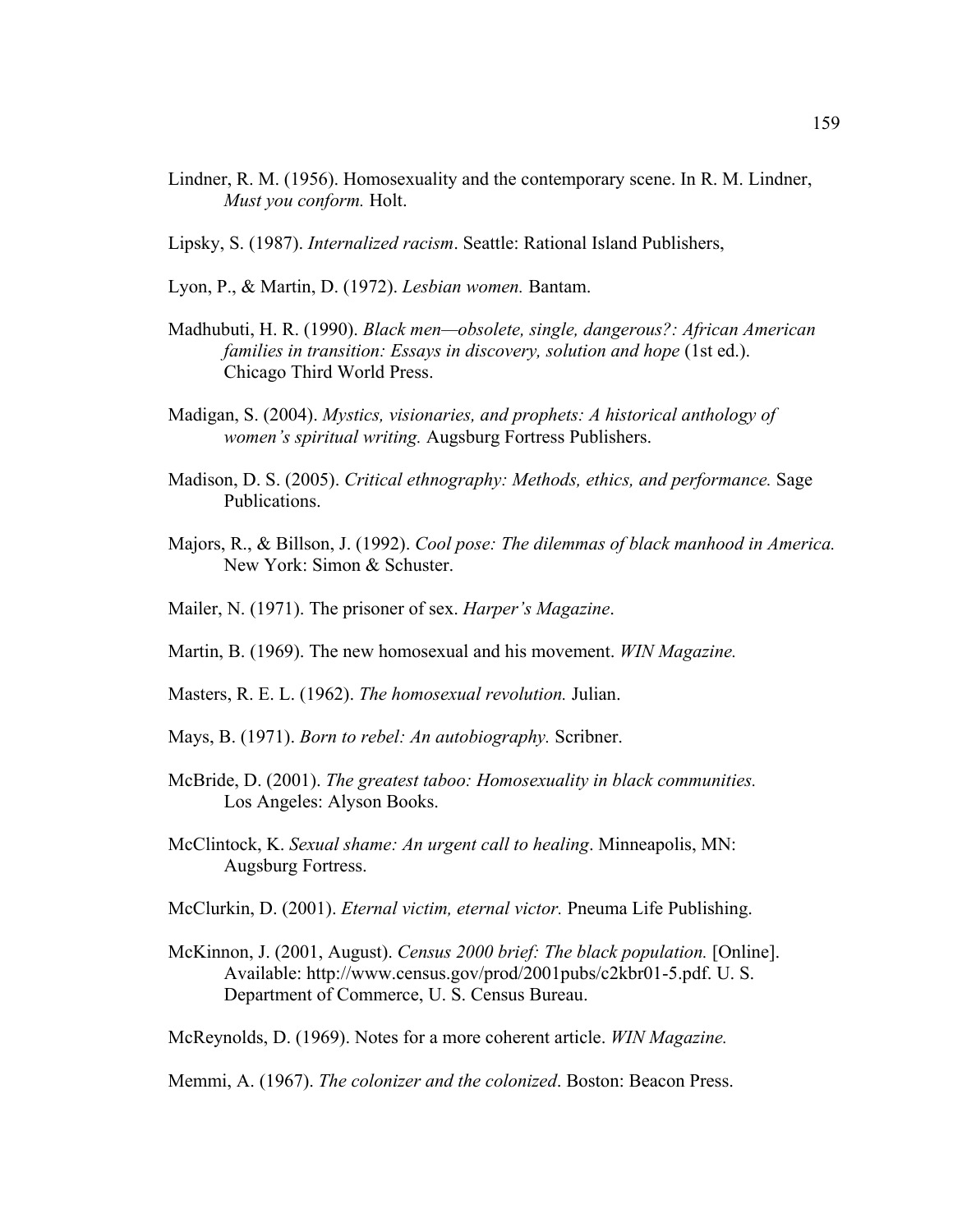Millett, K. (1971). *Sexual politics.* Hart-Davis.

Moore, M. W. (2005). *For what I hate I do.* M.W. Moore Publications.

- Mosher, D. L., & Sirkin, M. (1984). Measuring a macho personality constellation. *Journal of Research in Personality*, *18,* 150–163.
- Moss, J. J. (1996). *Barbara Jordan: The other life.* Los Angeles, CA: Liberation Publication.
- Murdock, I. (1972). *A fairly honorable defeat.* Penguin.
- Murray, S., & Roscoe, W. (1998). *Boy wives and female husbands.* New York: St. Martin's Press.
- Mutua, A. D. (2006). *Progressive masculinities.* New York and London: Routledge.
- Myers, D. (1999). Accepting what cannot be changed. In W. Wink (Ed.), *Homosexuality and the Christian faith.* Minneapolis, MN: Fortress Press.
- Neff, L. (2003). *Santorum: Not Sorry.* Chicago Free Press.
- Nelson, J. B. (1978). *Embodiment: An approach to sexuality and Christian theology.*  Minneapolis: Augsburg Publishing.
- Nelson, J. B. (1992). *Body theology.* Louisville: Westminister/John Knox Press.
- Obama as President. (2008, November). *The Daily Beast Online Newspaper.*
- Obama is what feminism looks like. (2009, January). *Ms Magazine.*
- O'Neil, J. M., & Nadeau, R. A. (Eds.). (2004). *Men's gender role conflict, defense mechanisms, and self protective defense strategies.* Thousand Oaks, CA: Sage.
- Paris, P. J. (1995). *The spirituality of African peoples: The search for a common moral discourse.* Minneapolis, MN: Fortress Press.
- Perry, T. D. (1972). *The Lord is my shepherd and He knows I'm gay.* Los Angeles: Nash Publications.
- Pharr, S. (1988). *Homophobia: A weapon of sexism*. Little Rock, AR: Chardon Press.
- Pheterson, G. (1990). Alliances between women: Overcoming internalized oppression and internalized domination. In L. Albrecht & R. Brewer (Eds.), *Bridges of*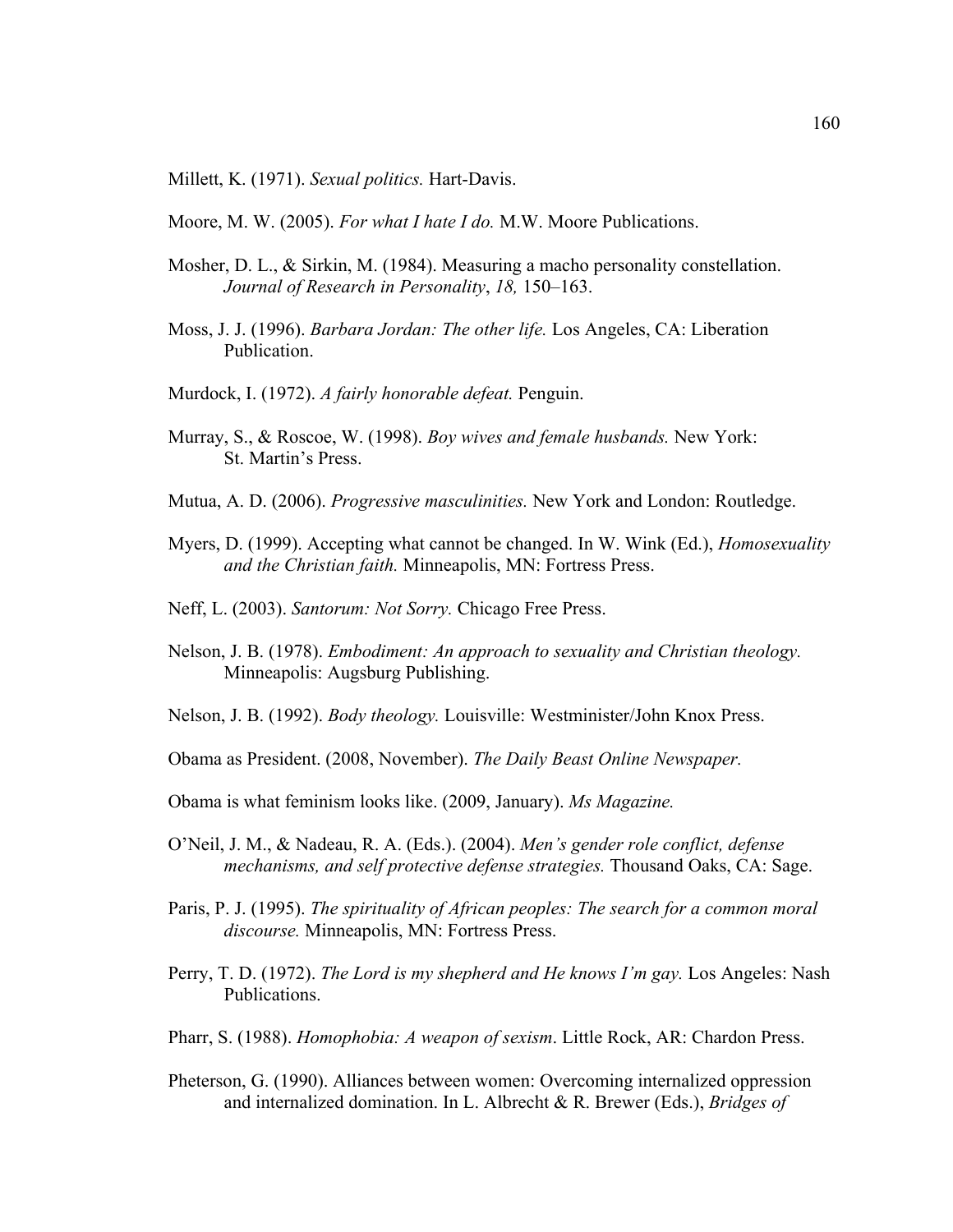*power: Women's multicultural alliances* (pp. 34-48). Philadelphia, PA: New Society Publishers.

Pinar, W. F. (1994). *Autobiography, politics, and sexuality.* New York: Peter Lang.

- Pinar, W. F. (1998). *Queer theory in education.* Malwah, NJ: Lawrence Erlbaum Associates.
- Pinar, W. F., Reynolds, W. M., Slattery, P., & Taubman, P. M. (1995/1996). *Understanding curriculum: An introduction to the study of historical and contemporary curriculum discourses.* New York: Peter Lang.
- Pinn, A. (2002). *The black church in the post civil rights era.* Maryknoll, NY: Orbis Books.
- Plummer, D. (1999). *One of the boys: Masculinity, homophobia, and modern manhood.*  Binghamton, NY: The Haworth Press.
- Pollack, W. S. (2000). *Real boys' voices.* New York: Random House.
- Preminger, O. (Director), Mayes, W. (Writer), & Drury, A. (Writer). (1962). *Advise and consent.* [Motion Picture].
- Quarles, B. (1987). *The negro in the making in America.* New York: Collier Macmillan.
- Quinn, D. M. (1996). *Same sex dynamics among nineteenth century Americans.* Urbana, IL: University of Illinois Press.
- Raboteau, A. J. (1995). *A fire in the bones: Reflections on African-American religious history.* Boston: Beacon Press.
- Raboteau, A. J. (1978). *Slave religion: The invisible institution in the antebellum south.*  New York: Oxford University Press.
- Reuben, D. (1970). *Everything you always wanted to know about sex . . . but were afraid to ask.* McKay.
- Richardson, R. (2007). *From Uncle Tom to gangsta: Black masculinity and the U. S. south.* Athens and London: University of Georgia Press.

Riggs, M. (Director). (1989). *Tongues untied.* [Motion Picture].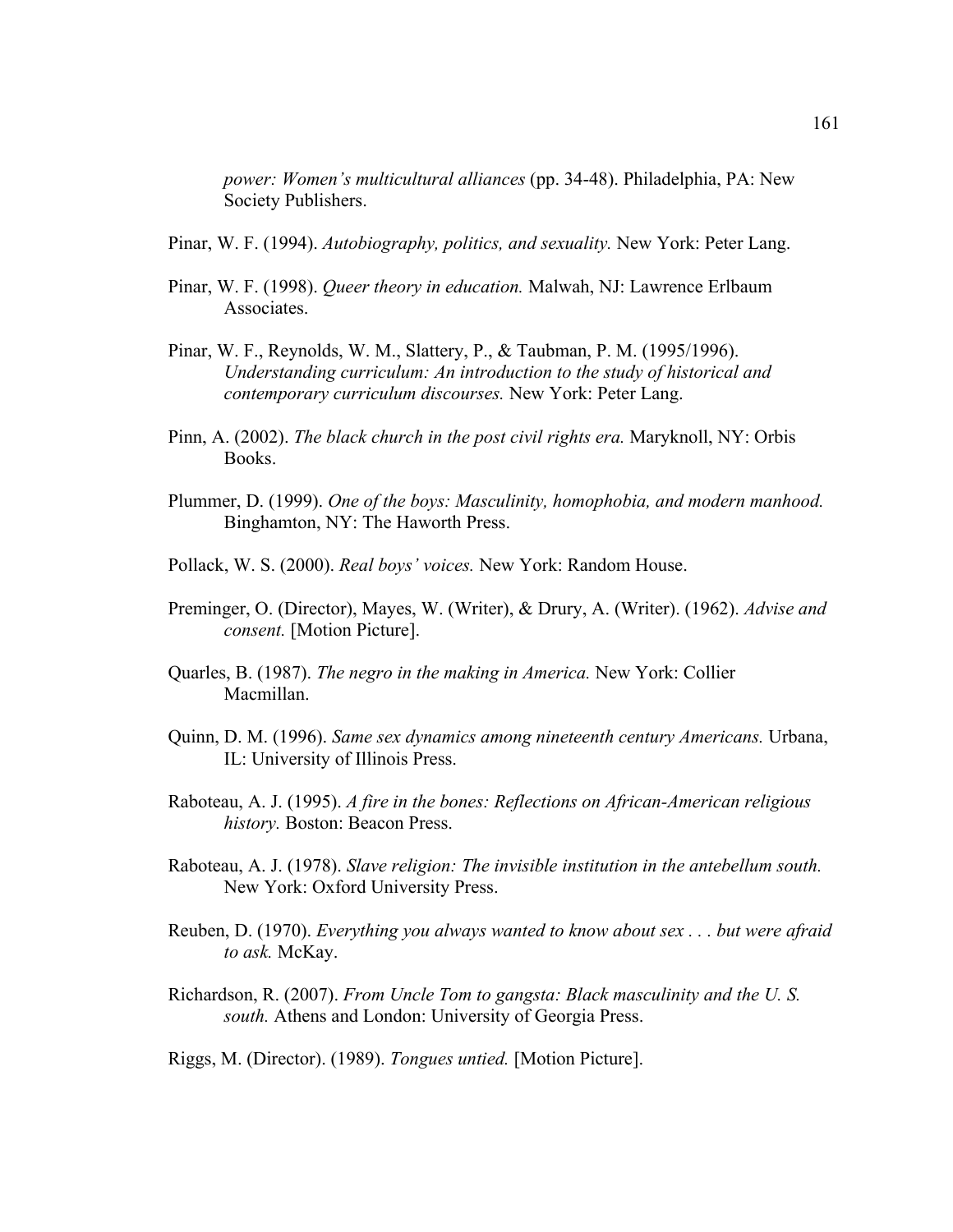- Riggs, M. (Director/Producer), Atkinson, N. (Co-Producer), & Badgley, C. (Co-Director/Editor). (1994). *Black is, black ain't.* [Motion Picture].
- Roberts, S. K. (2001). *African American church ethics.* Cleveland, OH: Pilgrim Press.
- Scroggs, R. (1983). *The New Testament and homosexuality: Contextual background for contemporary debate.* Philadelphia: Fortress Press.
- Sears, J. (1991). *Growing up gay in the south.* New York and London: Harrington Park Press.
- Sennett, R., & Cobb, J. (1972). *The hidden injuries of class*. New York: Vintage,
- Sernett, M. C. (Ed.). (1985). *African-American religious history: A documentary witness.*  Durham, NC: Duke University Press.
- Shattuck, G. H. (2000). *Episcopalians and race: Civil War to civil rights.* Lexington, KY: University Press of Kentucky.
- Sherover-Marcuse, E. (1986). *Emancipation and consciousness: Dogmatic and dialectical perspectives in the early Marx*. London: Basil Blackwell.
- Silverstein, M. (1972). The development of identity: Power and sex roles in academy. *Journal of Applied Behavior Science, 8*(5), 536-563.
- Simmons, J. L. (1969). *Deviant.* Glendessary Press.
- Simms, D. C. (2001). *The greatest taboo: Homosexuality in black communities.*  Los Angeles, CA: Alyson Publications.
- Slater, P. (1971). *The pursuit of loneliness.* Allen Lane.
- Smedes, L. (1999). *Homosexuality and Christian faith.* Minneapolis, MN: Fortress Press.
- Smith Jr., A. (1997). *Navigating the deep river: Spirituality in the African American communities.* Cleveland, OH: United Church Press.
- Smith, J. C. (Ed.). (1999). *Notable black American men.* Farmington Hills, MI: Gale Publications.
- Smith, C. M. (1999). *Fighting words: Personal essays by black gay men.* New York: Avon Books.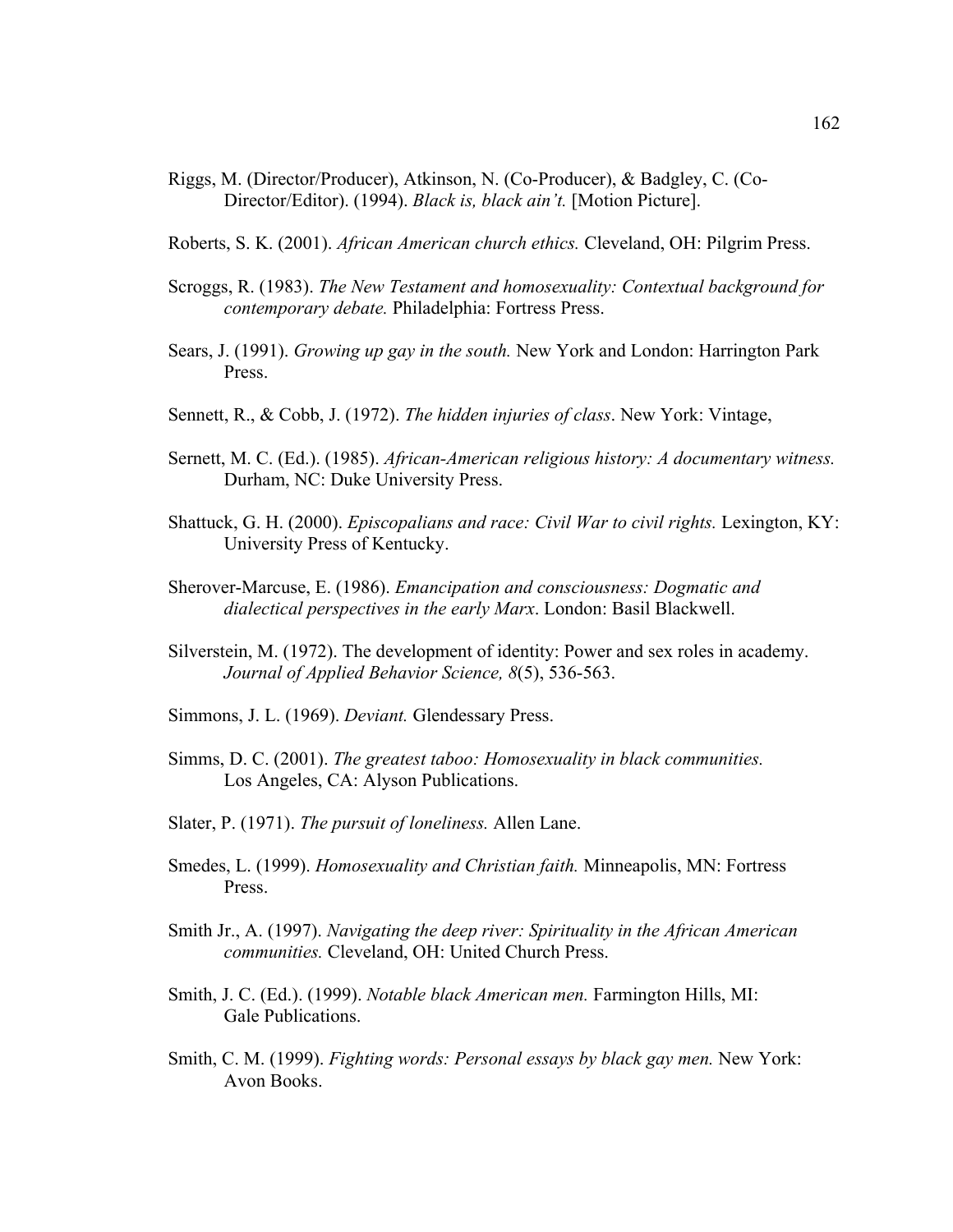- Smith, D. M., & Gates, G. J. (2001, August). *Gay and lesbian families in the United States: Same-sex unmarried partner households.* [Online]. Available: http://www.urban.org/UploadedPDF/1000491\_gl\_partner\_households.pdf. Washington, DC: Human Rights Campaign.
- Somerville, S. (2000). *Queering the color line.* Durham and London: Duke University Press.
- Spong, J. S. (2005). *Sins of scripture: Exposing the Bible's texts of hate to reveal the God of love.* HarperCollins.
- Staples, R. (1982). *Black masculinity: The black male's role in American society.* San Francisco: Black Scholar Press.
- Stockton, K. B. (2006). *Beautiful bottom, beautiful shame: Where "black" meets "queer."* Durham, NC: Duke University Press.
- Stoller, R. (1968). *Sex and gender.* Science House.
- Styron, W. (1967). *The confessions of Nat Turner.* New York: Random House.
- Swidler, A. (Ed.). (1993). *Homosexuality and world religions.* Harrisburg, PA: Trinity Press, International.
- Switzer, D. (1999). *Pastoral care of gays, lesbians, and their families.* Minneapolis, MN: Fortress Press.
- Tanner, L. (Ed.). (1990). *Voices from women's liberation.* Signet.
- The Flaming Faggots Collective. (1972, January-February). *Quick Silver Times.*
- The Macho Factor. (2008, September 1). *Orlando Sentinel,* p. A18.
- *The Open Bible: New King James Version.* (1990). Nashville, TN: Thomas Nelson Publishers.

Thurman, H. (1949). *Jesus and the disinherited.* New York: Abingdon Cokesbury Press.

- Tiger, L. (1971). *Men in groups.* Panther.
- Trading Places: Obama is the Woman. (2008, February 22). *Pittsburgh Gazette,* p. B7.
- Valdez, L. (2008, May 8). *We need a president with both masculine and feminine values.* Arizona Republic.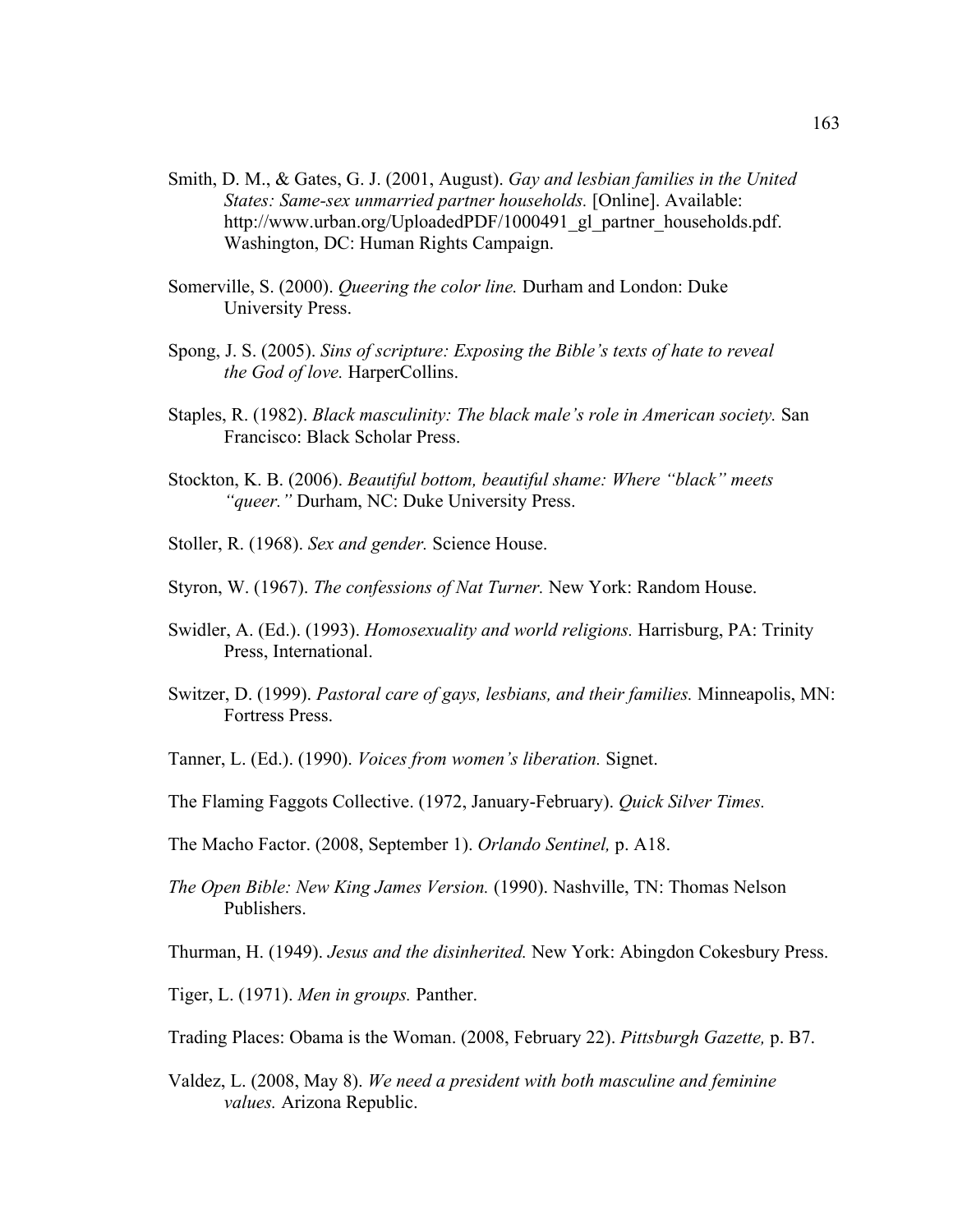Vidal, G. (1965). *The city and the pillar.* Heinemann.

- Vygotsky, L. S. (1978). *Mind and society: The development of higher psychological processes.* Cambridge, MA: Harvard University Press.
- Ward, E. G. (2005). *Homophobia, hypermasculinity and the U. S. black church. Culture, Health & Sexuality, 7*(5), 493-504.
- Webster, M. (1998). *Dictionary.* Prentice Hall.
- Weems, R. J. (1998). *Just a sister away: A womanist vision of women's relationships in the Bible.* San Diego, CA: LuraMedia.
- Weeks, J. (1985). *Sexuality and its discontents.* New York: Routledge Kegan Paul.
- West, C. (1999). *The Cornel West reader.* New York: Basic Civitas Books.
- West, D. (1968). *Homosexuality.* Penguin.
- Whitehead, T. (1997). Urban low-income African American men, HIV/AIDS, and gender identity. *Medical Anthropology Quarterly, 11*(4), 411-447.
- Williams, C., & Weinberg, M. (1970, Fall). Being discovered: A study of homosexuals in the military*. Social Problems.*
- Williams, W. (1986). *The spirit and the flesh.* Boston: Beacon Press.
- Wilson, B., & Miller, R. (2002). Strategies for managing heterosexism used among African American gay and bisexual men. *Journal of Black Psychology, 28*(4), 371-391.
- Wimberly, E. (1999). *Moving from shame to self-worth: Preaching and pastoral care.*  Nashville: Abingdon Press.
- Wimberly, E. (1994). *Using scripture in pastoral counseling.* Nashville, TN: Abingdon Press.
- Wimbush, V. L. (Ed.). (2000). *African Americans and the Bible: Sacred texts and social textures.* New York: Continuum.
- Wirth, T. (Ed.). (2002). *Gay rebel of the Harlem renaissance: Selections from the work of Richard Bruce Nugent.* Durham, NC: Duke University Press.

Wittman, C. (1970). *The gay manifesto.* Liberation